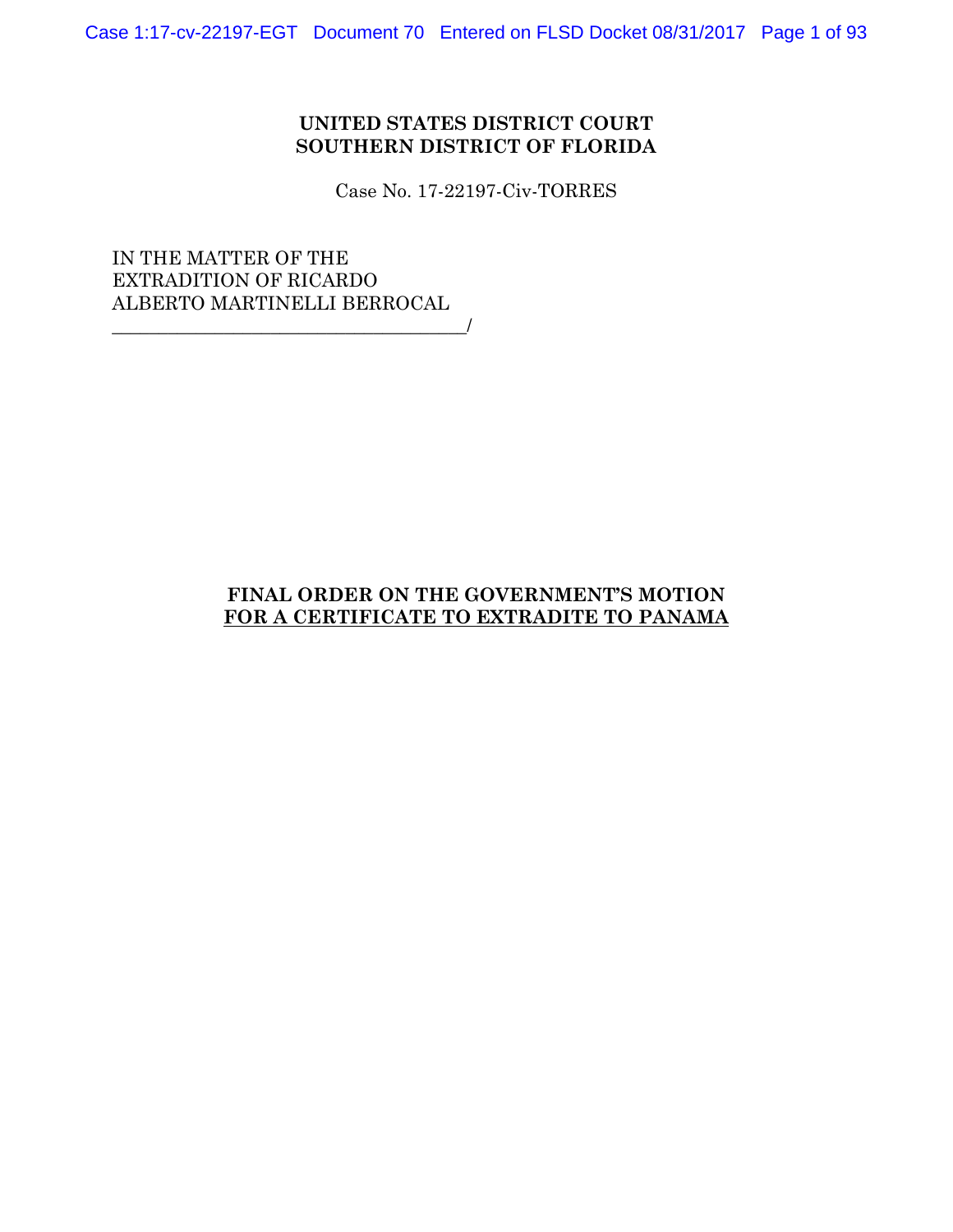One of our nation's greatest Justices, Oliver Wendell Holmes, disfavored lengthy opinions. He preferred a "short little opinion" over a lengthy one "padded" with unnecessary discourse.<sup>1</sup> The following lengthy analysis of the relevant facts and governing law would not be warmly greeted in his Chambers. But given the importance of the outcome to all interested parties, and this Court's obligation to satisfy the requirements of 18 U.S.C. § 3184, we offer a detailed recitation of all the issues raised by the parties and the Court's reasoning.

 Because Justice Holmes has penned or participated in many important decisions that, to this day, define the essential nature of the extradition process, our decision can be distilled to a few paragraphs quoting and paraphrasing those opinions.

To begin,

It is common in extradition cases to attempt to bring to bear all the factitious niceties of a criminal trial at common law. But it is a waste of time. For while, of course, a man is not to be sent from the country merely upon demand or surmise, yet if there is presented, even in somewhat untechnical form according to our ideas, such reasonable ground to suppose him guilty as to make it proper that he should be tried, good faith to the demanding government requires his surrender.2

In our case,

[O]ut of a natural anxiety to save [Pres. Martinelli] if possible from being sent from [Florida] to [Panama] for trial, it has been presented as if this were the final stage and every technical detail were to be proved beyond a reasonable doubt. This is not

 1 G. Edward White, *Justice Oliver Wendell Holmes: Law and The Inner Self,* 310 (1993).

2 *Glucksman v. Henkel,* 221 U.S. 508, 512 (1911) (affirming extradition to Russia on fraud charges).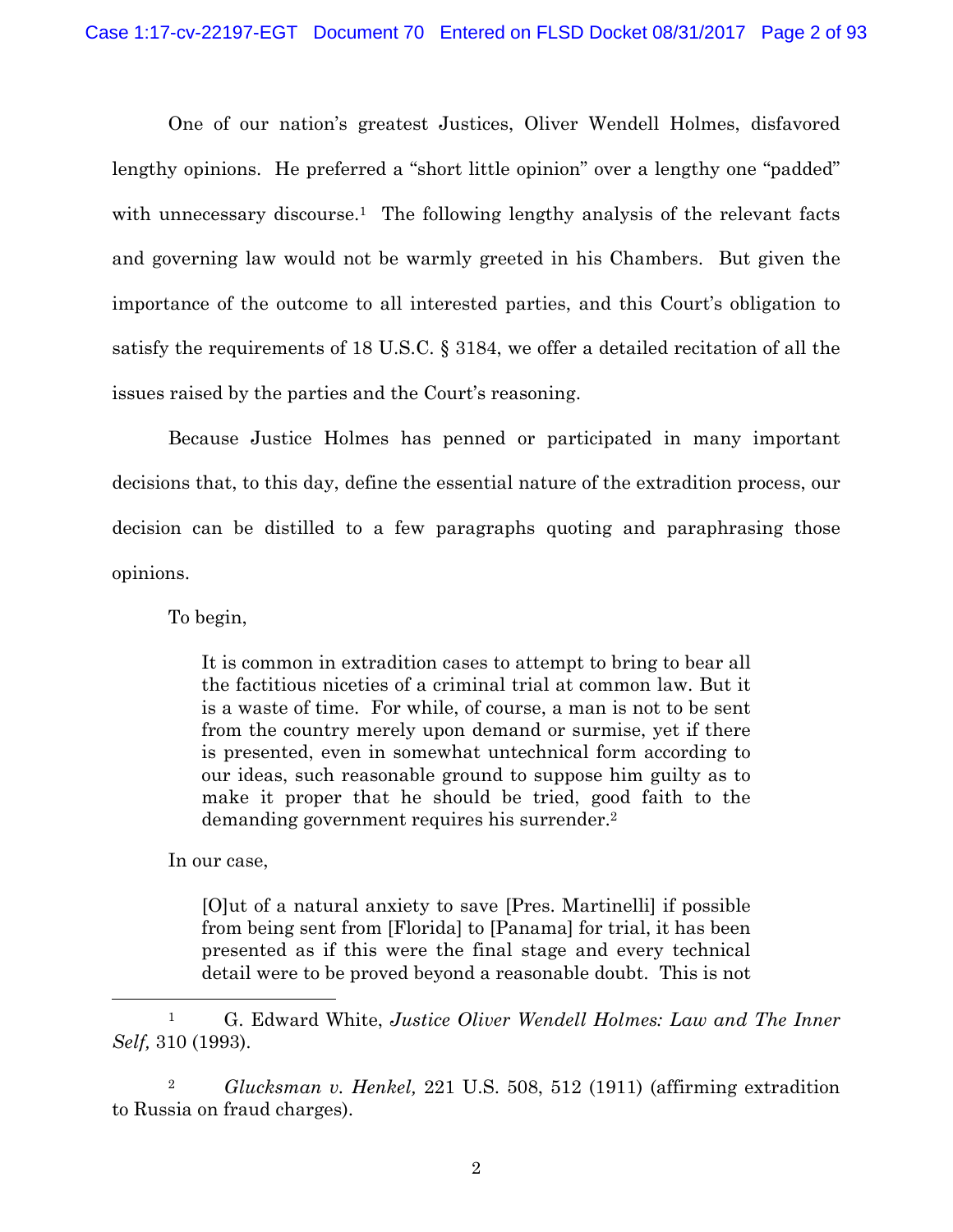the law. Form is not to be insisted upon beyond the requirements of safety and justice. Competent evidence to establish reasonable grounds is not necessarily evidence competent to convict.3

And notwithstanding Pres. Martinelli's technical but meritless objections to

the process that led to this extradition request,

[His main] objection is that there is no evidence that the defendant is guilty of the crime charged. This is rather a bold contention seeing that [he was President and Head of the National Security Council at a time that the Council was allegedly and unlawfully surveilling the President's political opponents, and using public funds in the process for purely personal gain.] It is unnecessary to go into greater detail. We are of the opinion that probable cause to believe [Pres. Martinelli) guilty was shown by competent evidence....  $^4$ 

As "[w]e are bound by the existence of an extradition treaty to assume that

the trial will be fair," that is the end of our inquiry. Or as Justice Holmes succinctly

\* \* \*

declared, "that is enough."5

 <sup>3</sup> *Fernandez v. Phillips,* 268 U.S. 311, 312 (1925) (affirming extradition of Mexican public official to Mexico on embezzlement charges) (citations omitted).

<sup>4</sup> *Id.* at 314.

<sup>5</sup> *Glucksman,* 221 U.S. at 512, 514.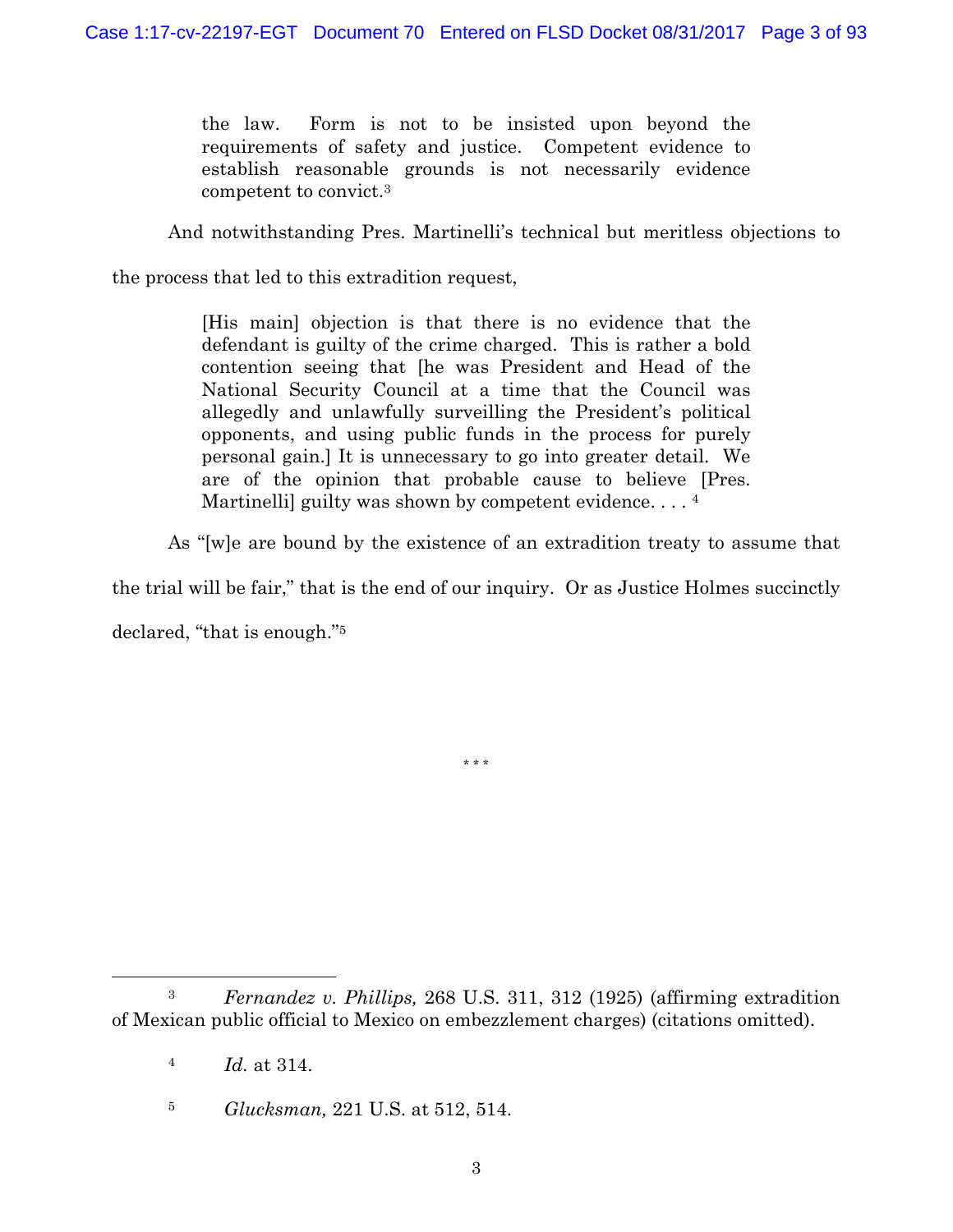# *TABLE OF CONTENTS*

| I.        |    |  |  |
|-----------|----|--|--|
| A.        |    |  |  |
| <b>B.</b> |    |  |  |
| C.        |    |  |  |
| D.        |    |  |  |
| Π.        |    |  |  |
| A.        |    |  |  |
| <b>B.</b> |    |  |  |
| C.        |    |  |  |
| D.        |    |  |  |
|           | 1. |  |  |
|           | 2. |  |  |
| E.        |    |  |  |
|           | 1. |  |  |
|           | 2. |  |  |
|           | 3. |  |  |
|           | 4. |  |  |
|           | 5. |  |  |
|           |    |  |  |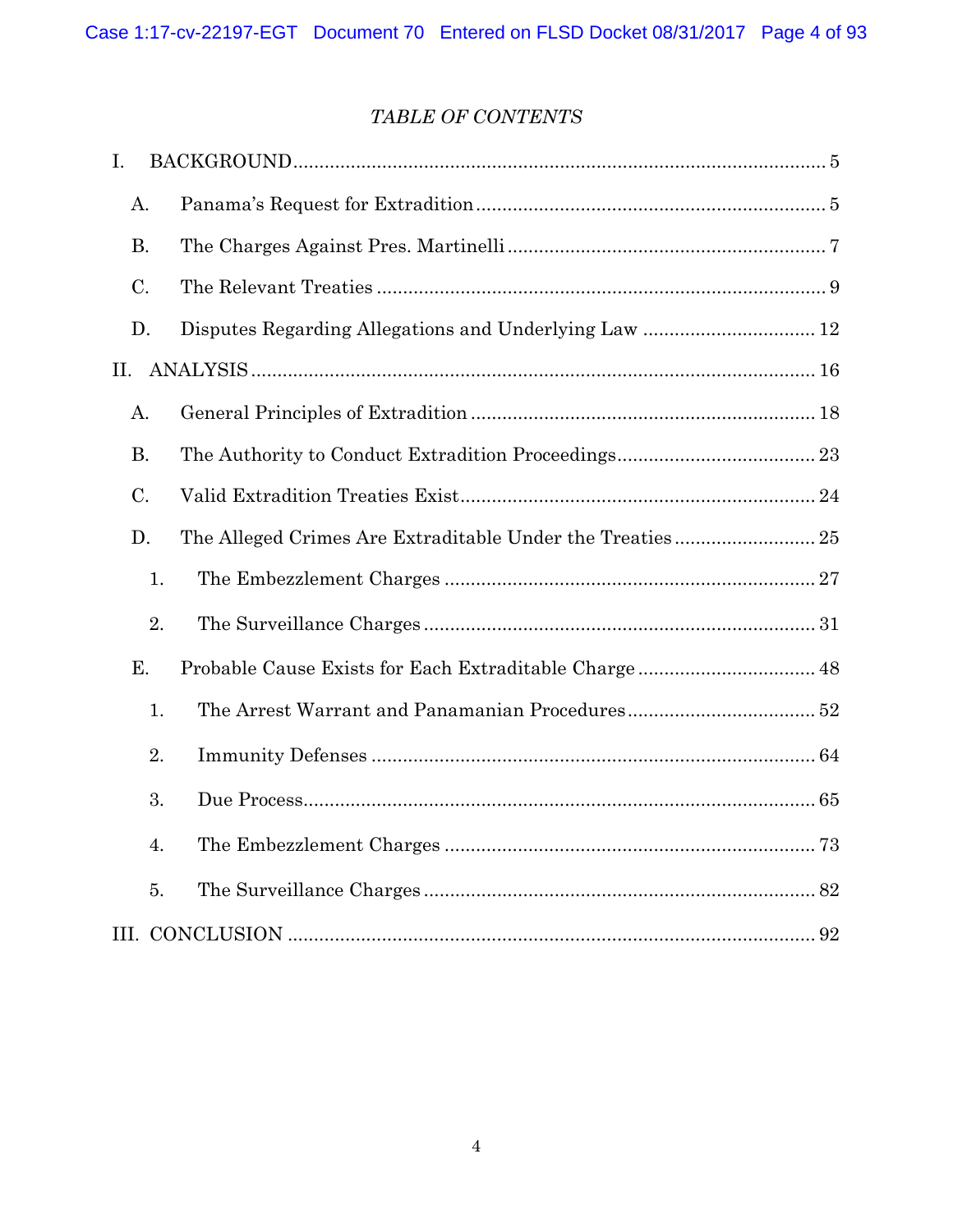### *I. BACKGROUND*

 This matter is before the Court on the United States of America's (the "Government") motion [D.E. 46] for an order certifying the extradition of Ricardo Alberto Martinelli Berrocal ("Pres. Martinelli") on behalf of the Republic of Panama ("Panama"). Pres. Martinelli timely responded to the Government's motion on August 11, 2017 [D.E. 58] to which the Government replied on August 18, 2017. [D.E. 62]. Therefore, the Government's motion is now ripe for disposition. After careful consideration of the entire record, the evidence presented at the extradition hearings, along with the benefit of oral argument, and the papers applicable thereto, the Government's motion is **GRANTED** and the Court finds that Pres. Martinelli is extraditable for all four alleged offenses pursuant to the Treaty Between the United States of America and Panama Providing for the Extradition of Criminals, U.S.-Pan., May 25, 1904, 34 Stat. 2851 (the "Treaty"); the U.N. Convention Against Corruption, Dec. 9, 2003, S. Treaty Doc. No. 109-6, 2349 U.N.T.S. 41 (the "UNCAC"); and the Convention on Cybercrime, Jan. 7, 2004, Council of Eur., T.I.A.S. No. 13174, C.E.T.S. No. 185 (the "Budapest Convention").

#### *A. Panama's Request for Extradition*

 This case involves an extradition request by Panama, approved by the United States Department of State, for the arrest and extradition of Pres. Martinelli – the former President of Panama. The Supreme Court of Panama has requested extradition on the grounds of alleged violations of Panamanian law that occurred while Pres. Martinelli was in office. Pres. Martinelli left Panama and traveled to the United States where he filed an application for asylum in 2015. While that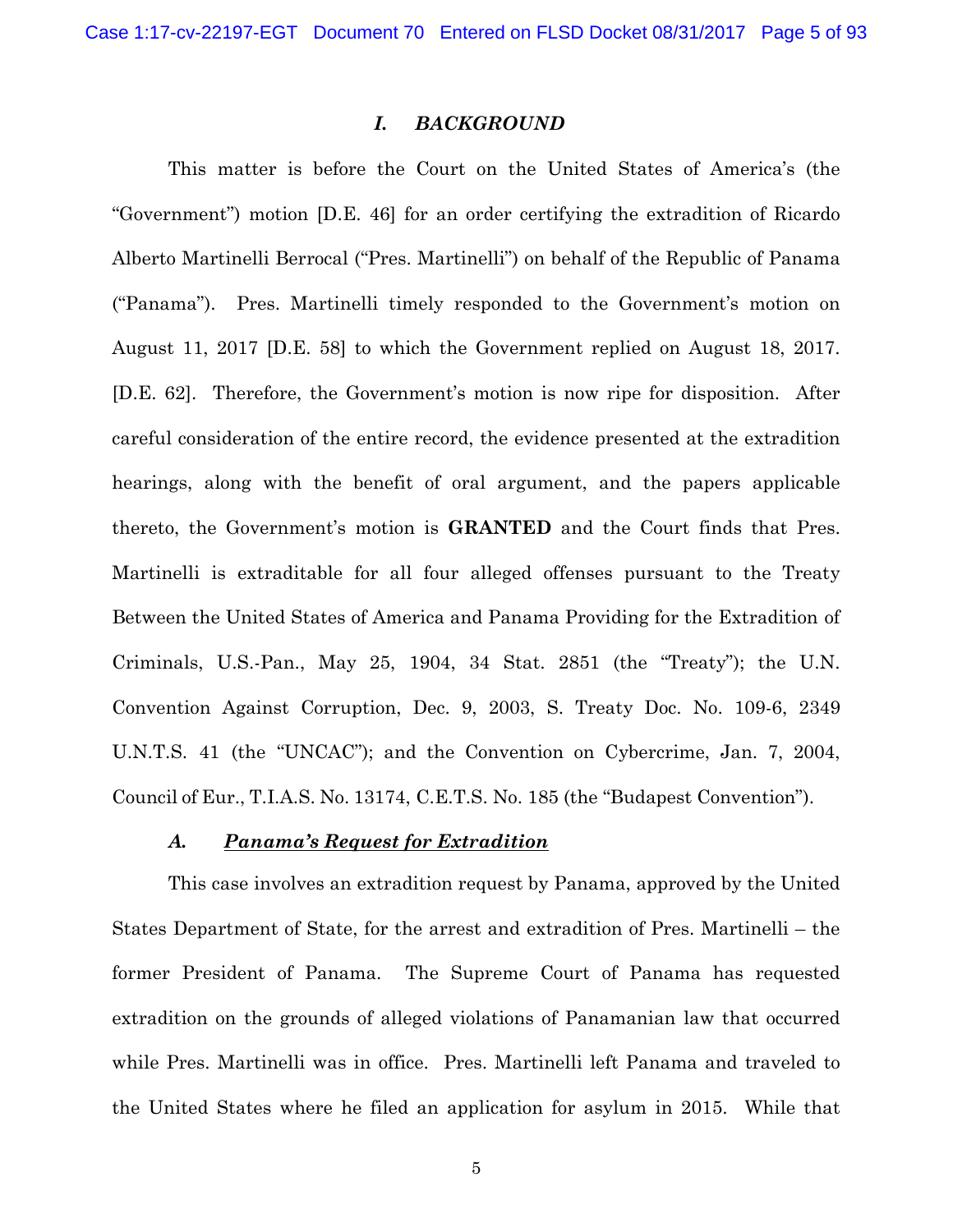application remains pending, the Department of State and the United States Attorneys' Office here in Miami have now filed this action to authorize his extradition to Panama pursuant to multiple treaties between the United States and Panama.

Specifically, Pres. Martinelli's extradition is sought by Panama for trial on four charges: (1) interception of telecommunications without judicial authorization, in violation of Article 167 of the Criminal Code of Panama; (2) tracking, persecution, surveillance without judicial authorization, in violation of Article 168 of the same code; (3) embezzlement by theft and misappropriation, in violation of Article 338 of the same code; and (4) embezzlement of use, in violation of Article 341 of the same code. Harry Díaz ("Díaz"), a Justice of the Criminal Chamber of the Supreme Court of Justice of the Republic of Panama, issued an indictment against Pres. Martinelli for these offenses on October 9, 2015. After Pres. Martinelli failed to appear in court when summoned for a hearing on the charges, on December 21, 2015, the Supreme Court issued an order for Pres. Martinelli's arrest. Panama subsequently submitted a request to the United States for Pres. Martinelli's extradition.

Pursuant to Panama's extradition request, Pres. Martinelli was arrested in on June 12, 2017, in Coral Gables, Florida. He then filed an emergency motion to dismiss [D.E. 12], alleging that Panama had failed to comply with the requirement in the Treaty that it provide a warrant in support of its extradition request; he also filed multiple motions for release on bond. [D.E. 18, 24, 26, 34, 36]. The Government responded to these motions and filed a separate motion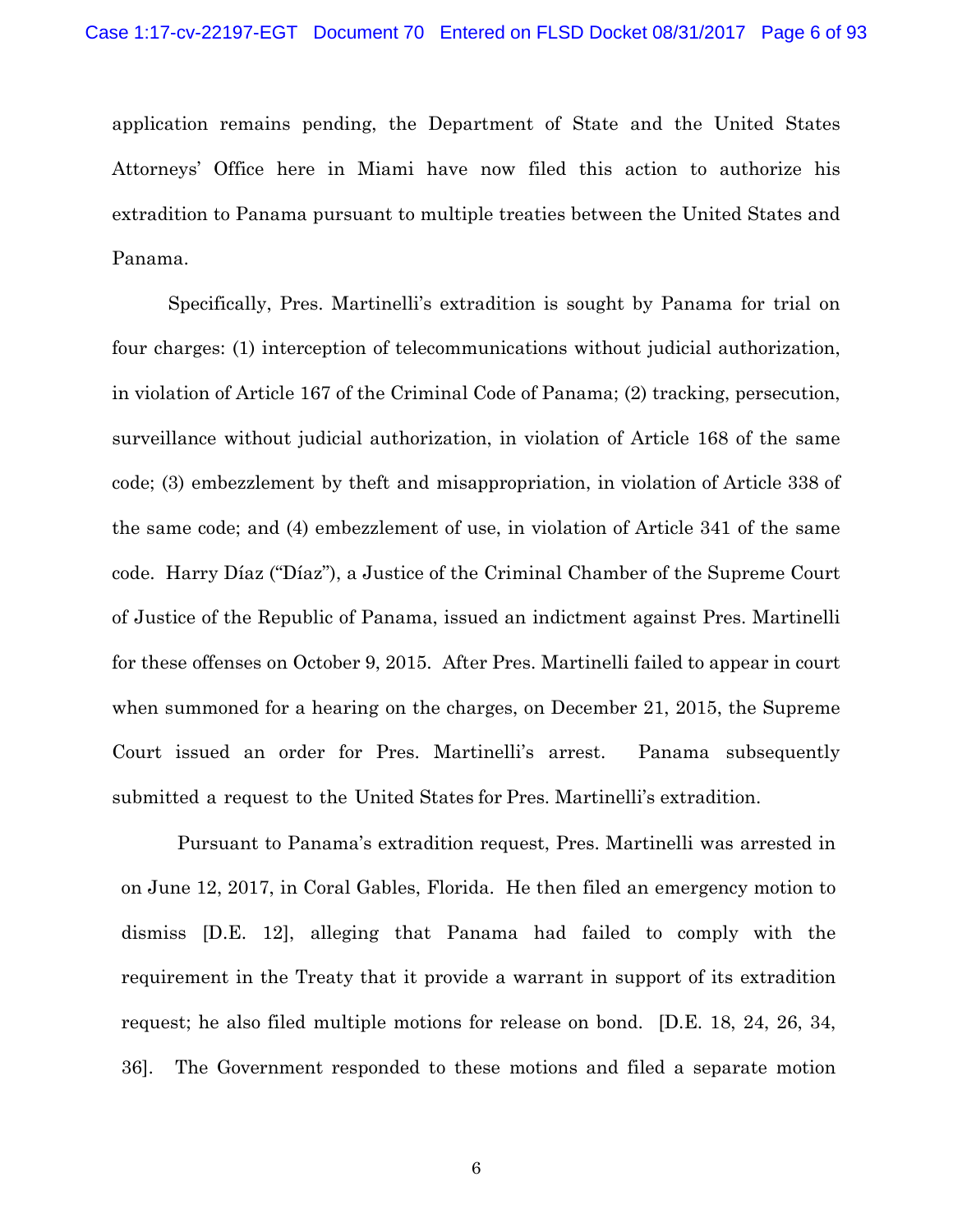seeking Pres. Martinelli's detention. [DE 13, 15, 22, 32]. After holding a hearing on June 20, 2017, we denied Pres. Martinelli's motions and granted the Government's request for detention in an opinion issued on July 7, 2017. [D.E. 38]. The immediate motion pending before the Court arises from the Government's motion for extradition. [D.E. 46].

## *B. The Charges Against Pres. Martinelli*

Justice Mejía Edward listed the charges that *El Magistrado Fiscal* intends to prove against Pres. Martinelli. [D.E. 13-1 at 15-25, ¶27]. According to the charges,

Pres. Martinelli:

established an organized apparatus of power acting beyond the Social and Democratic State of Law, and through this apparatus of power instructions were given to officers of The National Security Council, who were fully aware of the illegality of these activities and without a judicial authorization undertook interceptions of electronic communications in various forms, surveillance and tracking of people, which they called targets, who belong to difference political, economic, civic groups and unions of the country, extending this systematic violation of human rights, in some cases, to family and friends of individuals subject to interceptions, surveillance and tracking; and that in order to achieve these activities outside the Constitution and the Law, the organization of State power led by Ricardo Alberto Martinelli Berrocal supplied the equipment, resources, and personnel necessary to achieve the aforesaid illicit activities, using State funds.

*Id.* at 15-16, ¶27(b). These alleged crimes occurred between 2012 and mid-May 2014, during the time that Pres. Martinelli was in office. *Id.* at 16, ¶27(c). According to the Government, "[a]n audit conducted by the Comptroller General concluded that the loss to the state sustained as a result of the purchase and disappearance of the surveillance equipment amounted to US \$ 10,861,857.48." [D.E. 15 at 6].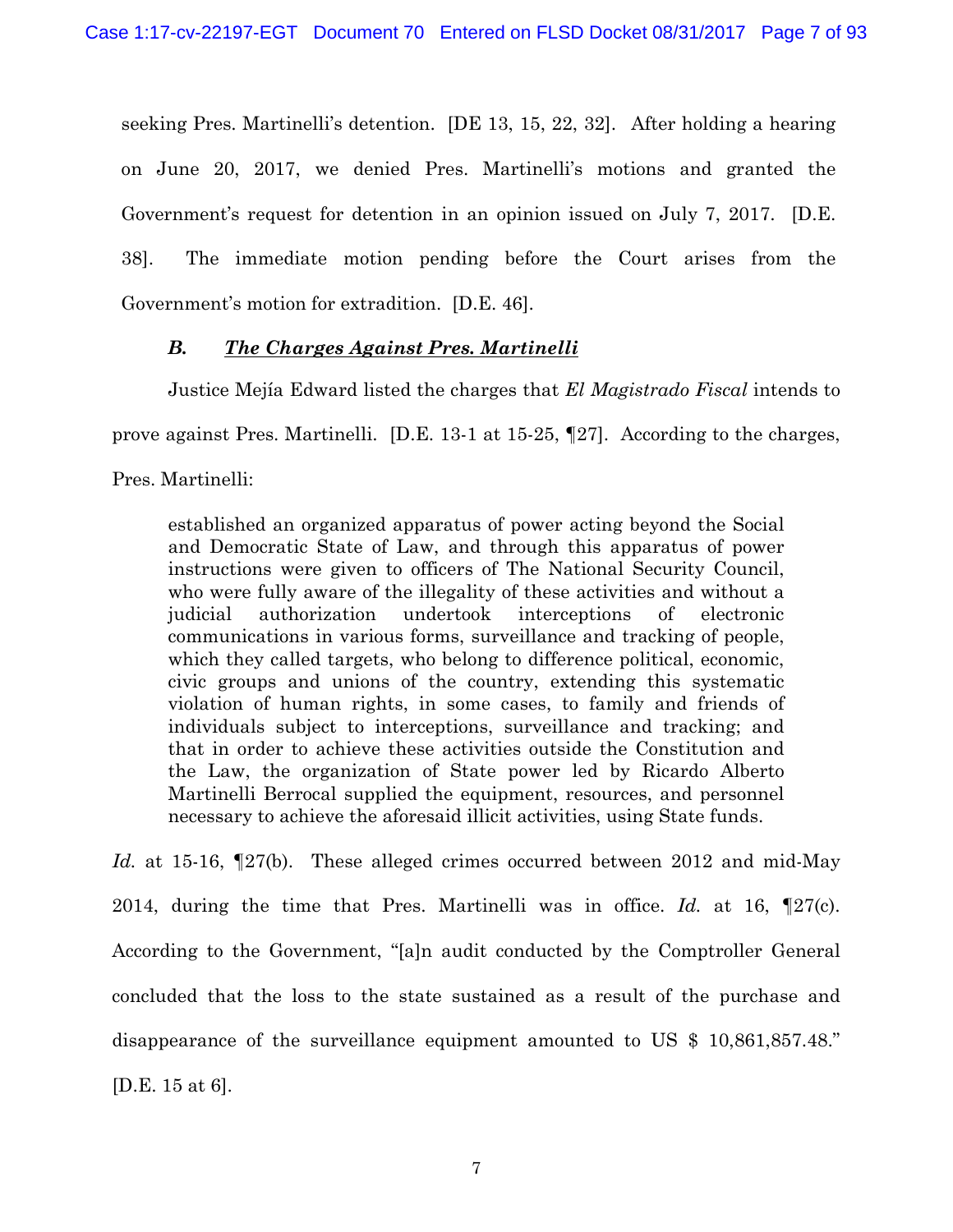The first alleged crime for which Panama requests Pres. Martinelli's

extradition is the:

*Crime against the inviolability of secret and the right to privacy* (Interception of private telecommunications without judicial authority), provided under Article 167, Title II, Chapter II of the Second Book of The Panamanian Criminal Code, reading as follows:

Article 167. Whoever, without the authorization of the judicial authority, intercepts telecommunications or uses technical devices for listening, transmission, recording, or reproducing conversations that are not for the public shall be punished from two to four years in prison.

[D.E. 13-1 at 26-27, ¶31(a)] (internal quotation marks omitted).

The second alleged crime for which Panama requests Pres. Martinelli's

extradition is the:

*Crime against the inviolability of secret and the right to privacy* (Tracking, Persecution and Surveillance without judicial authority), provided under Article 168, Title II, Chapter III of the Second Book of The Panamanian Criminal Code, reading as follows:

Article 168. Whoever, without proper authorization, practices tracking, persecution, or surveillance against a person, for illicit purposes, shall be punished from two to four years in prison. The same punishment is imposed on anyone who sponsors or promotes these facts.

*Id.* at 27, ¶31(b) (internal quotation marks omitted).

The third alleged crime for which Panama requests Pres. Martinelli's

extradition is the:

*Crime against the public administration*, Different Kinds of Embezzlement (embezzlement by theft or misappropriation), provided under Article 338, Title X, Chapter I of the Second Book of The Panamanian Criminal Code, reading as follows:

Article 338. A public officer who takes or embezzles in any way, or consents that somebody else appropriates, takes or embezzles any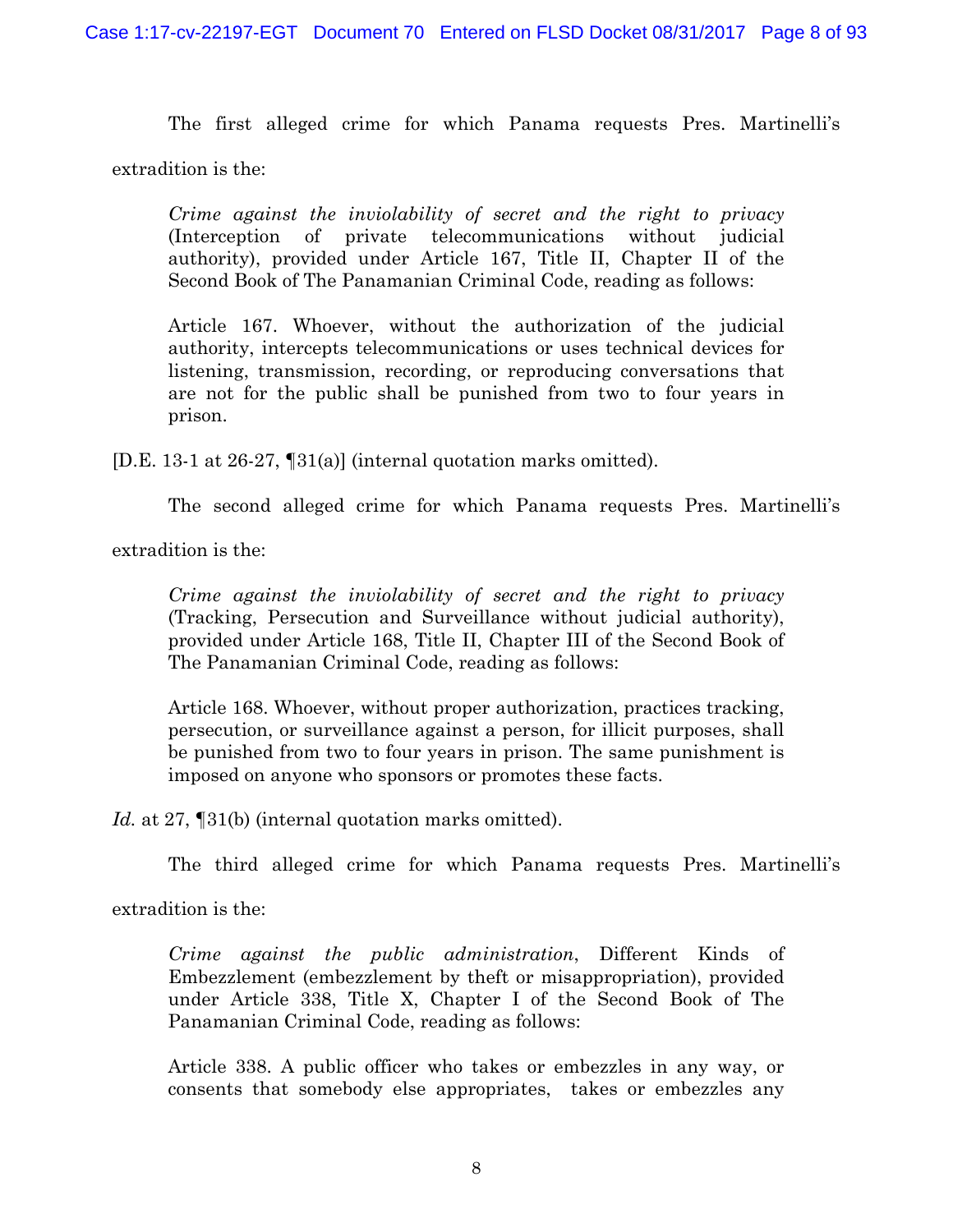form of money, securities or property which administration, collection or custody have been entrusted by virtue of his position, shall be punished from four to ten years in prison.

If the amount of the appropriated exceeds the sum of one hundred thousand dollars (US\$100,000.00) or the money, securities or appropriate goods were intended for welfare purposes or for development programs or social support, the punishment shall be from eight to fifteen years in prison.

*Id.* at 27,  $\llbracket 31(c)$  (internal quotation marks omitted).

The fourth and final alleged crime for which Panama requests Pres. Pres.

Martinelli's extradition is the:

*Crime against the public administration*, different kinds of embezzlement (embezzlement of use), provided under Article 341, Title X, Chapter I of the Second Book of the Panamanian Criminal Code, reading as follows:

Article 341. A public officer who, for purposes other than service, uses in his own or another's benefit, or allows somebody else to use money, securities or property under his charge by reasons of his duties or which are in his custody, shall be punished from one to three years in prison, or its equivalent in daily fines or weekend arrest.

The same punishment shall be applied to the public officer that uses official works or services for his benefit or allows someone else to do it.

*Id.* at 27-28, I 31(d) (internal quotation marks omitted).

# *C. The Relevant Treaties*

Panama formalized its extradition request "pursuant to the Extradition Treaty between the United States of America and the Republic of Panama, signed on May 25, 1904, which entered into force for the United States of America on May 8, 1905, and for the Republic of Panama on April 8, 1905 . . . ." *Id.* at 3, ¶ 1. The Treaty provides: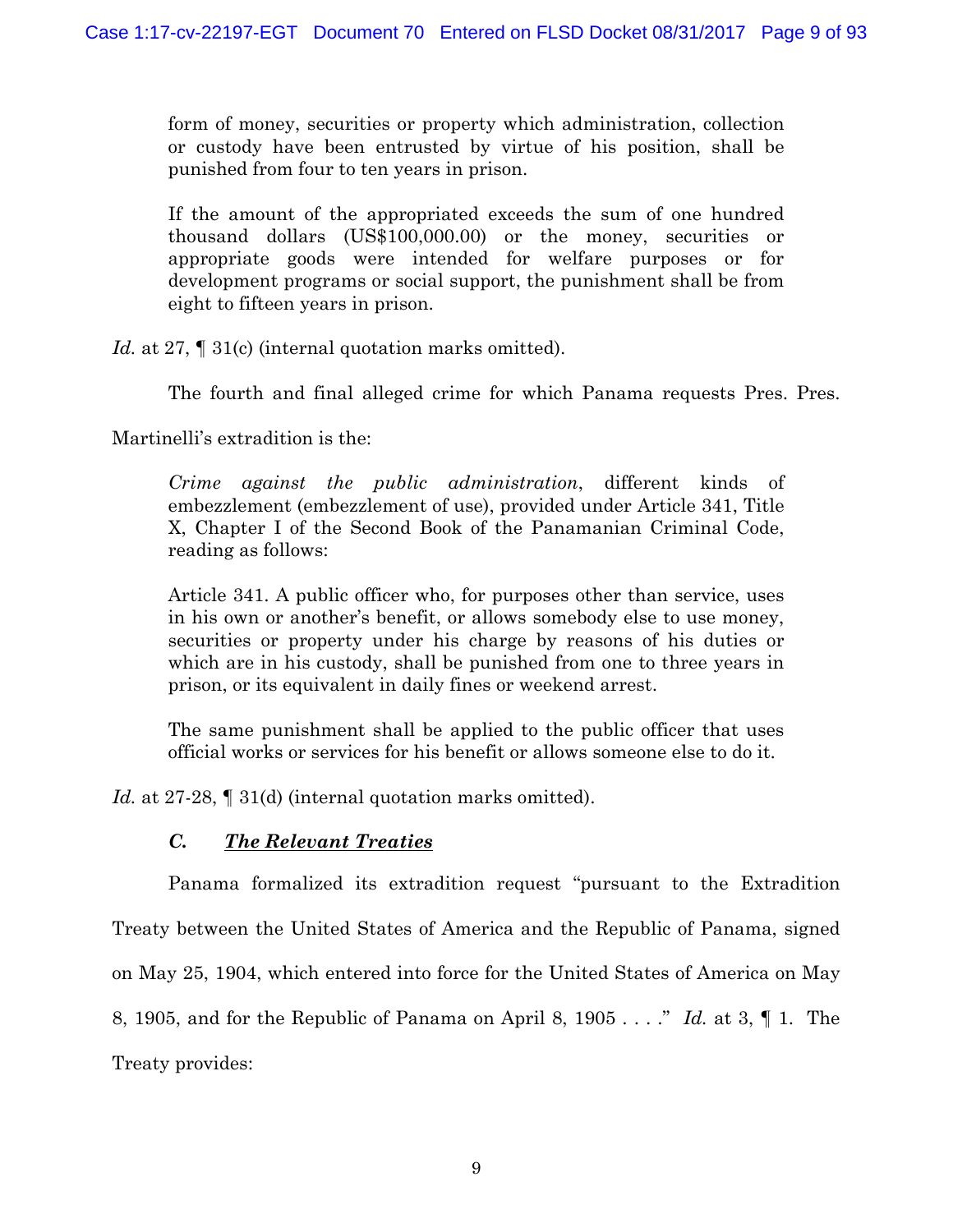The Government of the United States and the Government of the Republic of Panamá mutually agree to deliver up persons who, having been charged with or convicted of any of the crimes and offenses specified in the following article, committed within the jurisdiction of one of the contracting parties, shall seek an asylum or be found within the territories of the other: Provided, that this shall only be done upon such evidence of Criminality as, according to the laws of the place where the fugitive or person so charged shall be found, would justify his or her apprehension and commitment for trial if the crime or offense had been there committed.

[D.E. 12-1 at 3].

 Relevant to this case, the Treaty also provides that the signatories shall grant extradition for "[e]mbezzlement by public officers; embezzlement by persons hired or salaried, to the detriment of their employers; where in either class of cases the embezzlement exceeds the sum of two hundred dollars; larceny." Treaty at Art. II; [D.E. 12-1 at 4]. Further, the Treaty states that "if the fugitive is merely charged with a crime, a duly authenticated copy of the warrant of arrest in the country where the crime has been committed, and of the depositions or other evidence upon which such warrant was issued, shall be produced." Treaty at Art. III; [D.E. 12-1 at

5].

The final relevant article from this Treaty states:

A fugitive criminal shall not be surrendered if the offense in respect of which his surrender is demanded be of a political character, or if he proves that the requisition for his surrender has, in fact, been made with a view to try or punish him for an offense of a political character. No person surrendered by either of the high contracting parties to the other shall be triable or tried, or be punished, for any political crime or offense, or for any act connected therewith, committed previously to his extradition. If any question shall arise as to whether a case comes within the provisions of this article, the decision of the authorities of the government on which the demand for surrender is made, or which may have granted the extradition, shall be final.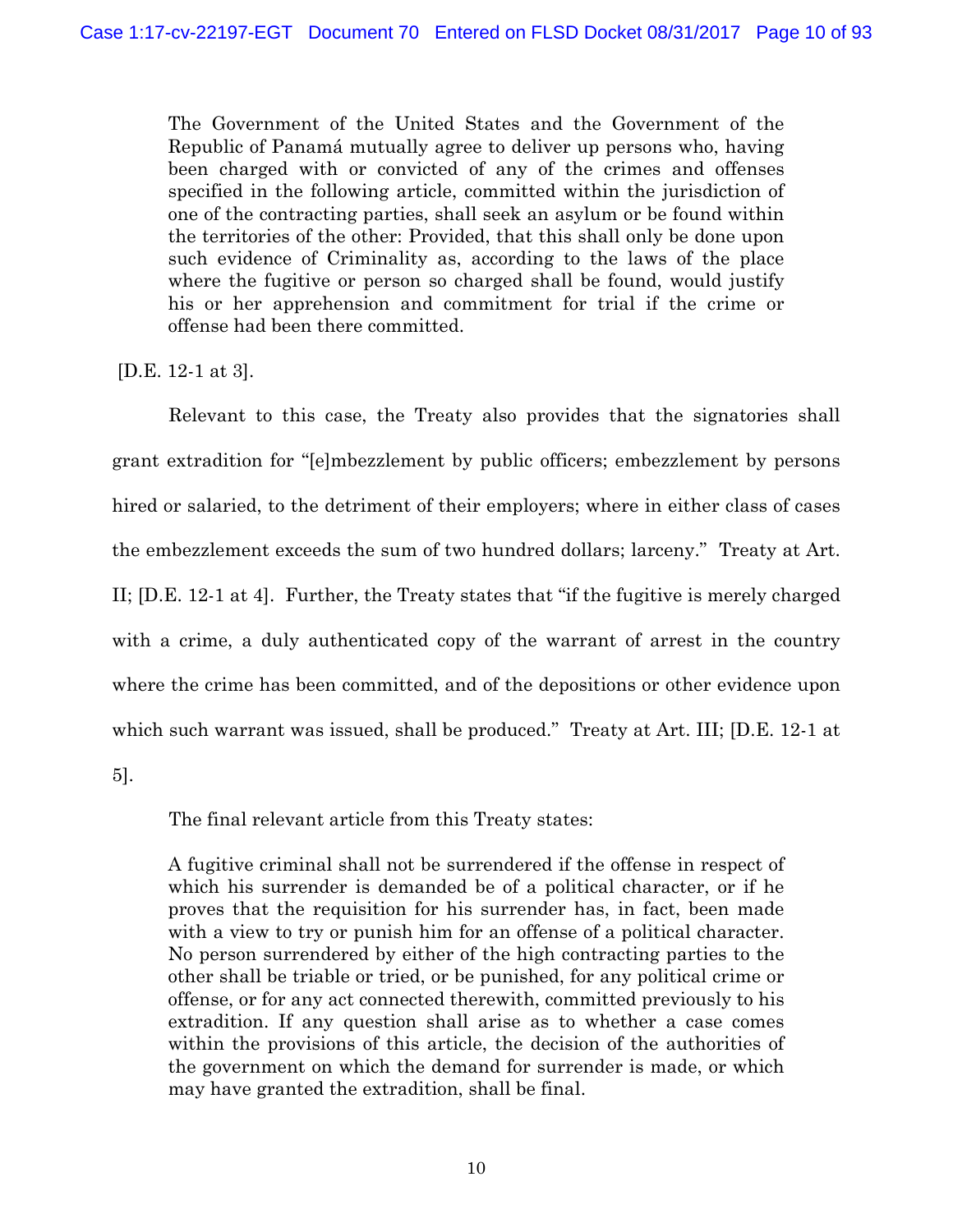Treaty at Art. VI; [D.E. 12-1 at 5].

 In addition to the 1904 Treaty, the Government relies on two more recent treaties in its Complaint: the Budapest Convention and the UNCAC. [D.E. 1 at 1]. According to the Budapest Convention, a multilateral treaty to which the United States and Panama are both parties:

Each Party shall adopt such legislative and other measures as may be necessary to establish as criminal offences under its domestic law, when committed intentionally, the interception without right, made by technical means, of non-public transmissions of computer data to, from or within a computer system, including electromagnetic emissions from a computer system carrying such computer data. A Party may require that the offence be committed with dishonest intent, or in relation to a computer system that is connected to another computer system.

Convention on Cybercrime Art. 3, Nov. 23, 2001, T.I.A.S. No. 13174. The treaty

expressly includes an article on extradition, quite relevant here, which provides:

This article applies to extradition between Parties for the criminal offences established in accordance with Articles 2 through 11 of this Convention, provided that they are punishable under the laws of both Parties concerned by deprivation of liberty for a maximum period of at least one year, or by a more severe penalty.  $[24(1)(a)]$ 

The criminal offences described in paragraph 1 of this article shall be deemed to be included as extraditable offences in any extradition treaty existing between or among the Parties. The Parties undertake to include such offences as extraditable offences in any extradition treaty to be concluded between or among them. [24(2)]

*Id.* at Art. 24(1)(a), 24(2).

 The third and final treaty relied upon by the government is the UNCAC, another multilateral treaty to which the United States and Panama are both parties, that provides: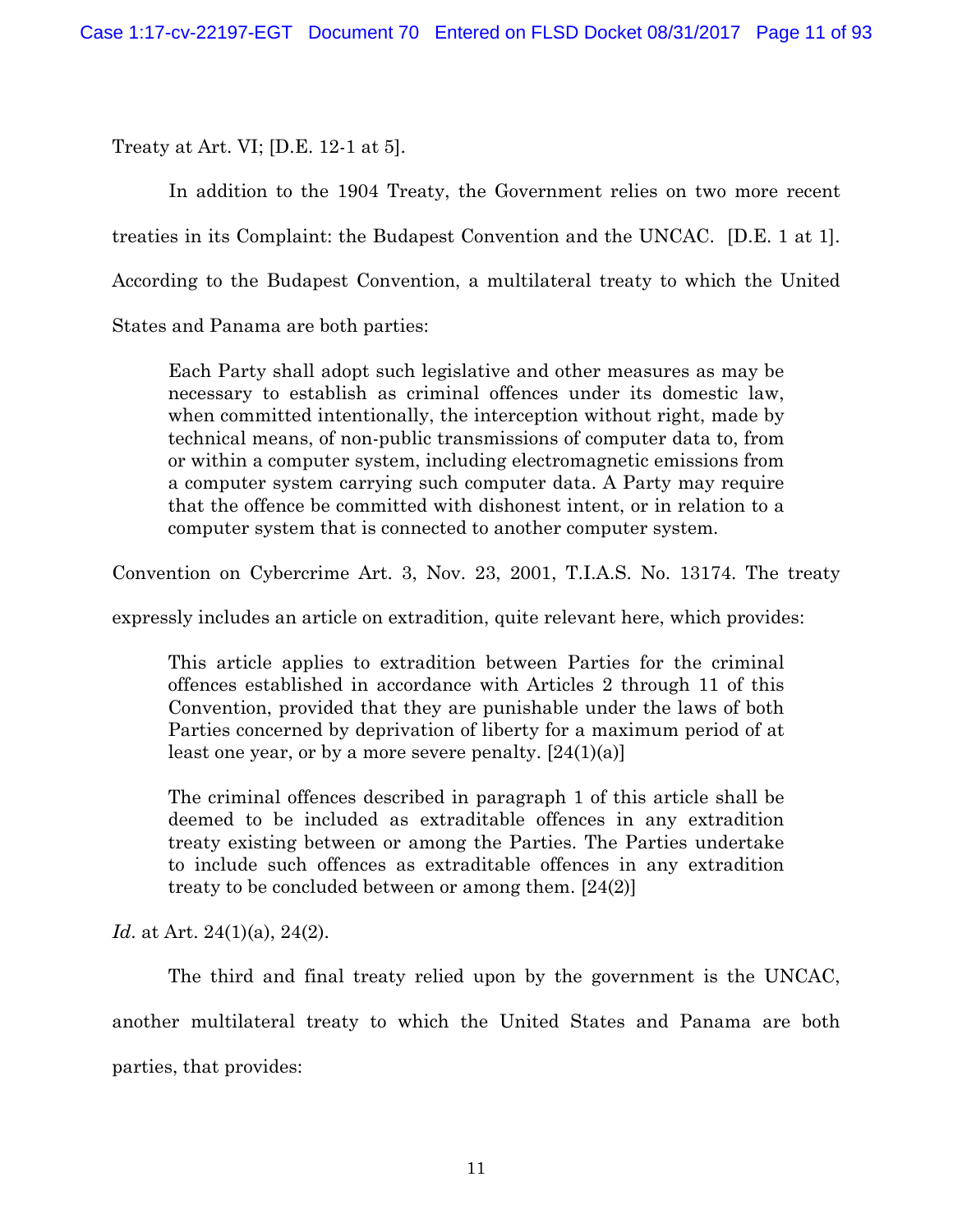Embezzlement, misappropriation or other diversion of property by a public official

Each State Party shall adopt such legislative and other measures as may be necessary to establish as criminal offences, when committed intentionally, the embezzlement, misappropriation or other diversion by a public official for his or her benefit or for the benefit of another person or entity, of any property, public or private funds or securities or any other thing of value entrusted to the public official by virtue of his or her position.

UNCAC Art. 17, Oct. 23, 2003, S. Treaty Doc. No. 109-6. The treaty also includes

an express provision relating to extradition, which provides:

This article shall apply to the offences established in accordance with this Convention where the person who is the subject of the request for extradition is present in the territory of the requested State Party, provided that the offence for which extradition is sought is punishable under the domestic law of both the requesting State Party and the requested State Party. [1]

Notwithstanding the provisions of paragraph 1 of this article, a State Party whose law so permits may grant the extradition of a person for any of the offences covered by this Convention that are not punishable under its own domestic law. [2]

Each of the offences to which this article applies shall be deemed to be included as an extraditable offence in any extradition treaty existing between States Parties. States Parties undertake to include such offences as extraditable offences in every extradition treaty to be concluded between them. A State Party whose law so permits, in case it uses this Convention as the basis for extradition, shall not consider any of the offences established in accordance with this Convention to be a political offence. [4]

*Id.* at Art. 44(1), 44(2), 44(4), Oct. 23, 2003, S. Treaty Doc. No. 109-6.

# *D. Disputes Regarding Allegations and Underlying Law*

Pres. Martinelli has disputed both the allegations surrounding his potential

extradition as well as the law on which the extradition is based. [D.E. 18-2 at 13,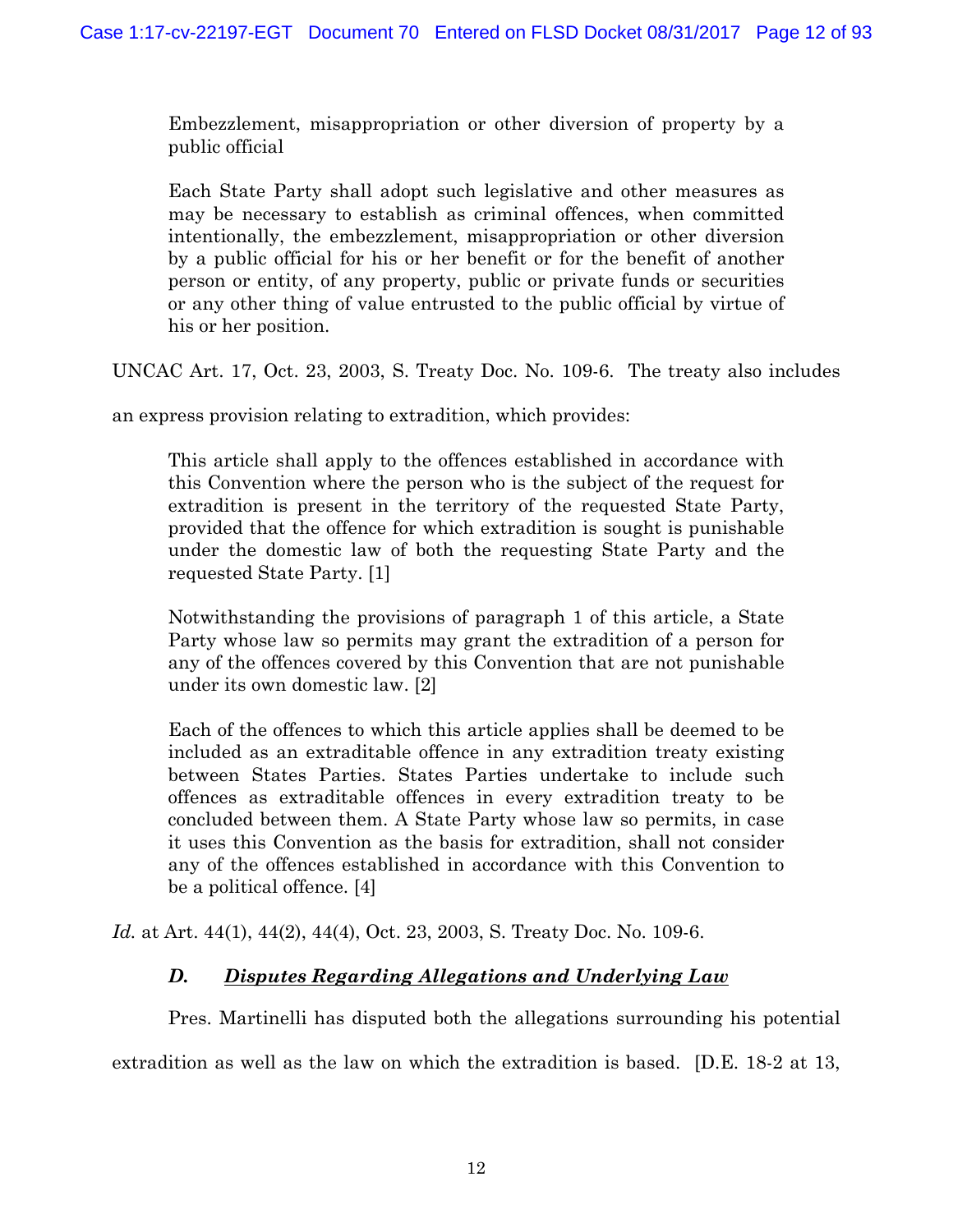120-23; D.E. 12 at 1-3; D.E. 18 at 1-2, 7-21]. Regarding Pres. Martinelli's potential

immunity for the alleged crimes, he relies on the Panamanian Constitution:

Article 191. The President and the Vice-President of the Republic are responsible only in the following cases:

1. For exceeding their constitutional powers;

2. For acts of violence or coercion during the electoral process; for impeding the meeting of the National Assembly, for blocking the exercise of its functions or of the functions of the other public organizations or authorities that are established by this Constitution; 3. For offenses against the international personality of the State or against the public administration.

In the first and second case, the penalty shall be removal from office, and disqualification to hold public office for a period fixed by law. In the third case ordinary law shall apply.

[D.E. 18-2 at 13]. Based on this article, Pres. Martinelli argues that he "generally has immunity for crimes committed during his presidency." [D.E. 18 at 9]. He also claims that this article "clearly applies to the 'wiretapping' crimes charged here (i.e., interception of telecommunications/surveillance without authorization)." *Id.* He states that "as a member of the Central American Parliament, [he] has 'Parlecen' immunity that precludes him from being charged for any crime." *Id.*

As for the allegations themselves, Pres. Martinelli has denied them in their entirety. [D.E. 18 at 6]. According to Pres. Martinelli, the affidavit executed by a former official with the Panamanian National Security Council during Pres. Martinelli's tenure, Ismael Pitti ("Pitti") (which constitutes the primary sworn testimony relied upon by the Government) is a sham:

[It] was executed on the basis of "information and belief" and reeks of rank hearsay, as Pitti does not identify a single personal interaction with [Mr.] Martinelli [Berrocal]. The Panamanian government has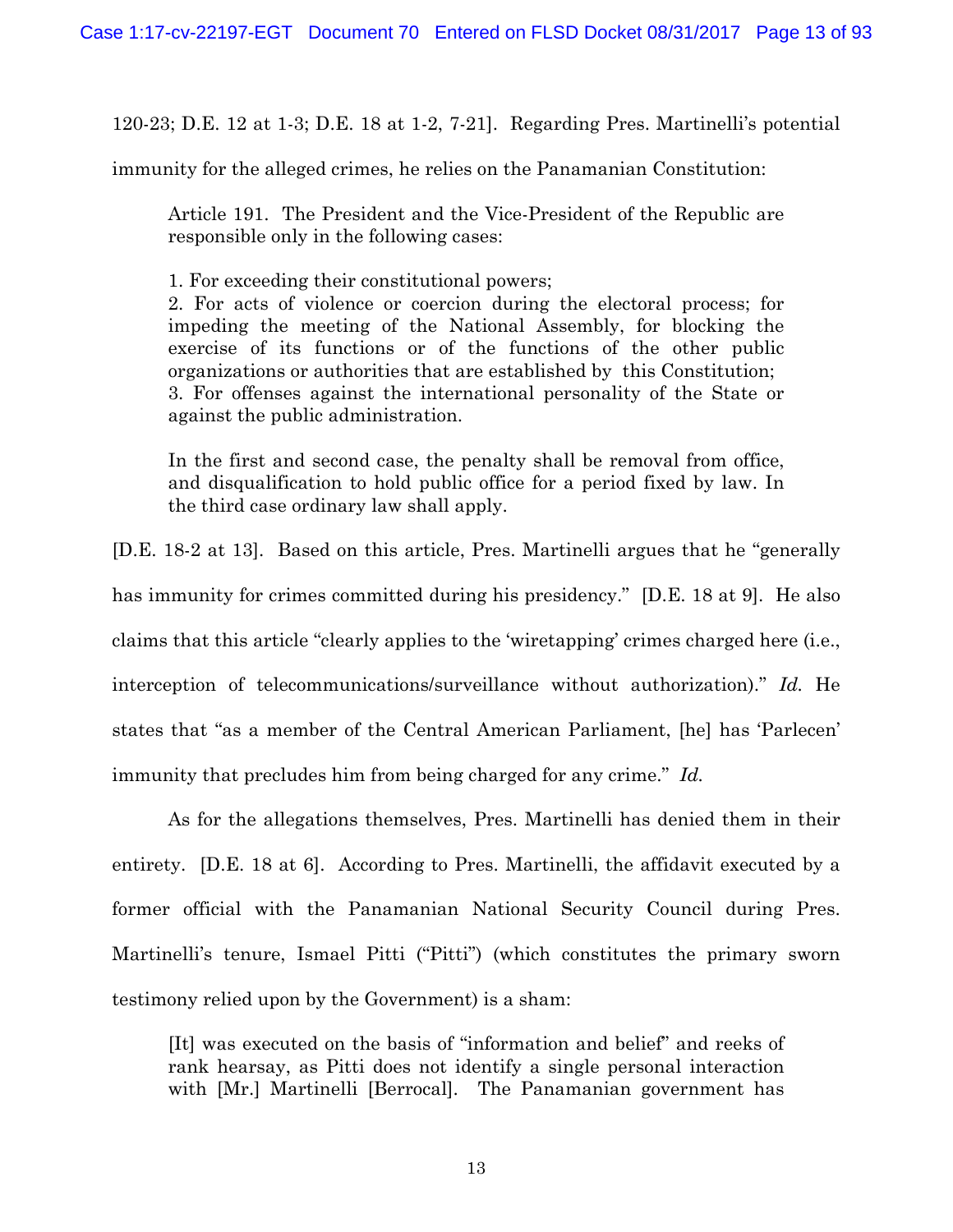bought and paid [Mr. Pitti] as a witness, providing him with a wellpaid job in Washington, D.C., despite his alleged participation in the alleged offenses.

*Id.*

Pres. Martinelli points instead to a competing affidavit executed by Ronny

Rodriguez Mendoza, a former aide to Pres. Martinelli. *See id.* at 6, 9. Mr.

Rodriguez Mendoza's affidavit avers that National Police Directorate Commissioner

Rolando Lopez:

[O]ffered to take [him] directly to the Office of the President of the Republic, to Mr. JUAN CARLOS VARELA, who was willing to offer [him] 'WHATEVER [HE] WANTED' if [he] would incriminate former President RICARDO MARTINELLI, and that [the National Police Directorate], in January 2015, had seized the Office of the Procurator General of the Nation, and that [he] could testify as a 'protected witness'. [He] maintained that [he] would no [sic] do so. A few days later, ROLANDO LOPEZ PEREZ called [him] again, but this time in order to threaten and intimidate [him]. The conversation ended with these words: 'we're going to cancel your retirement, we're going to open 3 criminal dockets against you, we're going to remove you from the National Police, we're going to throw you in jail, and you won't last a week at La Joya'.

[D.E. 18-2 at 121].

Pres. Martinelli also addressed the enforceability of the arrest warrant issued against him. [D.E. 28 at 1]. "[T]he arrest warrant issued for President Martinelli is unprecedented in Panama and null and void because the issuing court lacked jurisdiction over him." *Id.* To support this statement, Pres. Martinelli provides an affidavit from his expert, Roberto J. Moreno. [D.E. 28-2]. Mr. Moreno is a Panamanian lawyer and in 2009 he "obtained a Masters in Law (LL.M.) with a specialization in International Human Rights, in the United States of America in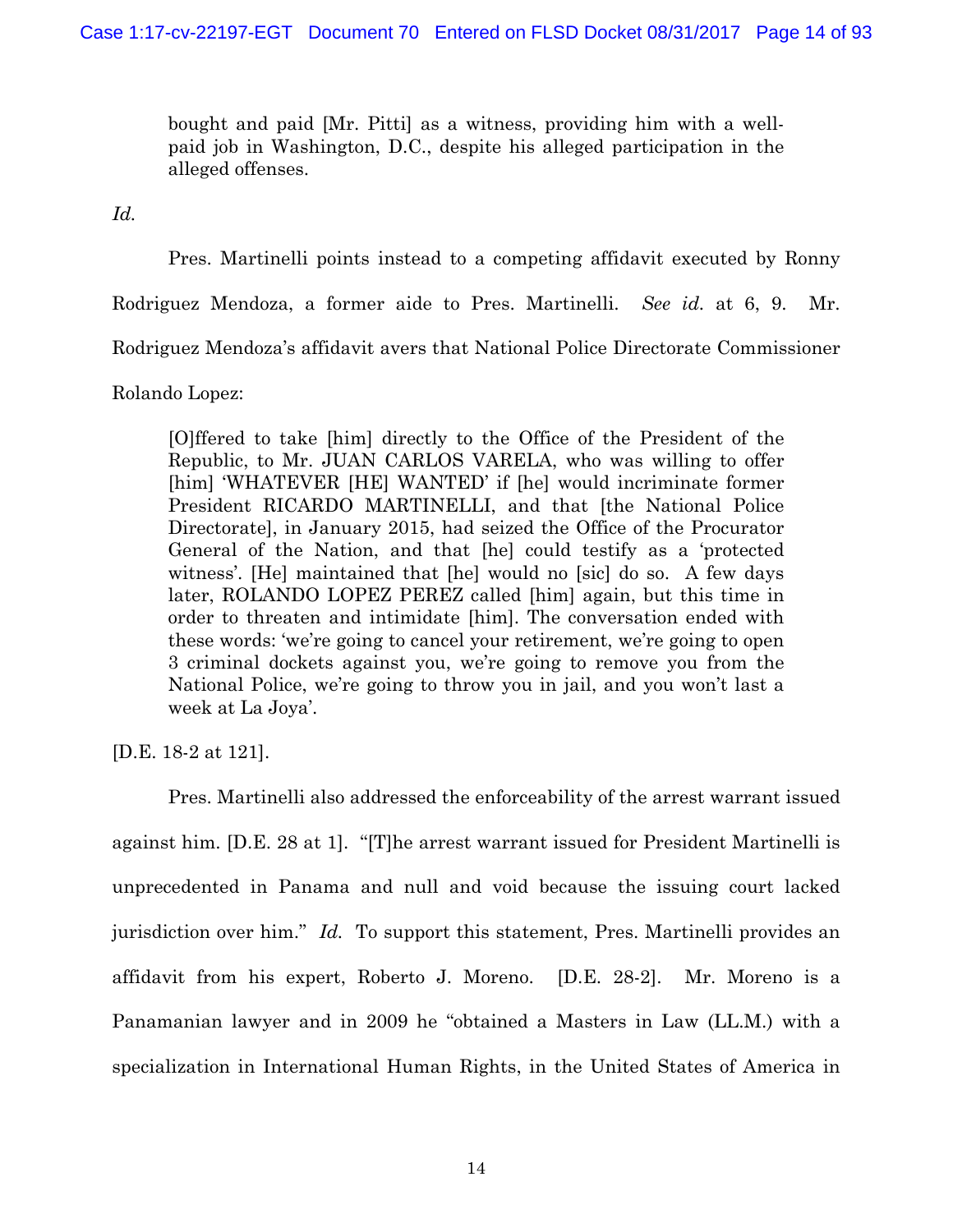the prestigious American University Washington College of Law, Washington D.C.,

thanks to a Fulbright Scholarship from the State Departament [sic] of the United

States of America . . . ." [D.E. 24-2 at 1]. Mr. Moreno concluded:

[T]hat based on the norms and the precedents that: (1) Due the absence of indictment of [Mr.] Martinelli Berrocal, the Order of Detention against him is nullified; (2) That in order to acquire jurisdiction and the power to apply personal precautionary measures against [Mr.] Martinelli [Berrocal], his previous personal indictment is indispensable; (3) That in order to be able to order a detention due to contempt, a previous indictment hearing is required, which has not occurred in the case of [Mr.] Martinelli Berrocal, violating due process and the fundamental guarantees of Mr. Martinelli [Berrocal].

[D.E. 28-2].

 Pres. Martinelli has also tackled the specific charges to undermine the strength of the case against him. He argues that the weak and impeachable evidence presented bars his extradition. For instance, Pres. Martinelli has highlighted numerous contradictions or inconsistencies between Díaz's extradition affidavit and the supporting documentation that Díaz relied upon. It turns out that the surveillance system that his affidavit cited as evidence of Pres. Martinelli's embezzlement of Panamanian funds was not the surveillance system that Pitti described in his affidavit. [D.E. 36 at 11-12]. As such, Pres. Martinelli concludes that there is a material disconnect between the charge of embezzlement of funds and the sworn evidence provided to sustain that charge. And that disconnect purportedly undermines the case for extradition under all of the applicable treaties.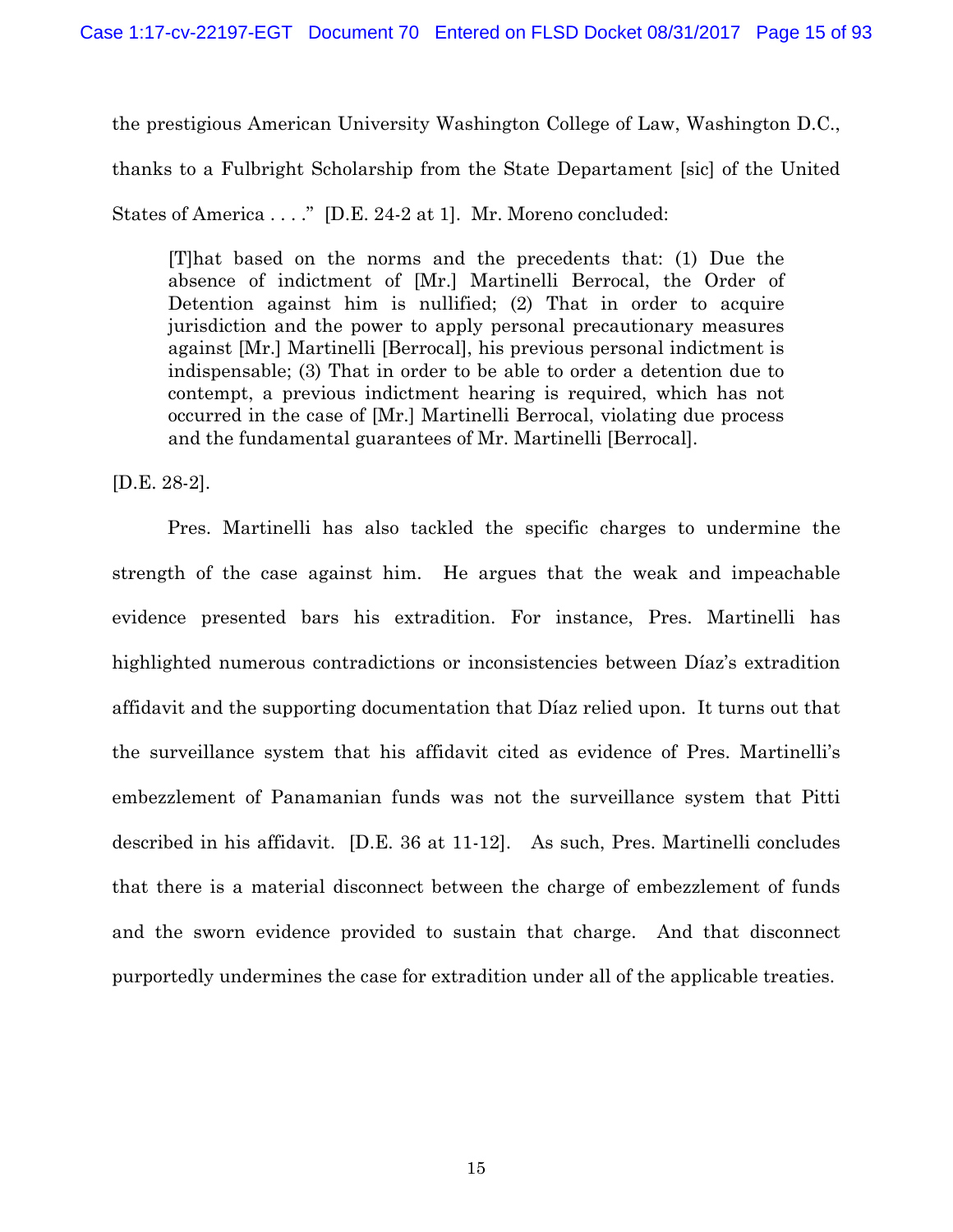To determine whether the Government has complied with all of the statutory requirements of 18 U.S.C. § 3184 to justify a certificate of extradition to the Secretary of State, we turn our attention to the arguments presented.

### *II. ANALYSIS*

Pres. Martinelli raises four primary arguments in opposition to the Government's motion for extradition. First, when requesting extradition on the surveillance offenses, Pres. Martinelli contends that Panama has ignored the plain language of the Treaty's non-retroactivity provision. Pres. Martinelli suggests that the Government lacks any authority for the position that the Treaty operates retroactively with respect to the crimes charged and, on this basis, the surveillance crimes should be outright dismissed as a violation of the Treaty's plain language.

Second, Pres. Martinelli argues that the Government has not produced a valid arrest warrant as required under the Treaty for two reasons: (1) the court that issued the arrest warrant lacked jurisdiction because it flouted a mandatory phase called *imputación*, and (2) the arrest warrant fails to refer to at least one extraditable offense. While Díaz declares that *imputación* was unnecessary in this case and that the arrest warrant is valid, Pres. Martinelli maintains (citing his expert's affidavits) that Panamanian law conclusively provides otherwise and that these procedural failures are fatal to the Government's attempt to extradite him.

Third, Pres. Martinelli suggests that Panama and the Department of Justice (the "DOJ") have violated his due process rights, on several occasions, by presenting material lies by Díaz under oath to this Court. Díaz allegedly continues to swear, in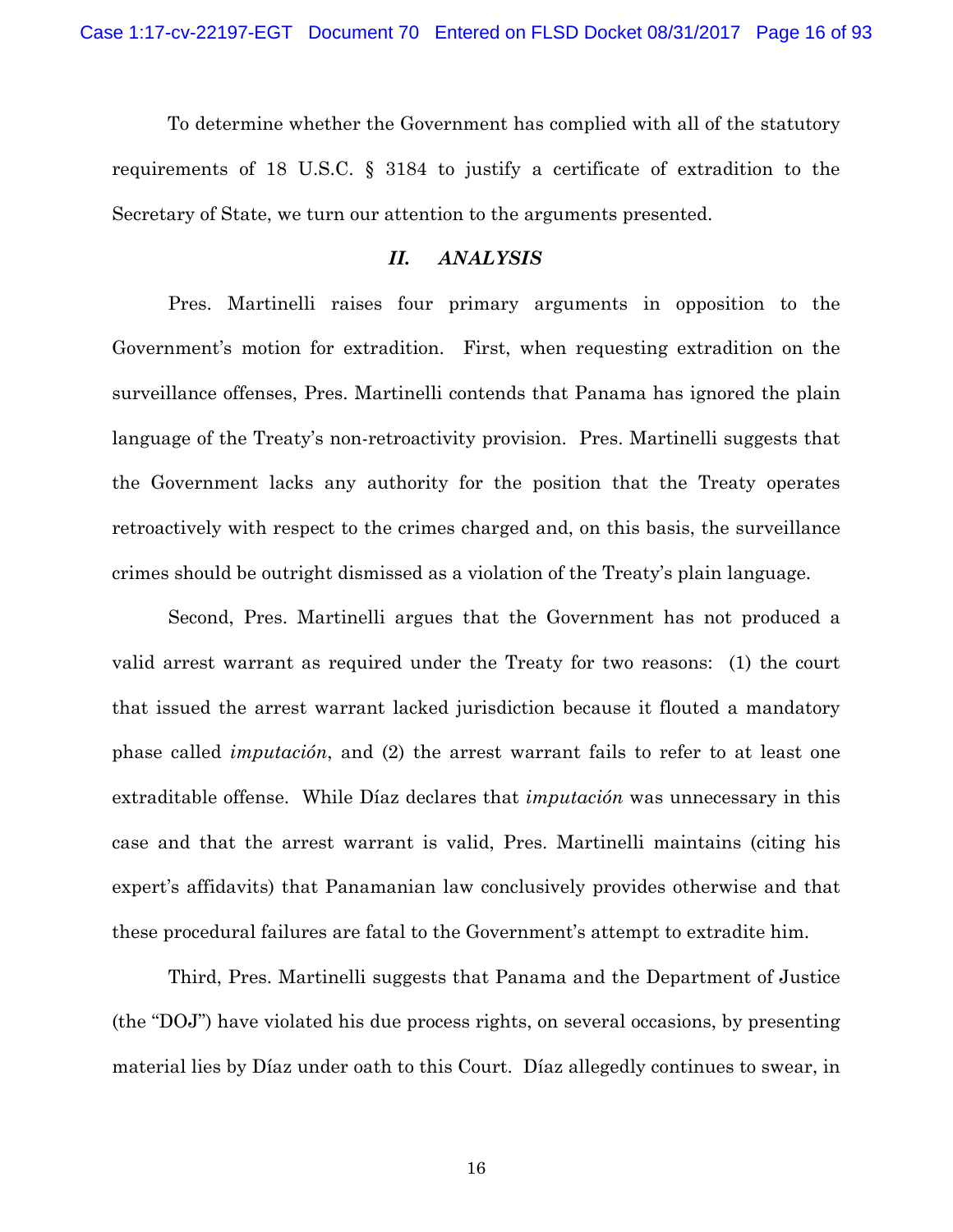the face of insurmountable evidence to the contrary, that the publicly purchased MLM equipment was both capable of and used for infiltrating and extracting content from cellular phones. Pres. Martinelli believes that Díaz 's repeated lies are not harmless embellishments, as they are purportedly critical to Panama establishing probable cause on the embezzlement crimes, and constitute brazen misconduct that prohibits extradition.

Fourth, Pres. Martinelli argues that the Government has failed to establish probable cause for both the surveillance and embezzlement offenses. On the surveillance charges, Pres. Martinelli suggests that the Government's case rises and falls on the affidavit of Pitti – an affidavit that Martinelli suggests is inherently unreliable and therefore must be discredited. On the embezzlement charges, Pres. Martinelli believes that the Government cannot establish probable cause that he embezzled either the MLM equipment or the Pegasus equipment. The MLM equipment  $-$  last seen in 2011  $-$  is purportedly irrelevant to this case because there is zero evidence of its use in connection with the alleged surveillance at issue in his case. And, at least, there is supposedly no evidence that it has been used during the relevant time period of 2012 and 2014.

As for the Pegasus equipment, Pres. Martinelli argues that the Government cannot establish probable cause because there is no evidence that the Pegasus equipment was in his custody as required under Panamanian law, nor is there evidence that it was acquired with public funds contrary to Díaz's defective indictment and false affidavits. Pres. Martinelli concludes, instead, that the alleged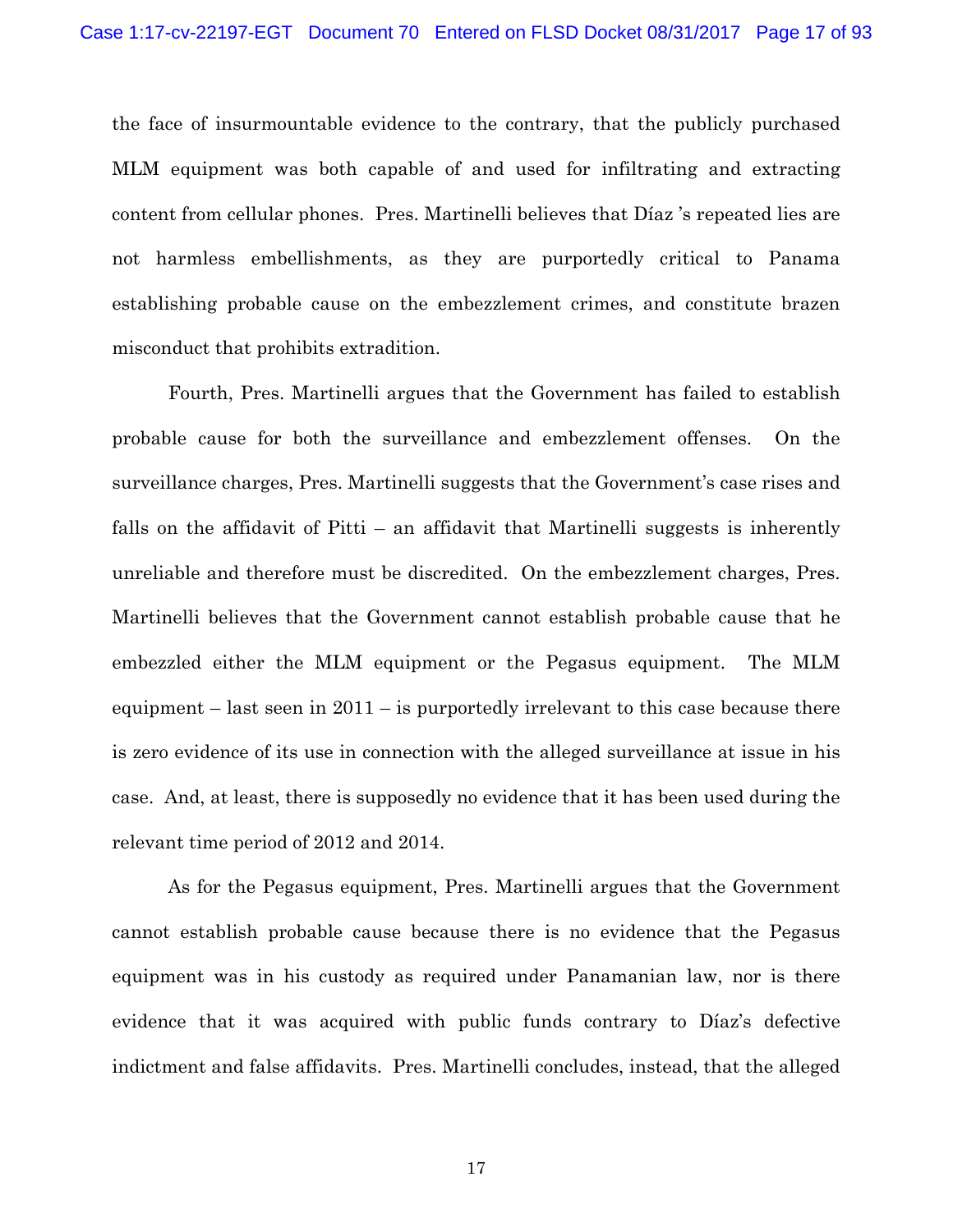crimes against him are politically driven and that there are a plethora of reasons as to why a certification for his extradition should not be issued to the Secretary of State.

## *A. General Principles of Extradition*

"An extradition treaty creates in a foreign government the right to demand and obtain extradition of an accused criminal . . . [a]bsent a treaty, the federal government lacks the authority to turn the accused over to the foreign government." *United States v. Fernandez–Morris,* 99 F. Supp. 2d 1358, 1360 (S.D. Fla. 1999) (citation omitted). When there is a treaty of extradition between the United States and any foreign government, international extradition requests are governed by 18 U.S.C. §§ 3184, *et seq*. The statute provides in relevant part:

Whenever there is a treaty or convention for extradition between the United States and any foreign government, . . . any magistrate judge authorized so to do by a court of the United States, . . . may, upon complaint made under oath, charging any person found within his jurisdiction, with having committed within the jurisdiction of any such foreign government any of the crimes provided for by such treaty or convention, ... issue his warrant for the apprehension of the person so charged, that he may be brought before such . . . magistrate judge, to the end that the evidence of criminality may be heard and considered . . . If, on such hearing, he deems the evidence sufficient to sustain the charge under the provisions of the proper treaty or convention, or under section 3181(b), he shall certify the same, together with a copy of all the testimony taken before him, to the Secretary of State, that a warrant may issue upon the requisition of the proper authorities of such foreign government, for the surrender of such person, according to the stipulations of the treaty or convention; and he shall issue his warrant for the commitment of the person so charged to the proper jail, there to remain until such surrender shall be made.

18 U.S.C. § 3184.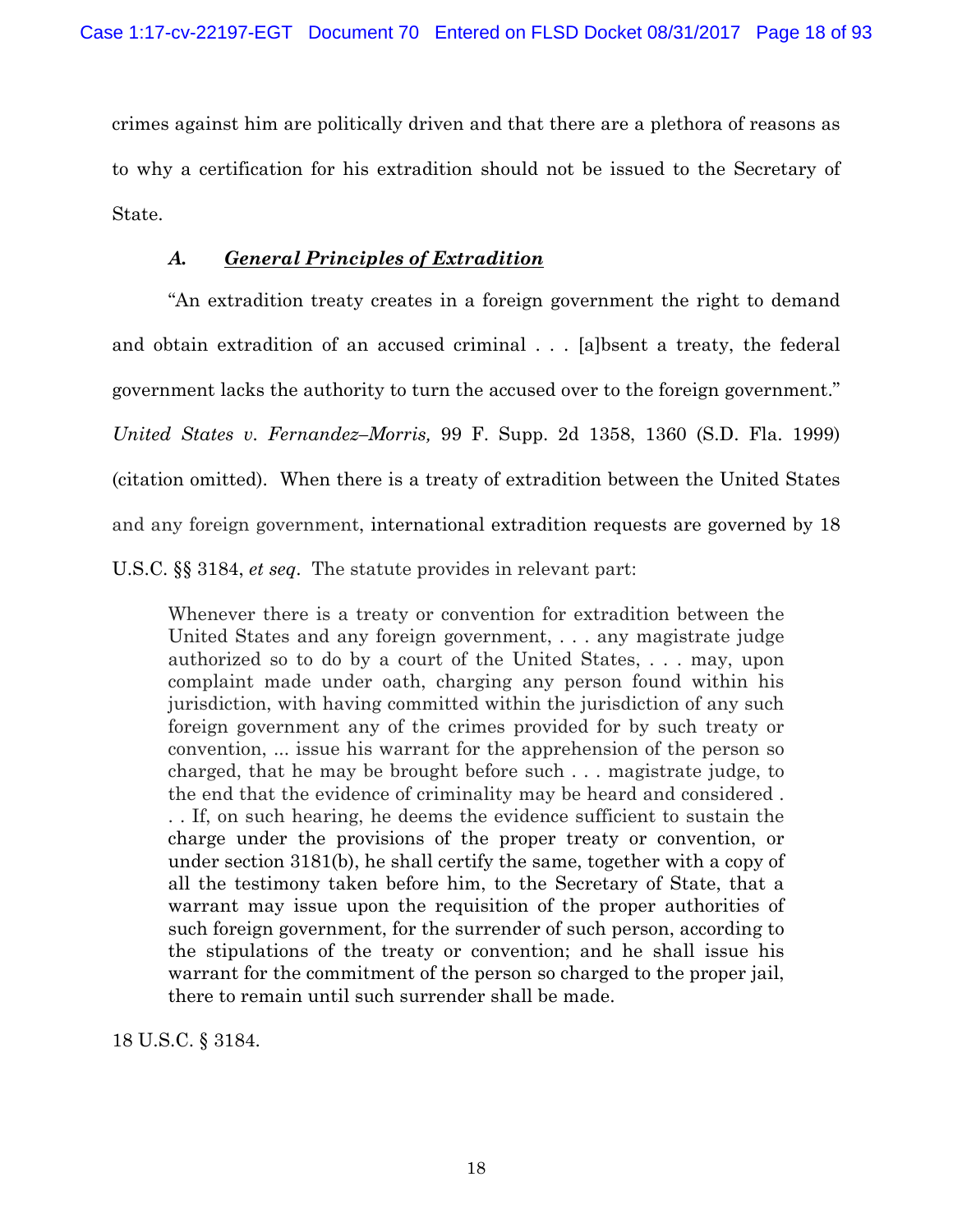The extradition process "is a function of the Executive," allowing the courts to conduct only limited inquiry.6 *Kastnerova v. United States*, 365 F.3d 980, 984 n.5 (11th Cir. 2004) (citation omitted). And although our inquiry is a limited one, it is critical to the extradition process because "[t]he executive may not foreclose the courts from exercising their responsibility to protect the integrity of the judicial process." *Ahmad v. Wigen,* 726 F. Supp. 389, 412 (E.D.N.Y. 1989) ("A court must ensure that it is not used for purposes which do not comport with our Constitution or principles of fundamental fairness."), *aff'd,* 910 F.2d 1063 (2d Cir. 1990). In fulfilling this obligation, the court "conducts a hearing simply to determine whether there is evidence sufficient to sustain the charge against the defendant under the provisions of the proper treaty or convention." *Kastnerova,* 365 F.3d at 984 n.5 (citation and internal quotation marks omitted). In other words, "[a]n extradition hearing is not a trial on the merits and does not require proof sufficient to satisfy the factfinder in a criminal trial." *Cheng Na–Yuet v. Hueston,* 734 F. Supp. 988, 995 (S.D. Fla. 1990).

An extradition hearing is therefore akin to a preliminary hearing, where the primary purpose is to decide if there is sufficient evidence of the charge under the applicable treaty – not guilt or innocence. *See Neely v. Henkel,* 180 U.S. 109, 123

 <sup>6</sup> Neither the Federal Rules of Criminal Procedure, nor the Federal Rules of Evidence, apply to international extradition proceedings. *See* FED. R. CRIM. P. 1(a)(5)(A); FED. R. EVID. 1101(d)(3); *Afanesjev v. Hurlburt,* 418 F.3d 1159, 1164– 65 (11th Cir. 2005); *Bovio v. United States,* 989 F.2d 255, 259 n.3 (7th Cir. 1993); *Melia v. United States,* 667 F.2d 300, 302 (2d Cir. 1981). Thus, for instance, hearsay and excludable evidence is admissible. *See United States v. Peterka,* 307 F. Supp. 2d 1344, 1349 (M.D. Fla. 2003).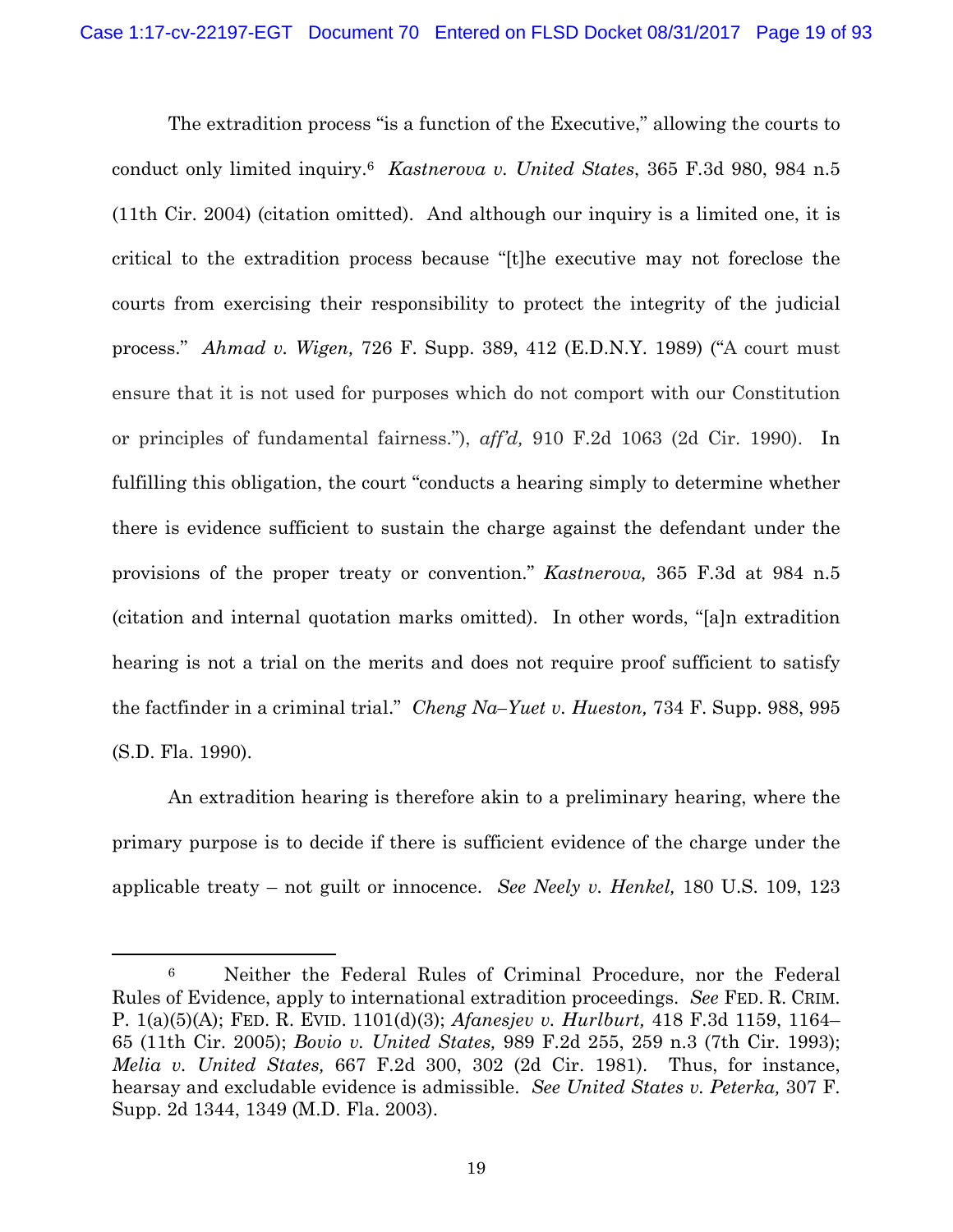(1901); *see, e.g., Afanasjev,* 418 F.3d at 1164 (finding that courts do "not inquire into the guilt or innocence of the accused.") (quoting *Kastnerova,* 365 F.3d at 987); *In re Extradition of Mohammad Safdar Gohir,* 2014 WL 2123402, at \*6 (D. Nev. 2014) ("Foreign extraditions are *sui generis* in nature, neither civil nor criminal in nature and set forth their own law."). And in determining whether there is sufficient evidence to sustain the charge, section 3184 requires only a finding of probable cause. *See Hoxha v. Levi*, 465 F.3d 554, 560 (3d Cir. 2006) (interpreting the "sufficient" evidence standard set forth in section 3184 as requiring probable cause); *Sayne v. Shipley,* 418 F.2d 679, 685 (5th Cir. 1969) (during a section 3184 extradition hearing the magistrate judge determines the sufficiency of evidence establishing reasonable ground for the accused's guilt).

 A certification of extradition is generally based entirely on the authenticated documentary evidence provided by the requesting government. *See, e.g., Castro Bobadilla v. Reno,* 826 F. Supp. 1428, 1433–1434 (S.D. Fla. 1993) (documents and statements sufficient for extradition to Honduras), *aff'd,* 28 F.3d 116 (11th Cir. 1994). In fact, "[i]t is exceedingly rare for the Government to submit anything other than documents in support of an extradition request." *In re Extradition of Nunez– Garrido*, 829 F. Supp. 2d 1277, 1287 (S.D. Fla. 2011). As such, "one of the principal objectives of the extradition statute is 'to obviate the necessity of confronting the accused with the witnesses against him' by enabling the requesting country to meet its burden of proof through documents subject only to requirements necessary to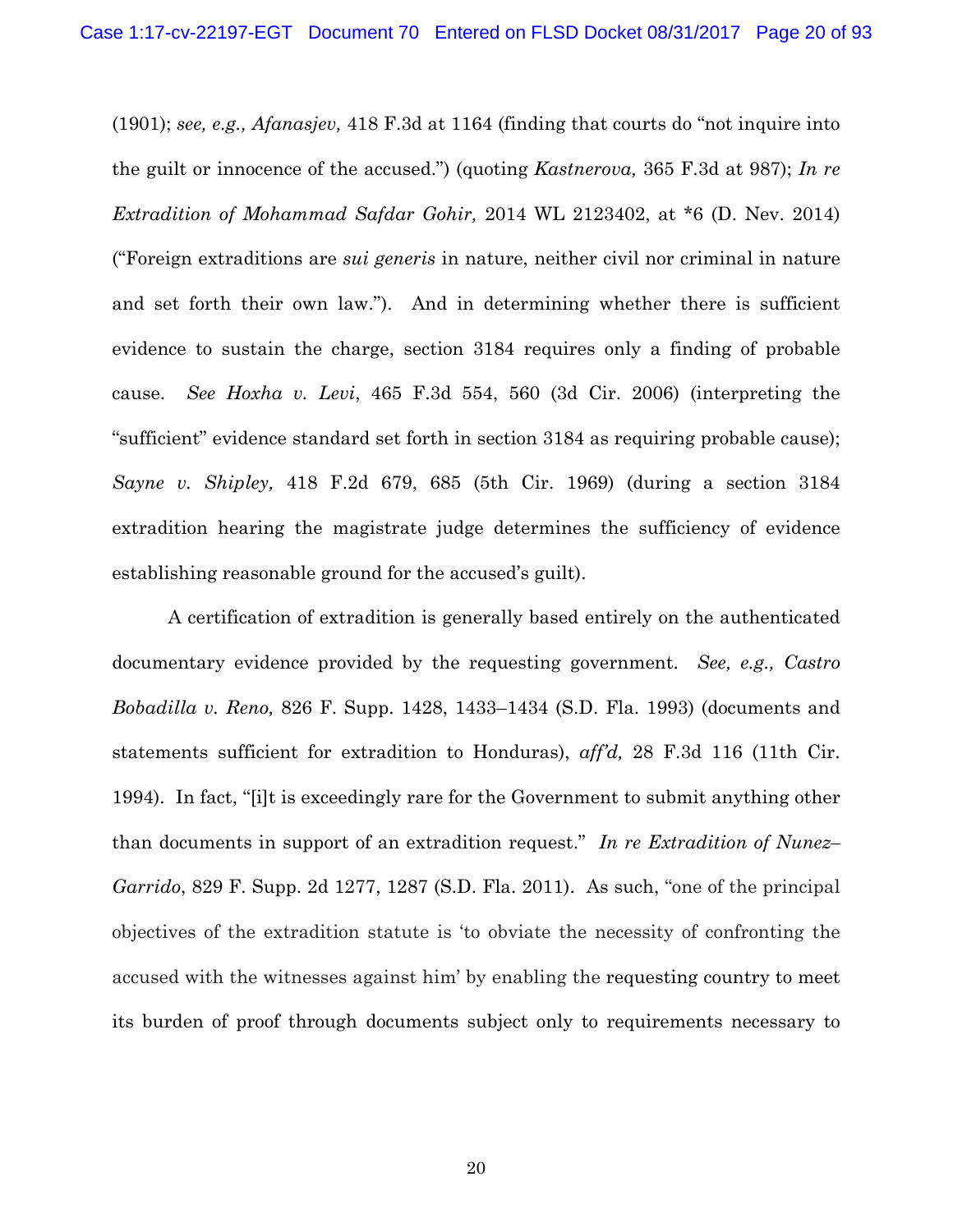guarantee their authenticity." *Id*. (quoting *Bingham v. Bradley,* 241 U.S. 511, 517 (1916)).

While an extraditee is allowed to present evidence to clarify or explain the explanatory evidence, contradictory evidence against the requesting country's case is inadmissible. *See Cheng Na–Yuet,* 734 F. Supp. at 995. "Because of the circumscribed nature of an extradition proceeding, the importance of international obligations and the inherent practical difficulties in international proceedings, a defendant's right to challenge evidence against him at an extradition hearing is limited." *In re Extradition of Nunez-Garrido*, 829 F. Supp. 2d at 1281. "Generally, evidence that explains away or *completely obliterates* probable cause is the only evidence admissible at an extradition hearing, whereas evidence that merely controverts the existence of probable cause, or raises a defense, is not admissible." *Barapind v. Enomoto,* 400 F.3d 744, 749 (9th Cir. 2005) (quoting with emphasis added *Mainero v. Gregg,* 164 F.3d 1199, 1207 n.7 (9th Cir. 1999)); *see also Ordinola v. Hackman,* 478 F.3d 588, 608–09 (4th Cir. 2007); *Hoxha v. Levi,* 465 F.3d 554, 561 (3d Cir. 2006).

In other words, "[t]estimony that merely gives the opposite version of the facts does not destroy the probably of guilt" and is therefore inadmissible. *See Fernandez–Morris*, 99 F. Supp. 2d at 1360 (citation omitted). As such, affirmative defenses to the merits of the charges are not to be considered at extradition hearings. *See Charlton v. Kelly,* 229 U.S. 447, 462 (1913); *Collins v. Loisel,* 259 U.S. 309, 316–17 (1922); *Hooker v. Klein,* 573 F.2d 1360, 1368 (9th Cir. 1978); *DeSilva v.*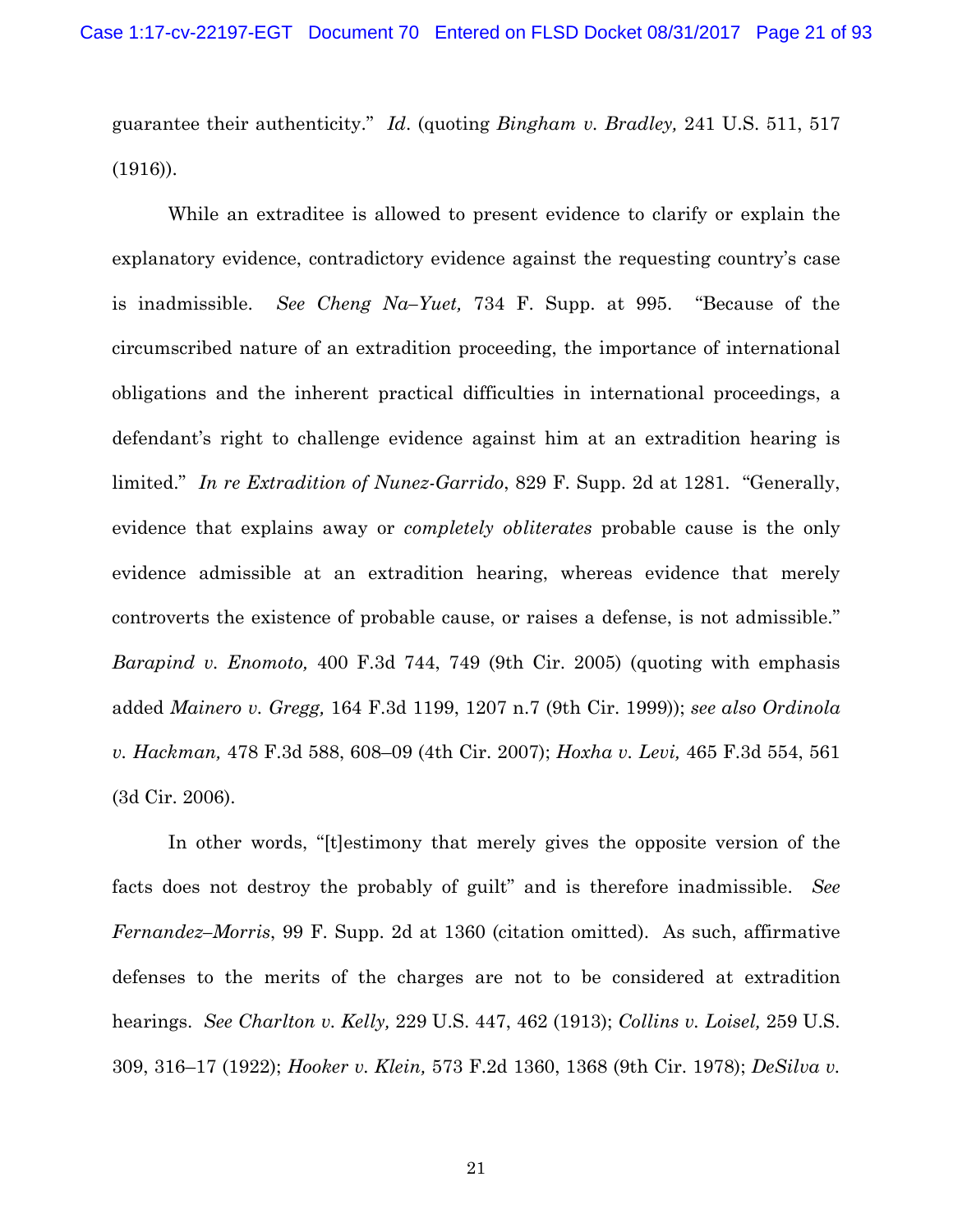*DiLeonardi,* 125 F.3d 1110, 1112 (7th Cir. 1997). And an extraditee is also not permitted to introduce evidence that seeks to impeach the credibility of the demanding country's witnesses. *See Bovio v. United States,* 989 F.2d 255, 259 (7th Cir. 1993).

Once the evidence is determined to be sufficient, a court "makes a finding of extraditability and certifies the case to the Secretary of State." *Martin v. Warden, Atlanta Pen,* 993 F.2d 824, 828 (11th Cir. 1993). Thereafter, the Secretary of State makes the final decision to determine whether to surrender the accused. *See* 18 U.S.C. § 3186; *Martin*, 993 F.2d at 829 ("The Secretary exercises broad discretion and may properly consider myriad factors affecting both the individual defendant as well as foreign relations which an extradition magistrate may not. The Secretary of State's decision is not generally reviewable by the courts.") (citation omitted). As explained by the Eleventh Circuit:

Extradition ultimately remains an Executive function. After the courts have completed their limited inquiry, the Secretary of State conducts an independent review of the case to determine whether to issue a warrant of surrender. The Secretary exercises broad discretion and may properly consider myriad factors affecting both the individual defendant as well as foreign relations which an extradition magistrate may not.

*Martin,* 993 F.2d at 829.

To make a finding of extraditability, courts generally consider four factors: (1) whether the judicial officer has authority to conduct extradition proceedings and the court has jurisdiction over the extraditee; (2) whether a valid extradition treaty exists; (3) whether the crime with which the accused is charged is extraditable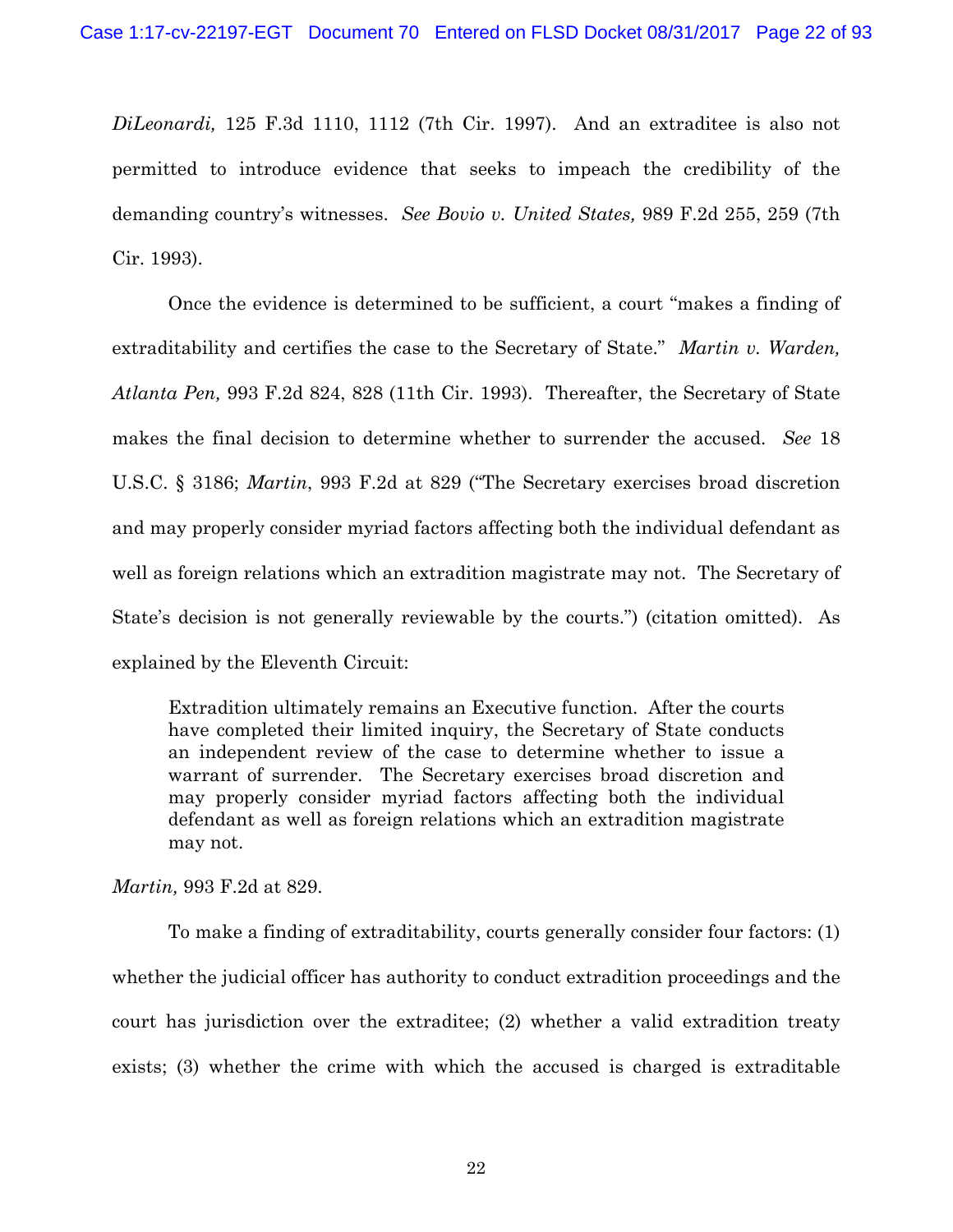under the extradition treaty; and (4) whether there is probable cause to believe that the accused is guilty of the charge pending against him in the requesting state. *See Martin*, 993 F.2d at 828; *United States v. Peterka*, 307 F. Supp. 2d 1344, 1349 (M.D. Fla. 2003). In making this determination, courts do not weigh conflicting evidence, "but rather, determine[] only whether there is competent evidence to support the belief that the accused has committed the charged offense." *Quinn v. Robinson*, 783 F.2d 776, 787 (9th Cir. 1986).

If an extradition treaty requires that the doctrine of dual criminality be satisfied – meaning that the conduct charged is a crime under the law of the respective states (i.e. Panama and the United States in this case) – courts must also consider if this requirement is met. *See Gallo–Chamorro v. United States*, 233 F.3d 1298, 1306 (11th Cir. 2000); *see also United States v. Cardoso*, 2005 WL 1228826, at \*3 (M.D. Fla. May 10, 2005) ("Acts are considered criminal in the United States if they would be unlawful under federal statutes, the law of the state where the accused is found, or by a preponderance of the states.") (citing *Wright v. Henkel,* 190 U.S. 40, 61 (1903)). In light of these principles, we turn to the four enumerated factors to determine if certification for the extradition of Pres. Martinelli should be issued.

### *B. The Authority to Conduct Extradition Proceedings*

There is no dispute between the parties that the Court has jurisdiction over Pres. Martinelli to conduct his extradition proceedings. Section 3184 explicitly authorizes any magistrate judge authorized by a court of the United States to conduct extradition proceedings. *See id*. ("[A]ny justice or judge of the United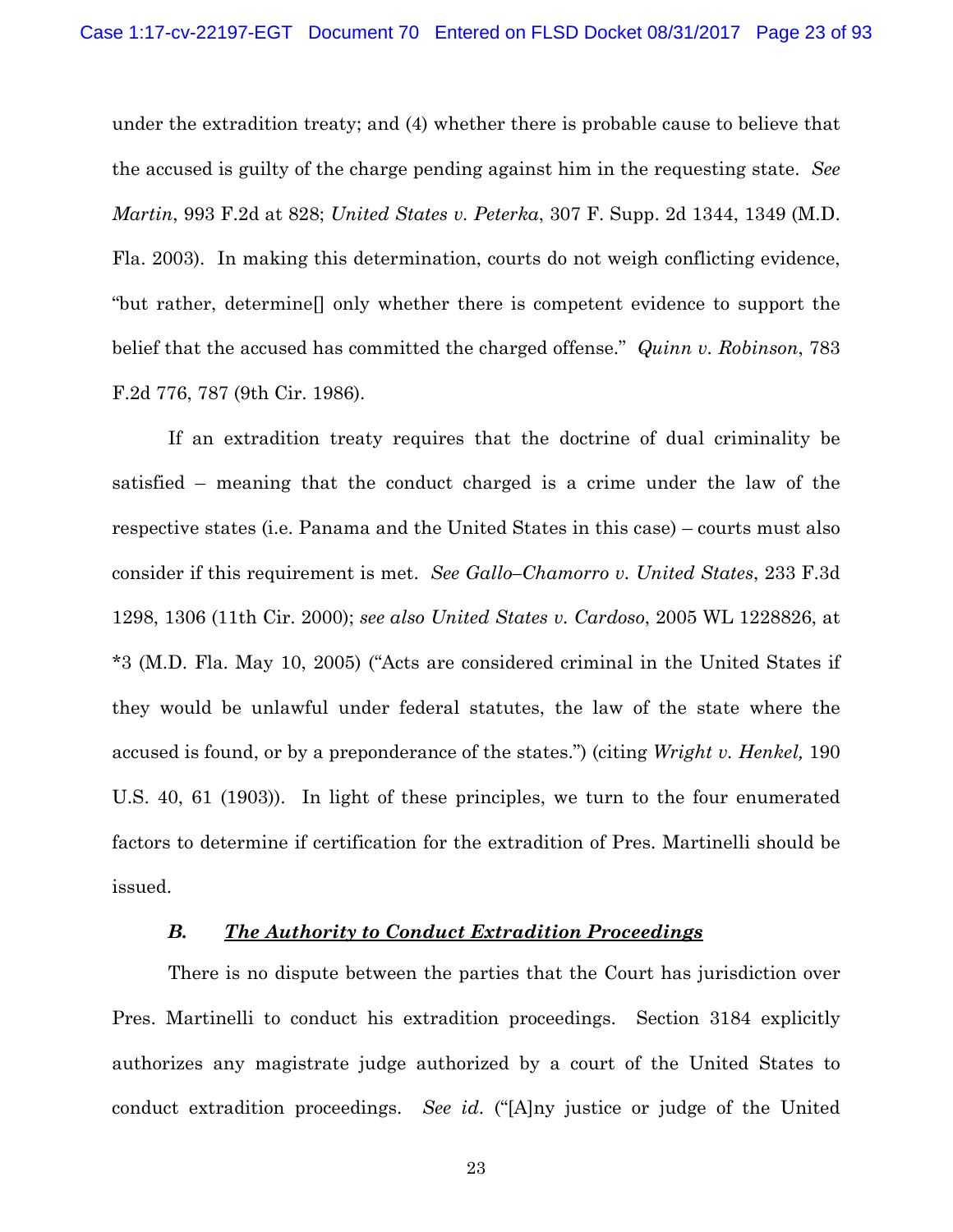States, or any magistrate judge authorized so to do by a court of the United States, or any judge of a court of record of general jurisdiction of any States."). And Local Magistrate Rule 1(a)(3) also empowers United States Magistrate Judges of this District to conduct extradition proceedings. Furthermore, Pres. Martinelli was arrested in Coral Gables, Florida, which confers jurisdiction upon this Court. *See* 18 U.S.C. § 3184 (stating that a judge "may, upon complaint made under oath, charging any person found within his jurisdiction . . . issue [its] warrant for the apprehension of the person so charged."). Therefore, the first factor has been met because the Court has jurisdiction over Pres. Martinelli and possesses the authority to conduct his extradition proceedings. *See* 18 U.S.C. § 3184.

#### *C. Valid Extradition Treaties Exist*

Section 3184 provides for extraditions in instances in which a treaty or convention is in force between the requesting state and the United States. Here, Susan Benda, Assistant Legal Adviser for Law Enforcement and Intelligence in the Office of the Legal Adviser for the Department of State, has attested by declaration that the Treaty is in full force and effect between Panama and the United States. [D.E. 8]. She also averred that the Treaty is supplemented by the UNCAC and the Budapest Convention, to which both Panama and the United States are parties. *See id*. ("Each of the offenses to which this article applies shall be deemed to be included as an extraditable offense in any extradition treat existing between States Parties.").

Because every Circuit Court, including our own, has deferred to the executive branch on this factor, we find based on the unrebutted evidence, and the lack of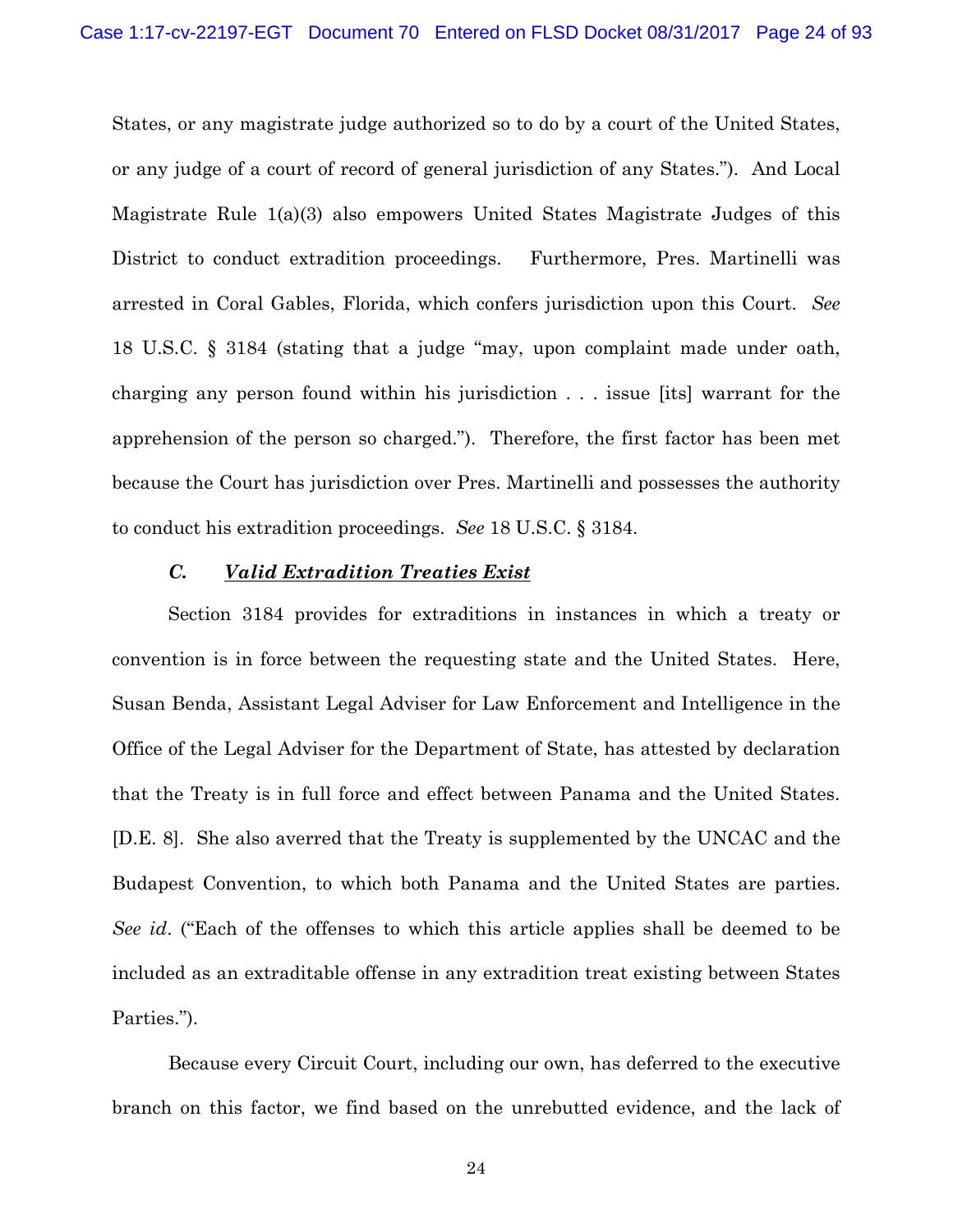opposition from the Government or Pres. Martinelli, that the Treaty between Panama and the United States remains in full force and effect. *See Kastnerova*, 365 F.3d at 986 ("[E]very other Court of Appeals to consider whether a treaty has lapsed has deferred to the Executive's determination.") (citing *United States ex rel. Saroop v. Garcia,* 109 F.3d 165, 171 (3d Cir. 1997); *Then v. Melendez,* 92 F.3d 851, 854 (9th Cir. 1996); *New York Chinese TV Programs, Inc. v. U.E. Enters., Inc.,* 954 F.2d 847, 852 (2d Cir. 1992); *Sabatier v. Dabrowski,* 586 F.2d 866, 868 (1st Cir. 1978)); *see also Sumitomo Shoji Am., Inc. v. Avagliano*, 457 U.S. 176, 184–85 (1982) ("Although not conclusive, the meaning attributed to treaty provisions by the Government agencies charged with their negotiation and enforcement is entitled to great weight."); *United States v. Duarte-Acero*, 296 F.3d 1277, 1282 (11th Cir. 2002) ("[T]he State Department's interpretation of a treaty is entitled to great deference.") (citations omitted). Therefore, we find that the second extradition factor has been met and that all of the applicable treaties between Panama and the United States are in effect.

## *D. The Alleged Crimes Are Extraditable Under the Treaties*

The third factor is an inquiry that depends on the language of the particular treaty at issue. Extradition treaties "either list the offenses for which extradition shall be granted or designate a formula by which to determine extraditable offenses." *United States v. Herbage,* 850 F.2d 1463, 1465 (11th Cir. 1988) (internal quotation marks and citation omitted). Because the 1904 Treaty enumerates the offenses for which extradition may be sought, we must determine whether the alleged crimes in this case are included.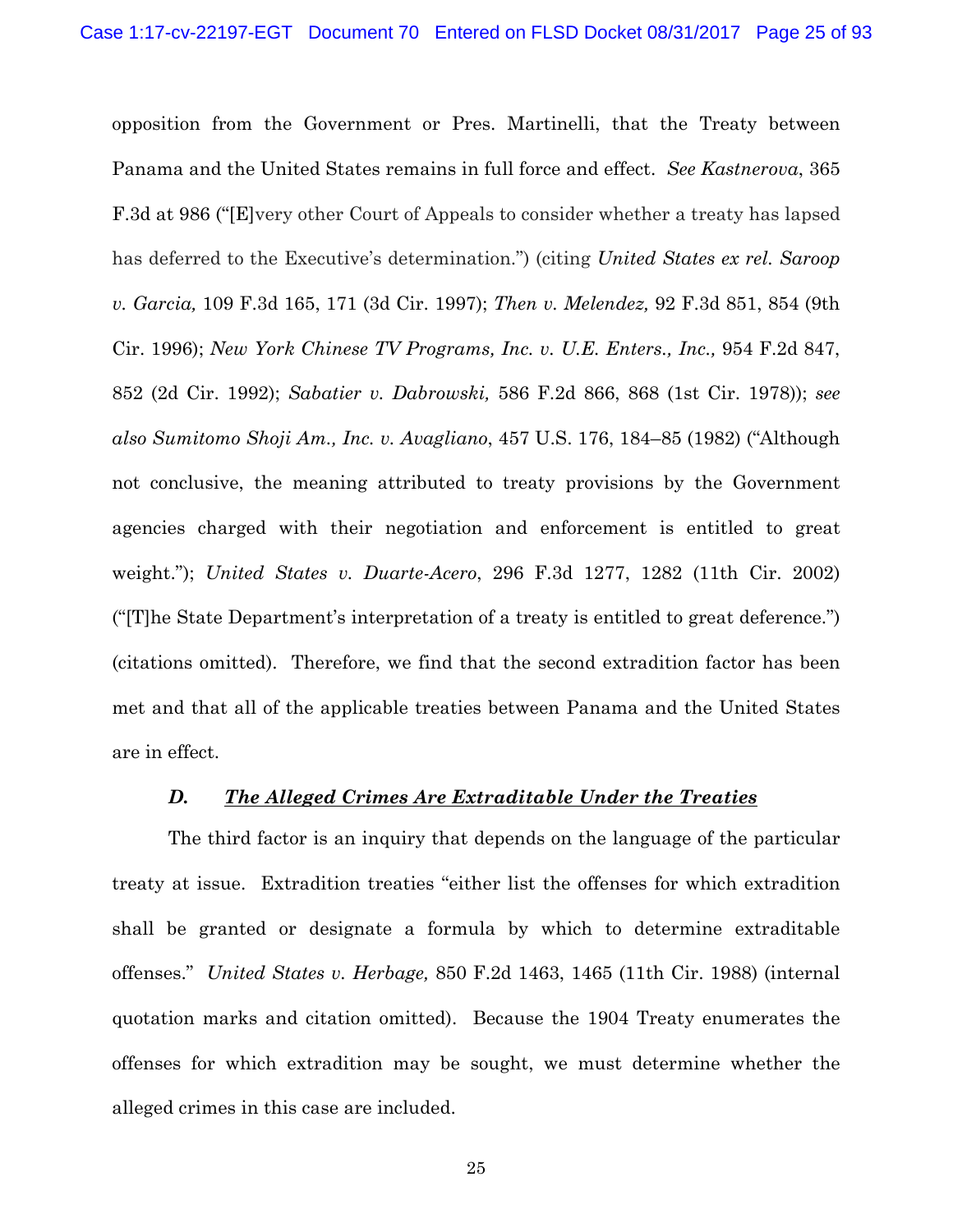Article I of the 1904 Treaty provides for the return of fugitives charged with, or convicted of, an extraditable offense. Offenses are extraditable if (1) they are encompassed by the list set forth in Article II of the Treaty, or (2) they are encompassed by the lists of offenses set forth in the UNCAC and the Budapest Convention, and meet the requirement of dual criminality. [D.E. 15 at 9-11]. The dual criminality requirement is met where the description of criminal conduct provided by Panama in support of its charges would be criminal under U.S. federal law. *See, e.g*., *Gallo-Chamorro*, 233 F.3d at 1306 ("Dual criminality mandates that a prisoner be extradited only for conduct that constitutes a serious offense in both the requesting and surrendering country."). The corresponding offenses need not be mirror images of each other because "the law does not require that the name by which the crime is described in the two countries shall be the same; nor that the scope of liability shall be coextensive, or, in other respects the same in the two countries." *Collins,* 259 U.S. at 312. Dual criminality only requires that the "particular act charged is criminal in both jurisdictions," *id.,* and that "[t]he essential character of the transaction is the same . . . ." *Wright,* 190 U.S. at 58; *see also In re Extradition of Russell,* 789 F.2d 801, 803 (9th Cir. 1986) ("[E]ach element of the offense purportedly committed in a foreign country need not be identical to the elements of a similar offense in the United States. It is enough that the conduct involved is criminal in both countries.").

Here, the Government argues that *all* four of the charges pending against Pres. Martinelli are extraditable and that this comports with the view of the State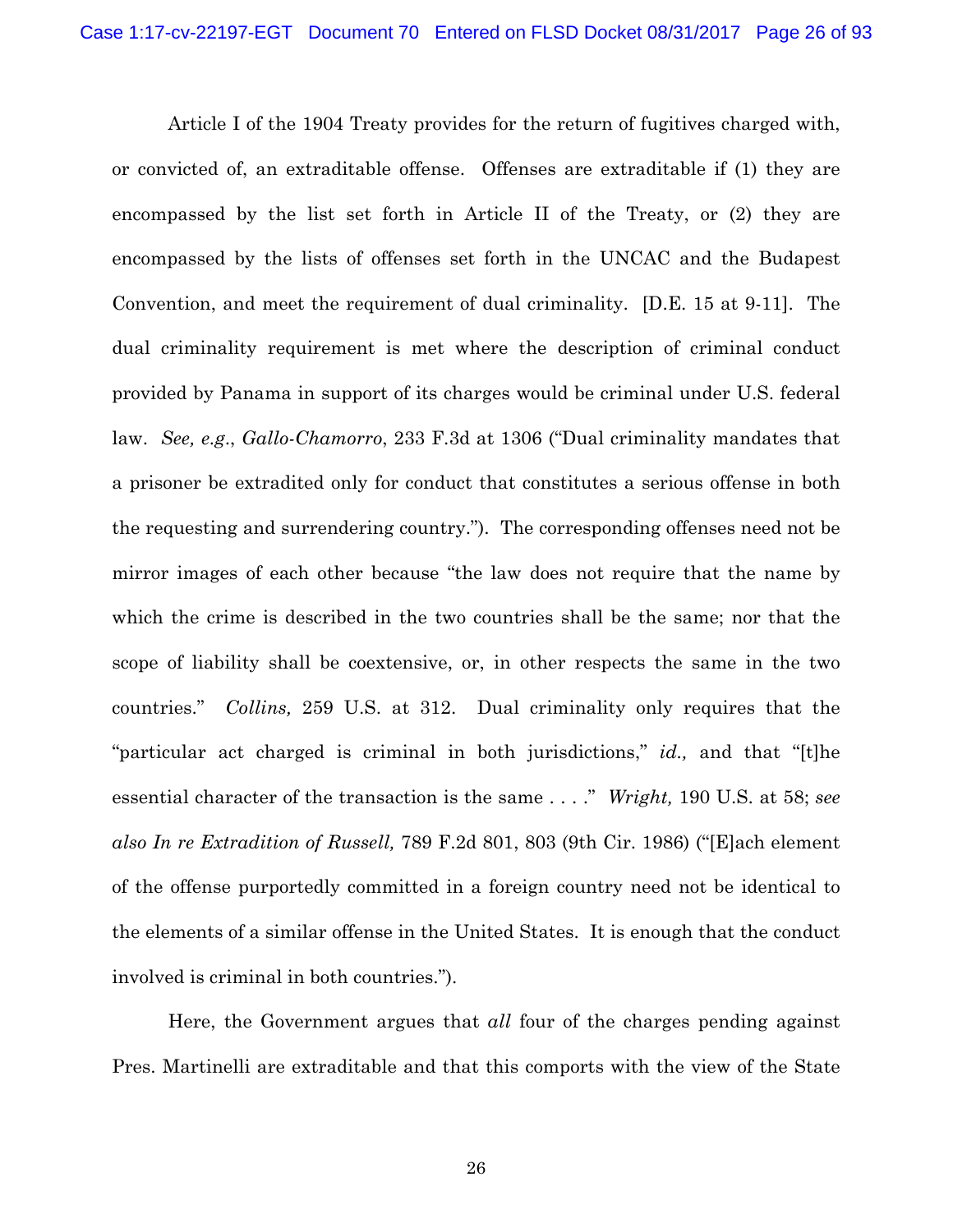Department and Panama. [D.E. 8 ("The offenses of embezzlement for which extradition is sought are covered under Article II of the Treaty," and "are among the offenses . . . specified [in the UNCAC] . . . The offenses of interception of private telecommunications without judicial authority and tracking, persecution and surveillance without judicial authority for which extradition is sought are among the offenses . . . specified [in the Budapest Convention]. Therefore, all crimes for which extradition is sought are incorporated as extraditable offenses under the Treaty.")].

Moreover, even if ambiguity existed as to whether the Panamanian offenses were covered under the Treaty, the Government maintains that we should find that all of the offenses are extraditable because in interpreting the Treaty, "a narrow and restricted construction is to be avoided," and "if a treaty fairly admits of two constructions, one restricting the rights which may be claimed under it, and the other enlarging it, the more liberal construction is to be preferred." *Factor v. Laubenheimer*, 290 U.S. 276, 294 (1933) (citations omitted); *see, e.g., Martinez v. United States*, 828 F.3d 451, 463 (6th Cir. 2016) ("[E]ven if there were ambiguity about the point, that would not change things. For ambiguity in an extradition treaty must be construed in favor of the 'rights' the 'parties' may claim under it.") (citing *Factor*, 290 U.S. at 294).

#### *1. The Embezzlement Charges*

First, the Government contends that the two embezzlement charges are extraditable because they are expressly provided for under Article II of the Treaty,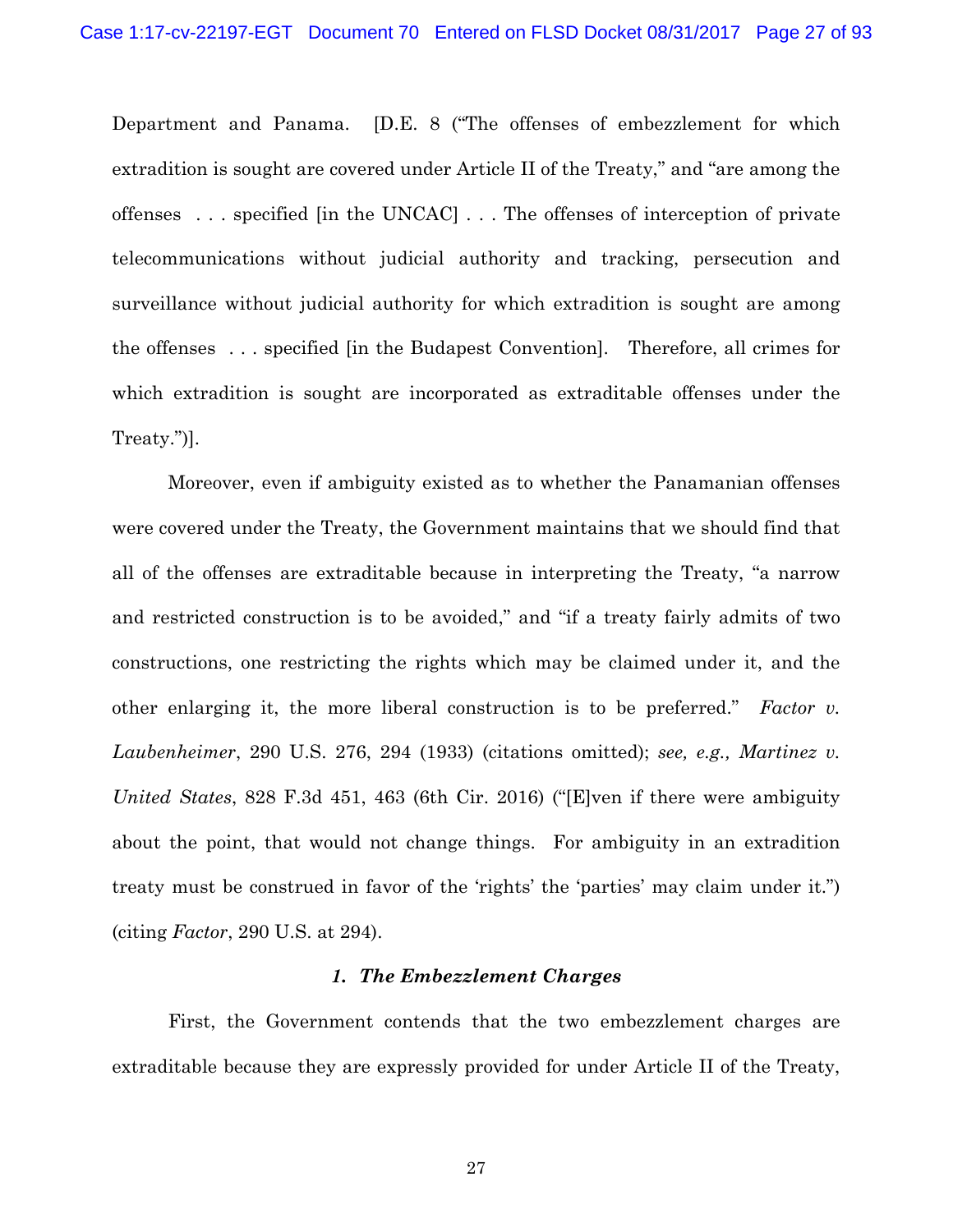which enumerates "embezzlement by public officers" in excess of \$200. *See* Treaty at Art. II. Specifically, Article 338 of the Criminal Code of Panama (embezzlement by theft and misappropriation) provides that "[a] public officer who takes or embezzles in any way, or consent that somebody else appropriates, takes or embezzles any form of money, securities or property which administration, collection or custody have been entrusted by virtue of his position, shall be punished . . . ." (RAMB000031).7 And Article 341 of the same code (embezzlement of use) provides that "[a] public officer who, for purposes other than service, uses in his own or another's benefit, or allows somebody else to use money, securities or property under his charge by reasons of his duties or which are in his custody, shall be punished . . . ." (RAMB000032). Thus, the Government argues that the conduct prohibited under Articles 338 and 341 constitute embezzlement by public officers under the Treaty and that the charges against Pres. Martinelli are extraditable offenses.

The Government also suggests that Pres. Martinelli is incorrect in his view that embezzlement under the Treaty covers only the embezzlement of money. Instead, the Treaty, when interpreted liberally, purportedly refers to the embezzlement of anything of *value* in excess of \$200. And the Government believes that "[t]here is no requirement in the Treaty that the crime charged needs to be the mirror image of an offense listed in the Treaty." *Matter of the Extradition of Pineda Lara*, 1998 WL 67656, at \*13 (S.D.N.Y. Feb. 18, 1998); *see, e.g., Matter of the* 

 <sup>7</sup> References to the government's documents and exhibits shall be to the Bates Numbered documents identified as "RAMB\_\_\_\_."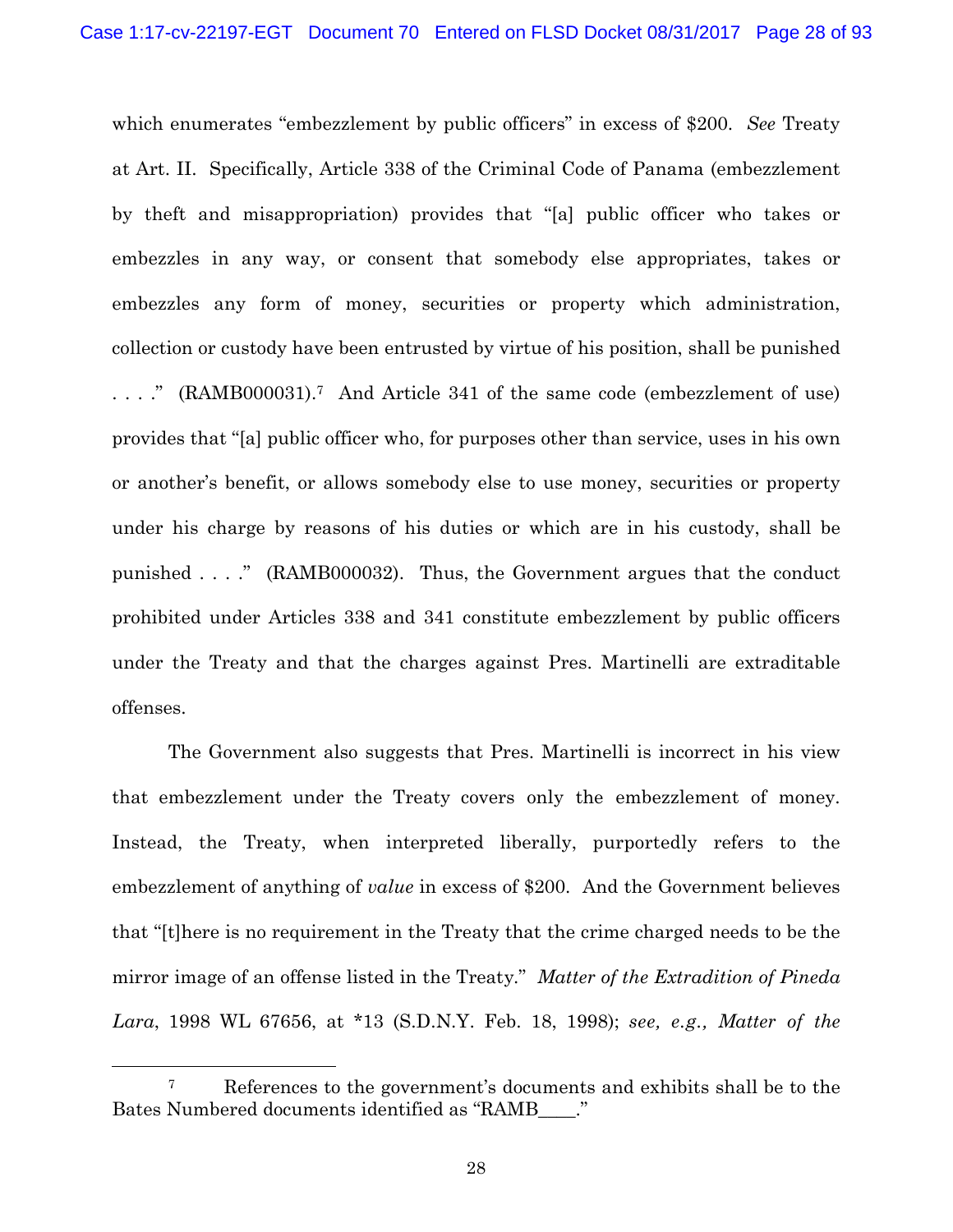*Extradition of Matus*, 784 F. Supp. 1052, 1057 (S.D.N.Y. 1992) (the fact that a Chilean offense included "additional essential elements [when compared with the offense listed in the applicable treaty] . . . [did] not render [the Chilean offense] nonextraditable"); *Polo v. Horgan*, 828 F. Supp. 961, 964-65 (S.D. Fla. 1993) (treaty that listed "fraud" as extraditable encompassed offenses charged as "embezzlement" and "unfaithful management"); *Artukovic v. Rison*, 784 F.2d 1354, 1356 (9th Cir. 1986) (treaty that listed "murder" as extraditable encompassed offenses charged as "war crimes").

Alternatively, even if Article II of the Treaty did not encompass the embezzlement charges, the Government contends that the UNCAC provides an independent basis for finding the embezzlement charges against Pres. Martinelli extraditable. That convention enumerates "embezzlement, misappropriation or other diversion of property by a public official." UNCAC, Art. 17. The Government argues that Panama's embezzlement charges clearly fall within that broad definition because it refers to "property" and not simply "money." The charges also allegedly meet the UNCAC's dual criminality requirement because Pres. Martinelli's conduct is "punishable under the domestic law of both the requesting state and the requested State Party." UNCAC, Art. 44(a). Therefore, if Pres. Martinelli committed the same offenses in the United States, the Government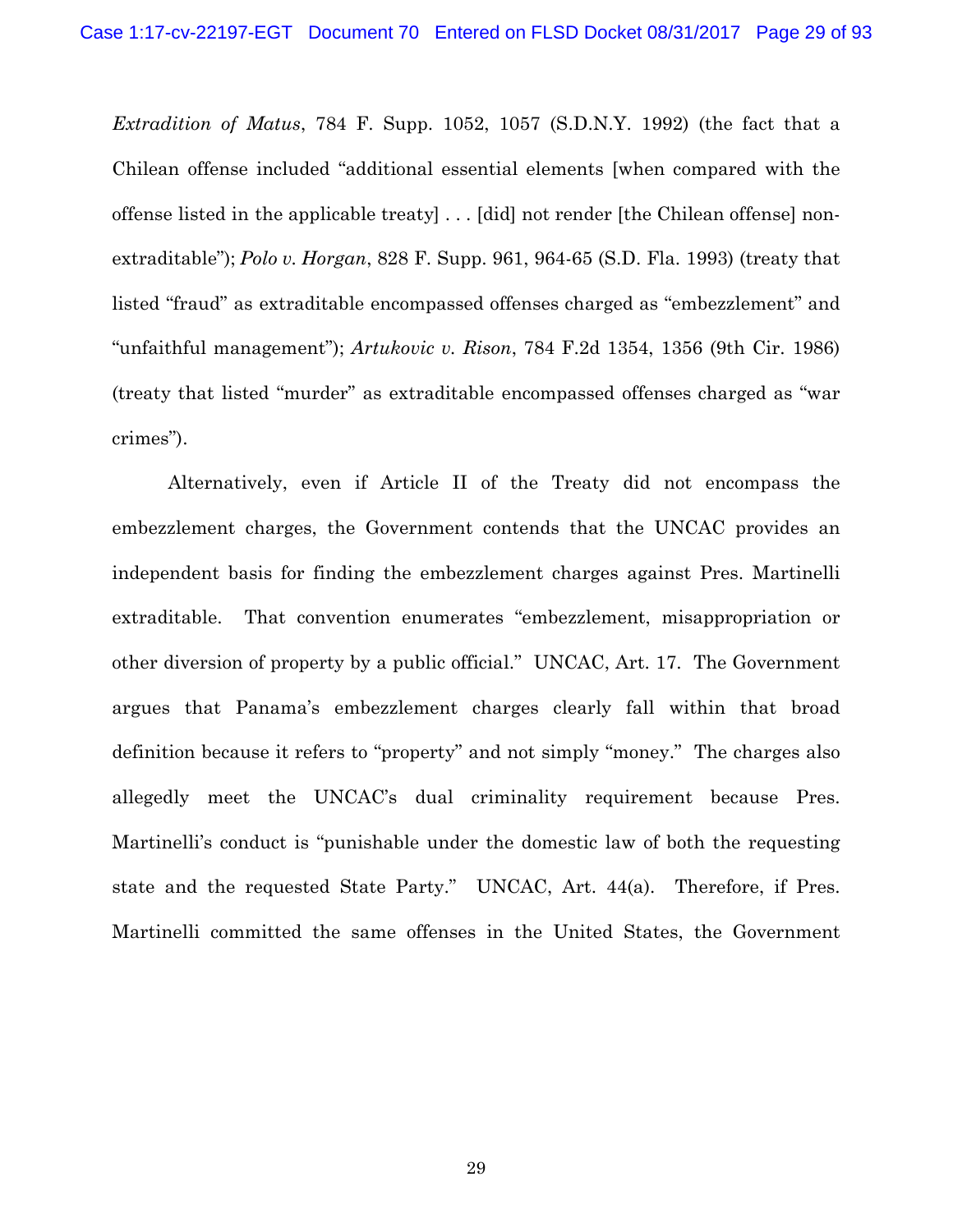concludes that his conduct would be criminal under U.S. law8, including embezzlement in violation of 18 U.S.C. § 641.

Our review of the record on extradition confirms that the 1904 Treaty covers the embezzlement charges alleged against Pres. Martinelli. The Government correctly relies on the treaty language that embezzlement is extraditable when it "*exceeds the sum of two hundred dollars*." *See* Treaty at Art. II. (emphasis added). Nothing in the plain language of the Treaty supports the view that embezzlement must be restricted solely to money and cannot be applied to the embezzlement of property.

Moreover, the Supreme Court has made it clear that if a treaty has two conflicting interpretations, the more liberal construction is to be preferred in favor of extradition:

In choosing between conflicting interpretations of a treaty obligation, a narrow and restricted construction is to be avoided as not consonant with the principles deemed controlling in the interpretation of international agreements. Considerations which should govern the diplomatic relations between nations, and the good faith of treaties, as well require that their obligations should be liberally construed so as to effect the apparent intention of the parties to secure equality and reciprocity between them. For that reason if a treaty fairly admits of two constructions, one restricting the rights which may be claimed

 <sup>8</sup> The elements required for a conviction under Section 641 are as follows: (1) the money or thing of value described in the indictment belonged to the United States; (2) the defendant embezzled, stole, or knowingly converted the money or thing of value to his own use or to someone else's use; (3) the defendant knowingly and willfully intended to deprive the United States of the use or benefit of the money or thing of value; and (4) the money or thing of value had a value greater than \$1,000. *See* Eleventh Circuit Pattern Jury Instructions (Criminal) (hereinafter "Pattern"), Offense Instruction No. 21 (2016); *see also, e.g.*, *United States v. McCree*, 7 F.3d 976, 980 (11th Cir. 1993).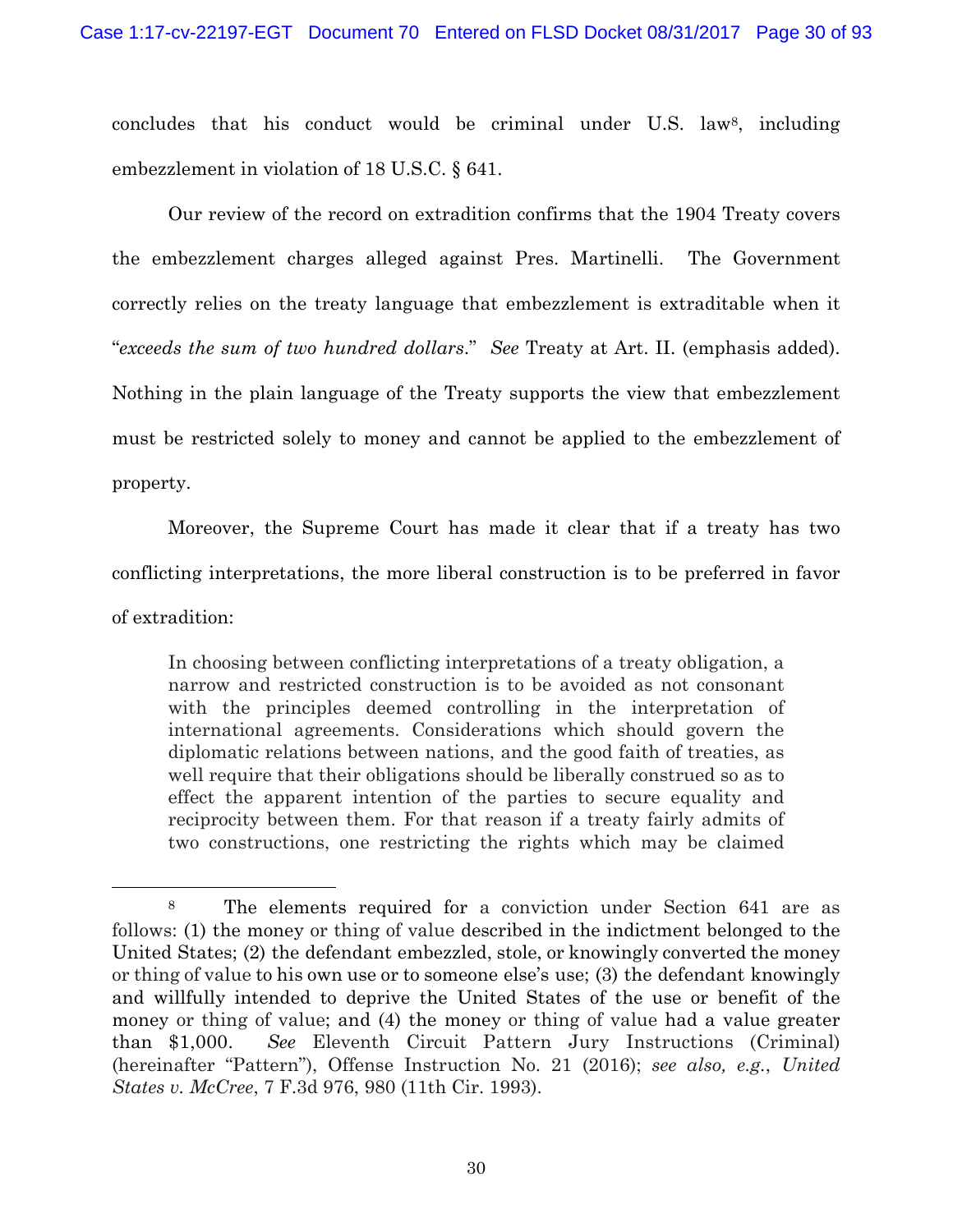under it, and the other enlarging it, the more liberal construction is to be preferred.

*Factor*, 290 U.S. at 293-94. In other words, "[t]he correct analysis must focus on whether the crime charged contains at least the same essential elements as offenses listed in the Treaty." *Pineda Lara*, 1998 WL 67656, at \*13 (citing *Matter of Extradition of Matus*, 784 F. Supp. 1052, 1057 (S.D.N.Y. 1992) (offense is extraditable where crime charged contains essential elements of treaty offense); *Koskotas v. Roche*, 740 F. Supp. 904, 910 (D. Mass. 1990), *aff'd*, 931 F.2d 169 (1st Cir. 1991) ("The focus should be on whether the crime charged and the treaty offense share the same essential elements")). Therefore, we need not reach the question of whether embezzlement is extraditable under the UNCAC because we hold that the embezzlement of property or money in excess of \$200 is an extraditable offense under the 1904 Treaty.

#### *2. The Surveillance Charges*

The next issue – and perhaps the most contested – is whether the Treaty covers the alleged surveillance crimes. There is no dispute that the two surveillance crimes were originally not extraditable offenses under the 1904 Treaty. The surveillance crimes were added as extraditable offenses under the Budapest Convention effective as to Panama on July 1, 2014. The original Treaty provides that "[t]he present Treaty shall not operate retroactively." Treaty, Art. XII. Yet, the charges against President Martinelli are based on crimes alleged to have occurred *before* July 1, 2014. [D.E. 1]. Therefore, Pres. Martinelli contends on three separate grounds that extradition on the surveillance charges would require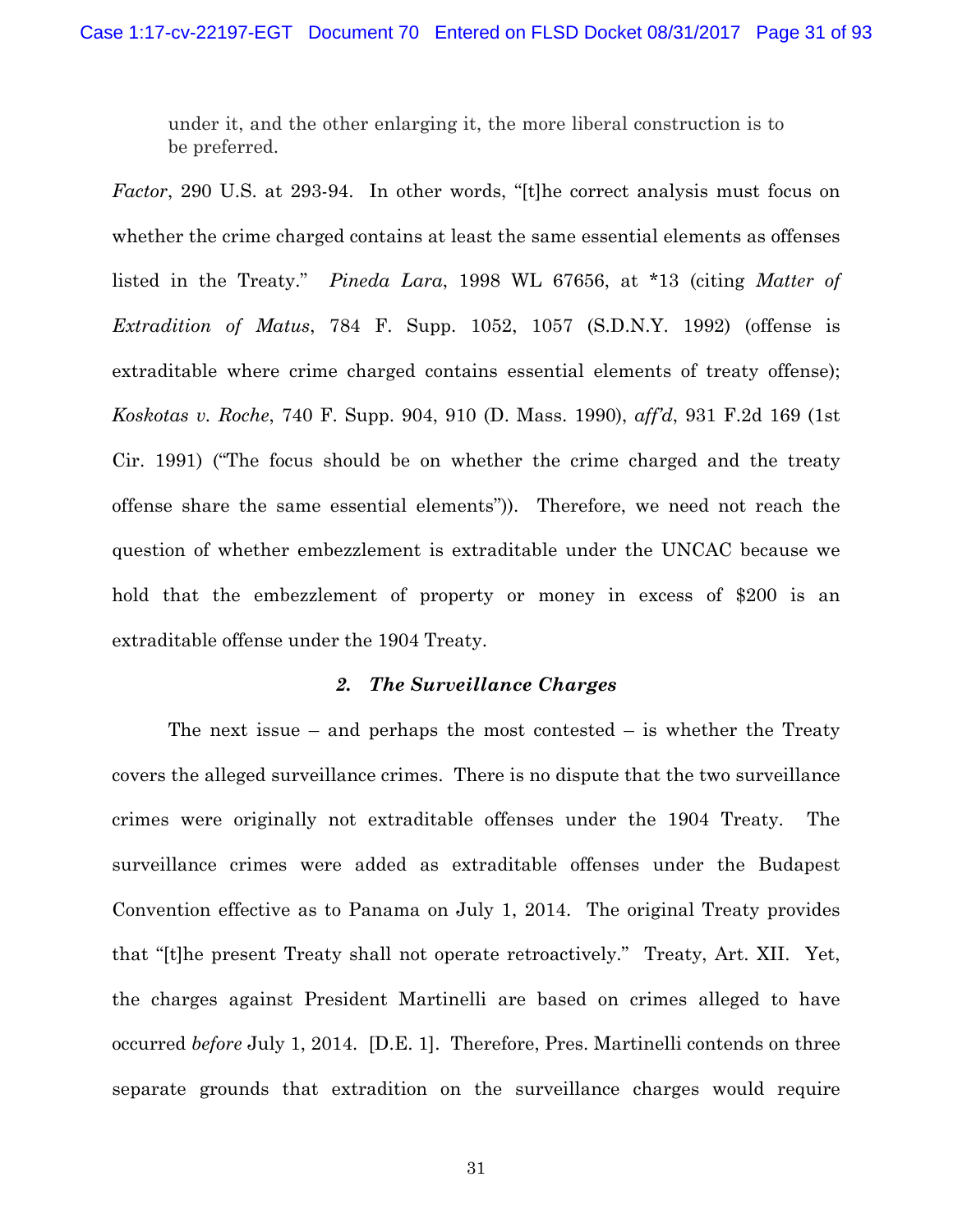applying the Budapest Convention retroactively, in violation of the original Treaty's non-retroactivity language. *See Galanis v. Pallanck*, 568 F.2d 234, 239 (2d Cir. 1977) ("[T]he enlargement in the list of extraditable crimes would not subject to extradition persons who had committed such crimes prior to the effective date of the new treaty.").

First, Pres. Martinelli claims that the Budapest Convention did not contain any non-retroactivity language. Like all multilateral conventions, Pres. Martinelli suggests that the Budapest Convention applies to bilateral treaties between signatory states – each of which have different terms, conditions, and restrictions. As such, the Budapest Convention supposedly applies to different treaties in different ways. *See* Budapest Convention, Art. 24 ¶ 5 ("Extradition shall be *subject to the conditions* provided for by the law of the requested Party *or by applicable extradition treaties*[.]" (emphasis added)); *id.* at Art. 39 ¶¶ 1, 3 ("The purpose of the present Convention is to *supplement* applicable multilateral or bilateral treaties or arrangements between the Parties[.] *Nothing* in this Convention shall affect other rights, *restrictions*, obligations and responsibilities of a Party." (emphasis added)).

Pres. Martinelli suggests that the language from the Budapest Convention is not surprising considering it would be an efficient way to handle all conditions and restrictions that may vary from treaty to treaty, including warrant requirements, political offense exceptions, statutes of limitations, and non-retroactivity provisions. Thus, the Budapest Convention's addition of surveillance crimes purportedly has no effect on the 1904 Treaty's non-retroactivity provision. Courts in our district have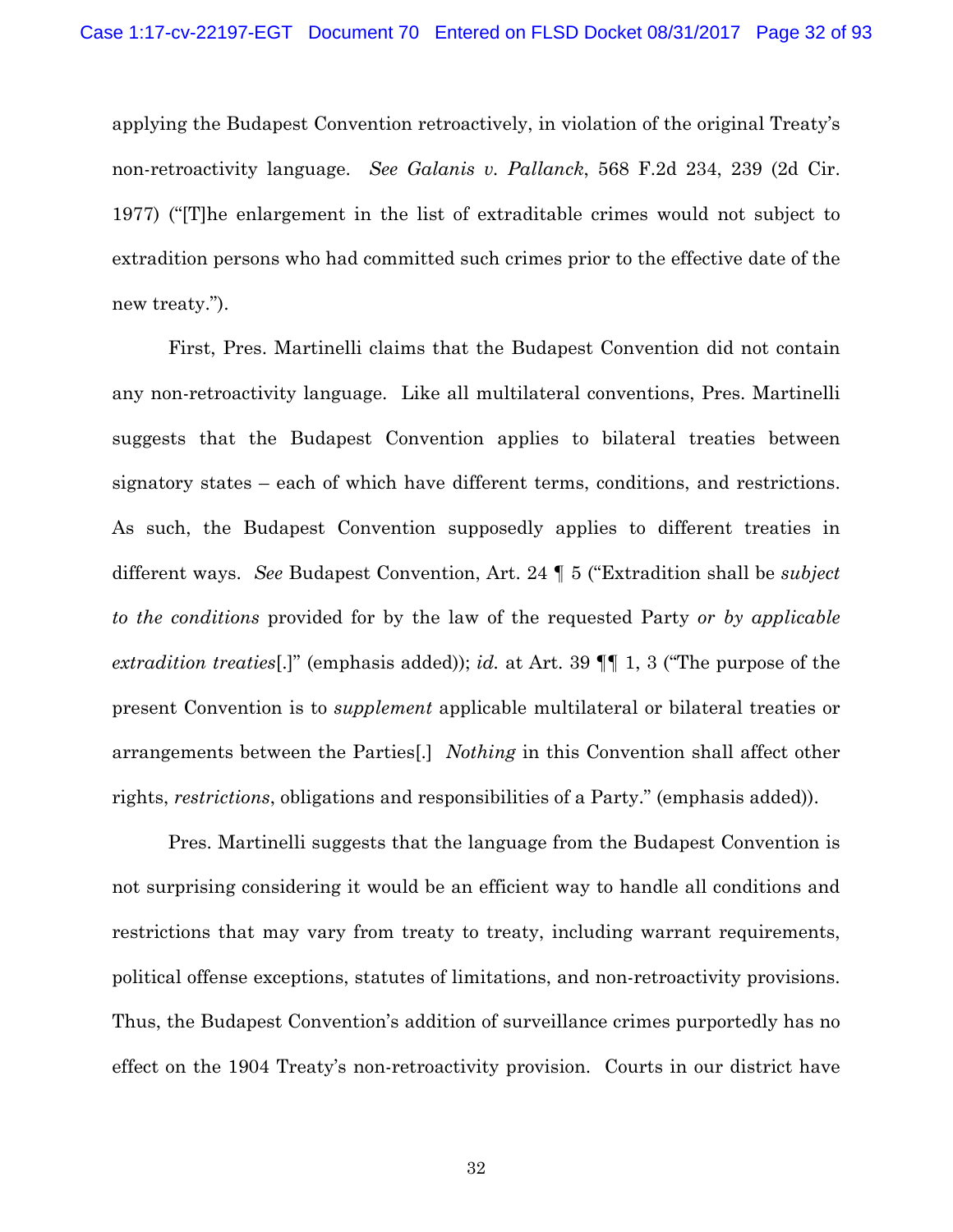held in prior cases that conventions with similar language have expressly incorporated the conditions of the underlying treaty notwithstanding the addition of extraditable offenses. *See, e.g., Matter of Extradition of Aguilar*, 2004 WL 763802, at \*3 (S.D. Fla. Apr. 7, 2004) ("This Court disagrees with the Government's interpretation of the Treaty and Convention. The Convention merely added extraditable offenses, it did not in any way constitute a blanket modification of the Treaty which would eliminate the presence in the country requirement.").

Second, Pres. Martinelli acknowledges that the State Department is accorded deference on the interpretation of international treaties. Yet, Pres. Martinelli argues that the supplemental declaration from a State Department official that addresses the Treaty's non-retroactivity provision is only one page in length and cites no authority – legal, factual, or otherwise – for the position that the Treaty can apply retroactively for the surveillance crimes. Instead, the declaration merely surmises that "[t]his provision was intended to preclude extradition in cases where the criminal conduct at issue occurred prior to entry into force of the Treaty in 1905." [D.E. 51-1]. Pres. Martinelli contends that this letter offers nothing of substance from an analytical perspective and, aside from being conclusory, the declaration purports to inform what the parties intended the non-retroactivity provision to mean. Not only is this something that the State Department official cannot do because of a lack of evidence, it is something he may not do under the plain and unambiguous terms of the non-retroactivity provision. *See United States v. Alvarez-Machain*, 504 U.S. 655, 663 (1992) ("In construing a treaty, as in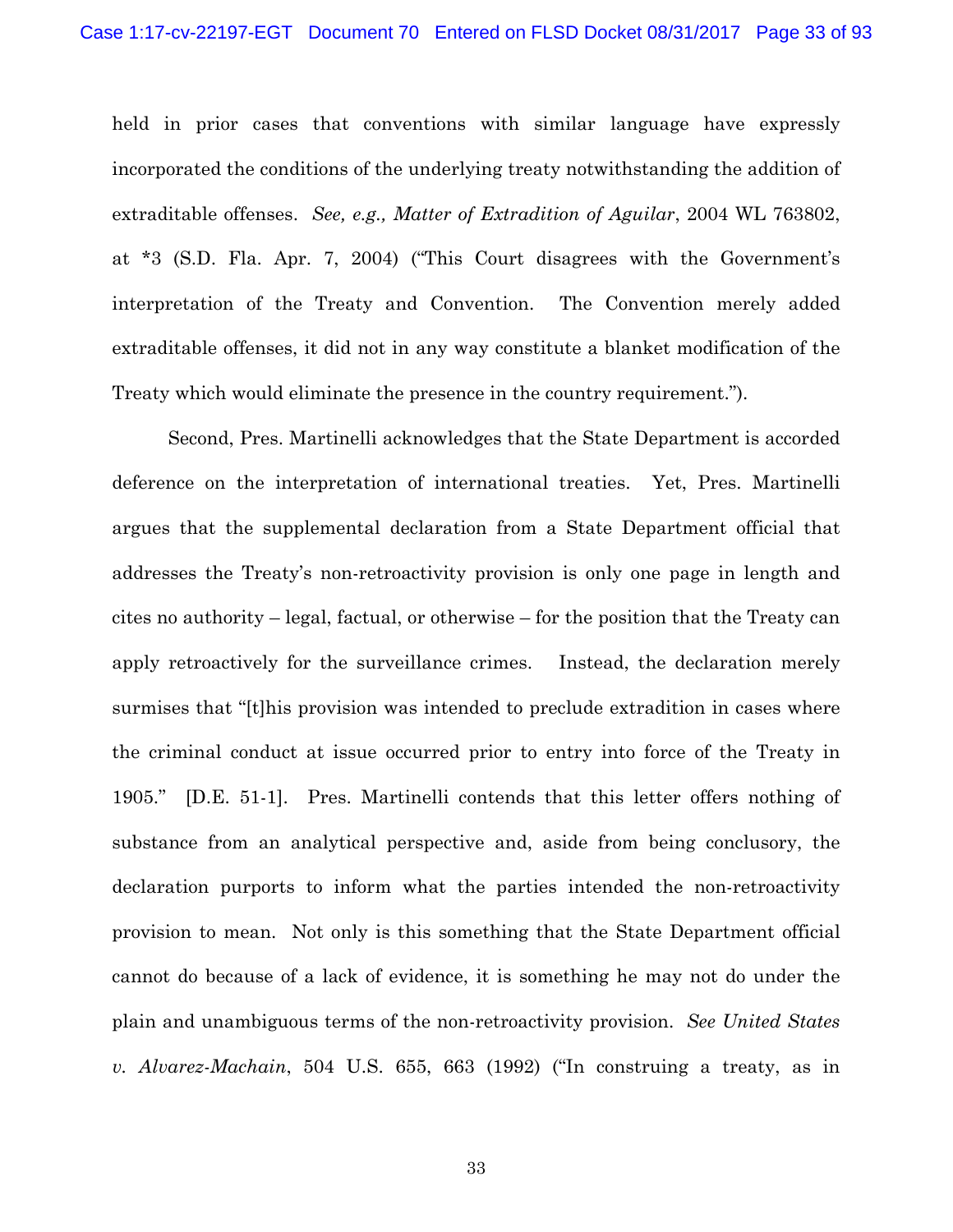construing a statute, we first look to its terms to determine its meaning."); *Maximov v. United States,* 373 U.S. 49, 54 (1963) ("[I]t is particularly inappropriate for a court to sanction a deviation from the clear import of a solemn treaty between this Nation and a foreign sovereign, when, as here, there is no indication that application of the words of the treaty according to their obvious meaning effects a result inconsistent with the intent or expectations of its signatories.").

Third, Pres. Martinelli contends that there is nothing ambiguous about the sentence in the 1904 Treaty containing the non-retroactivity provision. The Treaty states it "shall take effect on the thirtieth day after the date of the exchange of ratifications, and shall not operate retroactively." Treaty, Art. XII. This allegedly means two distinct and separate things: (1) that the Treaty will take effect on a certain date, and (2) that the Treaty will not operate retroactively. Pres. Martinelli argues that this undercuts the Government's entire position, which is that the clause preceding the non-retroactivity provision shows that the provisions applies only to offenses committed before 1905, i.e. the Treaty's effective date.

Instead, Pres. Martinelli suggests that the conjunction – "*and"* – links two independent clauses and therefore involves two independent conditions. He also contends that the sentence employs the verb *shall* twice as further evidence that the verb refers back to the subject of the sentence: the Treaty. In other words, Pres. Martinelli argues that the Treaty *shall* be effective on the applicable date and the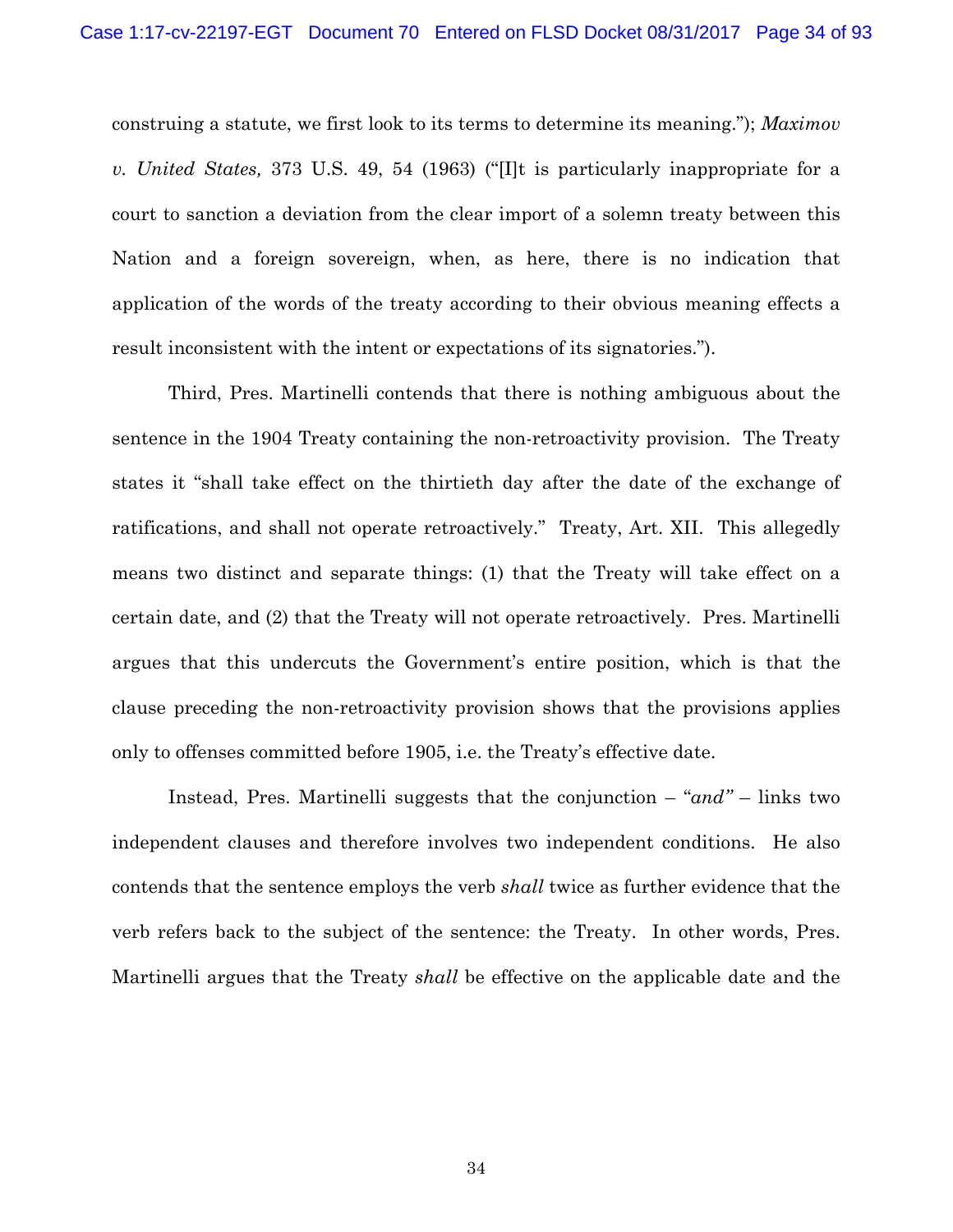Treaty *shall* not operate retroactively.9 Pres. Martinelli believes that, under the Government's interpretation, the second "*shall*" would be surplusage, in derogation of basic principles of statutory construction. *See* Black's Law Dictionary, 1581 (9th ed. 2009) (defining "surplusage" as "[r]edundant words in a statute or legal instrument; language that does not add meaning"); s*ee also Brotherhood of Locomotive Eng'rs & Trainmen Gen. Comm. of Adjustment CSX Transp. N. Lines v. CSX Transp., Inc.*, 522 F.3d 1190, 1195 (11th Cir. 2008) ("[C]ourts must reject statutory interpretations that would render portions of a statute surplusage."); *United States v. Canals-Jimenez*, 943 F.2d 1284, 1287 (11th Cir. 1991) ("A basic premise of statutory construction is that a statute is to be interpreted so that no words shall be discarded as being meaningless, redundant, or mere surplusage."). Because both conditions were incorporated via the Budapest Convention, extradition on the surveillance charges against Pres. Martinelli would run afoul of non-retroactivity clause in the 1904 Treaty.

Pres. Martinelli also argues that if the parties wanted to give the Treaty retroactive effect – like the United States has done in numerous other treaties – they would said so through unambiguous language that accomplished this goal.10

<sup>&</sup>lt;sup>9</sup> Pres. Martinelli also states that the Treaty employs a comma before the conjunction linking the clauses as further evidence that the two are independent. As such, Pres. Martinelli believes that the comma would serve no discernible purpose apart from emphasizing the separateness of the two clauses.

<sup>10</sup> *See, e.g.,* Treaty on Extradition Between New Zealand and the United States of America, U.S.-N.Z., Dec. 8, 1970, T.I.A.S. No. 7035 ("This Treaty shall apply to offenses specified in Article II committed before as well as after the date this Treaty enters into force, provided that no extradition shall be granted for an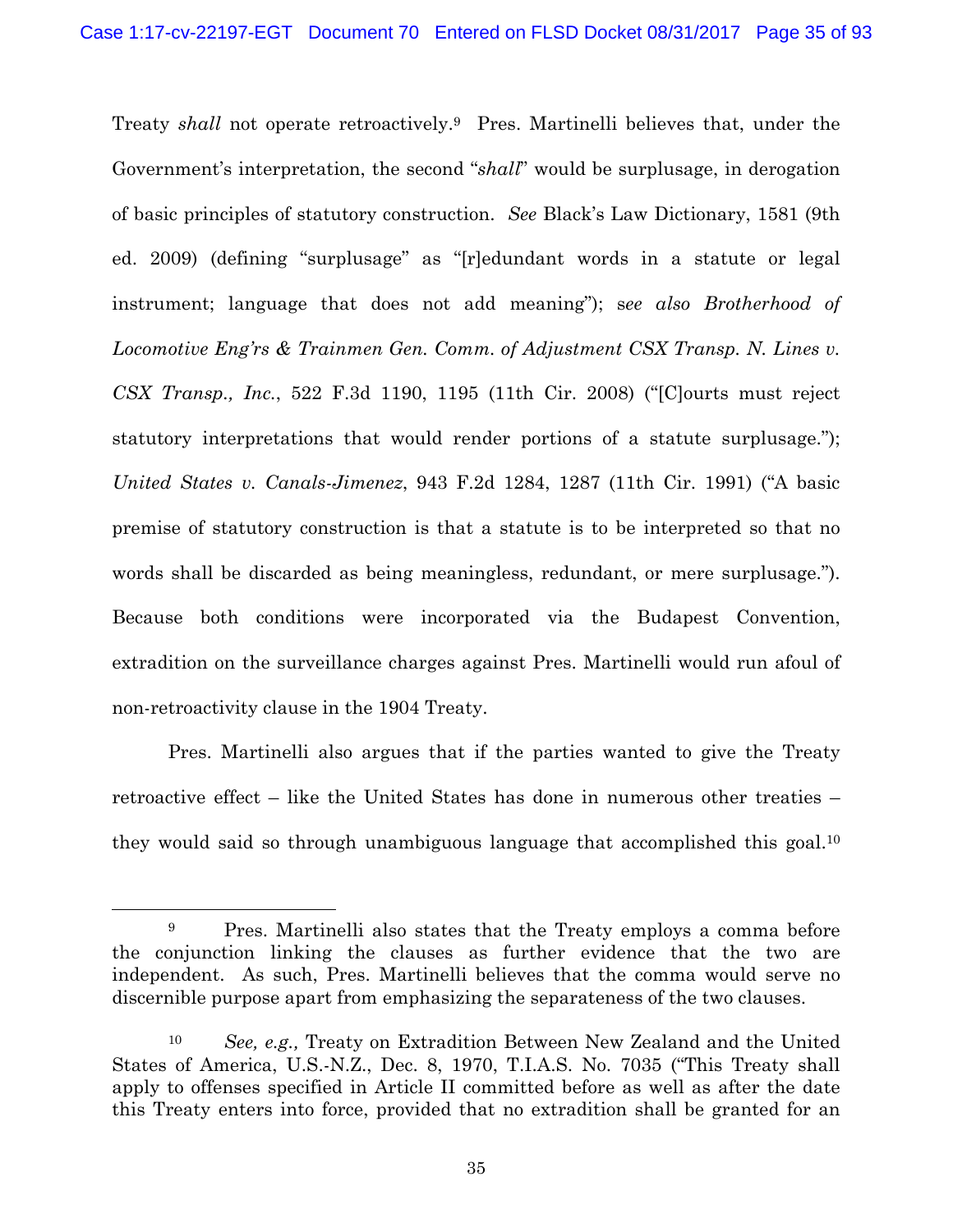The parties failed to do so. So Pres. Martinelli urges the Court to deny extradition on the surveillance offenses because that would constitute a retroactive application of the Treaty. *See Fernandez-Morris*, 99 F. Supp. 2d at 1360 ("In order for an extradition to be proper . . . the charges must be included in the treaty as extraditable offenses[.]").

The Government strongly disputes Pres. Martinelli's interpretation of the non-retroactivity provision for several reasons. First, the Government argues that the plain language of the Treaty precludes extradition only for offenses occurring *prior* to its entry into force and that the plain language supports this view: "The present Treaty shall take effect on the thirtieth day after the date of the exchange of ratifications and shall not operate retroactively." Treaty, Art. XII.<sup>11</sup> In other

offense committed before the date this Treaty enters into force which was not an offense under the laws of both countries at the time of its commission."); Treaty on Extradition Between the United States and Paraguay, U.S.-Par., May 7, 1974, T.I.A.S 7838 ("This Treaty shall apply to offenses specified in Article 2 committed before as well as after the date this Treaty enters into force, provided that no extradition shall be granted for an offense committed before the date this Treaty enters into force which was not an offense under the laws of both Contracting Parties at the time of its commission."); Treaty on Extradition Between the United States and Italy, U.S.-Ita., Mar. 11, 1975, T.I.A.S. 8052 ("This Treaty shall apply to offenses mentioned in Article II committed before as well as after the date this Treaty enters into force, provided that no extradition shall be granted for an offense committed before the date this Treaty enters into force which was not an offense under the laws of both Contracting Parties at the time of its commission.").

l

11 Although anti-retroactivity provisions are not a common feature of many modern extradition treaties, the provision at issue here is not unique. *See, e.g.*, Treaty Between the United States and the Kingdom of Denmark for the Extradition of Fugitives from Justice, Art. XII, U.S.-Den., Jan. 6, 1902, 32 Stat. 1906 (applicable in Iceland) ("The present Treaty shall take effect on the thirtieth day after the date of the exchange of ratifications, and shall not operate retroactively."); Treaty Between the United States and Servia for the Mutual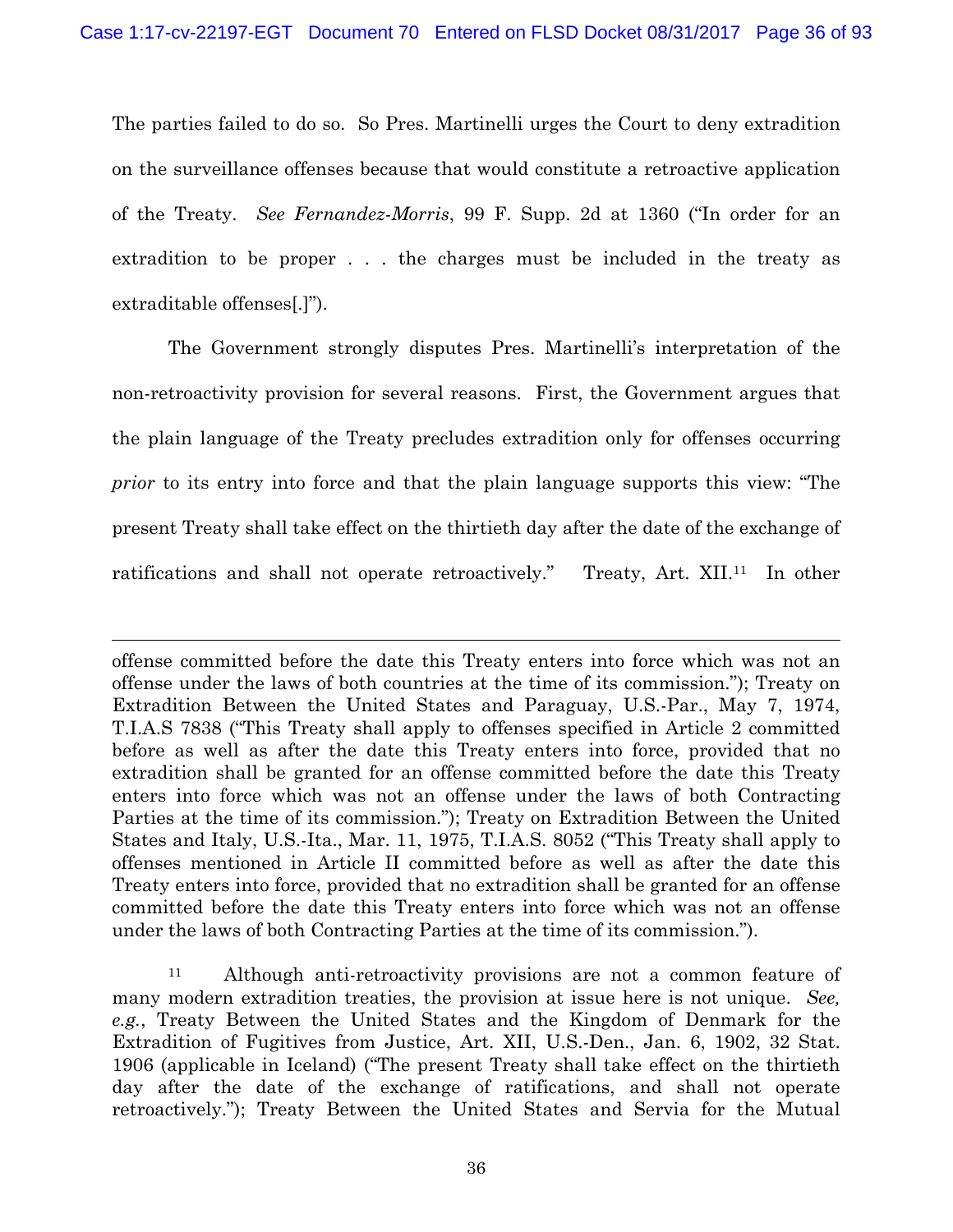words, the plain language allegedly indicates that the Treaty has effect only *after* the date of the exchange of ratification, May 8, 1905, and does not cover offenses occurring prior to that date. The Government contends that this reading is reinforced by the fact that the next sentence relates *again* to the year 1905: "The ratifications of the present Treaty shall be exchanged at Washington or at Panama as soon as possible, and it shall remain in force for a period of six months after either of the contracting Governments shall have given notice of a purpose to terminate it." *Id*. So the Government concludes that the Budapest Convention preserves the entire condition in Article XII, which is that the Treaty may not be applied to offenses occurring before May 8, 1905.

The Government also suggests that Pres. Martinelli's reading of the nonretroactivity provision is not supported by the text. The Government argues that the comma separating the two clauses in the first sentence of Article XII – which does not appear in the equally valid Spanish version of the Treaty – merely sets apart the string of prepositional phrases in the first clause from the second clause.12 The dependence of the second clause of the first sentence in Article XII ("shall not operate retroactively") upon the first clause is apparently evident from the fact that it lacks a subject, and thus does not make sense standing alone. *See Hamilton v.* 

Extradition of Fugitives from Justice, Art. XI, U.S.-Yugo., Oct. 25, 1901, 32 Stat. 1890 ("The present Treaty shall take effect on the thirtieth day after the date of the exchange of ratifications and shall not act retroactively.").

1

<sup>12</sup> In Spanish, Article XII of the Treaty reads: "El presente Tratado empezará a regir el trigésimo día después de la fecha en que se hayan canjeado las ratificaciones y no tendrá efecto retroactivo." App'x to Declaration of Susan R. Benda [D.E. 8].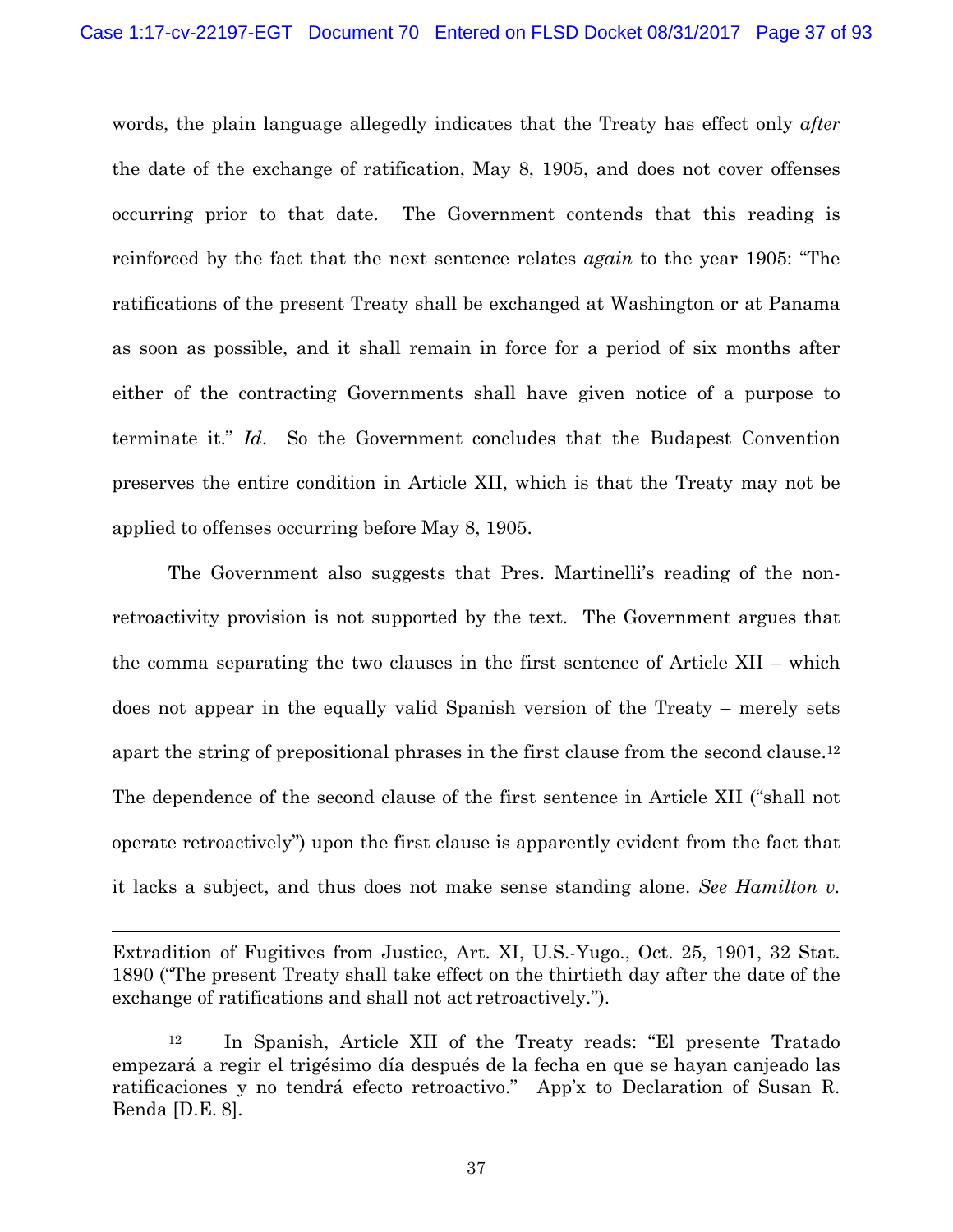*Werner Co*., 268 F. Supp. 2d 1085, 1088 (S.D. Iowa 2003) ("An independent clause is one that contains a subject and a predicate and makes sense standing alone, that is, it expresses a complete thought."); *In re Swetic*, 493 B.R. 635, 639 (Bankr. M.D. Fla. 2013) (finding that a clause following the conjunction "and" was "not an independent clause" because it did "not have a subject, and it [did] not make sense on its own").

Under this interpretation, the first clause of the sentence ("[t]he present Treaty shall take effect on the thirtieth day after the date of the exchange of ratifications") is independent (i.e. the controlling clause) and is merely complemented by the second clause. *See In re Rowe*, 750 F.3d 392, 396 (4th Cir. 2014) ("[T]he most natural reading of [a provision containing "shall"] is that the independent clause states a mandatory rule, while the dependent clause states when that rule applies.") (quotation omitted). Therefore, the most natural reading, in the Government's view, is that the second clause prohibits a retroactive application of the Treaty with respect to the timeframe identified in the clause preceding it. *See Freeman v. Brown Bros. Harriman & Co.*, 250 F. Supp. 32, 34 (S.D.N.Y.), *aff'd*, 357 F.2d 741 (2d Cir. 1966) ("In construing a statute, a particular expression should not be detached from its context so as to give it a special meaning.").

The Government also takes issue with Pres. Martinelli's reliance on the Second Circuit's decision in *Galanis v. Pallanck*, 568 F.2d at 234. The Government argues that *Galanis* did not involve the supplementation of an extradition treaty by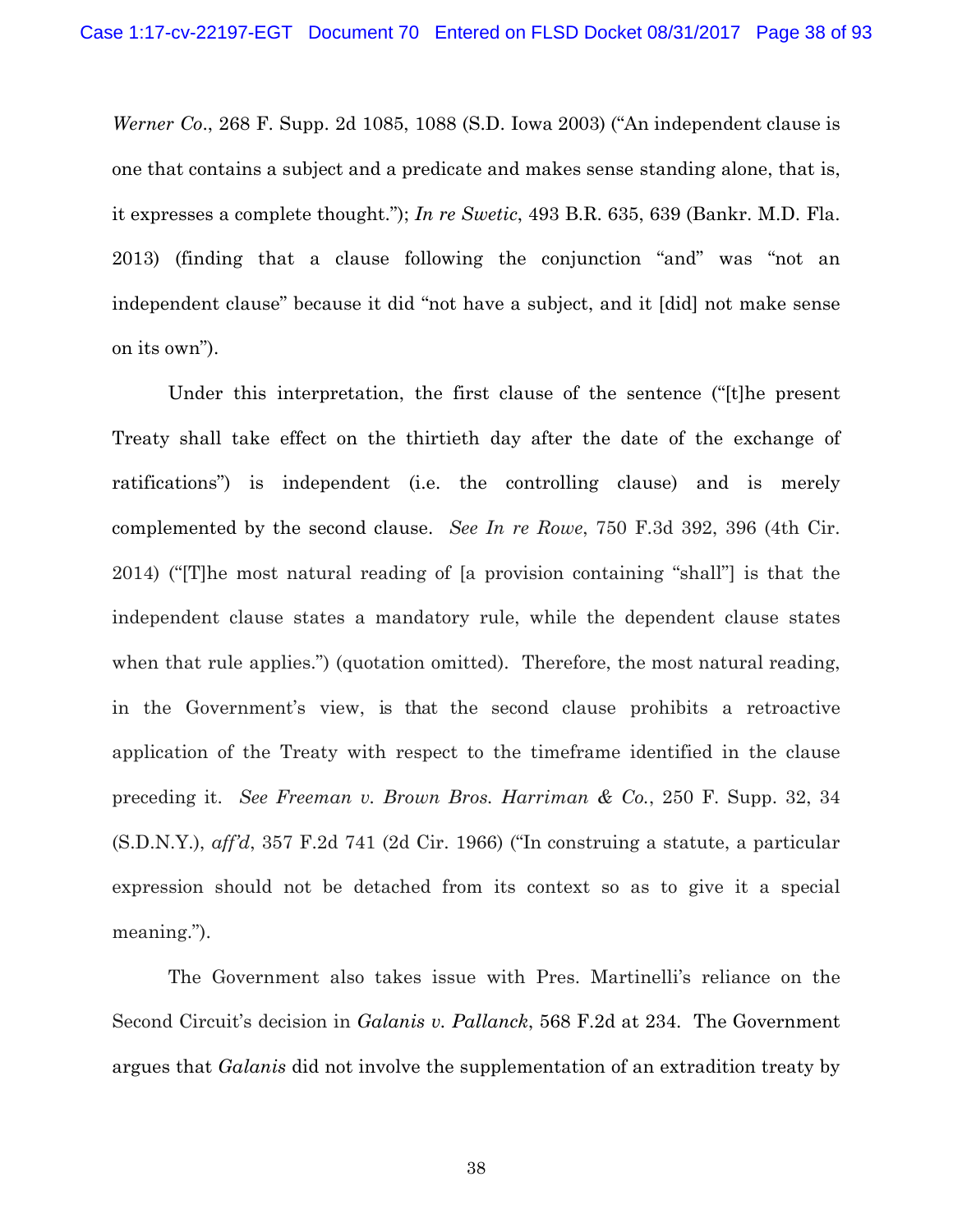a multilateral convention, as is the case here. Rather, the Second Circuit allegedly only considered whether a fugitive, whose extradition had been requested in 1974 pursuant to an 1842 extradition treaty between the United States and Canada, could take advantage of a double-jeopardy defense added to the bilateral extradition effective in 1976. *See id.* at 237. The latter treaty provided that it "terminate[d] and replace[d] any extradition agreements . . . in force between the United States and Canada; except that the crimes listed in such agreements and committed prior to the entry into force of this Treaty shall be subject to extradition pursuant to the provisions of such agreements." *Id.* The Government suggests that the Second Circuit held that, despite this language, "the double jeopardy clause of the [1976] treaty applies in all proceedings begun after the exchange of ratifications even though the crime occurred before." *Id.* at 239. In so holding, the Second Circuit purportedly rejected the contrary view of the U.S. Department of State in light of the fact that "it would seem reasonable to conclude that [the drafters of the 1976 treaty] . . . wished this and other improvements implemented by the 1976 treaty to become operative as soon as the treaty became effective." *Id*.

By contrast, the Government believes that in this case there is no similar reason why it would be reasonable to reject the view of the State Department, particularly where this view is shared by Panama and is supported by the parties' past practices.13

 <sup>13</sup> The Government maintains that Pres. Martinelli's reliance on *Galanis*  is also somewhat misleading because he claims that the Second Circuit "consider[ed] nearly identical language" to the language at issue here and "found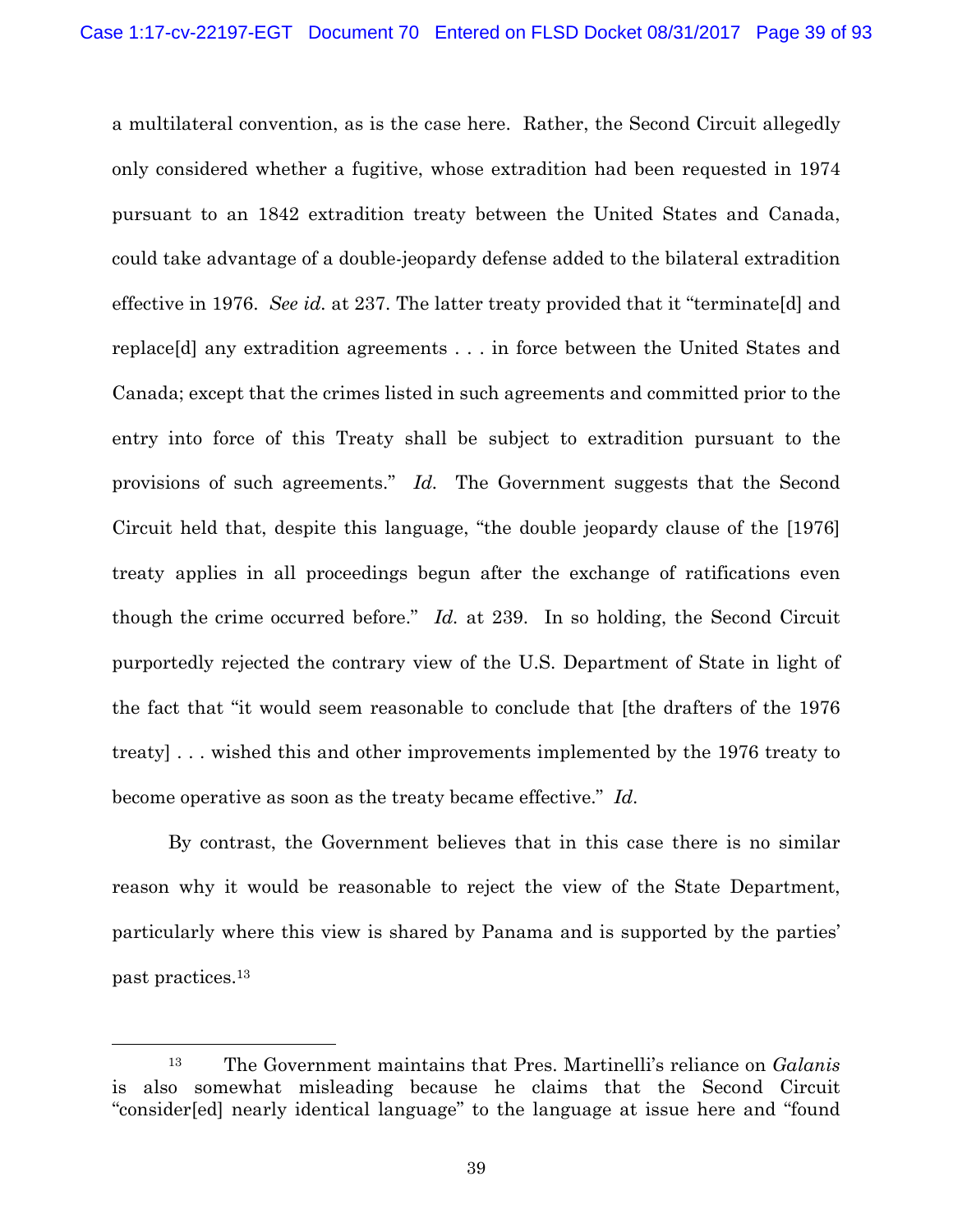In any event, the Government believes that there is strong support to find that the supplemental addition of surveillance crimes had no effect on the Treaty's non-retroactivity provision because that provision simply discusses how the Treaty shall "operate." Treaty, Art. XII. The non-retroactivity provision is also allegedly not a "condition" of extradition,<sup>14</sup> but even if it was, the Government believes it would be of no help to Pres. Martinelli because it remains tied to the date of the original Treaty. *See* Budapest Convention, Art. 24(5) ("Extradition shall be subject to the conditions provided for by the law of the requested Party or by applicable

1

that [a] statement that '[t]he Treaty is not retroactive in effect' meant, at a *minimum*, that 'the enlargement in the list of extraditable crimes would not subject to extradition persons who had committed such crimes prior to the effective date of the new treaty.'" [D.E. 58, at 4 (emphasis in original) (quoting *Galanis*, 568 F.2d at 239).] The Government argues that the language in *Galanis* regarding the nonretroactive effect of the treaty did not appear in the treaty itself, but rather in a letter from the Acting Secretary of State when he submitted the treaty to the president. Plus the Second Circuit found the statement "altogether inconclusive" and speculated as to "what [the statement] could mean." *Galanis*, 568 F.2d at 239. As such, *Galanis* allegedly has no application here. Similarly, the Government also argues that Pres. Martinelli's reliance on *In re Extradition of Aguilar* is misplaced because the court in that case found that the relevant convention "merely added extraditable offenses," but "did not in any way constitute a blanket modification of the Treaty." *See* 2004 WL 763802, at \*3. Along those same lines, the Government suggests that Budapest Convention did not amend the non-retroactivity provision; rather, the operative date for anti-retroactivity, "the thirtieth day after the date of the exchange of ratifications," remains fixed. Therefore, following Panama's accession to the Budapest Convention well after that date, Panama could supposedly request extradition for the crimes enumerated therein, irrespective of when those crimes were alleged to have occurred.

<sup>14</sup> The examples of conditions described in the Explanatory Report to the Budapest Convention are where the treaty provides "that extradition shall be refused if the offence is considered political in nature, or if the request is considered to have been made for the purpose of prosecuting or punishing a person on account of, *inter alia*, race, religion, nationality or political opinion." Council of Eur., Explanatory Report to the Convention on Cybercrime,  $\parallel$  250 (Nov. 23, 2001), *available at* https://rm.coe.int/16800cce5b.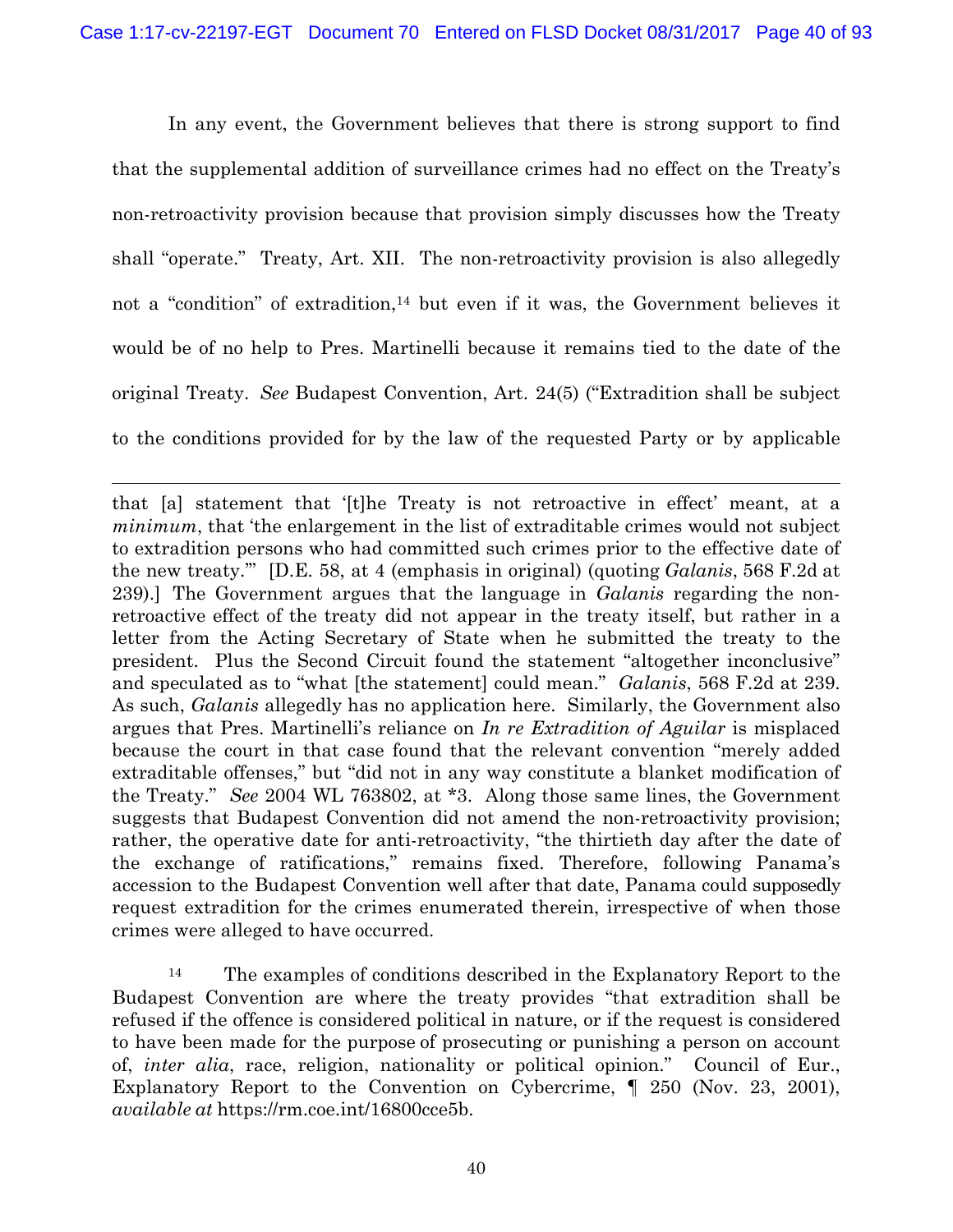extradition treaties, including the grounds on which the requested Party may refuse extradition."). And to the extent the non-retroactivity provision may be construed as a "restriction[,]" the Government argues that the relevant text is still tied exclusively to the date of ratification. *See id.* Art. 39(3) ("Nothing in this Convention shall affect other rights, restrictions, obligations and responsibilities of a Party."). In sum, the Government contends that (1) the Budapest Convention merely supplemented the list of extraditable offenses set forth in the Treaty as of the date of Panama's accession, and that (2) the Convention is not being applied retroactively because the non-retroactivity language only applies to crimes committed before 1905.

Second, the Government argues that the Court should defer to the view of the State Department – which Panama concurs – that the non-retroactivity provision does not prevent extradition in this case. The State Department unequivocally views the Treaty's non-retroactivity provision as precluding extradition only in cases where the criminal conduct at issue occurred *prior* to the entry into force of the Treaty in 1905. [D.E. 51-1]. The State Department claims "that the criminal conduct in this case alleged to constitute interception of private telecommunications without judicial authority and tracking, persecution, and surveillance without judicial authority under Panamanian law, which occurred prior to Panama's accession to the [Budapest Convention], but well after the entry into force of the [Treaty], is extraditable under the terms of the Treaty." Declaration of Tom Heinemann (Aug. 18, 2017), Exh. A, ¶ 2. And although Panama's accession to the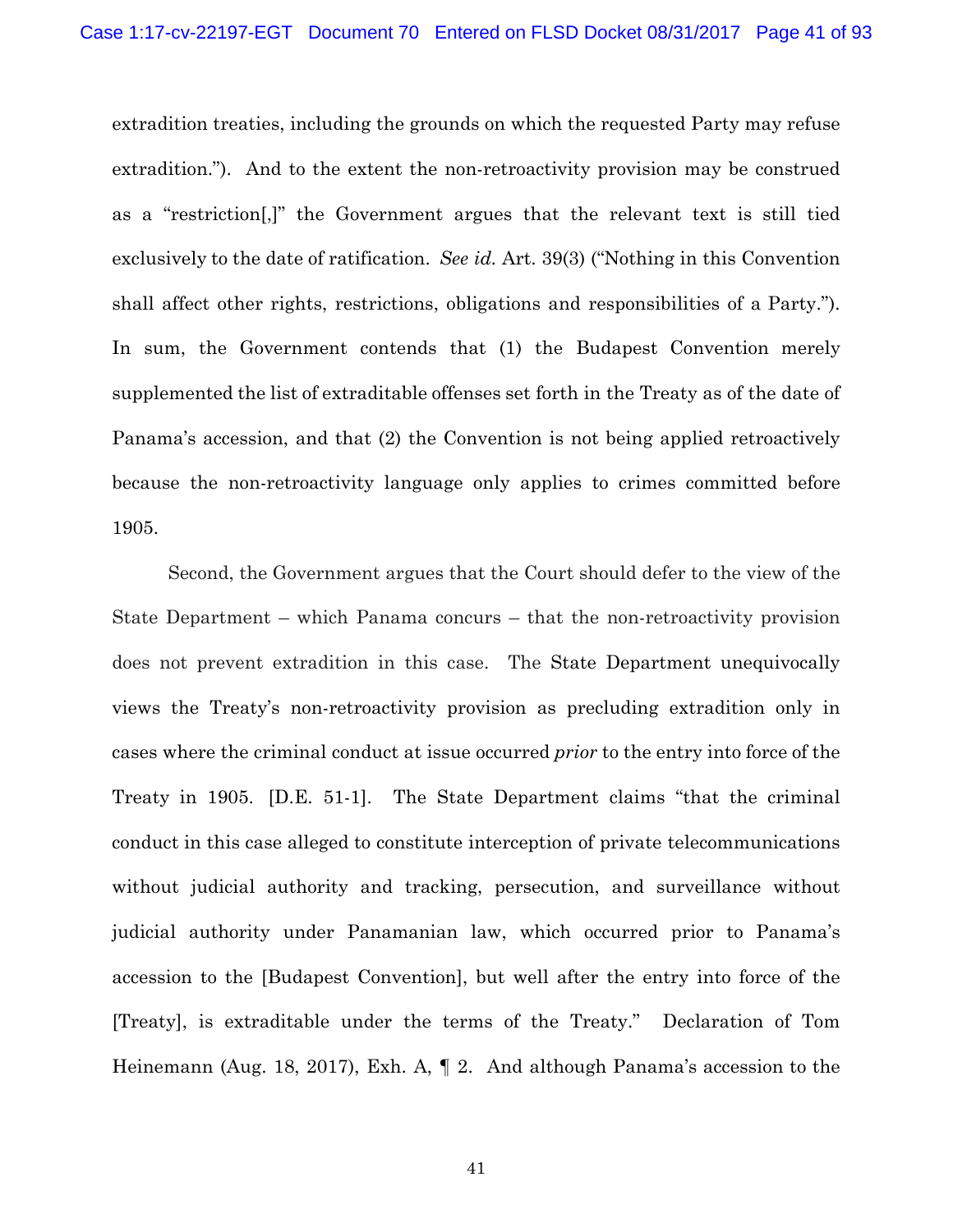Budapest Convention on July 1, 2014, was significant in that it allowed Panama to request and grant extradition for crimes such as wiretapping offenses as of that date, the Government suggests that the date is irrelevant to the issue of nonretroactivity. *See id.* 

In light of the State Department's view on the non-retroactivity provision in the Treaty, the Government urges the Court to defer to this interpretation because "[i]t is well settled that the Executive Branch's interpretation of a treaty is entitled to great weight." *Abbott v. Abbott*, 560 U.S. 1, 15 (2010) (citation and internal quotation marks omitted); *see, e.g., Duarte- Acero*, 296 F.3d at 1282 ("[T]he State Department's interpretation of a treaty is entitled to great deference."); *Demjanjuk v. Petrovsky*, 776 F.2d 571, 579 (6th Cir. 1985) (deferring to Department of State's view that the offense for which the fugitive's extradition had been requested constituted "murder," which was listed as an extraditable offense in the U.S.-Israel extradition treaty), *vacated on other grounds*, 10 F.3d 338 (6th Cir. 1993); *Heilbronn v. Kendall*, 775 F. Supp. 1020, 1023-24 (W.D. Mich. 1991) (deferring to Department of State's view that the offense for which the fugitive's extradition had been requested constituted "bribery," which was listed as an extraditable offense in the U.S.-Israel extradition treaty).

Furthermore, the State Department's interpretation is purportedly consistent with the practice adopted by the United States and Panama in recent extraditions involving alleged offenses pre-dating the entry into force of multilateral conventions. For example, the United States has previously submitted, and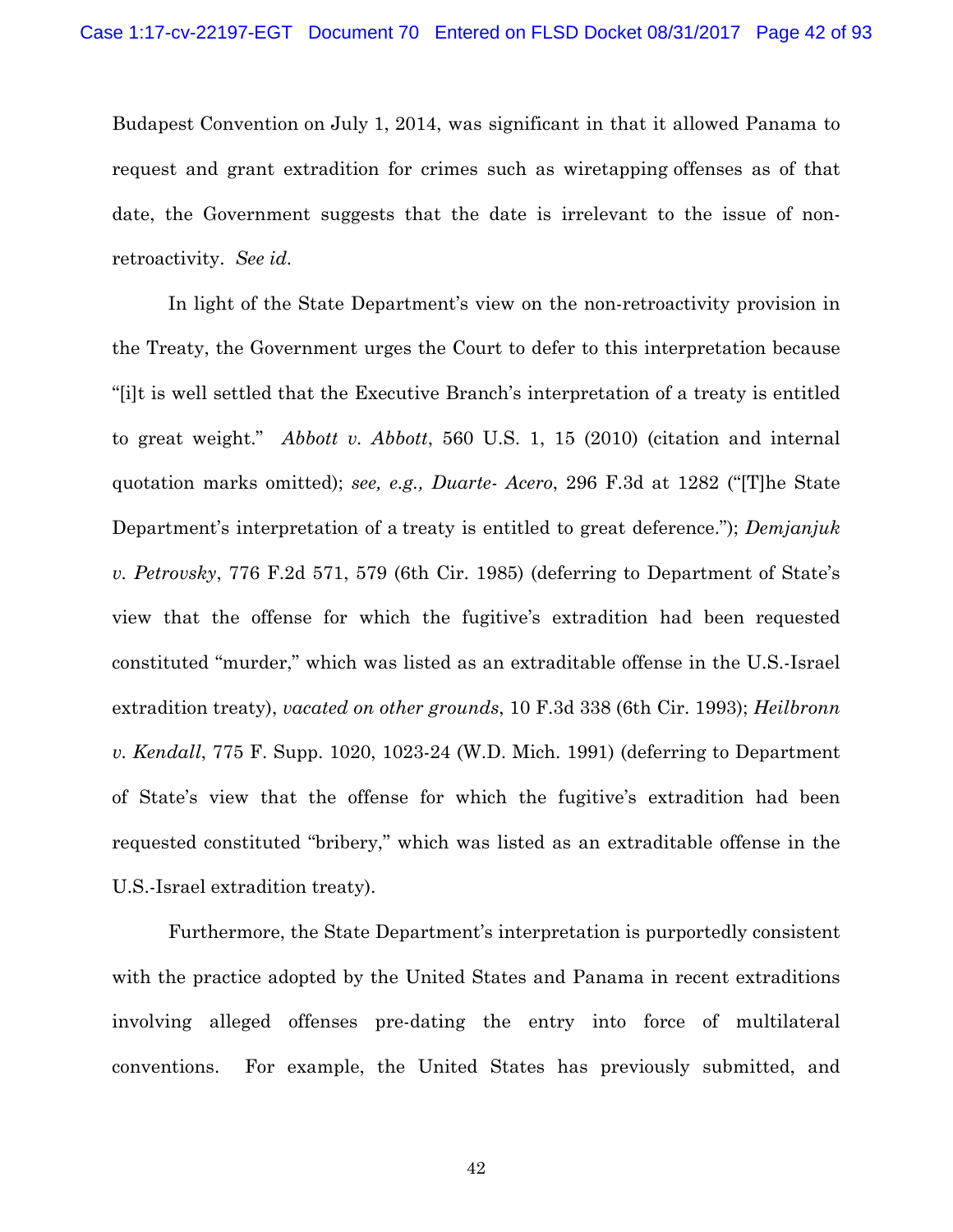Panama previously granted, an extradition request relying on the UNCAC for a defendant charged with bribery and money laundering offenses allegedly committed prior to when the United States and Panama became parties to that Convention. Declaration of Tom Heinemann (Aug. 18, 2017), Exh. A, ¶ 6. Similarly, the United States submitted an extradition request, which Panama granted, relying on the United Nations Convention Against Illicit Traffic in Narcotic Drugs and Psychotropic Substances, for a defendant charged with drug trafficking offenses alleged committed prior to when Panama became a party to that Convention. *See id.* The United States has apparently followed the same practice with other countries with which it has a treaty containing anti-retroactivity language identical to that at issue here. *See id.* ¶ 7 (discussing two separate cases in which the United States granted extradition requests submitted by Bosnia- Herzegovina for fugitives charged with war crimes, relying on the Convention Against Torture and Other Cruel, Inhuman or Degrading Treatment or Punishment, to which the United States became a party after the alleged crimes occurred).

Though the Government believes that the view of the State Department is alone sufficient to end the inquiry into meaning of the non-retroactivity provision, deference to that view is allegedly warranted even more where Panama's Ministry of Foreign Affairs concurs with that view. *See Kolovrat v. Oregon*, 366 U.S. 187, 194 (1961) (noting that "[w]hile courts interpret treaties for themselves, the meaning given them by the departments of government particularly charged with their negotiation and enforcement is given great weight," and referring to the views of the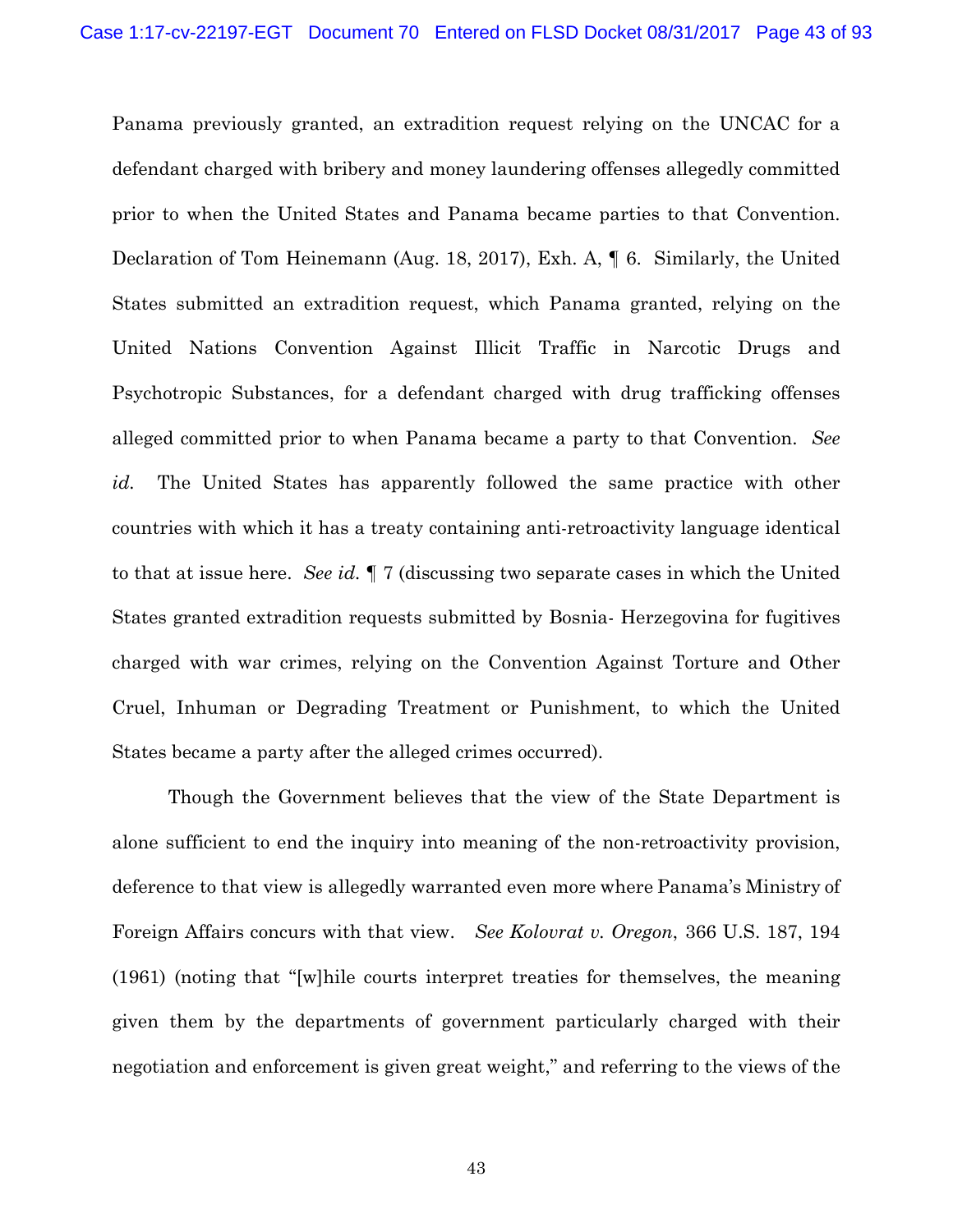"responsible agencies of the United States and of Yugoslavia"); *cf. In re the Extradition of Arias Leiva*, 2017 WL 486942, at \*6 (S.D. Fla. Feb. 6, 2017) (finding that the U.S.-Colombia extradition is in full force and effect because "the executive branches of the United States and Colombia have stated that it is the understanding of both sovereigns that the Extradition Treaty is currently in effect").15

The Government's final argument is that, even if the non-retroactivity provision was ambiguous, the Court should follow the general cannon of extradition law requiring that extradition treaties be construed liberally in favor of extradition. *See Factor*, 290 U.S. at 293-94 (1933); *Martinez*, 828 F.3d at 463. Pres. Martinelli's only alleged response is that the canon should not be applied here because there is no ambiguity in the provision. [D.E. 58, at 7-8]. But, the Government contends that Pres. Martinelli has no support for this argument. As such, Pres. Martinelli's contentions are meritless; hence, the Court should construe the Treaty in favor of finding the surveillance offenses extraditable.

As an initial matter, "[t]he interpretation of a treaty, like the interpretation of a statute, begins with its text." *Medellín v. Texas*, 552 U.S. 491, 506 (2008). Here, the relevant text provides that "[t]he present Treaty shall take effect on the

 <sup>15</sup> Panama's official stance is that the anti-retroactivity provision "establishes that the 1904 Treaty will not operate—by creating any treaty rights or obligations—before its entry into effect on . . . 8 May 1905," thus "exclud[ing] crimes committed before that date from the 1904 Treaty's scope." Declaration of Panama's Ministry of Foreign Affairs – Directorate General of Legal Affairs and Treaties, Exh. A, ¶ 3. Furthermore, in Panama's view, from the "date [of its accession to the Budapest Convention] forward, Panama had a right under the 1904 Treaty, or any other extradition treaty, to submit a request for extradition in respect of those offenses." *Id.* ¶ 5.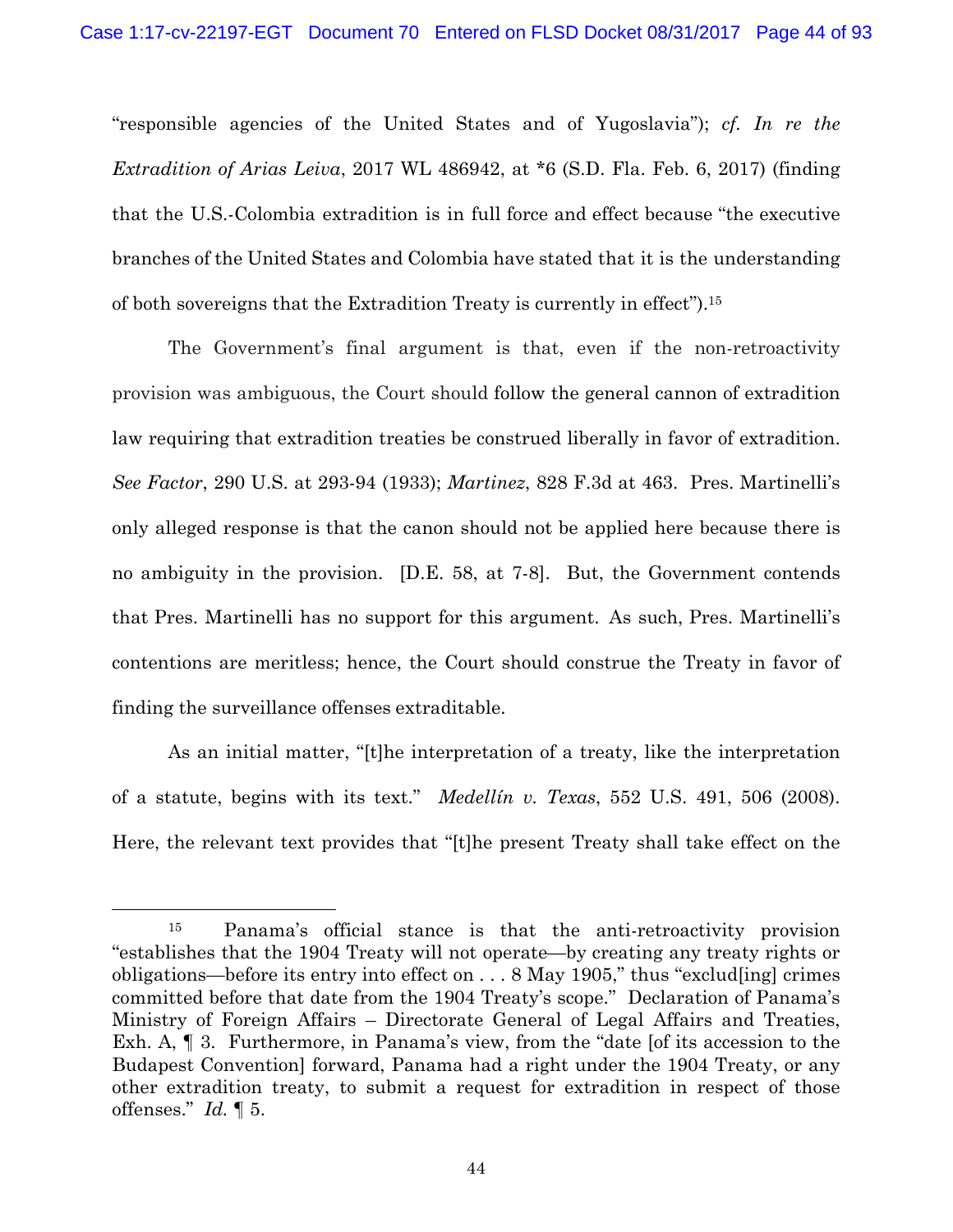thirtieth day after the date of the exchange of ratifications and shall not operate retroactively." Treaty, Art. XII. Given the structure of this sentence, the parties disagree on whether the sentence contains (1) two independent clauses, or (2) an independent clause and a dependent clause. The reason why this is important is that the Government suggests that the sentence can only be read as one condition, or restriction, tied together between an independent and dependent clause. In other words, the non-retroactivity language is tethered to the ratification date of the Treaty in 1905.

On the other hand, Pres. Martinelli construes the sentence as two independent clauses that contain two separate conditions. If Pres. Martinelli is correct, that means that the latter condition – that the Treaty is non-retroactive – stands on its own, has no limitation to the year 1905, applies to the crimes incorporated via the Budapest Convention, and bars the Government from pursuing his extradition for offenses that occurred prior to July 1, 2014.

While both parties have certainly presented reasonable interpretations of the meaning of this sentence, we agree with the Government that the relevant text contains both an independent clause ("[t]he present Treaty shall take effect on the thirtieth day after the date of the exchange of ratifications") and a dependent clause ("shall not operate retroactively"). We reach this conclusion because the latter part of the sentence is dependent on the first and lacks a subject. In other words, the latter part only contains a predicate and, without more, makes little sense on its own. *See Hamilton*, 268 F. Supp. 2d at 1088 ("An independent clause is one that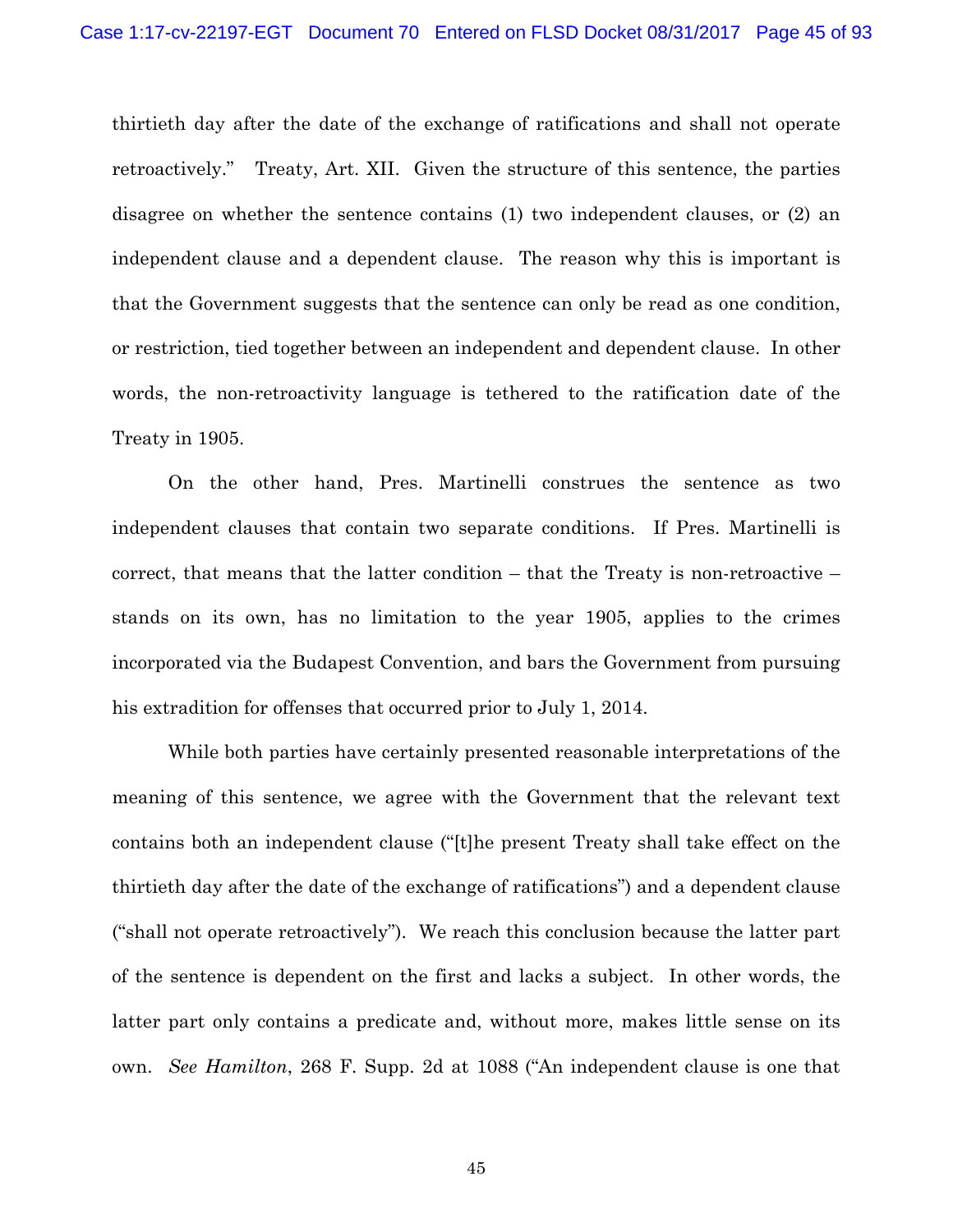contains a subject and a predicate and makes sense standing alone, that is, it expresses a complete thought."). This means that the likeliest interpretation of the relevant text, when juxtaposed with the language in the Budapest Convention, is that the non-retroactivity provision is linked to the date the original Treaty took effect (i.e. 1905) as one overarching condition or restriction and that no crime committed before 1905 may be considered extraditable.

A second point of inquiry is whether the non-retroactivity provision is ultimately a condition or a restriction. According to the Budapest Convention, "[e]xtradition shall be subject to the *conditions* provided for by the law of the requested party or by applicable extradition treaties," but "[n]othing in this Convention shall affect the other rights, *restrictions*, obligations and responsibilities of a Party." Budapest Convention, Arts. 24(5) & 39(3) (emphasis added). Given the parties' disagreement on the structural components of the non-retroactivity provision, the relevant text can arguably be construed as a condition or a restriction. For example, assuming that Pres. Martinelli is correct as to the presence of two independent clauses, there would be two conditions, one of which includes a standalone condition of non-retroactivity. Yet, if the Government's interpretation is correct, then the relevant text is actually a single restriction because it limits the applicability of the non-retroactivity provision to the date in which the Treaty was ratified in 1905. Hence, the structural breakdown of the sentence is crucial because under one interpretation, it leads to a condition that can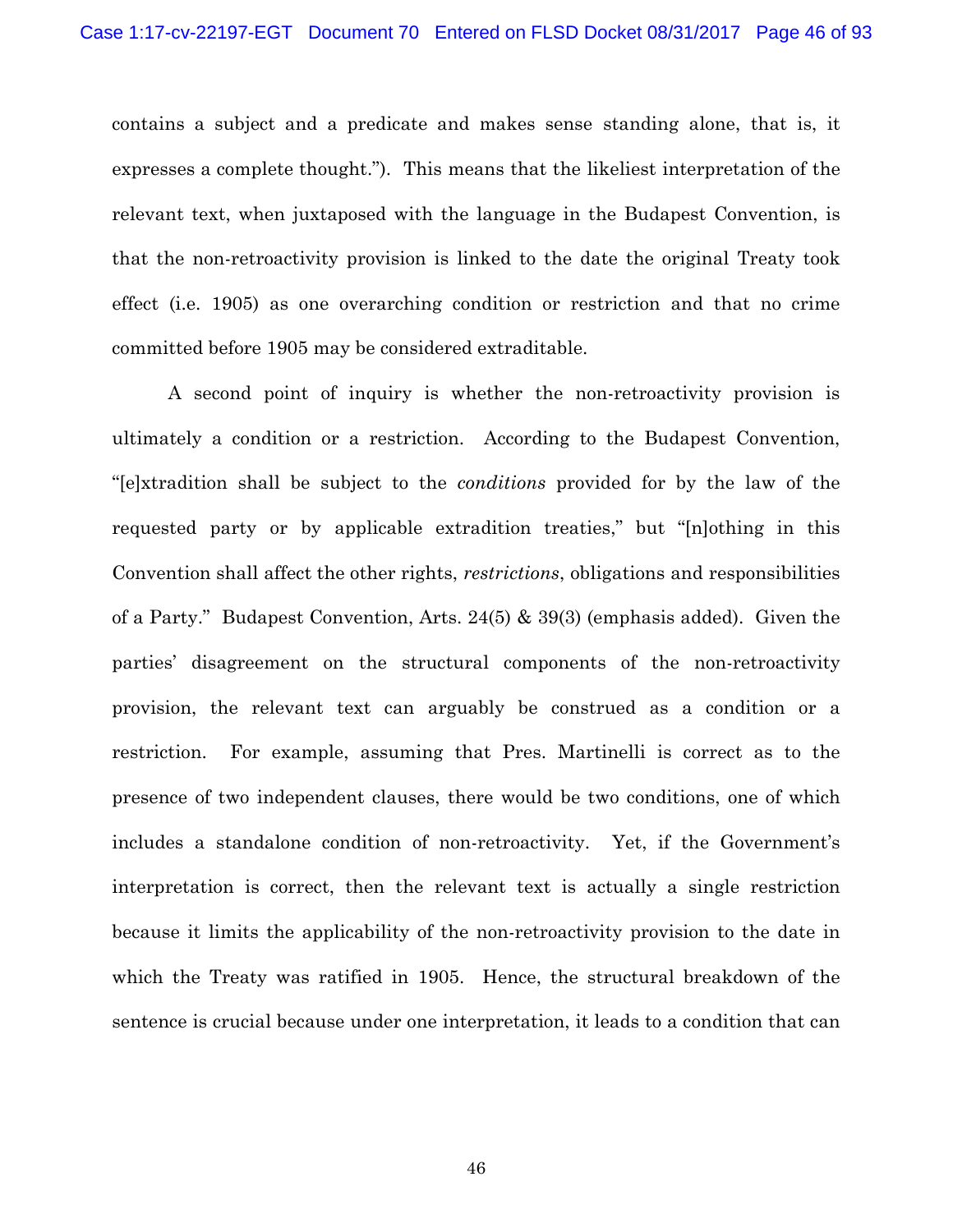be enforced via the Budapest Convention. On the other hand, it otherwise leads to a restriction that applies solely to the 1904 Treaty.

As stated earlier, we find, based on the structural breakdown of the relevant text, that there is a both an independent clause and a dependent clause that applies the non-retroactivity language exclusively to the year 1905. The relevant text operates as a single restriction, rather than as two separate conditions, which restriction limits the non-retroactivity provision to the year 1905. That is so because, as a restriction, the Budapest Convention makes clear that "[n]othing in this Convention shall affect other rights, *restrictions*, obligations and responsibilities of a Party." Budapest Convention, Art. 39(3) (emphasis added). Under this interpretation, the non-retroactivity language, that is limited to 1905, remains unchanged when incorporated into the Budapest Convention and does not bar the Government from pursuing surveillance charges against Pres. Martinelli. The Government's arguments on this matter are more persuasive.

In any event, a conclusive determination on whether the relevant text constitutes a condition or a restriction – or for that matter two independent clauses as opposed to an independent clause and a dependent clause – is not absolutely essential to whether the surveillance crimes are incorporated into the Treaty. The reason why is that the U.S. Supreme Court adopted a principle long ago that "if a treaty fairly admits of two constructions, one restricting the rights which may be claimed under it, and the other enlarging it, the more liberal construction is to be preferred." *Factor*, 290 U.S. at 294 (citations omitted). The reason for adhering to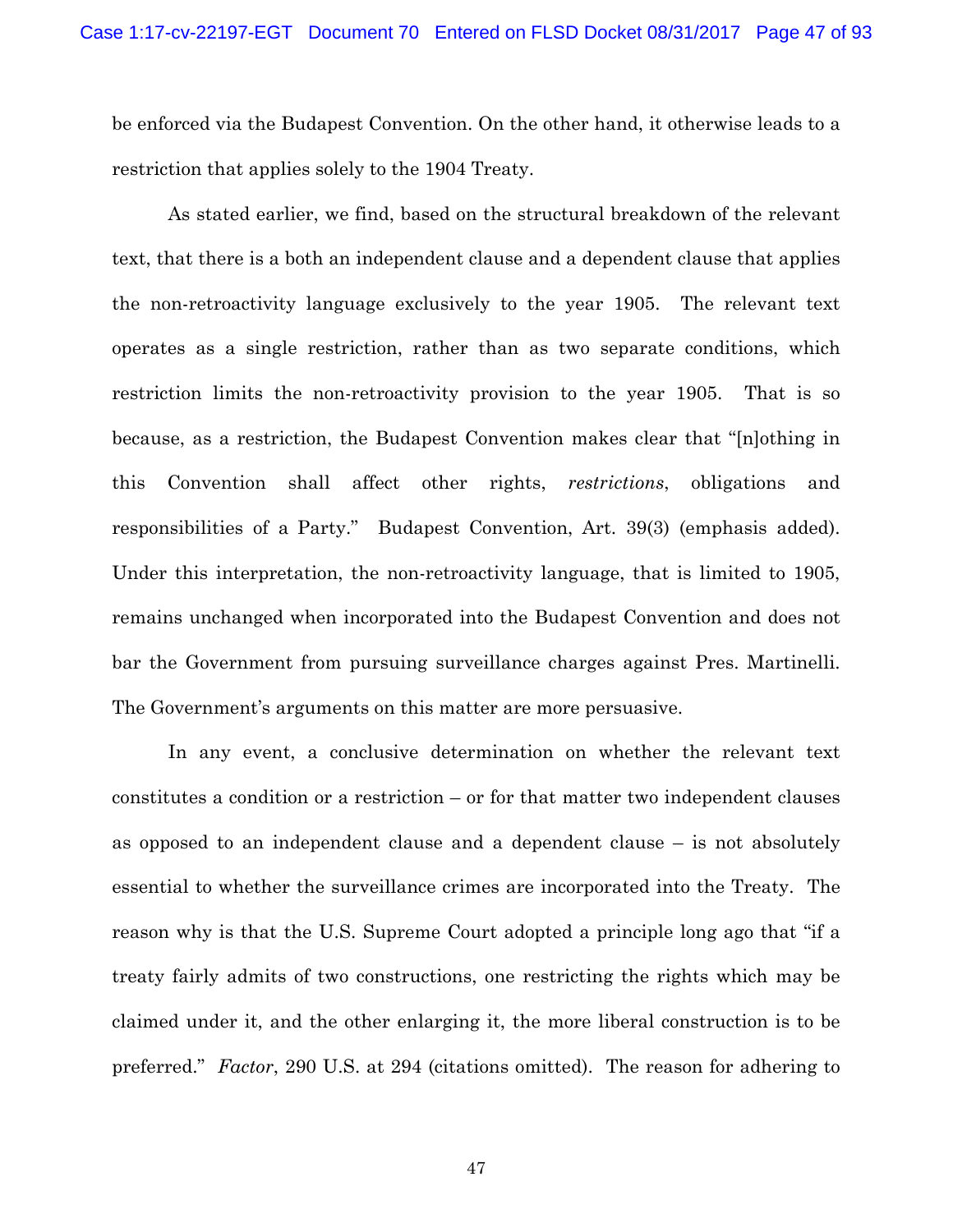this principle stems from the purpose of an extradition treaty, which is to ultimately facilitate extradition. As such, *Factor* requires courts to "interpret extradition treaties to produce reciprocity between, and expanded rights on behalf of, the signatories." *In re Extradition of Howard*, 996 F.2d 1320, 1330–31 (1st Cir. 1993).

Because Pres. Martinelli's construction, *at best*, raises an ambiguity on the applicability of the non-retroactivity provision, it is not enough to conclude that his interpretation ultimately prevails and bars his extradition. *See, e.g., Martinez*, 828 F.3d at 463 ("In the face of one reading of 'lapse of time' that excludes the speedytrial right and another reading that embraces it, *Factor* says we must prefer the former."). Therefore, we hold that the alleged surveillance crimes are incorporated into the Treaty and that the non-retroactivity provision does not bar the Government from seeking Pres. Martinelli's extradition.16

## *E. Probable Cause Exists for Each Extraditable Charge*

The Court must now determine whether the evidence in the extradition record is sufficient to sustain the charges filed in Panama. If there is insufficient evidence of probable cause, then the statutory requirements have not been met and Panama's allegations "are nothing more than suspicions, and the request must be

 <sup>16</sup> The State Department and Panama both agree with our interpretation on the non-retroactivity clause, and while their views are not conclusive, they are given great weight and considerable deference. *See Kolovrat*, 366 U.S. at 194 (noting that "[w]hile courts interpret treaties for themselves, the meaning given them by the departments of government particularly charged with their negotiation and enforcement is given great weight," and referring to the views of the "responsible agencies of the United States and of Yugoslavia"); *In re the Extradition of Arias Leiva*, 2017 WL 486942, at \*6 (finding that the U.S.-Colombia extradition is in full force and effect because "the executive branches of the United States and Colombia have stated that it is the understanding of both sovereigns that the Extradition Treaty is currently in effect").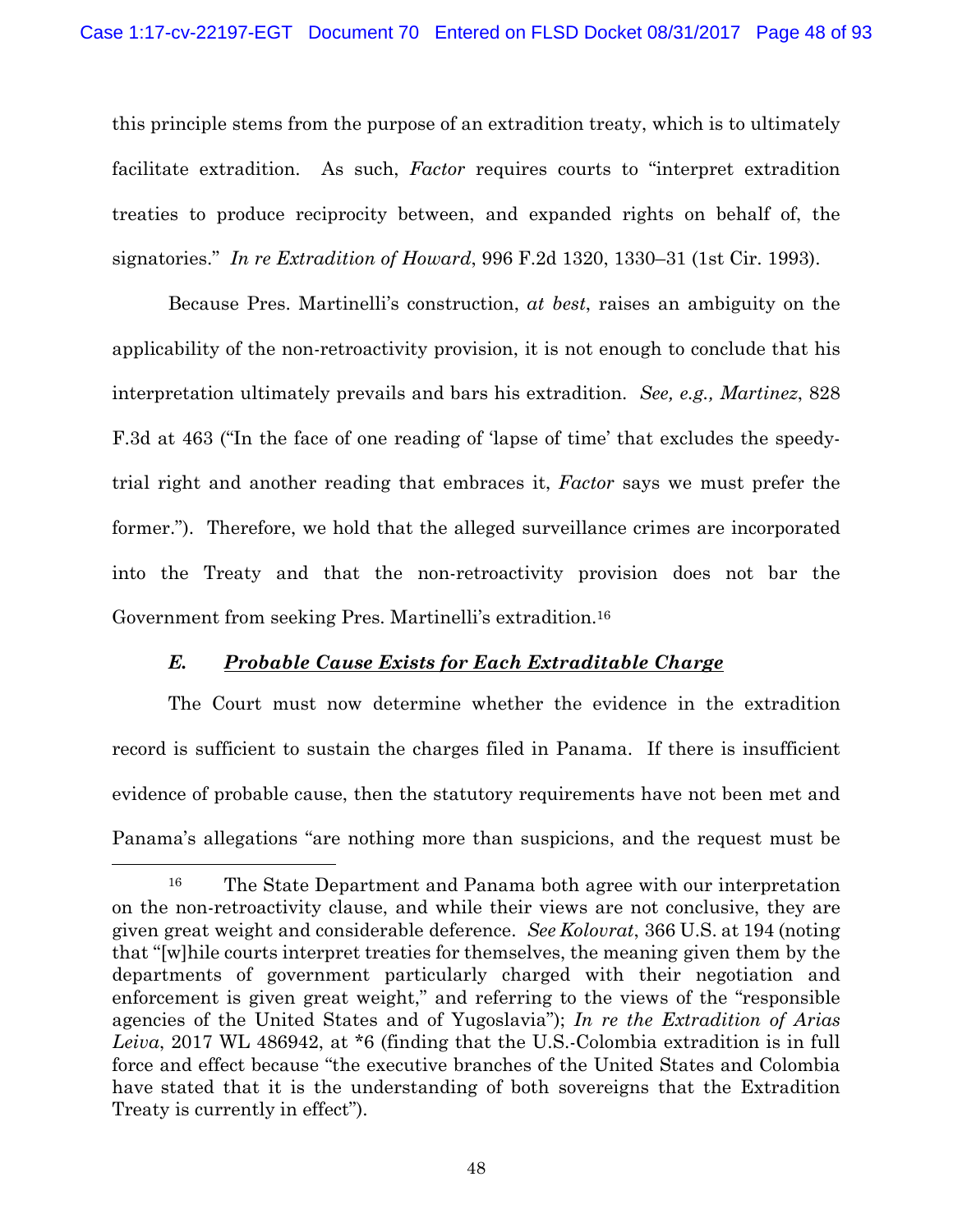denied." *Fernandez-Morris*, 99 F. Supp. 2d at 1366. "The purpose [of the extradition hearing] is to inquire into the presence of probable cause to believe that there has been a violation of one or more of the criminal laws of the extraditing country, that the alleged conduct, if committed in the United States, would have been a violation of our criminal law, and that the extradited individual is the one sought by the foreign nation for trial on the charge of violation of its criminal laws." *Peroff v. Hylton,* 542 F.2d 1247, 1249 (4th Cir. 1976).

Probable cause is a standard defined by federal law, *Sindona v. Grant,* 619 F.2d 167 (2d Cir. 1980), and is established when a "prudent man" believes that the suspect has committed or was committing an offense. *See Gerstein v. Pugh*, 420 U.S. 103, 111 (1975); *Collins*, 259 U.S. at 316 ("The function of the committing magistrate is to determine whether there is competent evidence to justify holding the accused to await trial, and not to determine whether the evidence is sufficient to justify a conviction.") (citations omitted); *Fernandez v. Phillips*, 268 U.S. 311, 312 (1925) ("Competent evidence to establish reasonable grounds is not necessarily evidence competent to convict.").

The probable cause determination is not a finding of fact "in the sense that the court has weighed the evidence and resolved disputed factual issues," *Caplan v. Vokes*, 649 F.2d 1336, 1342 (9th Cir. 1981) (citing *Heiniger v. City of Phoenix*, 625 F.2d 842, 843 (9th Cir. 1980)). Instead, probable cause "serve[s] only the narrow function of indicating those items of submitted evidence on which the decision to certify extradition is based." *Caplan*, 649 F.2d at 1342 n.10. Thus, it requires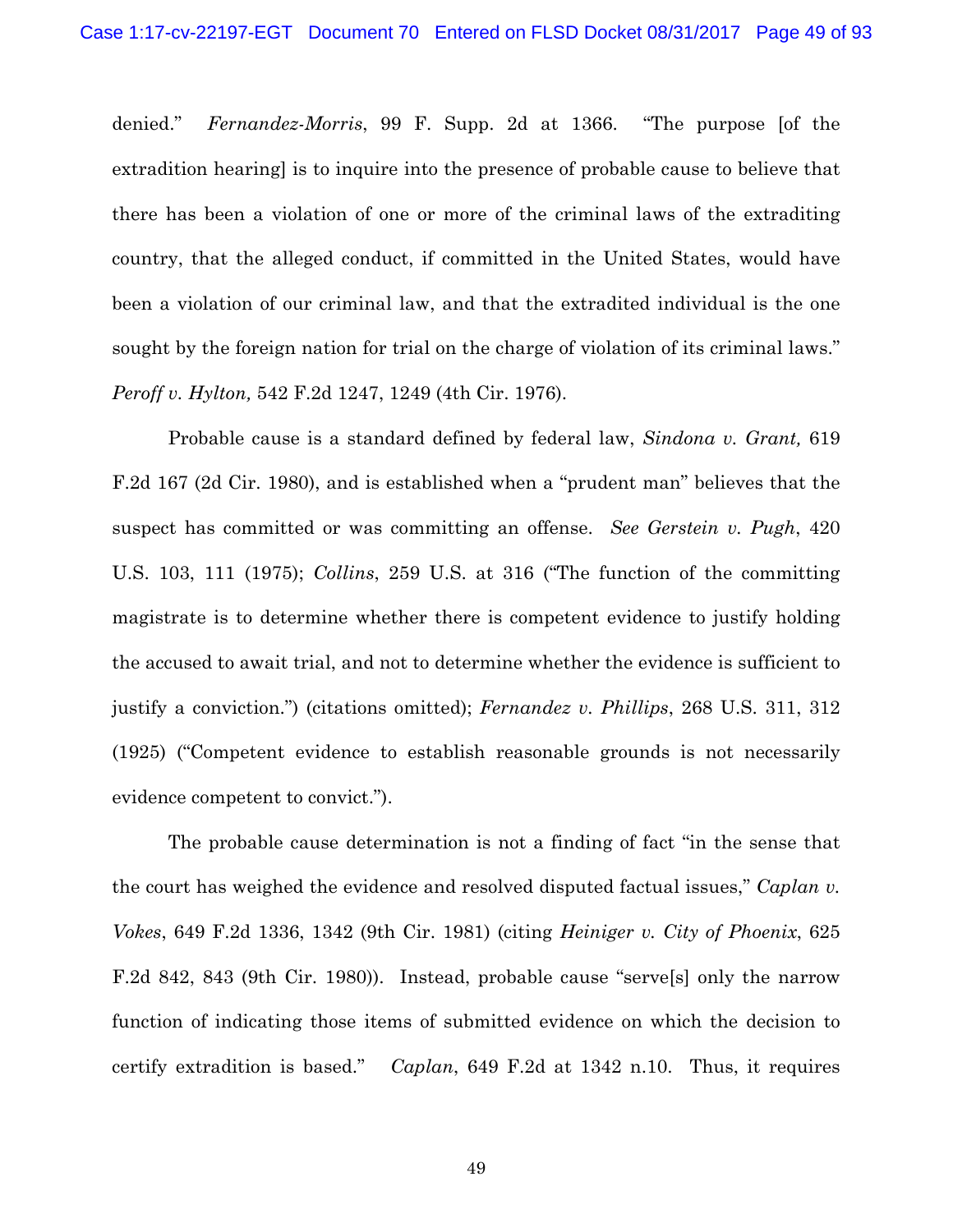"only a probability or substantial chance of criminal activity," *Illinois v. Gates,* 462 U.S. 213, 243 n.13 (1983), or, in other words, "the existence of a reasonable ground to believe the accused guilty'" of the crime charged. *Escobedo v. United States,* 623 F.2d 1098, 1102 (5th Cir. 1980) (quoting *Garcia–Guillern v. United States,* 450 F.2d 1189, 1192 (5th Cir. 1971)). And although probable cause is not necessarily a difficult standard to meet, "[c]onclusory statements do not satisfy the probable cause standard." *In re Lehming,* 951 F. Supp. 505, 517 (D. Del. 1996) (failing to find probable cause where the report relied upon by the government did not personally implicate the relator in the transaction thus leaving that court to speculate as to the nature of his involvement).

In making a probable cause determination, an extraditee cannot merely allege that the evidence submitted by the requesting country contains inconsistencies. *See, e.g*., *Matter of Extradition of Shaw*, 2015 WL 3442022, at \*7 (S.D. Fla. May 28, 2015) (finding probable cause despite extradite arguing that the evidence presented was "unreliable, contradictory, inconsistent, unbelievable, and inadmissible"); *Matter of Extradition of Figueroa*, 2013 WL 3243096, at \*8 (N.D. Ill. June 26, 2013) ("In sum, although we agree with [the extraditee] that the evidence that Mexico has provided is by no means perfect, the issue before us is not whether [he] should be convicted of the crime. . . . Although there may be some inconsistencies in the record, we do not believe that these are so compelling as to negate a finding of probable cause."); *Castro Bobadilla*, 826 F. Supp. at 1433-34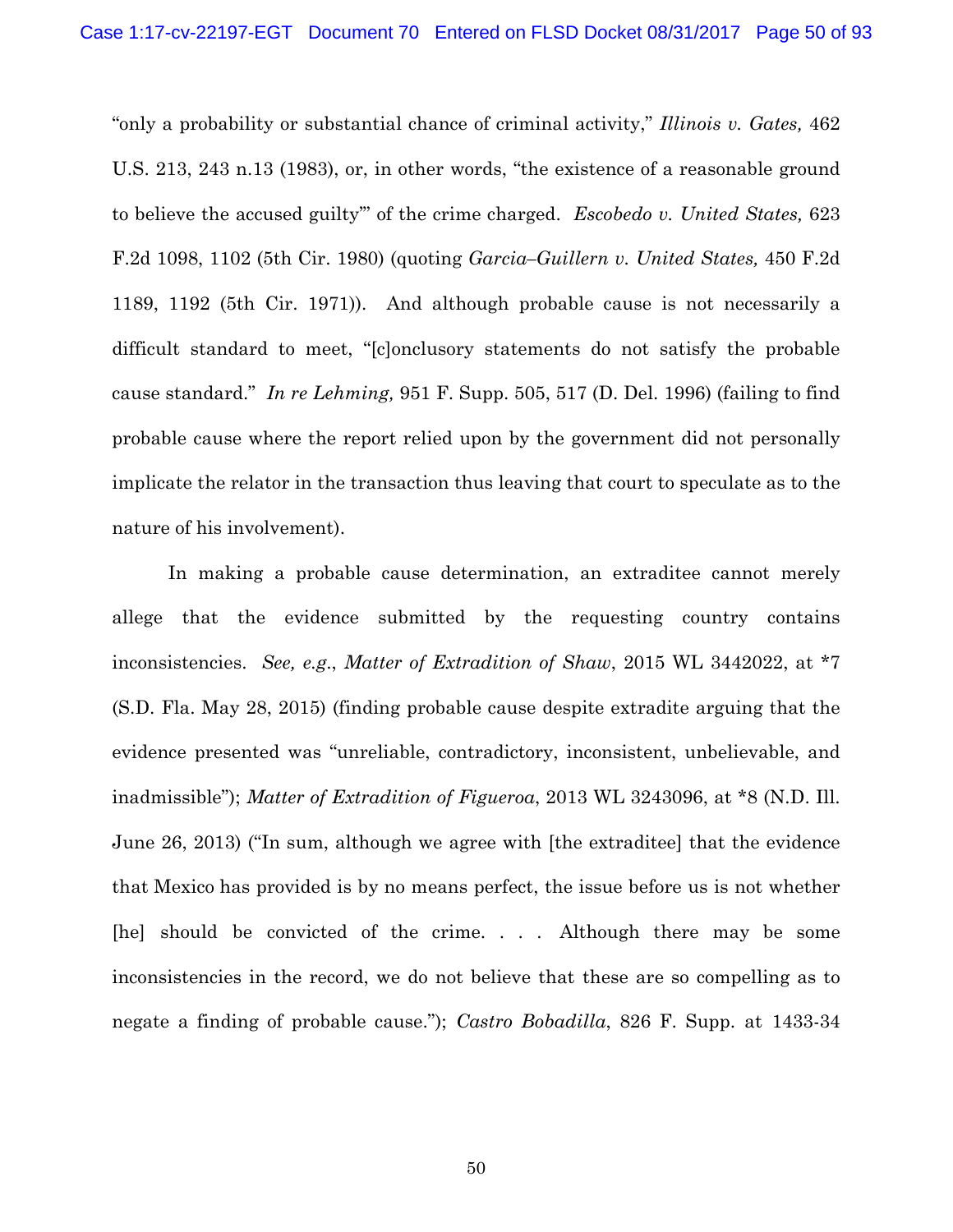(upholding probable cause finding despite "contradictions in the evidence [that] may create a reasonable doubt as to [the fugitive's] guilt").

Rather, an extraditee must negate or completely obliterate the requesting country's showing of probable cause. As Judge Hoeveler stated nearly thirty-years ago, an extraditee cannot avoid extradition simply by contradicting the requesting country's case or its witnesses:

In order to 'negate' Hong Kong's showing of probable cause, Petitioner must discredit the testimony relied upon by Hong Kong to the extent that this Court can find that there is not 'any evidence warranting the finding that there was reasonable ground to believe the accused guilty.' Although some doubt as to the credibility of Chan Kam Chuen's version of what actually transpired is cast by the fact that his testimony was provided while he was in prison awaiting sentencing for the very crime in which he was implicating Petitioner, the appropriate acid test for his testimony must take place at a trial on the merits, not on motion for writ of habeas corpus.

*Cheng Na-Yuet*, 734 F. Supp. at 996 (internal citation omitted). As one might expect, "[t]his is a very difficult standard to meet," *Shaw*, 2015 WL 3442022, at \*9, especially where "[t]he primary source of evidence for the probable cause determination is the extradition request, and any evidence submitted in it is deemed truthful for purposes of this determination." *Matter of Extradition of Atta*, 706 F. Supp. 1032, 1051 (E.D.N.Y. 1989) (citing *Collins,* 259 U.S. at 315-16).

 Because an extradition hearing is only preliminary in nature and not a determination of guilt or innocence, the resolution of any inconsistencies in the record is of no consequence as long as sufficient evidence of probable cause remains. *See Matter of Extradition of Rodriguez Ortiz*, 444 F. Supp. 2d 876, 891-93 (N.D. Ill. 2006) (holding that the issue of inconsistencies in witness statements are "properly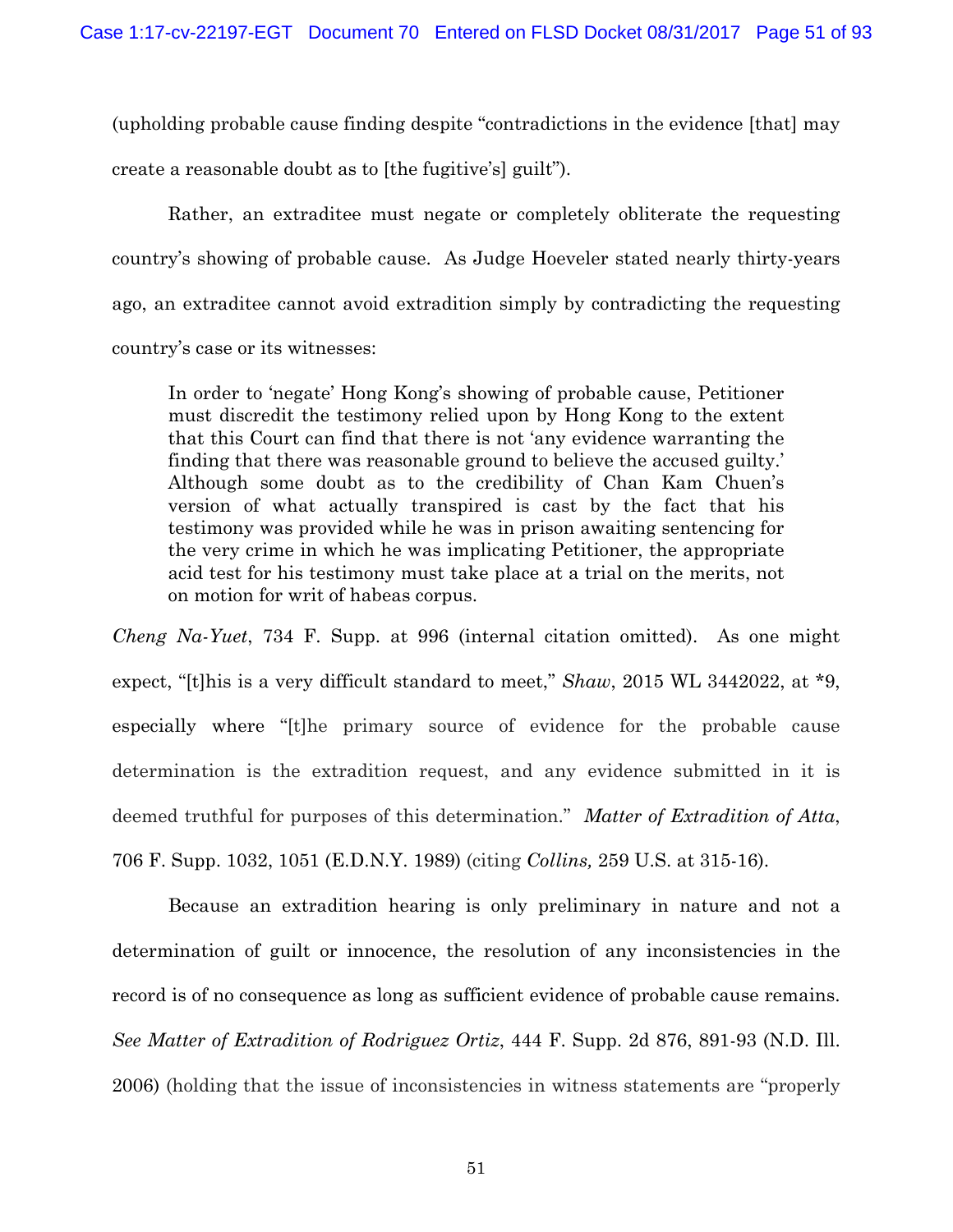reserved for the eventual trial in Mexico"). Therefore, we must exercise our independent judgment, as required under federal law, to determine the propriety of Pres. Martinelli's extradition.

## *1. The Arrest Warrant and Panamanian Procedures*

Pres. Martinelli first feverishly raises several procedural challenges to the Government's evidence of probable cause. He points to an allegedly defective arrest warrant under Panamanian law, as well as other failures by Panamanian officials tasked with this investigation. First, they failed to comply with a mandatory procedure in this case – *imputación* – which failure precludes the Panamanian courts from exercising jurisdiction to issue a valid indictment or arrest warrant. More specifically, Pres. Martinelli argues that the Treaty requires that the country seeking extradition produce "a duly authenticated copy of the warrant of arrest in the country where the crimes has been committed[.]" Treaty at Art. III. Article 481 of the Panamanian Penal Code provides that special procedures include "the common and ordinary proceedings," and that it is only after *imputación* occurs that a fundamental and mandatory investigation phase may begin. And Pres. Martinelli also argues that it is not until after the conclusion of the investigation phase that a prosecutor can issue an indictment. Thus, Pres. Martinelli contends that Díaz – who claims that *imputación* is not required in this case – has continually misled the Court on Panamanian law.17

 <sup>17</sup> According to Díaz, *imputación* is only required by the general procedures in a criminal action. Because this case is governed by special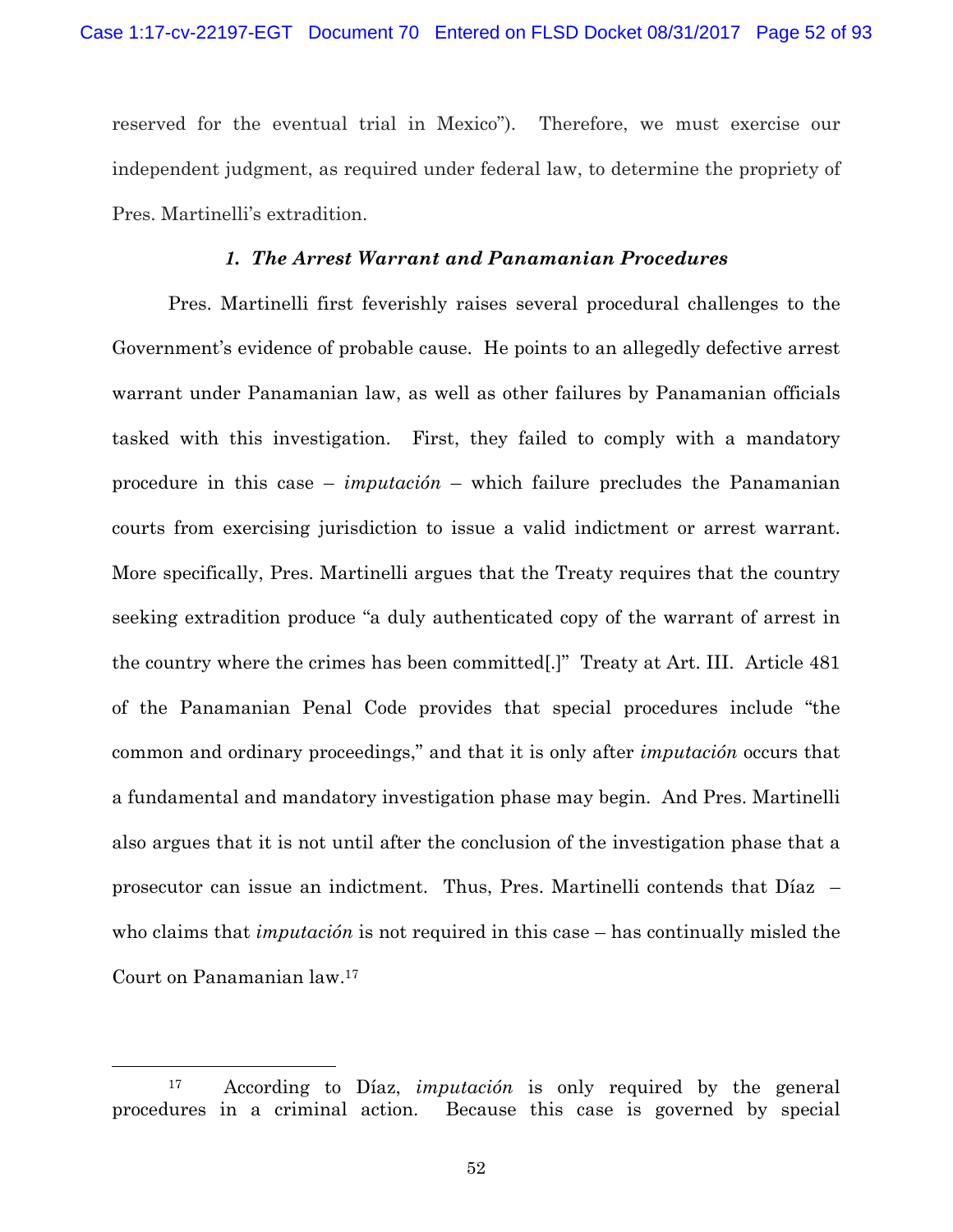Second, Pres. Martinelli argues that Eleventh Circuit precedent requires a foreign country seeking extradition to produce an arrest warrant that refers to at least *one* extraditable offense. *See Hill v. United States*, 737 F.2d 950, 951 (11th Cir. 1984) ("The warrant *may* specify all the charges if the requesting country so chooses, but it *need* refer to only one.") (emphasis in original). Because the arrest warrant in this case does not do so, and instead focuses on his "contempt" in failing to appear, Pres. Martinelli believes it is insufficient on its face to support his extradition.

Third, Pres. Martinelli takes issue with the Government's reliance on an opinion from the State Department that claims that the Treaty "does not require the warrant of arrest to list the charges for which extradition is sought." [D.E. 22- 1]. Pres. Martinelli argues that the State Department official cited no legal support for his opinion and, while the State Department is entitled to some deference on the interpretation of the Treaty between Panama and the United States, this deference cannot overcome binding Eleventh Circuit precedent.

As a broad overview, the Government's response is that Pres. Martinelli's arguments lack merit because: (1) they improperly challenge Panama's assertion that it had jurisdiction to issue the warrant, and any arguments to the contrary based on the lack of an *imputación* are properly decided by a Panamanian court; (2) they are not factually viable, as the warrant refers to the four charges pending against Martinelli Berrocal by reference to the number of the criminal case pending

l

procedures, Díaz attests in his supporting affidavits that *imputación* is not required to charge Pres. Martinelli.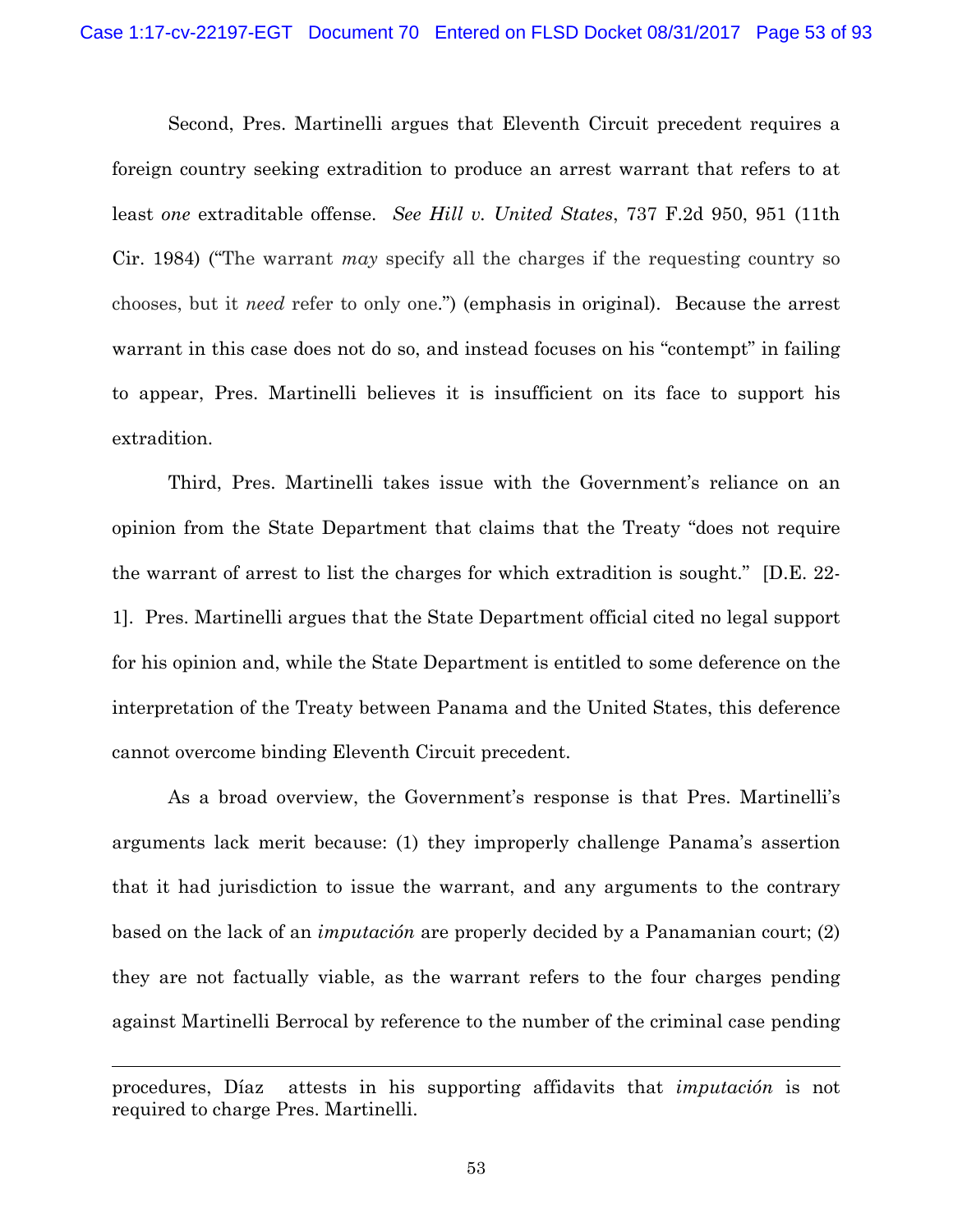against him; (3) they would improperly require the Court to second-guess Panama's conclusion that under its legal system, the warrant serves as the mechanism to arrest Martinelli Berrocal on the charges against him; (4) they would improperly require the Court to read an additional requirement into the Treaty beyond what the state parties agreed to, *see* Treaty, Art. III, (requiring only that warrant be "duly authenticated"); (5) they would be contrary to the parties' intent to provide for mutual extradition, as it would impose a requirement at odds with Panama's usual legal process; (6) they would be contrary to the canon of extradition law requiring that ambiguities in the Treaty must be resolved in favor of extradition; and (7) they would be contrary to the view of the Department of State – which is entitled to great weight – that the Treaty's warrant requirement has been satisfied in this case. [D.E. 22, at 4-11].

In sum, the Government's primary contention is that the Court should defer to the view of Panama in interpreting its own laws. That position stands on very firm footing. *See, e.g*., *Basic v. Steck*, 819 F.3d 897, 901 (6th Cir. 2016) (concluding that "[w]e will not second guess th[e] determination" by the Government of Bosnia that a "[d]irective to find and arrest" the fugitive constituted the "arrest warrant" required under the applicable extradition treaty); *Skaftouros v. United States*, 667 F.3d 144, 160 n.20 (2d Cir. 2011) (noting that "we defer to the Greek courts, which may consider whether [the fugitive] or the Greek prosecutors have the better of the argument" regarding whether the warrant underlying the extradition request was valid under Greek law); *Matter of Extradition of Jimenez*, 2014 WL 7239941, at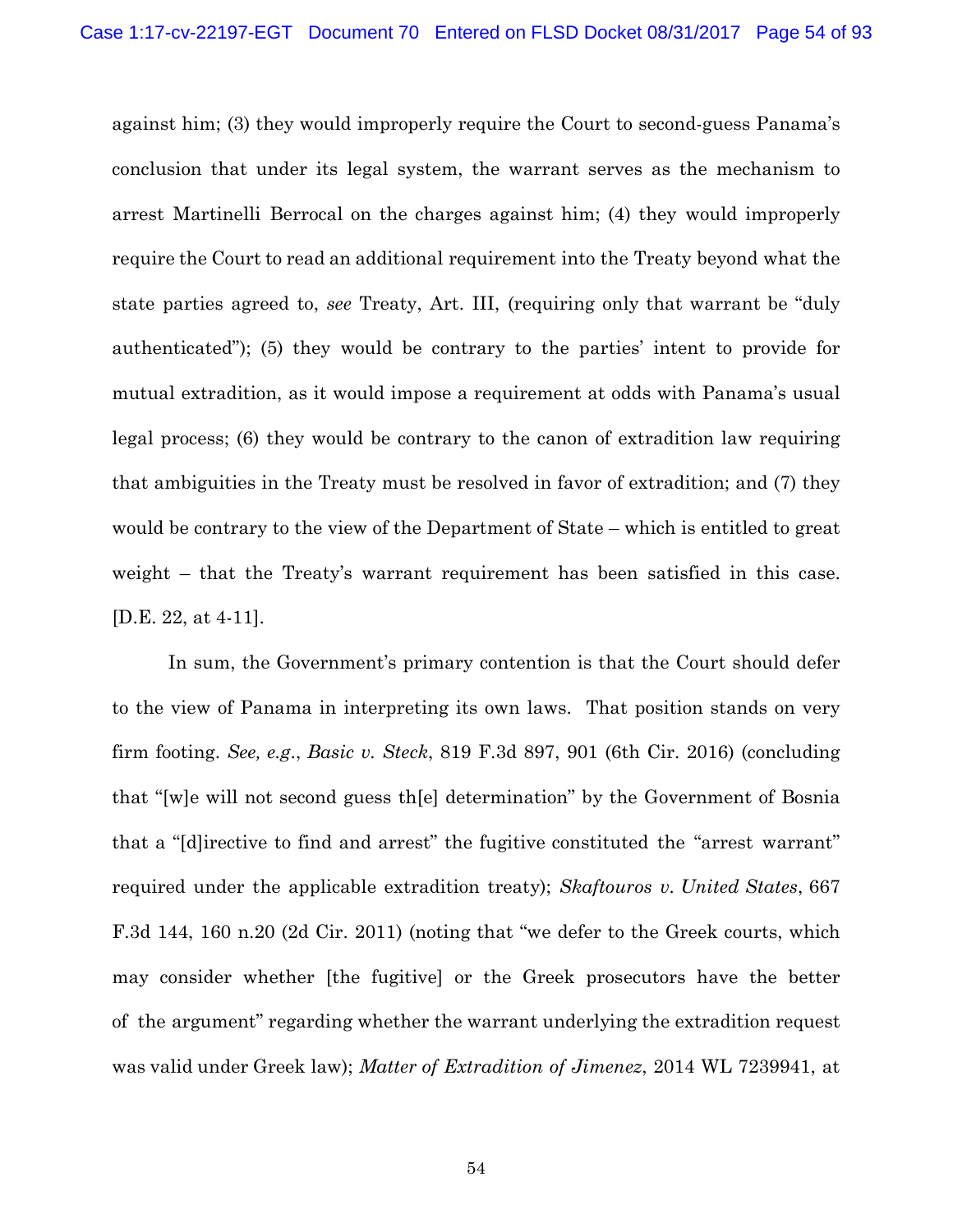\*1-2 (D. Md. Dec. 16, 2014) (noting that the court would not "question the reliability or trustworthiness of a judicial decree from a foreign nation" which stated that the fugitive's sentence had not lapsed, despite the fugitive's claim to the contrary); *Matter of Extradition of Robertson*, 2012 WL 5199152, at \*7-12 (E.D. Cal. Oct. 19, 2012) (declining to examine Canadian law and Canada's representation that a "long term supervision order" forms part of the fugitive's sentence and is not separate therefrom); *Matter of Extradition of Basic*, 2012 WL 3067466, at \*19 (E.D. Ky. July 27, 2012) ("declin[ing] to weigh the extent of [Bosnia's] procedural compliance with its own laws" because "[t]his court is ill-equipped to parse Bosnian or Republika Srpska practice for the fine technical points on the topic of warrant issuance").

As a result, we agree with the Government that it is not the role of U.S. judges presiding over extradition proceedings to opine on, or worse challenge, a foreign government's interpretation of its own law. *See, e.g*., *Grin v. Shine*, 187 U.S. 181, 190 (1902) ("[I]t can hardly be expected of us that we should become conversant with the criminal laws of Russia, or with the forms of warrants of arrest used for the apprehension of criminals."); *Matter of Extradition of Mathison*, 974 F. Supp. 2d 1296, 1310 (D. Or. 2013) ("An American extradition court is neither equipped nor empowered to interpret and apply the Mexican constitution or to determine was rights it bestows upon the individuals charged with violating Mexican laws"); *Skaftouros*, 667 F.3d at 156 ("Any arguments regarding the demanding country's compliance with its own laws . . . are properly reserved for the courts of that country.").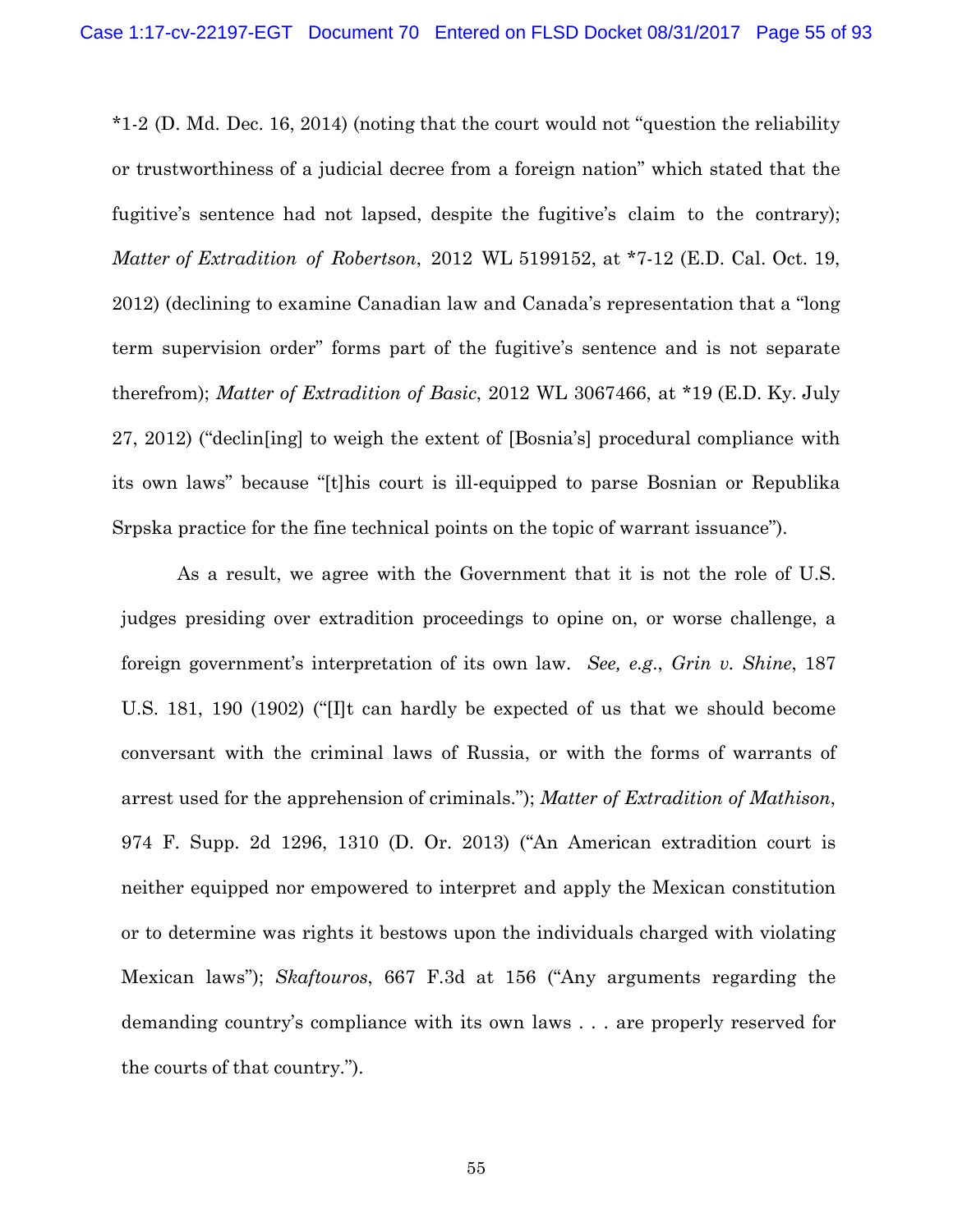The governing principle here is that there are important policy considerations – international comity and respect for a foreign nation's sovereignty – that protect a foreign government from being forced to prove that it is properly construing its own laws. *See, e.g.*, *Sainez v. Venables*, 588 F.3d 713, 717 (9th Cir. 2009) ("[W]e have declined to rule on the procedural requirements of foreign law out of respect for other nations' sovereignty . . . ."); *Koskotas*, 931 F.2d at 174 ("Extradition proceedings are grounded in principles of international comity, which would be ill- served by requiring foreign governments to submit their purposes and procedures to the scrutiny of United States courts."); *In re Application for an Order for Judicial Assistance in a Foreign Proceeding in the Labor Court of Brazil*, 466 F. Supp. 2d 1020, 1028 (N.D. Ill. 2006) ("American courts should treat foreign law the way American courts want foreign courts to treat American law: avoid determining foreign law whenever possible.").

Adhering to these principles avoids the risk that a U.S. Court might erroneously interpret the law of a foreign country. *See Sainez*, 588 F.3d at 717 ("[W]e recognize the chance of erroneous interpretation is much greater when we try to construe the law of a country whose legal system is not based on common law principles.") (internal quotation marks and citation omitted); *Matter of Assarsson*, 635 F.2d 1237, 1244 (7th Cir. 1980) ("We often have difficulty discerning the laws of neighboring States, which operate under the same legal system as we do; the chance of error is much greater when we try to construe the law of a country whose legal system is much different from our own. The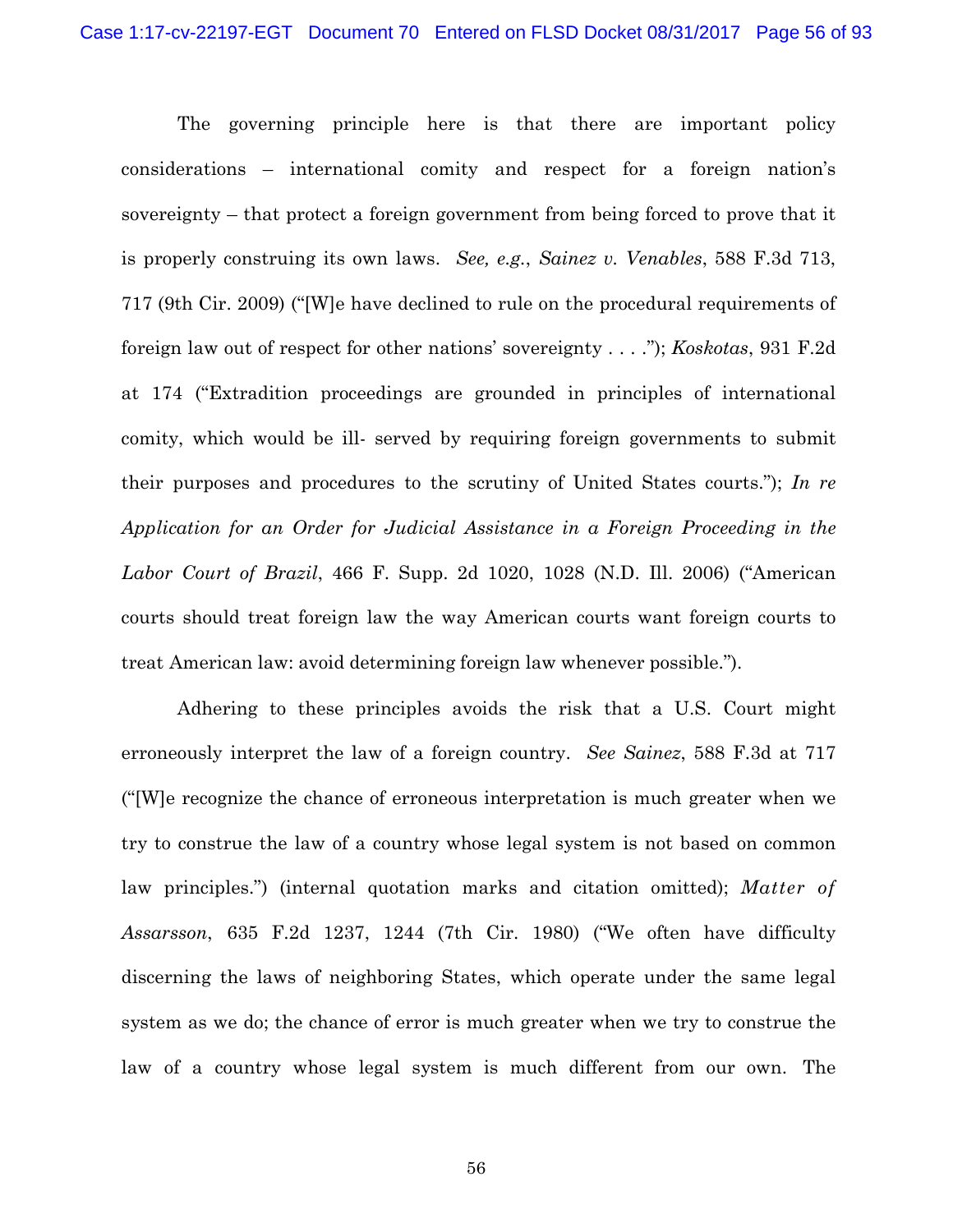possibility of error warns us to be even more cautious of expanding judicial power over extradition matters.").

In response to Pres. Martinelli's specific argument that Panama has failed to produce a valid arrest warrant in this case, the Government contends that this argument has been proffered several times and still has no merit. The Government reiterates that, in the time that Pres. Martinelli has been detained pending his extradition, further confirmation has been obtained that the Panamanian warrant is valid in all respects. In fact, Panama has unequivocally stated that the arrest warrant "complies with all legal requirements." Supp. Aff. of Harry Díaz ¶55. And the Government also states that a copy of the accusations against Pres. Martinelli was provided to his defense counsel on November 16, 2015, and a hearing on the charges was set for December 11, 2015. *See id.* ¶52. When Pres. Martinelli failed to appear for that hearing, the Government claims that an arrest warrant was properly issued pursuant to Article 158 of Panama's Code of Criminal Procedure, which provides that when a defendant fails to appear when summoned, he "shall be declared in contempt and his provisional detention shall be ordered." *Id*. As such, the Government believes that the arrest warrant in this case does not need to enumerate the specific charges against Pres. Martinelli, particularly because Panama has repeatedly asserted that the warrant is proper and that this Court should not find otherwise.18

 <sup>18</sup> Panama previously explained that its warrant serves as "the basis for detaining [Pres. Martinelli] on . . . the charges for which his extradition was requested" and comports with Panamanian criminal procedure law. [D.E. 22-1].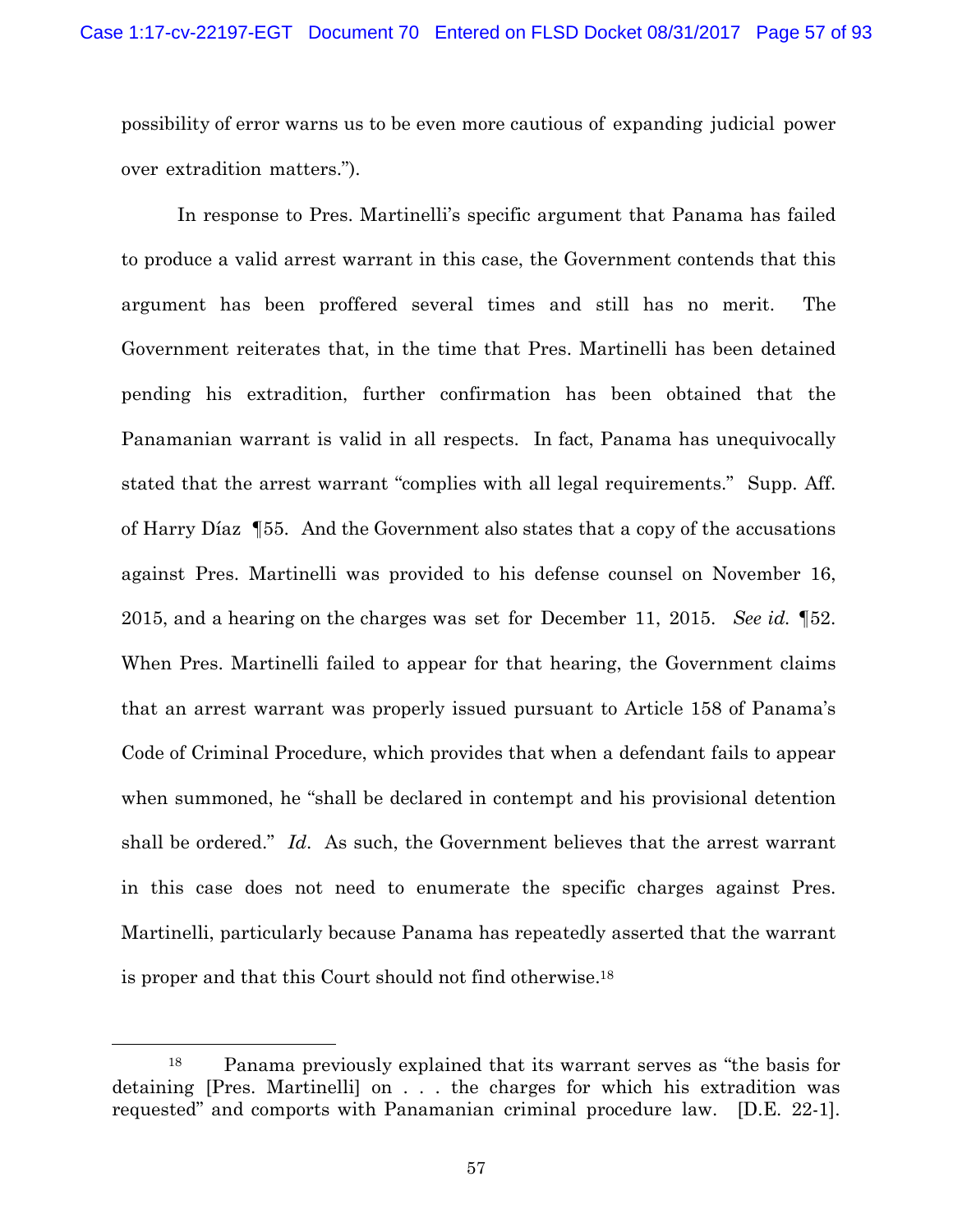The Government also disputes Pres. Martinelli's suggestion that it failed to follow the proper process by foregoing the *imputación* phase of the investigation. The Government argues that Panama has clarified that an *imputación* is required in general prosecutions19 (of anyone subject to Panama's jurisdiction), but not in matters of special prosecutions (of people holding special positions of authority such as Parlacen Deputies). [D.E. 22-2]; *see also* Supp. Aff. of Harry Díaz ¶¶43- 45. For special prosecutions, such as the extradition of Pres. Martinelli, instead of an *imputación*, a defendant is allegedly provided notice of the charges against him through a detailed written complaint describing, *inter alia*, the acts underlying the crimes of which he is accused and the evidence proving those acts. Thus, the Government argues that no *imputación* was required in this case. And in any event, the Government points out that Panama has affirmed that Pres. Martinelli "has been allowed to exercise fully the guarantees and rights recognized in the Law, the Constitution, and the International Treaties and Conventions, which have been signed by the Republic of Panama, . . . and has been guaranteed the right to know the crimes of which he is being accused and the evidence that support these

 $\overline{a}$ 

Moreover, the U.S. Department of State has expressed its view that the warrant requirement of the Treaty has been satisfied—a view to which this Court allegedly should defer. *See id*; Declaration of Tom Heinemann, Assistant Legal Adviser for Law Enforcement and Intelligence in the Office of the Legal Adviser, Department of State (June 20, 2017). [D.E. 22-1].

<sup>19</sup> Panama contends that in a general proceeding, an investigation may be initiated merely upon the filing of a report of a crime with the police or prosecution office, without any specific evidentiary showing. Aff. of Jerónimo Emilio Meíja Edward, [D.E. 22-2, at 6-7]. By contrast, in a special proceeding, an investigation may only be initiated by filing a complaint that demonstrates "*prueba idónea*," which is the equivalent to probable cause.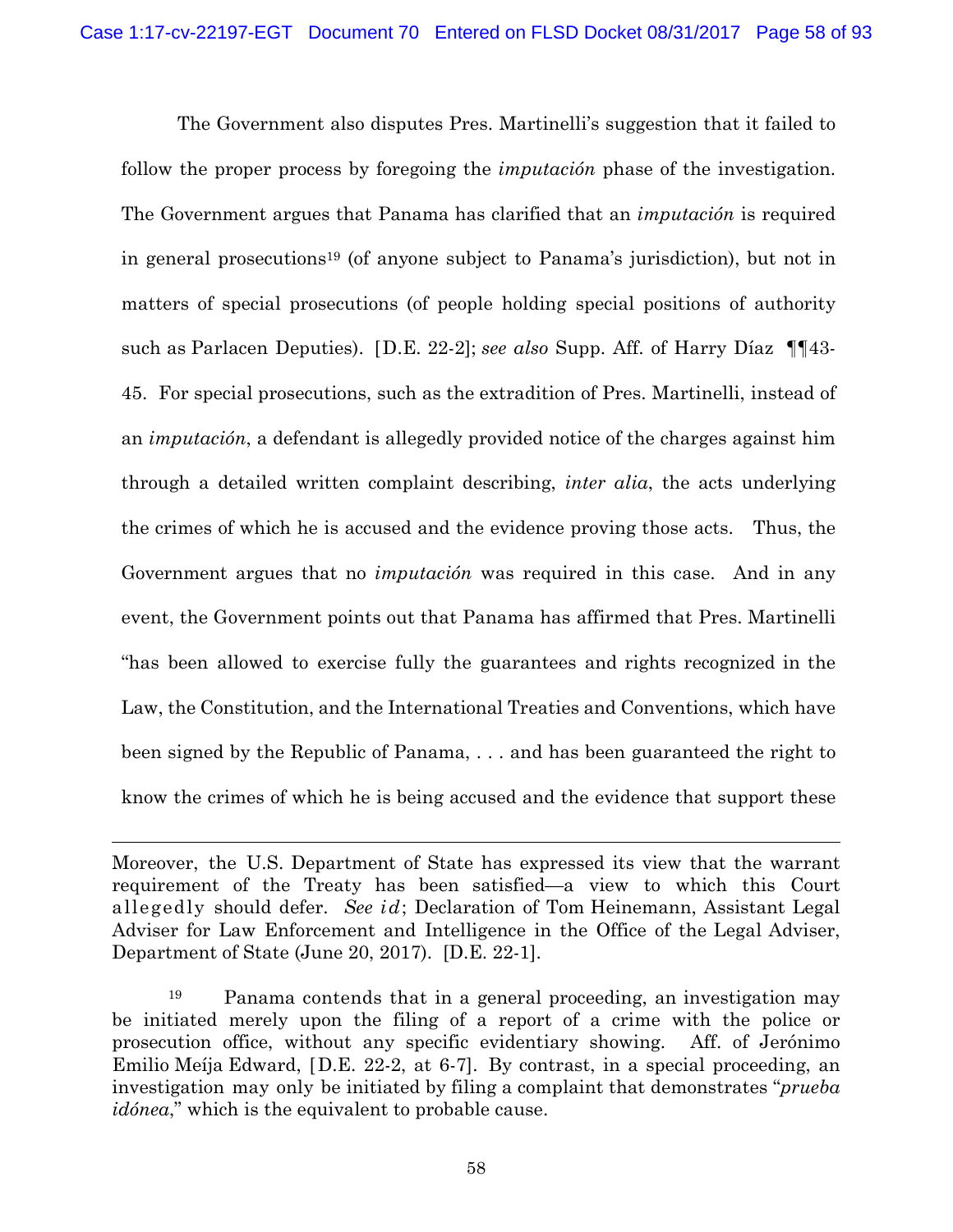allegations." Supp. Aff. of Harry Díaz ¶51. Therefore, the Government strongly urges the Court to defer to Panama's analysis on the process of *imputación*.

The Government further contends that we should similarly defer to Panama with respect to its assertion that it may properly rely on the affidavit provided by Pitti, despite Pres. Martinelli's suggestion to the contrary. The affidavit has not yet been incorporated into the records of Panama's investigation allegedly because the proceedings were suspended after Pres. Martinelli failed to appear when summoned in the case. *See* Supp. Aff. of Harry Díaz ¶42. But, according to Panama, once the proceedings are reopened, Article 385 of its Criminal Procedure Code will permit the prosecution to introduce the affidavit into the record at that time. *See id*. Accordingly, the Government believes that the fact that the affidavit is not currently part of the record in Panama does not necessarily prevent it from later being used in the prosecution against Pres. Martinelli.

And finally, contrary to Pres. Martinelli's assertions, the Government contends that the Eleventh Circuit did not hold in *United States v. Hill*, 737 F.2d 950, 952 (11th Cir. 1984), that an extradition treaty's requirement must refer to at least one extraditable offense. In *Hill*, the Eleventh Circuit purportedly considered (and found sufficient under the U.S.-Canada extradition treaty) a warrant that referred to one of the multiple offenses for which a fugitive's extradition had been requested. *See id.* The Eleventh Circuit allegedly held that there is no "implicit requirement [in the applicable treaty] of a warrant containing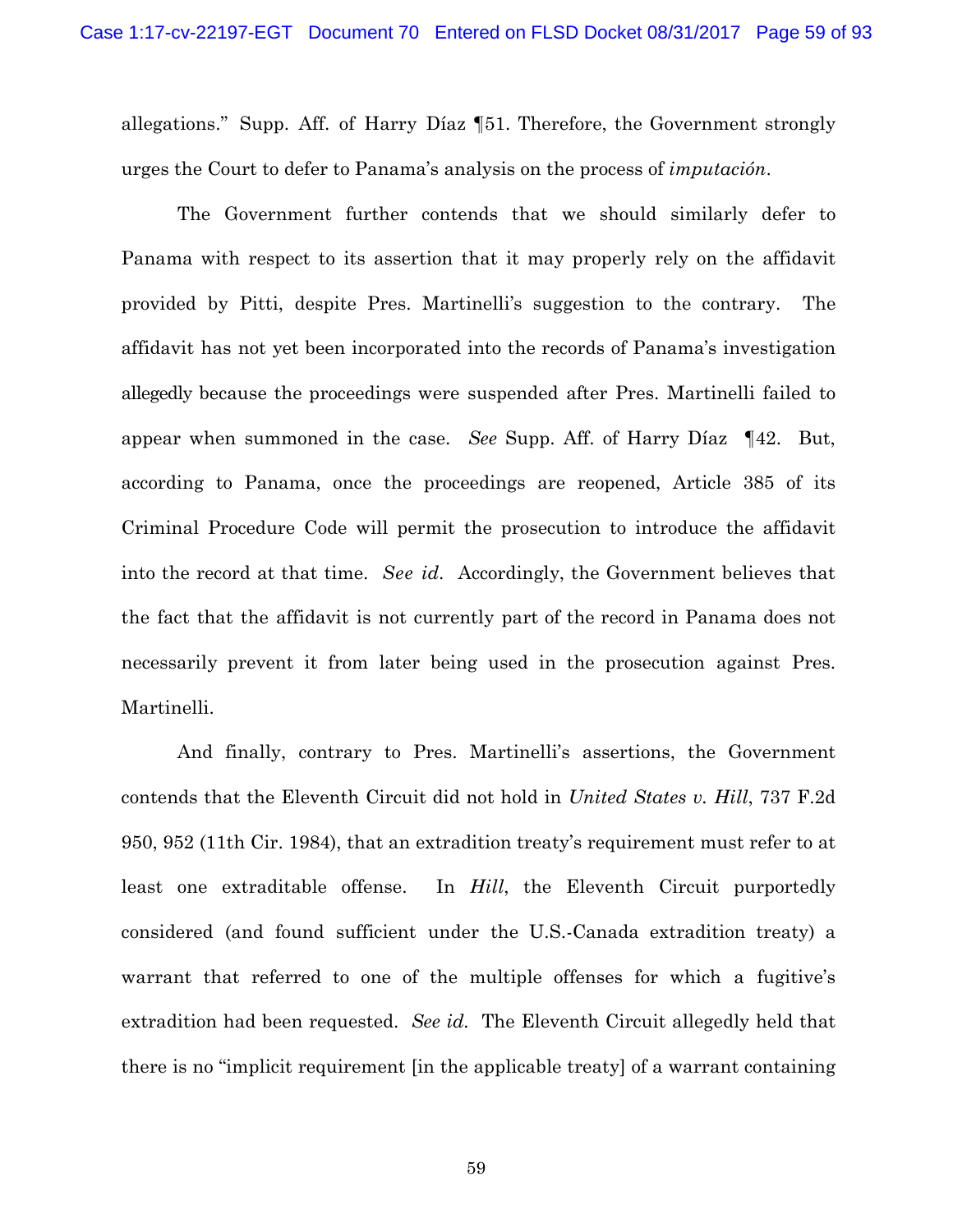all the extraditable charges." *Id.* Then, in the following sentence, the Government points out that the Eleventh Circuit noted that the "warrant may specify all the charges if the requesting country so chooses, but it need refer to only one." *Id.* 

The Government believes it is clear that the Eleventh Circuit's holding was limited to the conclusion that a warrant reciting one charge satisfies a treaty's warrant requirement. *Id.* And because the court was supposedly not confronted with the issue of whether a warrant that did not expressly list any charges would also be sufficient to satisfy the warrant requirement, its statement that a warrant "need refer to only one" is purportedly *dictum*. *See Legal Servs. Corp. v. Velazquez*, 531 U.S. 533, 557 (2001) ("Judicial decisions do not stand as binding 'precedent' for points that were not raised, not argued, and hence not analyzed.") (Scalia, dissenting) (collecting cases). The Eleventh Circuit apparently engaged in no analysis regarding the inclusion of one offense, and only decided whether the inclusion of one offense was sufficient – not whether it was necessary – to satisfy the treaty requirement.

After full consideration of the arguments presented in connection with the Panamanian arrest warrant and the process of *imputación*, we find Pres. Martinelli's contentions to be unpersuasive. First, while it is true that the arrest warrant in this case refers only to the offense of "contempt" on the face of the warrant, the associated evidence (i.e. the affidavits and the reference to the criminal case number) makes clear that there are four charges pending against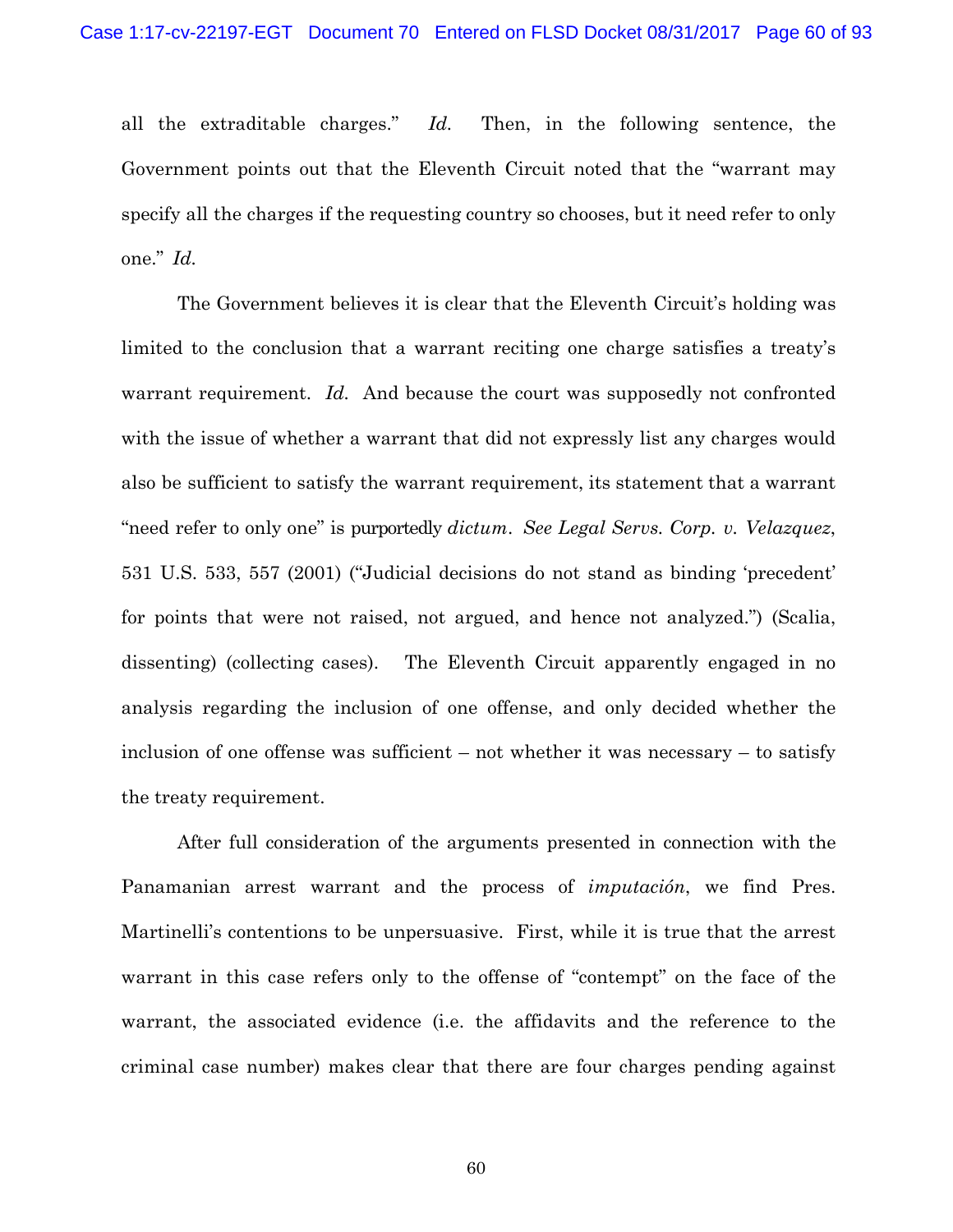Pres. Martinelli. And it is equally clear that the four charges are included as an extraditable offense to satisfy the Eleventh Circuit's requirement that at least one charge from the requesting country be extraditable. *See Hill*, 737 F.2d at 951 ("The warrant *may* specify all the charges if the requesting country so chooses, but it *need* refer to only one.") (emphasis in original).

Specifically, the Treaty provides that the signatories shall grant extradition for "[e]mbezzlement by public officers; embezzlement by persons hired or salaried, to the detriment of their employers; where in either class of cases the embezzlement exceeds the sum of two hundred dollars; larceny." Treaty at Art. II; [D.E. 12-1 at 4]. The Treaty also states that "if the fugitive is merely charged with a crime, a duly authenticated copy of the warrant of arrest in the country where the crime has been committed, and of the depositions or other evidence upon which such warrant was issued, shall be produced." Treaty at Art. III; [D.E. 12-1] at 5].

Although Pres. Martinelli wishes to impose upon the Government a far more restrictive standard that requires that a U.S.-style arrest warrant expressly identify the extraditable charges, we find no authority that supports that view. The U.S. Supreme Court explained nearly eighty years ago that "a narrow and restricted construction is to be avoided" when interpreting treaties, *Factor*, 290 U.S. at 293. And requests for extradition, even in a form that may be technically faulty under our own procedures, should be honored in good faith whenever possible. *Glucksman,* 221 U.S. at 512; *Fernandez,* 268 U.S. at 312. We see no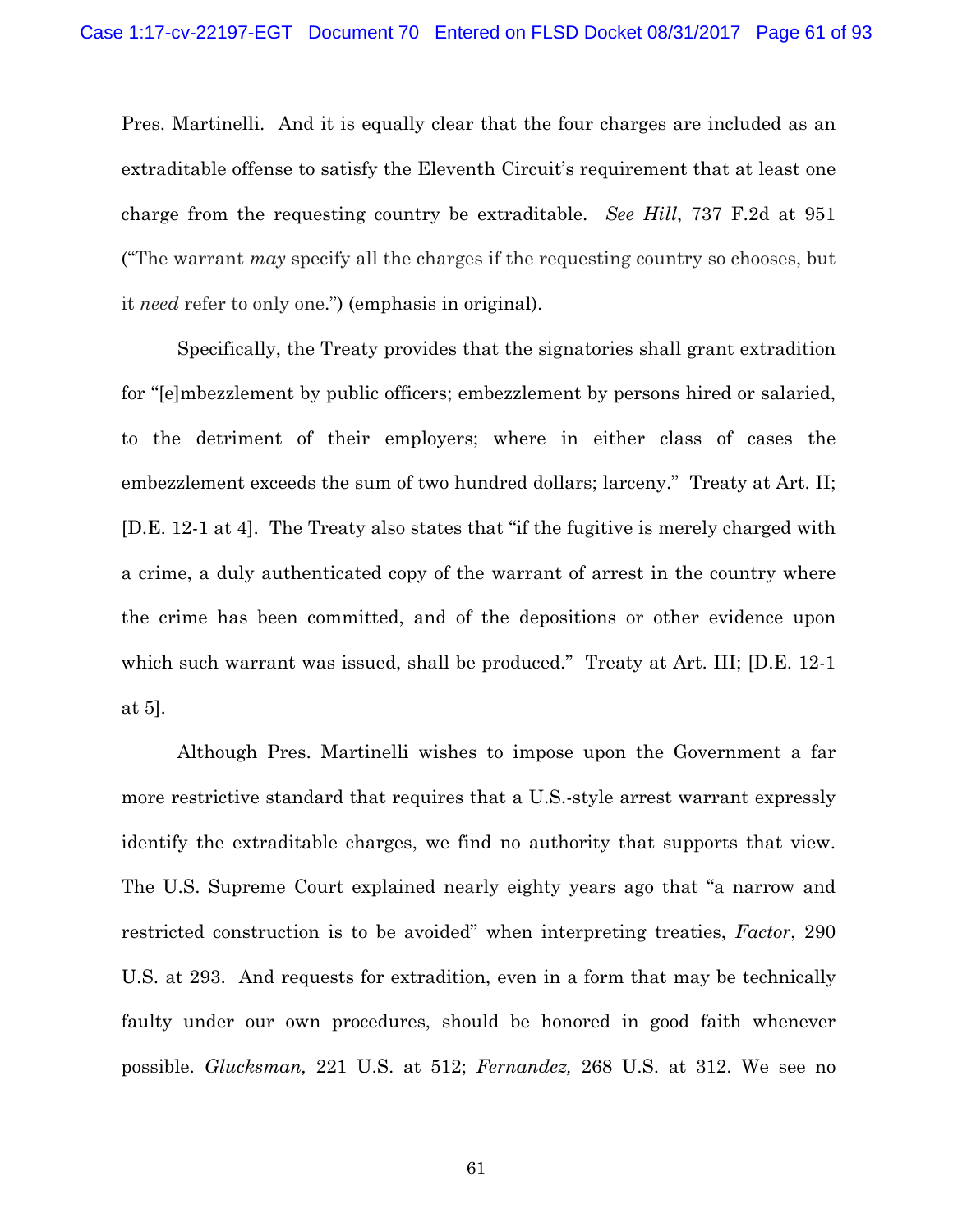reason why the arrest warrant in this case should be construed so narrowly to require Panama to specifically include on its face an extraditable charge when the warrant, as a whole, makes it clear the grounds for Pres. Martinelli's extradition. Accordingly, because extradition treaties should be "interpreted with a view to fulfil our just obligations to other powers[,]" *Grin*, 187 U.S. at 184, we hold that the arrest warrant in this case is valid, satisfies the plain language of the Treaty, and comports with Eleventh Circuit precedent. *See also Fernandez,* 268 U.S. at 312 ("Form is not to be insisted upon beyond the requirements of safety and justice."); *McElvy v. Civiletti*, 523 F. Supp. 42, 48 (S.D. Fla. 1981) (finding that courts should "approach challenges to extradition with a view towards finding the offenses within the treaty").

Second, the State Department and Panama are in agreement that the arrest warrant is valid in this case and that the process of *imputación* was not required to extradite Pres. Martinelli. In its extradition request, Panama provided an overview of the process applicable to its prosecution of Pres. Martinelli. And Panama also explained that, under its law, different procedures apply to general prosecutions and special prosecutions. This view is supported by the declaration of Díaz, who stated that an *imputación* only applies to general prosecutions to provide the defendant with notice of the charges against him. Supp. Aff. of Harry Díaz ¶¶45-46.

On the other hand, we have studied the numerous provisions of Panamanian law cited by the declarations from Pres. Martinelli's expert, Roberto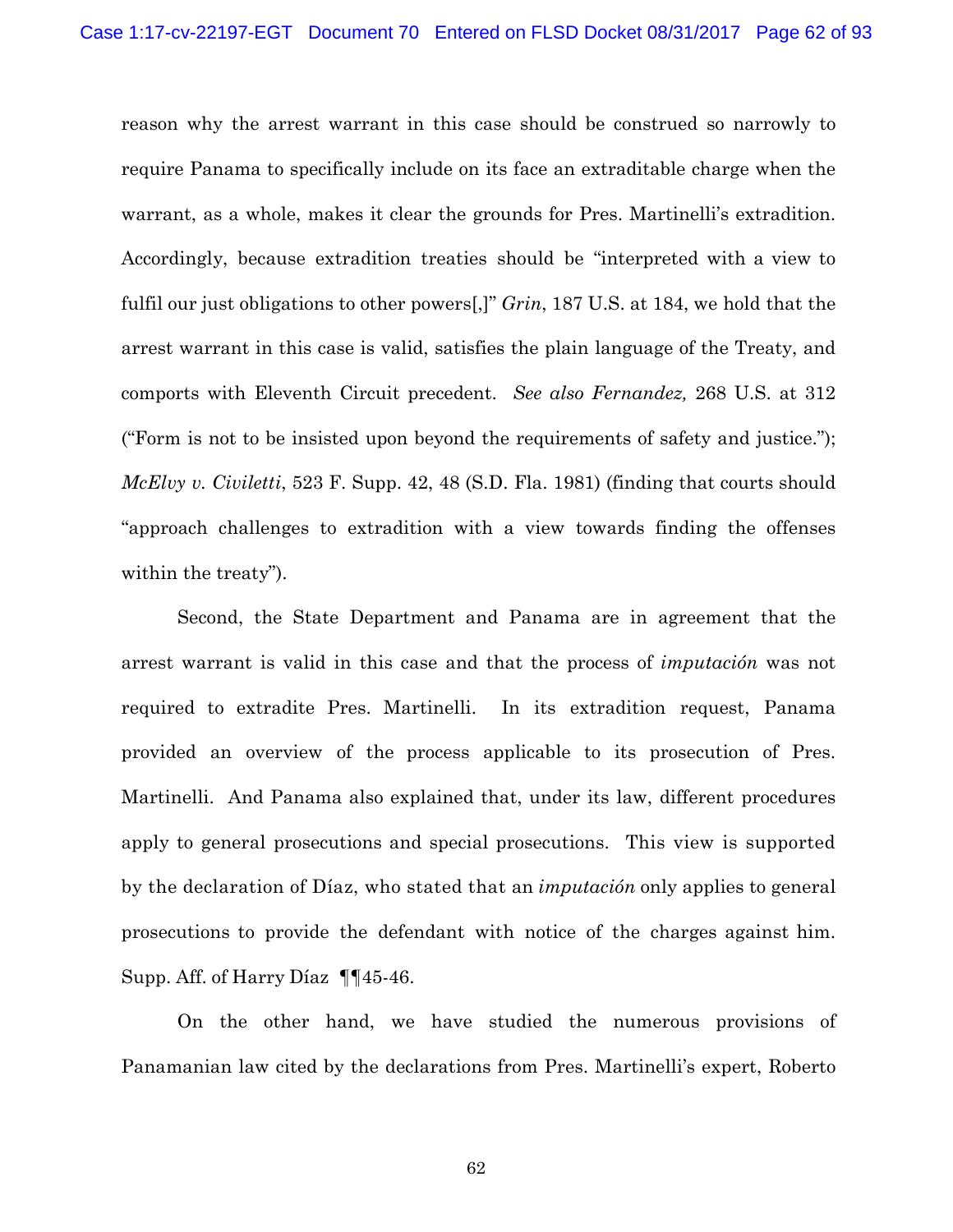Moreno. He avers that an *imputación* was required and that Panama's interpretation of its law is erroneous. But like almost every other court tasked with such a risky enterprise, we ultimately choose to defer to Panama as we will not second guess its interpretation of how its laws operate. *See Skaftouros*, 667 F.3d at 160 n.20 (noting that "we defer to the Greek courts, which may consider whether [the fugitive] or the Greek prosecutors have the better of the argument."). While Pres. Martinelli raises plausible arguments why an *imputación* was required, we are simply not equipped to opine on a foreign government's interpretation of its own law. *See In re Extradition of Basic*, 2012 WL 3067466, at \*19 ("declin[ing] to weigh the extent of [Bosnia's] procedural compliance with its own laws" because "[t]his court is ill-equipped to parse Bosnian or Republika Srpska practice for the fine technical points on the topic of warrant issuance"). Díaz explained that than an *imputación* is not required in special proceedings because a defendant is provided notice of the charges and evidence against him in writing through an indictment instead of at a hearing. [D.E. 46-1, at 36]. While Pres. Martinelli may not accept this explanation, he may raise his concerns over the interpretation of Panamanian criminal procedures once he has returned to Panama. *See, e.g*., *Basic*, 819 F.3d at 901; *Skaftouros*, 667 F.3d at 160 n.20). In sum, we find that the challenged process of an *imputación* is for our purposes no bar to the extradition of Pres. Martinelli.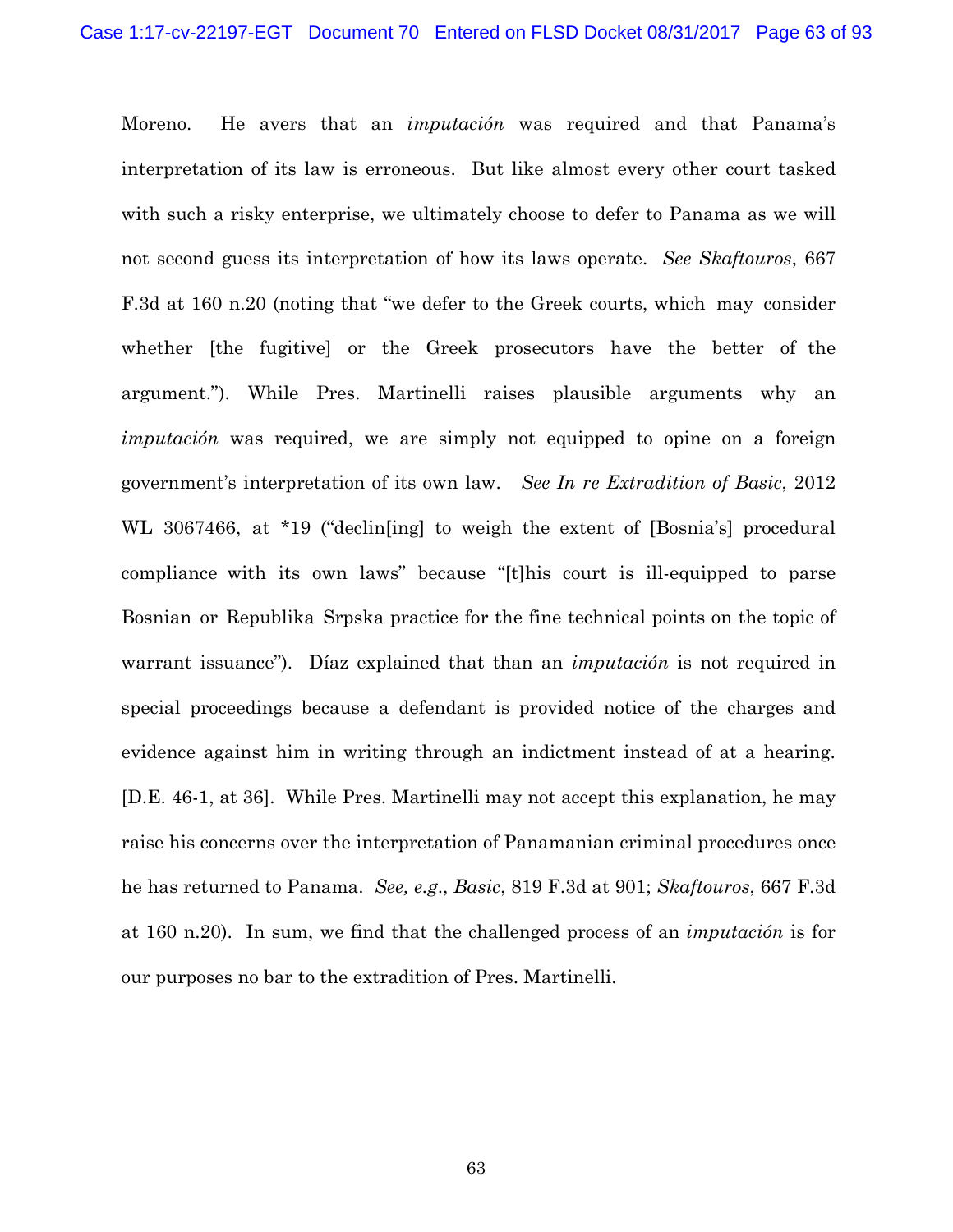## *2. Immunity Defenses*

Next, Pres. Martinelli argues that there is no probable cause to support his extradition because he has multiple forms of immunity that bar the four Panamanian offenses presented against him. In response the Government of Panama takes the position that neither Article 191 of its Constitution, nor his role with the Central American Parliament ("Parlacen"),<sup>20</sup> provides Pres. Martinelli with immunity for the charges pending against him. According to Panama, Article 191 establishes the forum in which criminal charges against a president or former president may be heard (*i.e.*, the Supreme Court of Justice), but "does not prevent any President or former President from being investigated and tried for any offense he committed before he was President or during the time he was President." Supp. Aff. of Harry Díaz ¶35.

Also according to the Government of Panama, Parlacen Deputies, such as Pres. Martinelli, have "the immunities enjoyed by the Representatives of the State where they were elected before their Congresses, Legislative Assemblies or National Assemblies"; however, Panamanian Deputies have no immunity in criminal matters. *Id.* ¶ 36. Therefore, there is competent evidence in the record to

 <sup>20</sup> Parlacen, created in 1991, consists of elected representatives from Guatemala, El Salvador, Honduras, Nicaragua, Panama and the Dominican Republic. This regional parliamentary entity has its head office in Guatemala City and runs subsidiary organs in the capital of each member state. The Parlacen is the regional and permanent political entity tasked with implementing the integration of Central American countries. *See* http://www.parlacen.int/Portals/0/ Language/English2016-18.pdf.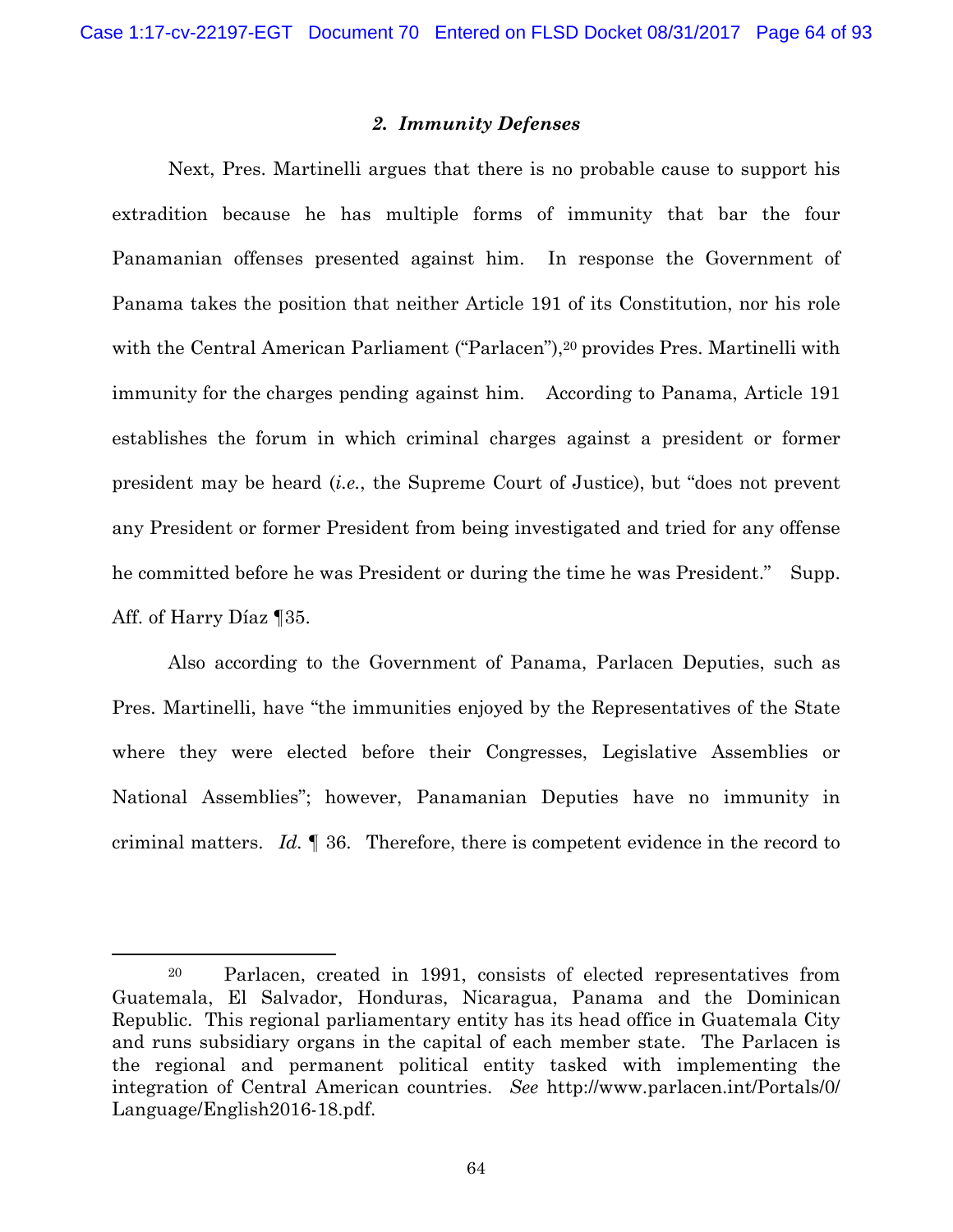show that Pres. Martinelli "is not protected by immunity either as acting or former head of state, or as a member of [Parlacen]." *Id.* ¶ 34.

That being said, the most persuasive reason why Pres. Martinelli's immunity defense fails is that it is an issue solely reserved for adjudication in Panama. It is well established that an immunity defense – which is undeniably an affirmative defense – is not a proper consideration in an extradition proceeding. *See, e.g.*, *DeSilva v. DiLeonardi*, 125 F.3d 1110, 1112 (7th Cir. 1997) ("Affirmative defenses not specified in the treaty may not be considered."); *Shaw*, 2015 WL 3442022, at \*4 ("Courts have determined that affirmative defenses to the merits of the charge(s) are not to be considered at extradition hearings.") (citing *Charlton v. Kelly,* 229 U.S. 447, 462 (1913); *Collins,* 259 U.S. at 316–17; *Hooker v. Klein,* 573 F.2d 1360, 1368 (9th Cir. 1978); *DeSilva,* 125 F.3d at 1112)). Because Pres. Martinelli's immunity defense is not an issue that this Court may consider in an extradition proceeding, we find that this argument lacks merit. *See Matter of Extradition of Harusha*, 2008 WL 1701428, at \*5 (E.D. Mich. Apr. 9, 2008) ("[A]ffirmative defenses, including self-defense, are not relevant in extradition hearings and should not be considered.") (citations omitted).

## *3. Due Process*

Pres. Martinelli's third argument is that there is no probable cause because Díaz has violated his due process rights through several misrepresentations. Rather than conceding that the MLM equipment was not used in the alleged wiretapping scheme, Pres. Martinelli contends that Díaz doubles down on his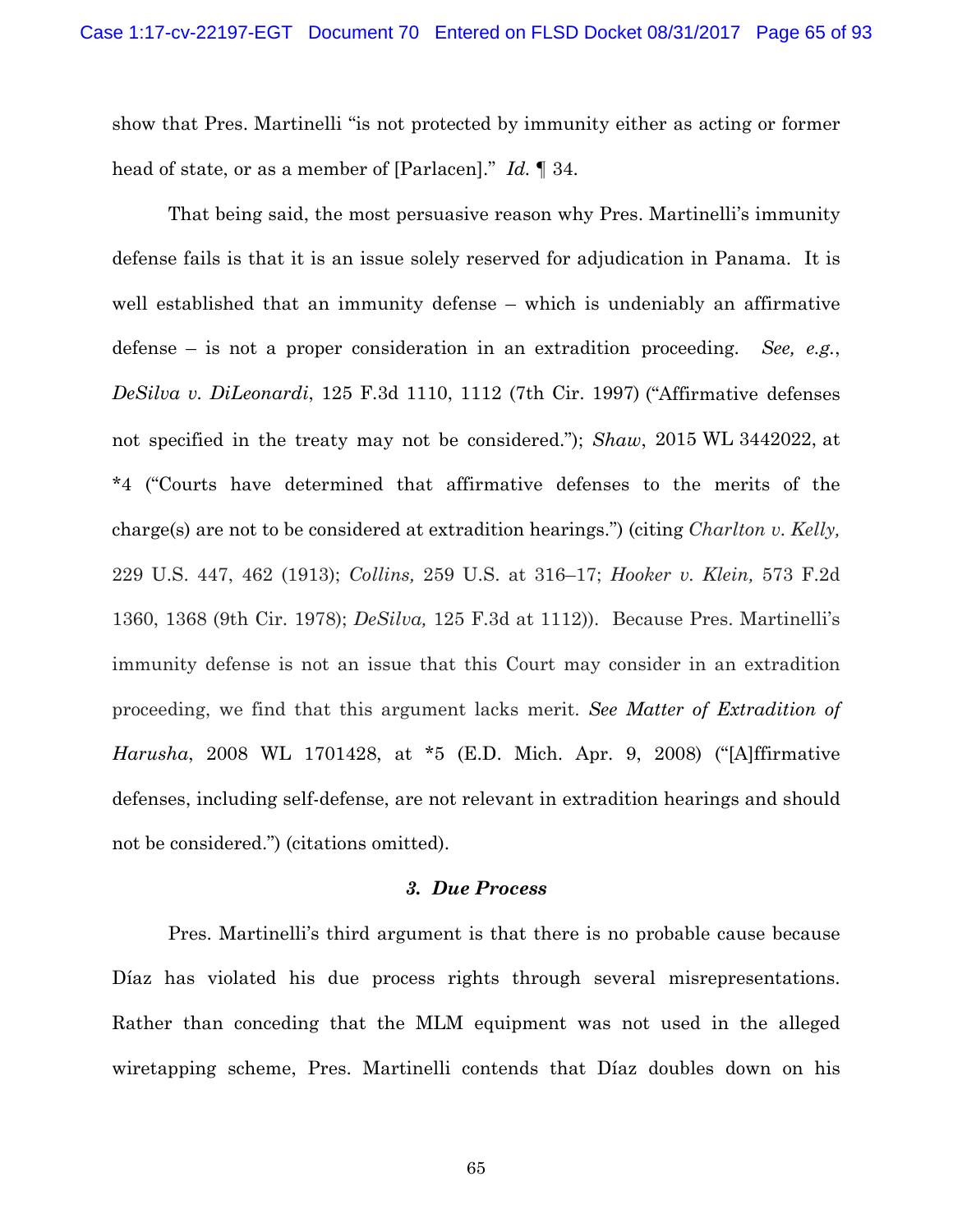previous lies by claiming that (1) the MLM equipment was capable of infiltrating and extracting content from cellular phones, and (2) that members of the National Security Council used MLM equipment to infiltrate and extract content from cellular phones.

Pres. Martinelli argues that the deception by Díaz is not an arguable point because Panama's own evidence purportedly proves that Díaz's statements are lies. And the success of Panama's embezzlement case hinges on Díaz. So Pres. Martinelli accuses the DOJ in suborning this perjury and colluding with Díaz to violate Pres. Martinelli's right to due process.21

Yet, Pres. Martinelli's argument is misdirected because due process is not violated "so long as the United States has not breached a specific promise to an accused regarding his or her extradition, and bases its extradition decisions on diplomatic considerations without regard to such constitutionally impermissible factors as race, color, sex, national origin, religion, or political beliefs, and in accordance with such other exceptional constitutional limitations as may exist because of particularly atrocious procedures or punishments employed by the foreign jurisdiction." *Matter of Extradition of Burt*, 737 F.2d 1477, 1487 (7th Cir. 1984) (internal citations omitted).

Moreover, "an accused in an extradition hearing has no right . . . to pose questions of credibility as in an ordinary trial, but only to offer evidence which explains or clarifies that proof." *Eain v. Wilkes*, 641 F.2d 504, 511 (7th Cir. 1981)

 $21$  Díaz has also supposedly misrepresented the testimony of Francisco Sanchez Cardenas.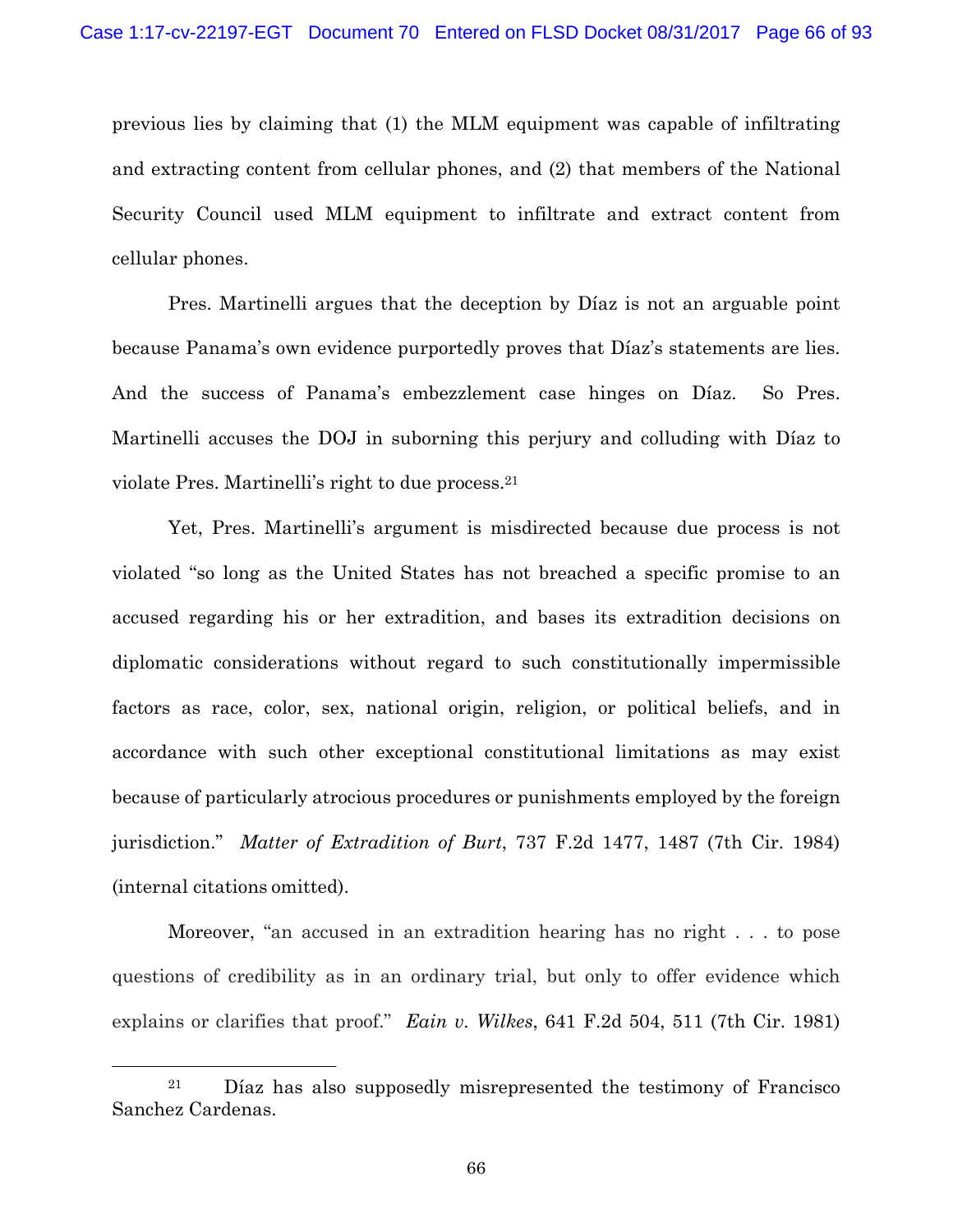(citing *Shapiro v. Ferrandina*, 478 F.2d 894, 905 (2d Cir. 1973)); *see also Austin v. Healey,* 5 F.3d 598, 605 (2d Cir. 1993) (stating that respondent's challenge to "the reliability and credibility of the evidence is misdirected"); *Rodriguez Ortiz,* 444 F. Supp. 2d at 891–93 (holding that the issue of inconsistencies in witness statements are "properly reserved for the eventual trial in Mexico"); *Matter of Extradition of Solis,* 402 F. Supp. 2d 1128, 1131 (C.D. Cal. 2005) (holding that respondent could not challenge the veracity or validity of a witness's statement because "a fugitive in international extradition proceedings is not permitted to introduce evidence that contradicts the evidence submitted by the requesting country"); *United States v. Peterka,* 307 F. Supp. 2d 1344, 1349 (M.D. Fla. 2003) (at an extradition hearing, "the court shall exclude evidence that is proffered to . . . challenge the credibility of witnesses"); *Matter of Extradition of Mainero,* 990 F. Supp. 1208, 1218 (S.D. Cal. 1997) ("Evidence that conflicts with that submitted on behalf of the demanding party is not permitted, nor is impeachment of the credibility of the demanding country's witnesses."). "To do otherwise would convert the extradition into a fullscale trial, which it is not to be." *Eain*, 641 F.2d at 511.

Here, Díaz's purported inconsistencies and lack of credibility may surely be a weakness in Panama's case against Pres. Martinelli, but those possible deficiencies do not obliterate all evidence of probable cause.22 "When analyzing all of the

 <sup>22</sup> Although Pres. Martinelli disputes that the MLM equipment was capable of intercepting information from cell phones, Díaz has offered evidence that he believes establishes that it did have such capabilities. Second Supp. Aff. of Harry Díaz, Exh. B, ¶¶8-12 (describing messages intercepted from Blackberry messenger and recorded phone conversations); Supp. Aff. of Harry Díaz, ¶¶24-25 (describing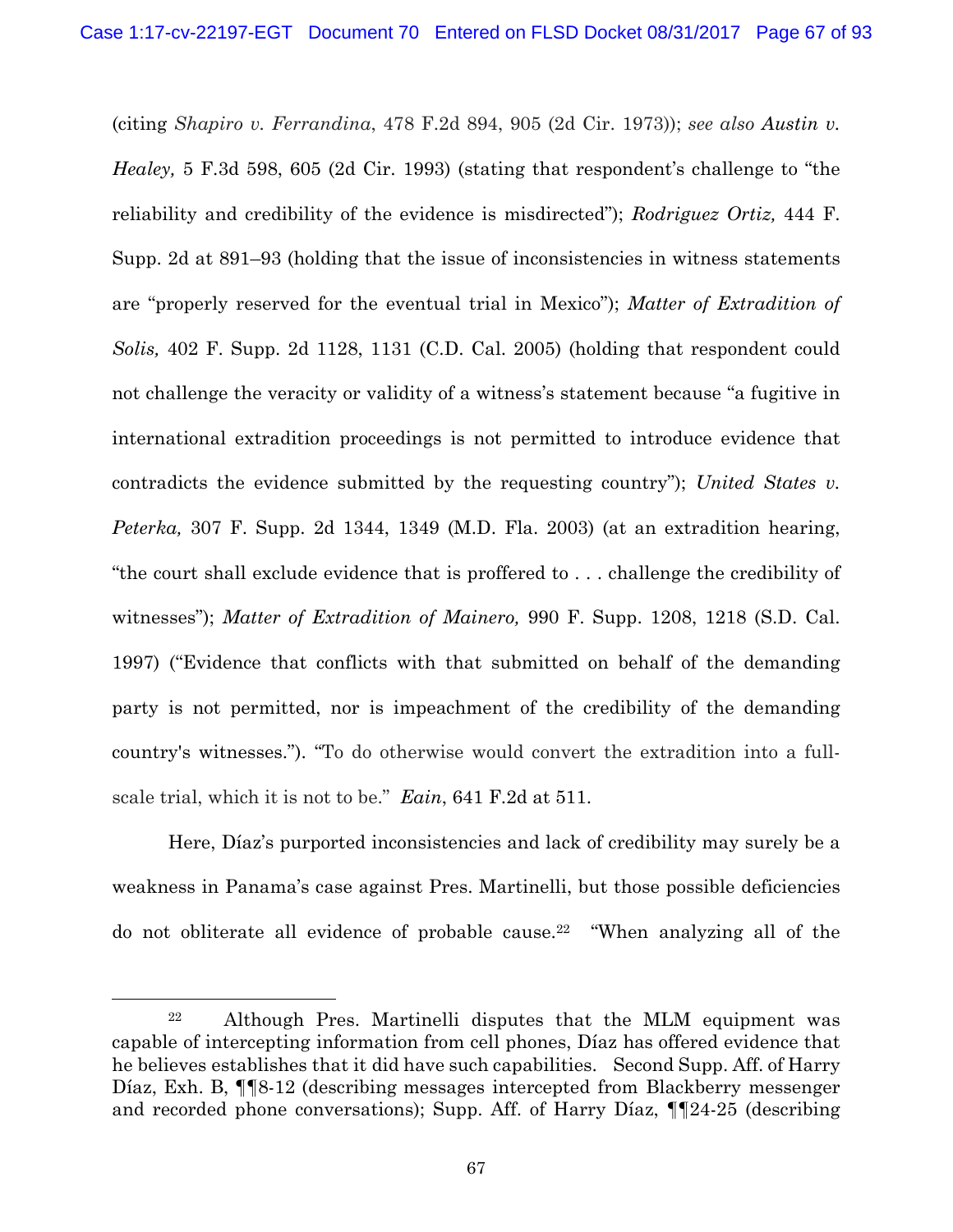evidence provided in support of probable cause, including the witness statements, the Court must apply a 'totality of the circumstances analysis and make a practical, common sense decision whether, given all the circumstances, there is a fair probability that the defendant committed the crime."' *Matter of Extradition of Garcia*, 825 F. Supp. 2d 810, 838 (S.D. Tex. 2011) (citing *Rodriguez Ortiz,* 444 F. Supp. 2d at 884). By employing that standard here, we do not pretend that there are no inconsistencies or doubts on how the MLM equipment was used and by whom, including information on the equipment's technical specifications. Yet, there remains an indicia of reliability in this record that Pres. Martinelli may have committed the charged offenses given all of the evidence presented. And, in any event, Panama is not required to provide "an air-tight narrative of the events surrounding a crime," because it "is not a precondition for granting extradition." *Rodriguez Ortiz,* 444 F. Supp. 2d at 891–93.

As such, we find that Pres. Martinelli's accusations – that Díaz is a consistent liar and therefore a primary participant in the violation of Pres. Martinelli's due process rights – is not enough to obliterate probable cause.23 *See Shaw*, 2015 WL 3442022, at \*8 ("Defendant has consistently attempted to contradict the case

messages intercepted from Blackberry messenger and WhatsApp); *see also, e.g.*, Statement by Julio Martinez, Exh. 7 (RAMB001953) (describing how in September 2010, prior to the installation of the NSO equipment, the witness was given a CD from Ronny Rodriguez containing a telephone interception of a call between politician Mitchel Doens and another person who were discussing a protest happening in Bocas del Toro).

1

23 Pres. Martinelli is certainly entitled to challenge Díaz's credibility or reliability before the Court in Panama.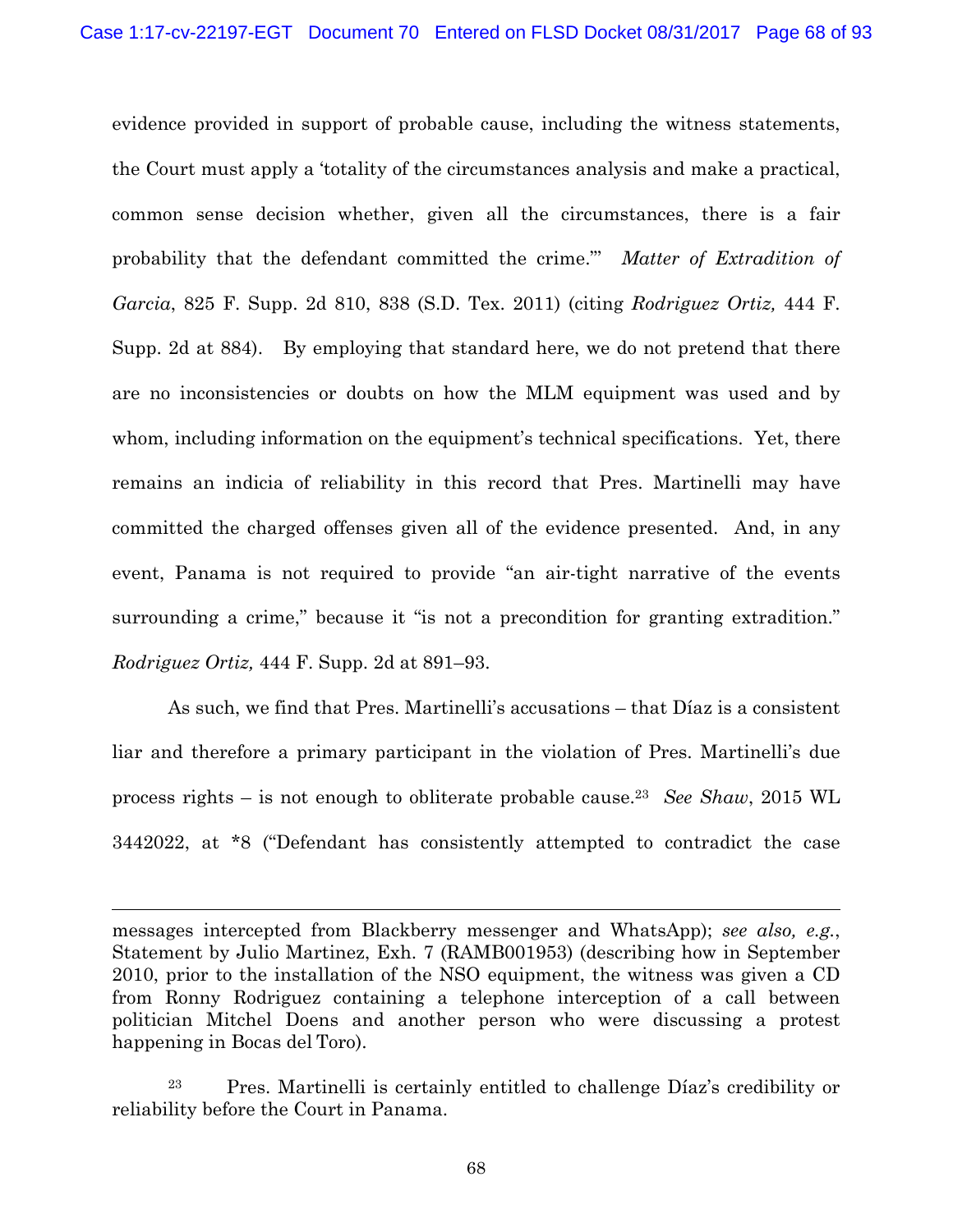brought against him in Thailand. He has continually sought to turn this limited extradition proceeding into a full trial in an effort to prove his asserted innocence. This the Defendant cannot do."); *Garcia*, 825 F. Supp. 2d at 839 ("The Court finds that the witnesses' statements, while subject to impeachment due to some inconsistencies, are sufficiently reliable to provide the requisite 'any evidence' establishing probable cause to believe that Respondent committed the charged crime."); *Bovio,* 989 F.2d at 259 ("[I]ssues of credibility are to be determined at trial) (citation omitted).

As for Pres. Martinelli's allegations of corruption in Panama, we are "bound by the existence of an extradition treaty to assume that the trial will be fair." *Glucksman*, 221 U.S. at 512. This means that a claim of corruption in a foreign proceeding is not a valid defense to a finding of extraditability. *See, e.g.*, *Matter of Extradition of Cruz*, 2016 WL 6248184, at \*6 (N.D. Ill. Oct. 26, 2016) (disregarding fugitive's argument that "he will not receive a fair trial in Mexico due to corruption that he says exists in the Mexican judiciary" because "[t]he Secretary of State decides whether Cruz Montes should be extradited," and "[t]he Court expresses no opinion as to Cruz Montes's concern that he will not receive a fair trial in Mexico."); *Matter of Extradition of Knotek*, 2016 WL 4726537, at \*5 (C.D. Cal. Sept. 8, 2016) (disregarding fugitive's argument that the foreign prosecution was "tainted by corruption," and noting that "[p]ursuant to the rule of non-inquiry, challenges to the legal processes and penal systems of a foreign country— such as a claim that a foreign country's legal proceedings are corrupt—cannot be considered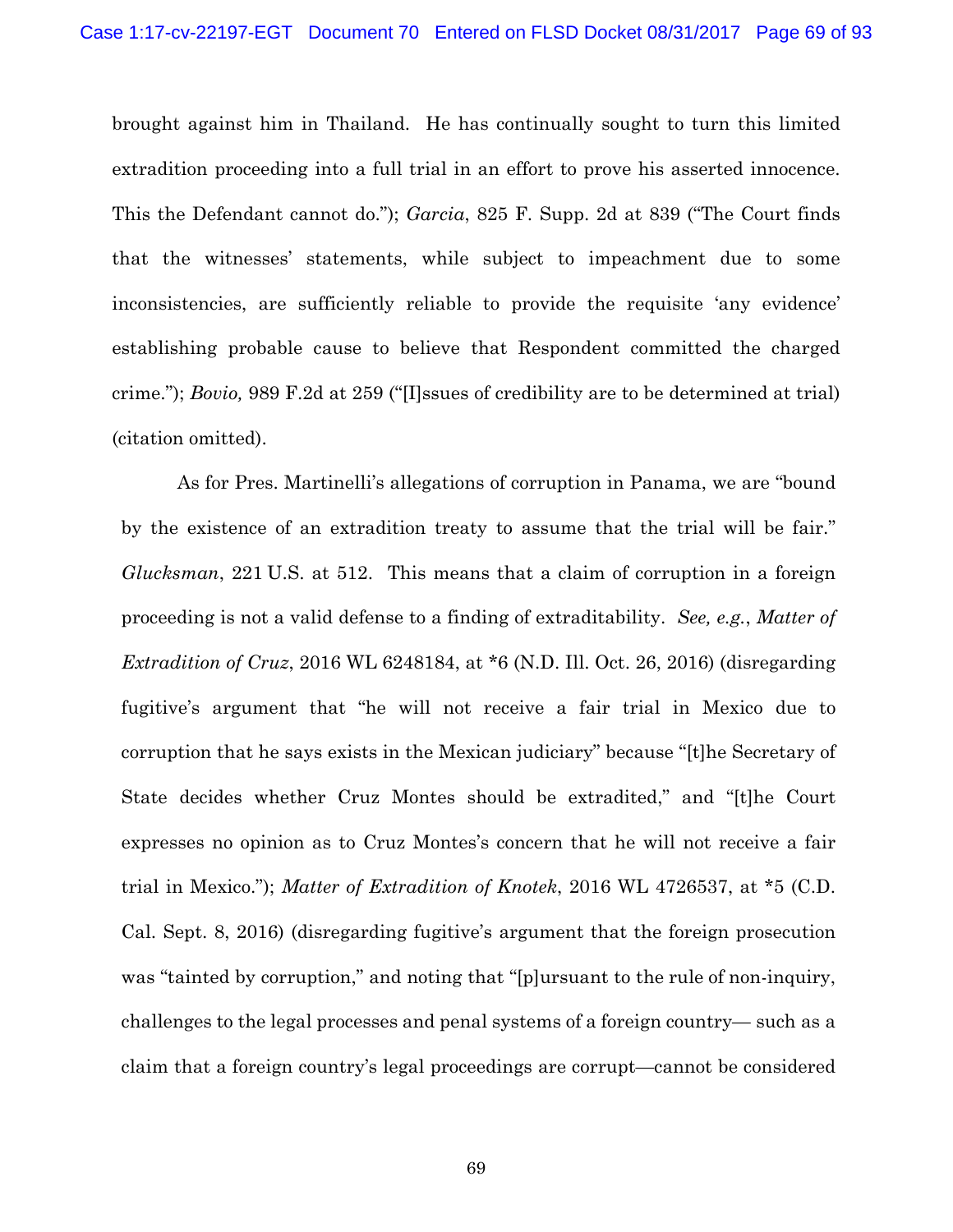by extradition courts") (citing *Matter of Extradition of Singh*, 2005 WL 3030819, at \*65 (E.D. Cal. Nov. 9, 2005) ("The rule [of non-inquiry] requires that extradition courts not undertake inquiries into the justice system of foreign countries . . . ."); *Lopez-Smith v. Hood*, 121 F.3d 1322, 1327 (9th Cir. 1997) ("[U]nder what is called the 'rule of non-inquiry' in extradition law, courts in this country refrain from examining the penal systems of requesting nations . . . ."); *Matter of Requested Extradition of Smyth*, 61 F.3d 711, 714 (9th Cir. 1995) ("Undergirding [the rule of non-inquiry] is the notion that courts are ill-equipped . . . and ill-advised . . . to make inquiries into and pronouncements about the workings of foreign countries' justice systems.")); *Ntakirutimana v. Reno*, 184 F.3d 419, 430 (5th Cir. 1999) (refusing to consider fugitive's claim that the foreign tribunal was unable to protect his due process rights).

The rule of non-inquiry requires that any contention that the justice system of the requesting state is corrupt must be addressed by the Secretary of State, and not the federal courts. *See, e.g.*, *Hilton*, 754 F.3d at 84-85 & 87 (rejecting fugitive's argument that "the rule of non-inquiry has no application here," and stating that the rule of non- inquiry "bars courts from evaluating the fairness and humaneness of another country's criminal justice system, requiring deference to the Executive Branch on such matters"); *Lopez-Smith*, 121 F.3d at 1327 ("[U]nder what is called the 'rule of non-inquiry' in extradition law, courts in this country refrain from examining the penal systems of requesting nations, leaving to the Secretary of State determinations of whether the defendant is likely to be treated humanely");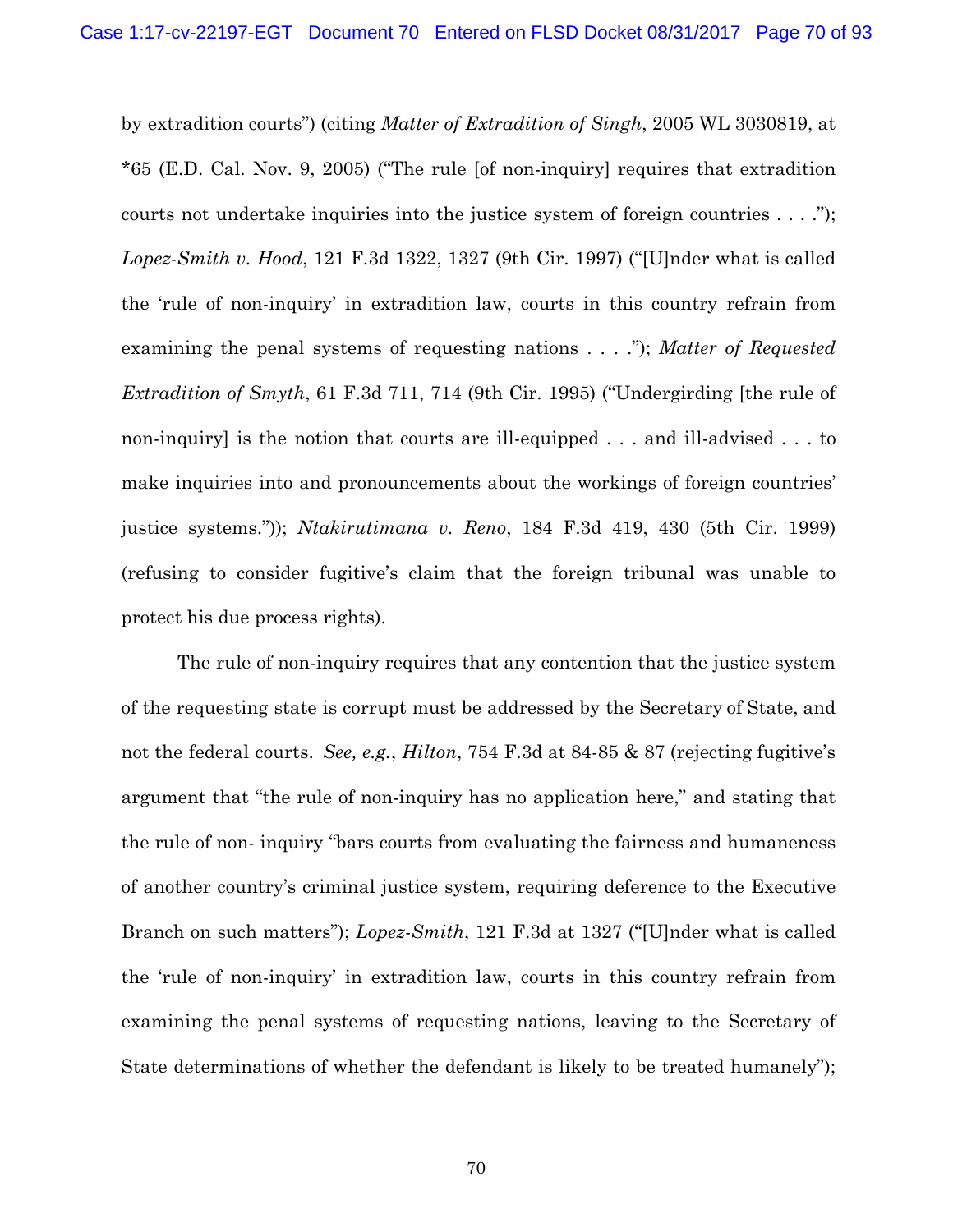*Koskotas*, 931 F.2d at 174 ("Extradition proceedings are grounded in principles of international comity, which would be ill-served by requiring foreign governments to submit their purposes and procedures to the scrutiny of United States courts."); *Eain*, 641 F.2d at 516-17 (discussing sole discretion of Secretary of State to establish "an American position on the honesty and integrity of a requesting foreign government"); *Jhirad v. Ferrandina*, 536 F.2d 478, 484-85 (2d Cir. 1976) ("It is not the business of our courts to assume the responsibility for supervising the integrity of the judicial system of another sovereign nation.").

Indeed, a determination that a foreign judicial system is plagued by corruption could have serious foreign relations implications. *See United States v. Fernandez-Pertierra*, 523 F. Supp. 1135, 1141-42 (S.D. Fla. 1981) (citing *Dames & Moore v. Regan*, 453 U.S. 654 (1981), and *Haig v. Agee*, 453 U.S. 280 (1981) (noting that a "long judicial tradition" supports a "general judicial policy of deference to the executive in the area of foreign relations")). Considerations of the level of corruption by the requesting state hence fall within the exclusive jurisdiction of the Secretary of State. This recognition comports with due process because "[f]undamental principles in our American democracy limit the role of courts in certain matters, out of deference to the powers allocated by the Constitution to the President and to the Senate, particularly in the areas of foreign relations." *United States v. Kin-Hong,* 110 F.3d 103, 106 (1st Cir. 1997); *see also Martin v. Warden, Atlanta Pen.*, 993 F.2d 824, 830 n.10 (11th Cir. 1993) (noting the viability of the rule of non-inquiry despite potential due process challenges).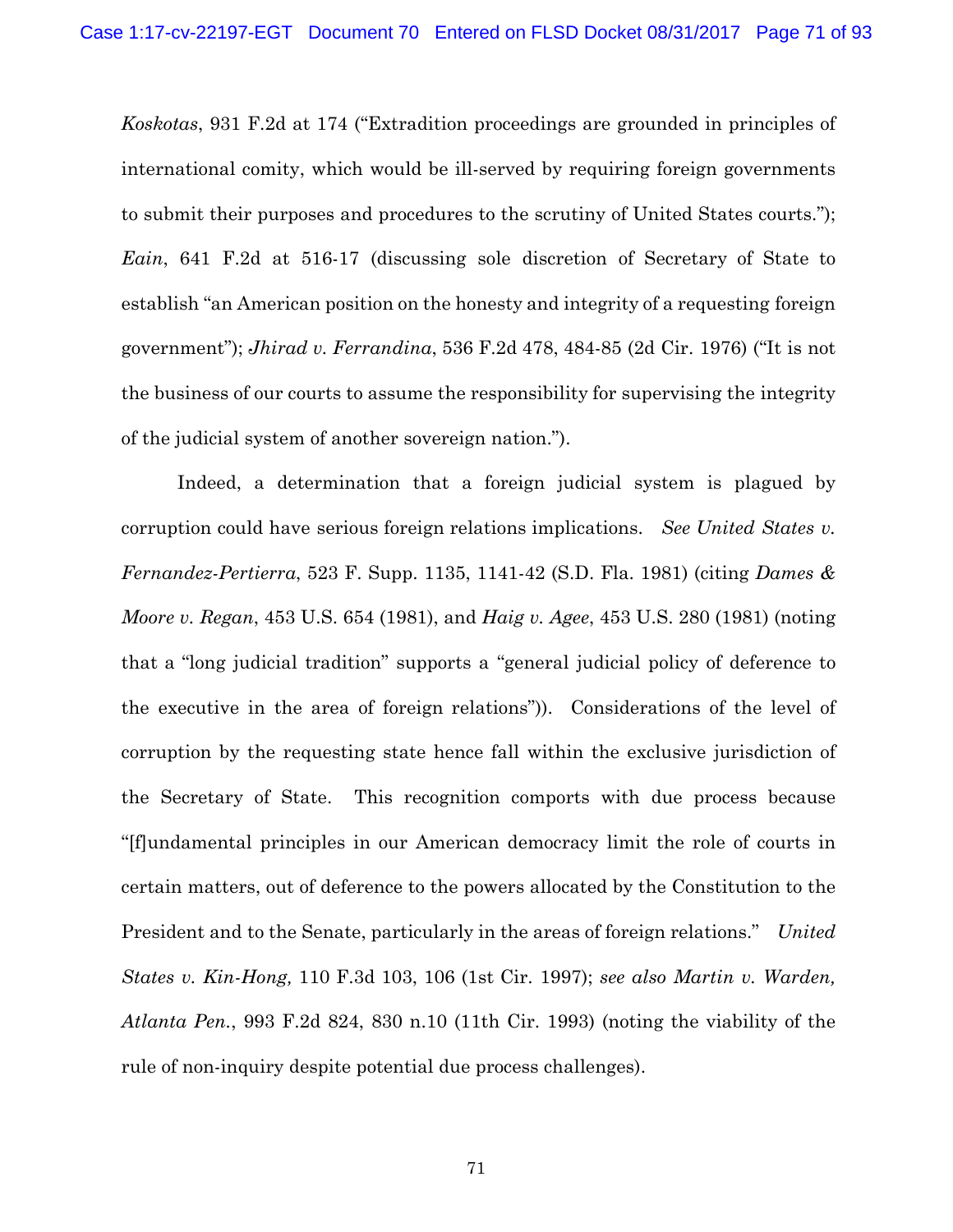The Court's refusal to consider a claim of corruption is also appropriate because "comity considerations lurk beneath the surface of all extradition cases," and courts "must take care to avoid 'supervising the integrity of the judicial system of another sovereign nation' because doing so 'would directly conflict with the principle of comity upon which extradition is based.'" *Martinez*, 828 F.3d at 463-64 (quoting *Jhirad v. Ferrandina*, 536 F.2d 478, 484–85 (2d Cir. 1976)). This is why, for example, an American citizen who commits a crime in Panama "cannot complain if required to submit to such modes of trial . . . as the laws of that country may prescribe for its own people." *Neely v. Henkel*, 180 U.S. 109, 123 (1901). It is also why "[w]e are bound by the existence of an extradition treaty to assume that the trial [that occurs after extradition is granted] will be fair." *Glucksman*, 221 U.S. at 512. This reflects the reality that political actors, such as the Secretary of State, rather than judicial ones like Magistrate Judges, are best equipped to make the "sensitive foreign policy judgments" that Panama's request demands. *Hoxha v. Levi*, 465 F.3d 554, 563 (3d Cir. 2006); *see also Sandhu v. Burke*, 2000 WL 191707, at \*11-12 (S.D.N.Y. Feb. 10, 2000) (finding that extradition magistrate's refusal to consider evidence of corruption in India that had allegedly resulted in the charging of individuals with crimes they had not committed, including a former judge's conclusion that "'almost 90% percent of the criminal cases launched against Sikh Youth were fabricated and trumped-up,' and that [the fugitives] were implicated in one of those 'false cases'" did not violate due process). Therefore, we find that Pres. Martinelli's repeated allegations of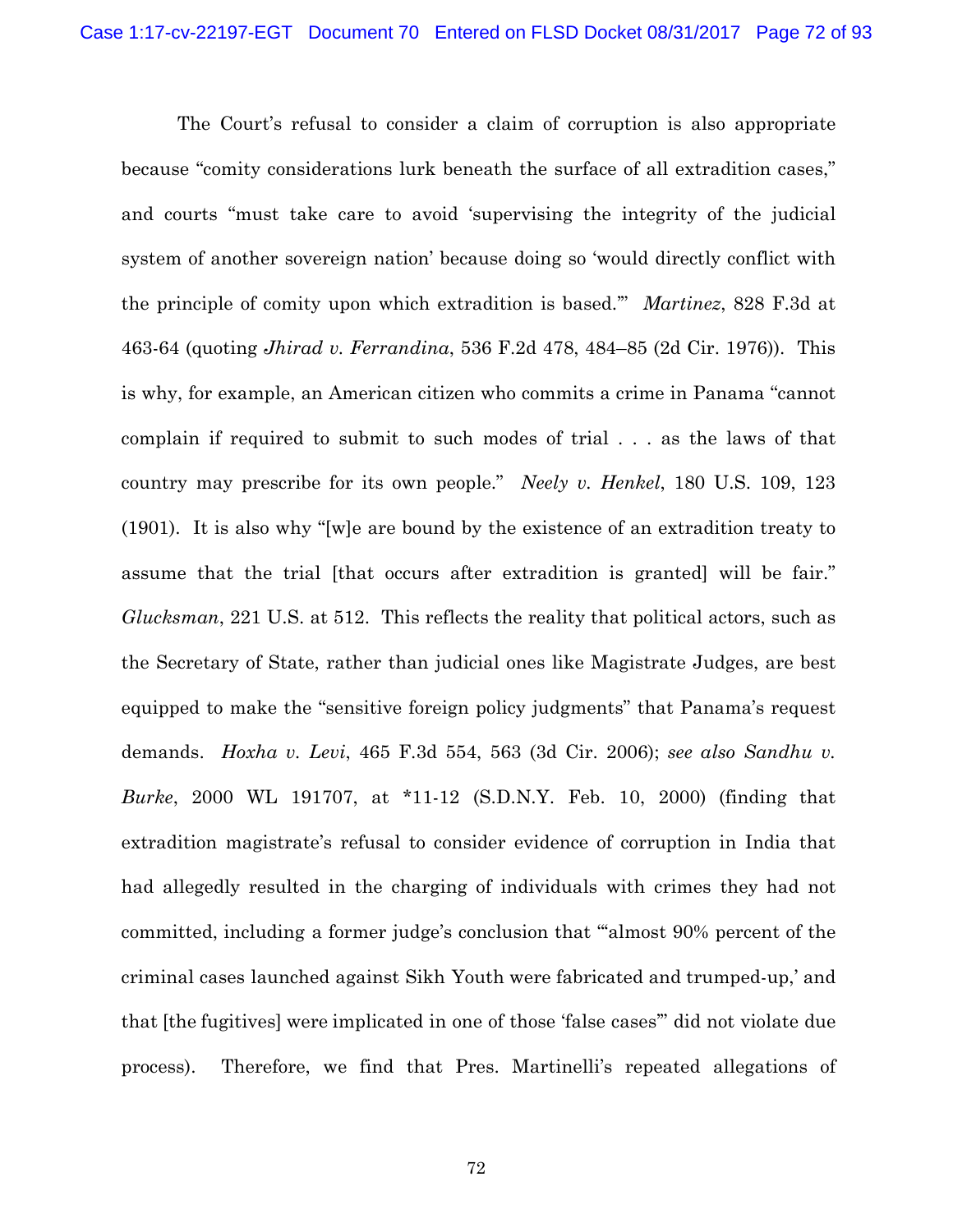corruption in Panama present no obstacle to this Court's certification of extradition.

## *4. The Embezzlement Charges*

Pres. Martinelli's next argument is that the evidence presented lacks probable cause to support the embezzlement charges in Panama. Specifically, Pres. Martinelli contends that the Government's case with respect to the MLM equipment is a red herring. First, Pres. Martinelli argues that the last time that the MLM equipment was used or even seen was in 2011, before the relevant time period. Second, the MLM equipment was purportedly incapable of carrying out the kind of misuse and misappropriation that Panama has charged here, which is the unlawful use of surveillance to infiltrate cellular phones. Third, Pres. Martinelli believes that the Government has not even tried to prove that the MLM equipment was used unlawfully. The Government apparently did not, for example, seek confirmation that the National Security Council lacked judicial authorization to infiltrate certain computers. Rather, the Government purportedly focused solely on establishing the unlawful infiltration of cellular phones by requesting a letter from the clerk of court that confirmed that no judge had authorized anyone to wiretap certain phone numbers. And fourth, the Government's own investigation regarding the MLM equipment has allegedly resulted in prosecutors acknowledging that there was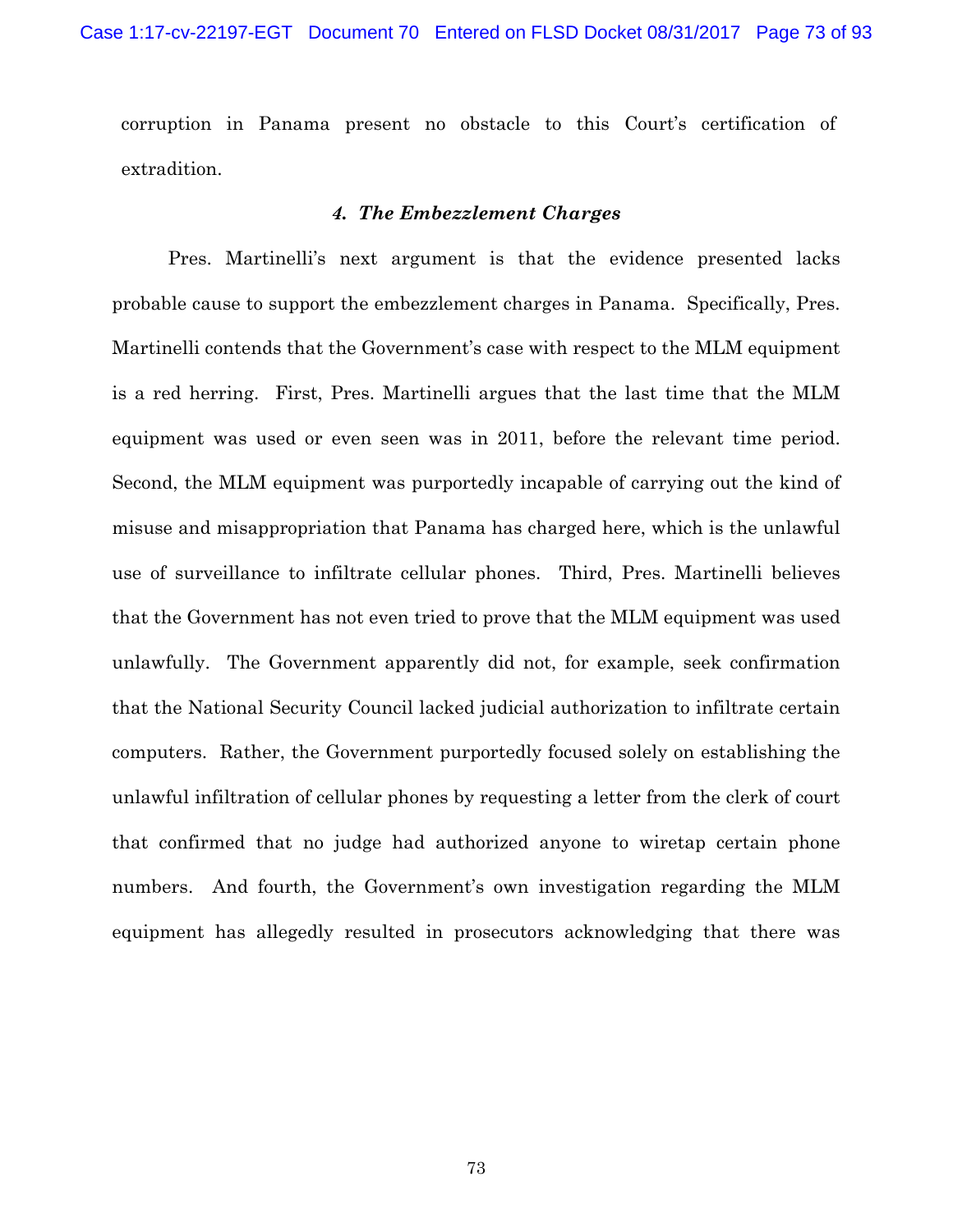insufficient evidence that Pres. Martinelli's subordinates embezzled the MLM equipment.24

As for the embezzlement charges in connection with the Pegasus equipment, Pres. Martinelli suggests that there are two fundamental obstacles to the Government's ability to establish probable cause. First, under Panamanian law, a defendant allegedly must have *custody* over the embezzled asset. [D.E. 58-6, Moreno Decl. (stating that a public servant "has to have under his authority or duties the administration, receipt, custody or responsibility of government assets")]. Pres. Martinelli argues that the Government has not produced an audit from the General Comptrollership of Panama establishing who had custody over the Pegasus equipment. In fact, Díaz has purportedly not stated an intention to introduce this type of document into evidence. Without the audit, Pres. Martinelli believes that it cannot be established that the item belonged to Panama, what the damages may be, and who is responsible for the property under Panamanian law. In sum, Pres. Martinelli argues that he cannot be charged with the crime of embezzlement for

 <sup>24</sup> Pres. Martinelli points out that neither Rodriguez nor Pitti have had criminal charges brought against them, and that this demonstrates that the Government lacks probable cause in this case. But, it is by no means certain that the alleged deficiency in those cases is similarly a deficiency in the case against Pres. Martinelli. As the Eleventh Circuit has stated, consistent verdicts are not required for co-conspirators tried jointly because a conviction may be upheld "even where all but one of the charged conspirators are acquitted." *United States v. Andrews*, 850 F.2d 1557, 1561 (11th Cir. 1988); *see also United States v. Issa*, 265 F. App'x 801, 808-09 (11th Cir. 2008) (affirming a conspiracy conviction where one other co-defendant was acquitted). Therefore, we find that this argument has no merit.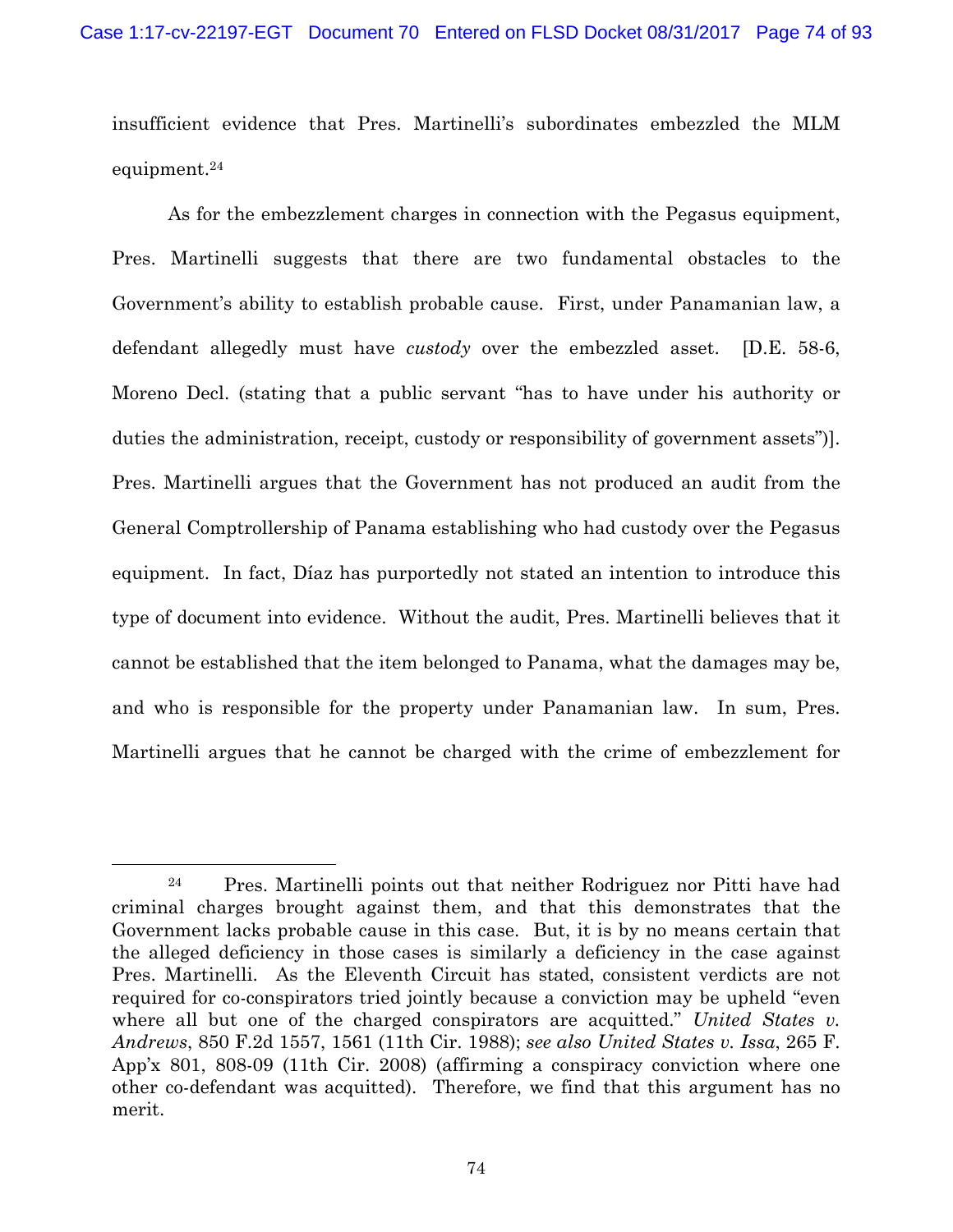equipment for which he was not responsible and where it has not been proven that it belonged to the Panamanian state.

Pres. Martinelli next contends that Panama cannot establish probable cause that he embezzled the Pegasus equipment with *public funds*, as charged in the indictment.25 In his affidavit, Pitti contrasted a printer with the Pegasus equipment by observing that the printer, unlike the Pegasus equipment, "could not be removed because it [unlike the Pegasus equipment] was included in the [government] inventory and paid for out of the NSC budget." [D.E. 18-2]. Yet, when the current head of the National Security Council, Rolando López, filed a criminal complaint regarding the alleged embezzlement of this equipment, Pres. Martinelli stated that López offered no evidence that public funds were used.<sup>26</sup> [D.E. 54-3]. Instead, López suggested that a private company paid for the Pegasus equipment. *Id.* Therefore, unlike the many pages of evidence offered to prove that

 <sup>25</sup> Pres. Martinelli accuses the Government of changing its position in the middle of these extradition proceedings because Díaz charged Pres. Martinelli with a specific kind of embezzlement, namely an embezzlement of property "derived from the State or public funds." [D.E. 49-25]. As such, the Government is now allegedly attempting to establish probable cause that Pres. Martinelli embezzled another piece of equipment that was not bought with public funds and that this inconsistency is fatal to Panama's probable cause argument.

<sup>26</sup> The criminal complaint contains a quotation attributed to a news report by *La Prensa* that "'[a] company [Caribbean Holdings] linked to Aaron Mizrachi, brother-in-law of former president Ricardo Martinelli, paid the Israeli company NSO Group to purchase a sophisticated espionage equipment acquired by the last administration, which had disappeared  $\ldots$ ." [D.E. 54-3]. Yet, this evidence is hardly persuasive, and likely inadmissible in this extradition proceeding, because it merely contradicts the evidence submitted by Panama.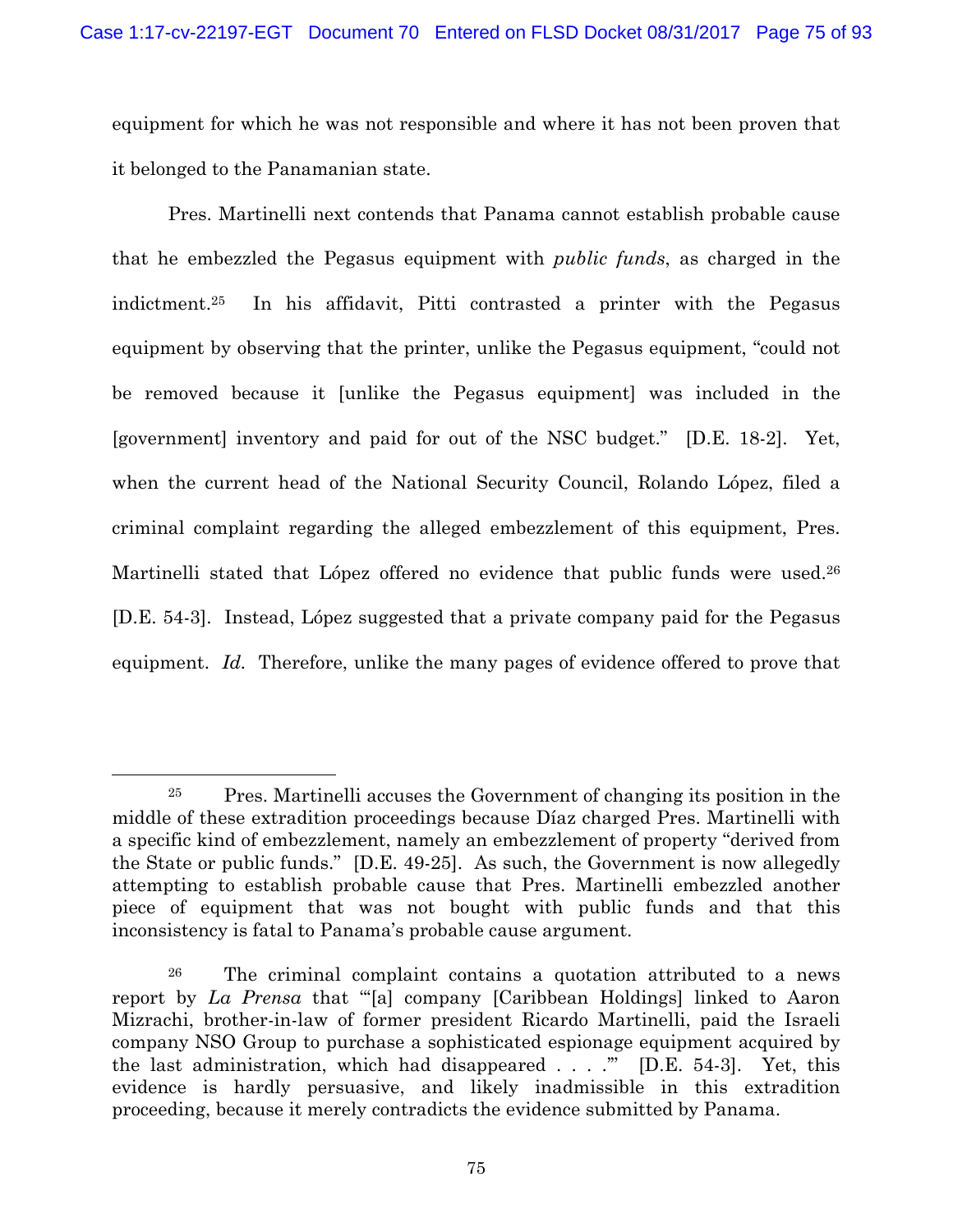public funds were used to purchase the MLM equipment, Panama has apparently not produced any evidence for the embezzlement of the Pegasus equipment.

Yet, we find that there is sufficient evidence in the record to establish probable cause that Pres. Martinelli committed both embezzlement offenses. The MLM audit establishes that the MLM equipment belonged to the Government of Panama and has since disappeared, and this fact, coupled with the circumstantial eivdence that the property was in Pres. Martinelli's control and that he ordered that it be taken from the Government of Panama, establishes probable cause that Pres. Martinelli committed embezzlement by theft in violation of Article 338 of the Criminal Code.27 There is also sufficient evidence to suggest that the relevant equipment was used to conduct surveillance without judicial authorization, which together with the other evidence submitted by Panama, establishes probable cause that Pres. Martinelli committed embezzlement of use in violation of Article 341 of the Criminal Code.28

Therefore, even if we accept Pres. Martinelli's arguments, there is still probable cause of embezzlement by theft involving one surveillance system, and

 <sup>27</sup> Article 338 of the Criminal Code of Panama (embezzlement by theft and misappropriation) provides: "A public officer who takes or embezzles in any way, or consents that somebody else appropriates, takes or embezzles any form of money, securities or property which administration, collection or custody have been entrusted by virtue of his position, shall be punished . . . ." (RAMB 000031).

<sup>28</sup> Article 341 of the same code (embezzlement of use) provides: "A public officer who, for purposes other than service, uses in his own or another's benefit, or allows somebody else to use money, securities or property under his charge by reasons of his duties or which are in his custody, shall be punished . . . ." (RAMB 000032).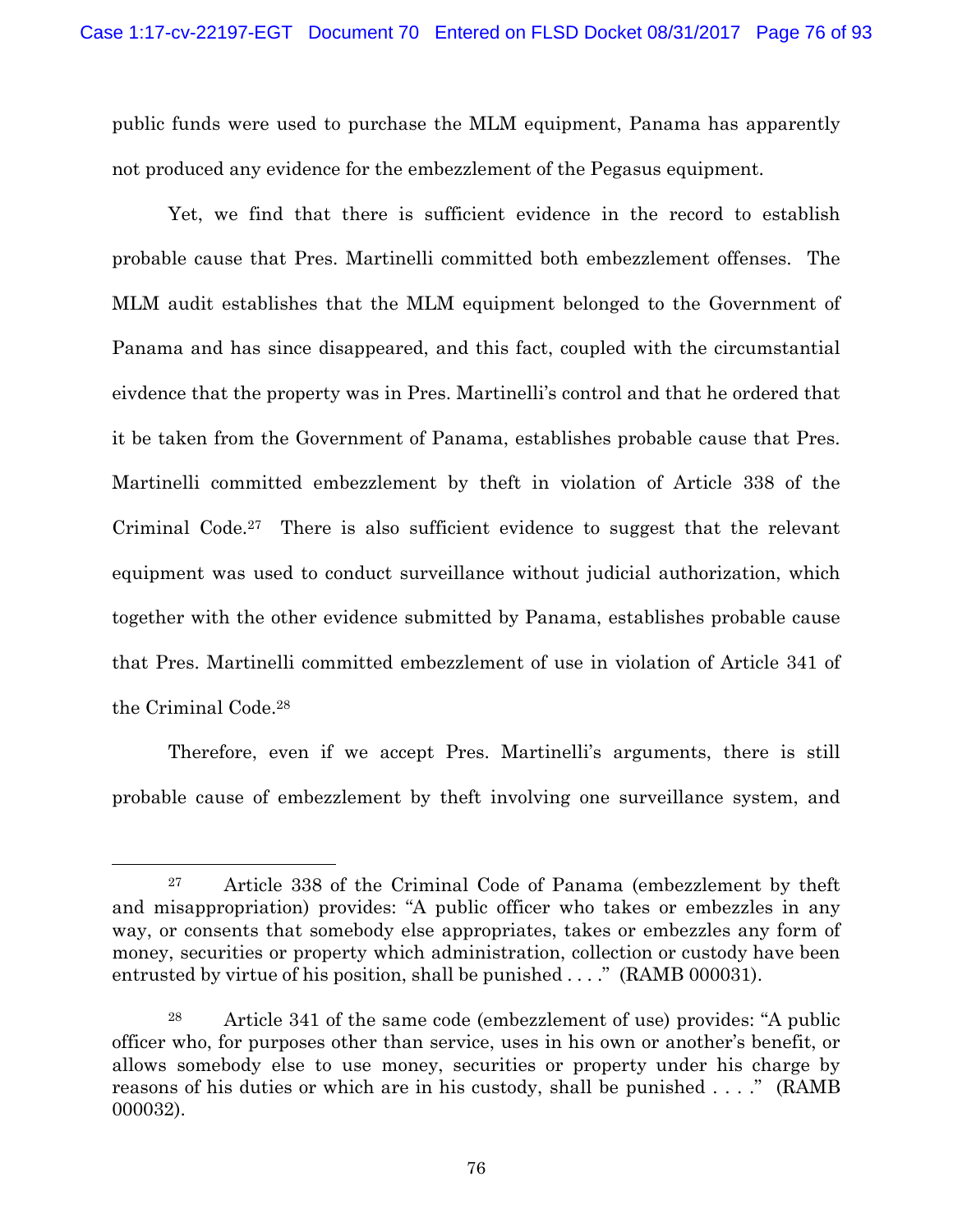probable cause of embezzlement of use involving the other. And together, this provides enough evidence "sufficient to sustain the charge," as required under the extradition statute. *See* 18 U.S.C. § 3184.

Furthermore, to commit a violation of Article 338 of the Criminal Code of Panama, a public officer must have been "entrusted" by virtue of his position with the "administration, collection or custody" of property (RAMB000031), and to commit a violation of Article 341 of the Criminal Code of Panama, the property at issue must be "under [the public officer's] charge by reason of his duties" or "in his custody" (RAMB000032). Contrary to Pres. Martinelli's argument, nothing in either statute appears to create a requirement that the embezzled property must have been purchased with public funds. In fact, Díaz states in his supplemental affidavit that "it is not relevant for the purpose of committing Embezzlement by theft or use that the money, assets or goods are owned by the State or have been acquired with public funds." Second Supp. Aff. of Harry Díaz, Exh. B, ¶20.

Notwithstanding the evidence submitted in support of the finding that public funds are not required to commit embezzlement, Panama's evidence suggests that both the MLM and the Pegasus equipment were purchased with public funds. Specifically, documents indicate that Panama paid MLM \$13,475,000 for its system. *See* Audit Report Summary, Exh. 3 at 684 (RAMB000692); *see also, e.g.*, Request of Banking Transfer, Exh. 4 at 1272 (RAMB001229) (showing December 10, 2010 transfer of approximately USD \$5.4 million as partial payment to MLM from the Ministry of the Presidential Office – Social Investment Fund); Request of Banking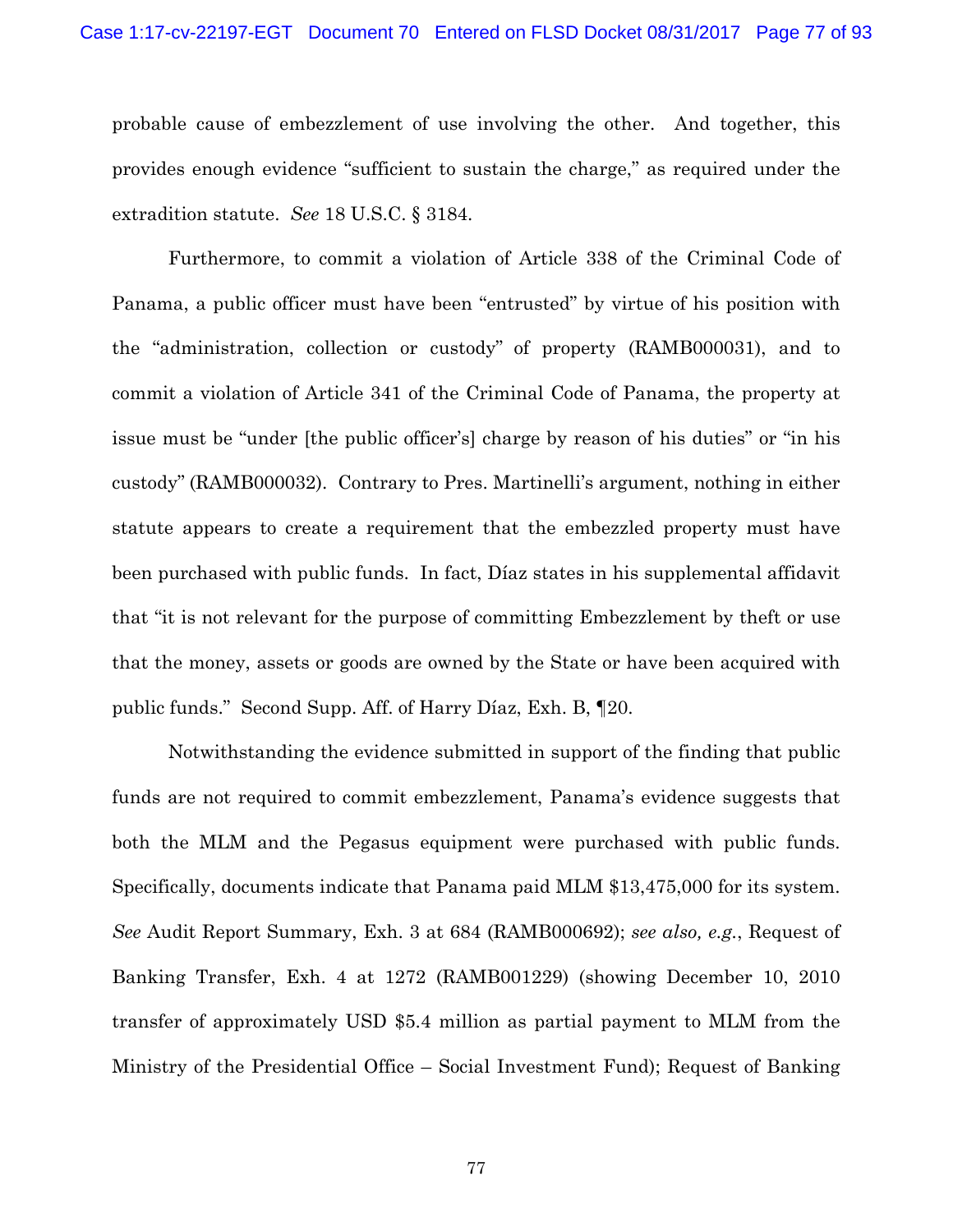Transfer, Exh. 5 at 1277 (RAMB001237) (showing August 10, 2010 transfer of approximately USD \$3.3 million).

As for the Pegasus equipment, a purchase agreement signed by the Director of the NSC, dated July 3, 2012, required that "the End User [the NSC] shall pay the Company [NSO] an aggregate amount of \$US 6,000,000 [plus applicable taxes, tariffs, duties, and surcharges]." *See* Agreement Between NSO and the NSC, Exh. 2 at 609 (RAMB000616). And NSO later certified that it received \$8,000,000 pursuant to that agreement. *See* Letter from NSO to Government of Panama, Exh. 2 at 607, (RAMB000614) (stating that NSO had "installed the Pegasus System [pursuant to a purchase agreement signed by the Director of the NSC] in Panama City after receiving money transfer of 8 million American Dollars, the first stage was 6 million American Dollars and the second stage was additional 2 million American Dollars").

The evidence further suggests that the relevant equipment was within the custody of Pres. Martinelli because both sets of equipment were installed in the NSC's Special Services office in Building 150. *See, e.g.*, Statement of Elvys Moreno Murillo, Exh. 7 at 1855 (RAMB001817) (stating that "the [MLM] laptops were placed, printers, servers that were located on a black rack at a corner in the office [in Building 150]"); Pitti Aff. ¶ 8 (discussing installation by NSO personnel of surveillance equipment in Building 150). Thus, it appears that both sets of equipment were intended to be used by the NSC. *See* NSO's End Use/User Certificate, Exh. 2 at 614 (RAMB000621) (providing that NSO equipment was "for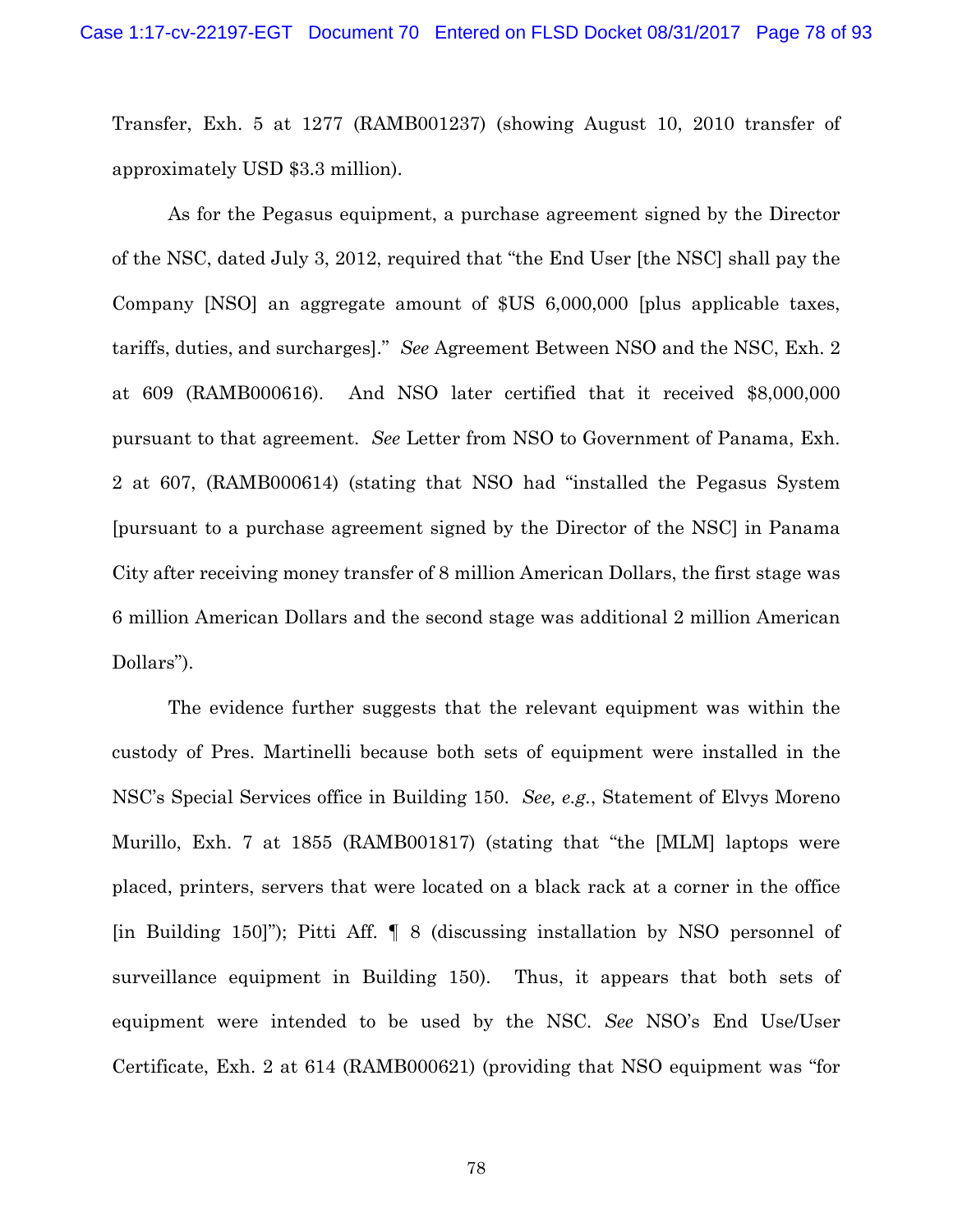the exclusive use of Panama's government"); Agreement Between NSO and the NSC, Exh. 2 at 609 (RAMB000616) (providing that the NSC was the end user of the NSO equipment); Statement of Carlos Antonio Orillac Arias, Exh. 8 at 2176 (RAMB002141) (indicating that the Director of the NSC signed the Final Acceptance Letter for the MLM equipment); Resolution No. 24-2015-DAF, Exh. 3 at 829 (RAMB000777) (noting that the "destination" of the MLM equipment was the NSC).

Pres. Martinelli allegedly controlled the NSC and conducted the surveillance conducted by the Special Services unit. And Díaz has stated that, to be guilty of embezzlement, pursuant to Article 43 of the Criminal Code, a defendant is culpable if he "'performs, by himself or by proxy, the conduct described in the criminal conduct,' that is, the offense."29 Second Supp. Aff. of Harry Díaz, Exh. B, ¶29. Therefore, an individual may commit embezzlement "by proxy," *i.e.*, by directing another individual who has actual custody over certain property to embezzle it. *Id.*  ¶¶ 29-31. Because Panama alleges that Pres. Martinelli committed embezzlement by proxy, and after analyzing the evidence in the record supporting that charge, we find that there is sufficient probable cause to warrant extradition.

 <sup>29</sup> Díaz also states that a comptroller audit is not required to prove a violation of Article 338 or Article 341 in Panama; rather, other evidence may be used to demonstrate the defendant's custody of the property at issue. *See* Second Supp. Aff. of Harry Díaz, Exh. B, ¶¶ 35-39. As such, the fact that Pres. Martinelli's name does not appear in the audit of the MLM equipment conducted by the General Comptrollership of Panama, and that no such audit was conducted for the NSO equipment, does not weaken a finding of probable cause.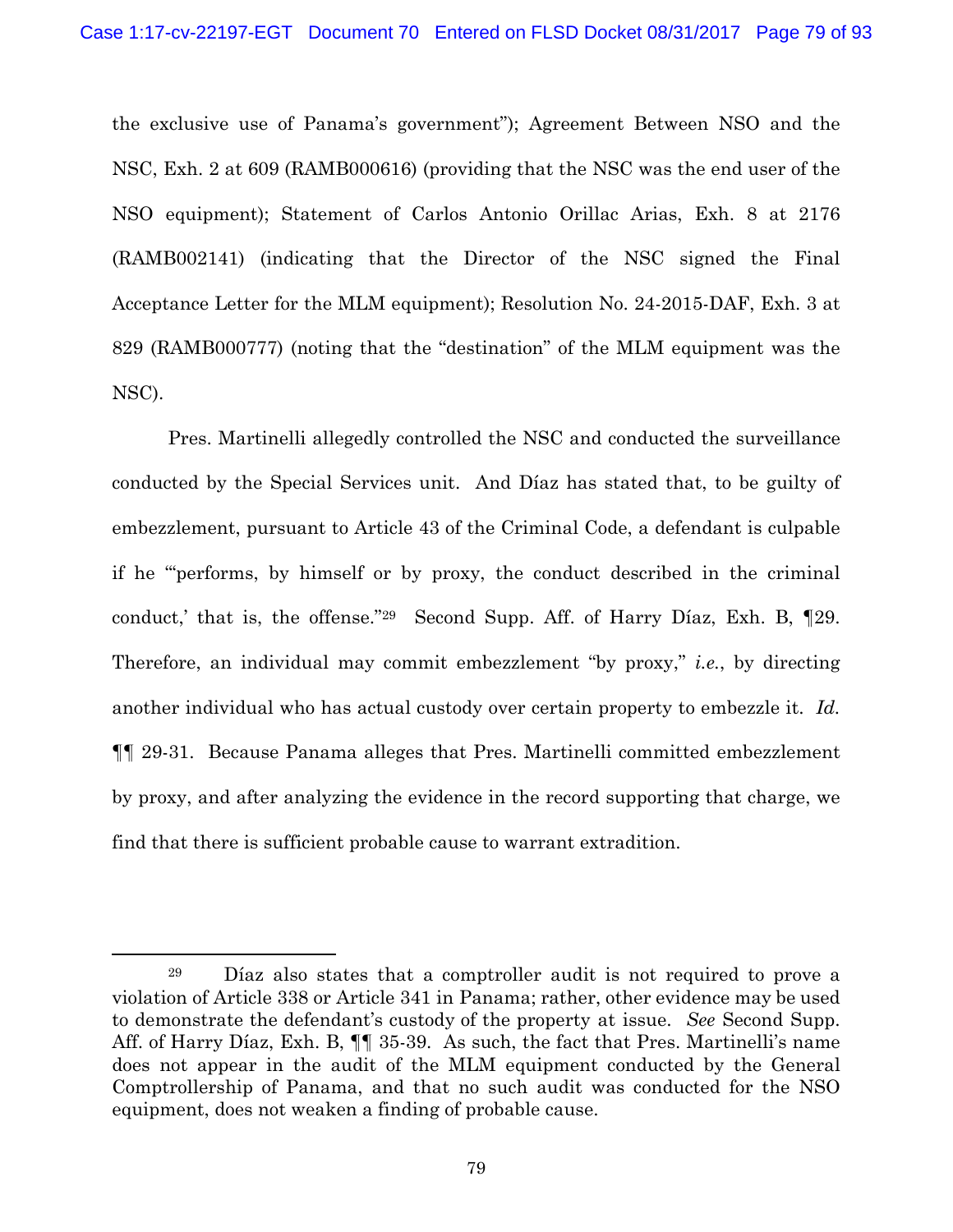Moreover, the evidence suggests that Pres. Martinelli "t[ook] or embezzle[d]" the MLM and Pegasus equipment, as required under Article 338 of the Criminal Code. The MLM Audit report confirms that the MLM equipment disappeared. *See* May 4, 2015 Audit Report No. 03-003-2015-DIAF, Exh. 3 at 720-21 (RAMB000728- 729). The MLM equipment included "servers that were located on a black rack," Statement of Elvys Moreno Murillo, Exh. 7 at 1855 (RAMB001817), which multiple witnesses said was removed following the May 2014 elections and taken to Super 99, *see, e.g.*, Statement of Javier Antonio Quiroz Andreve, Exh. 7 at 1916-17 (RAMB0001878-1879); Statement of Jubilo Antonio Graell de Gracia, Exh. 7 at 1941-1942 (RAMB001905-1906); *see also* Pitti Aff. ¶ 47 (describing removal of the rack); Interview of Jubilo Antonio Graell, Exh. 7 at 1963 (RAMB001932) (describing the rack as "lost").

Specifically for the Pegasus equipment, witnesses testified that it was removed from Building 150. *See* Pitti Aff. ¶ 46; Interview of Jubilo Antonio Graell, Exh. 7 at 1975 (RAMB001944) (discussing removal of desktops). And although some witnesses testified that the equipment was moved to a different government building, this does not weaken the alleged embezzlement offense because the evidence indicates that Panama never recovered the equipment. *See* Letter from NSO to Government of Panama, Exh. 2 at 607 (RAMB000614) (certifying that the last date of communication from its system in Panama was May 16, 2014).

Finally, both sets of equipment satisfy the "use" requirement of Article 341 of the Criminal Code. In regard to the Pegasus equipment, the evidence demonstrates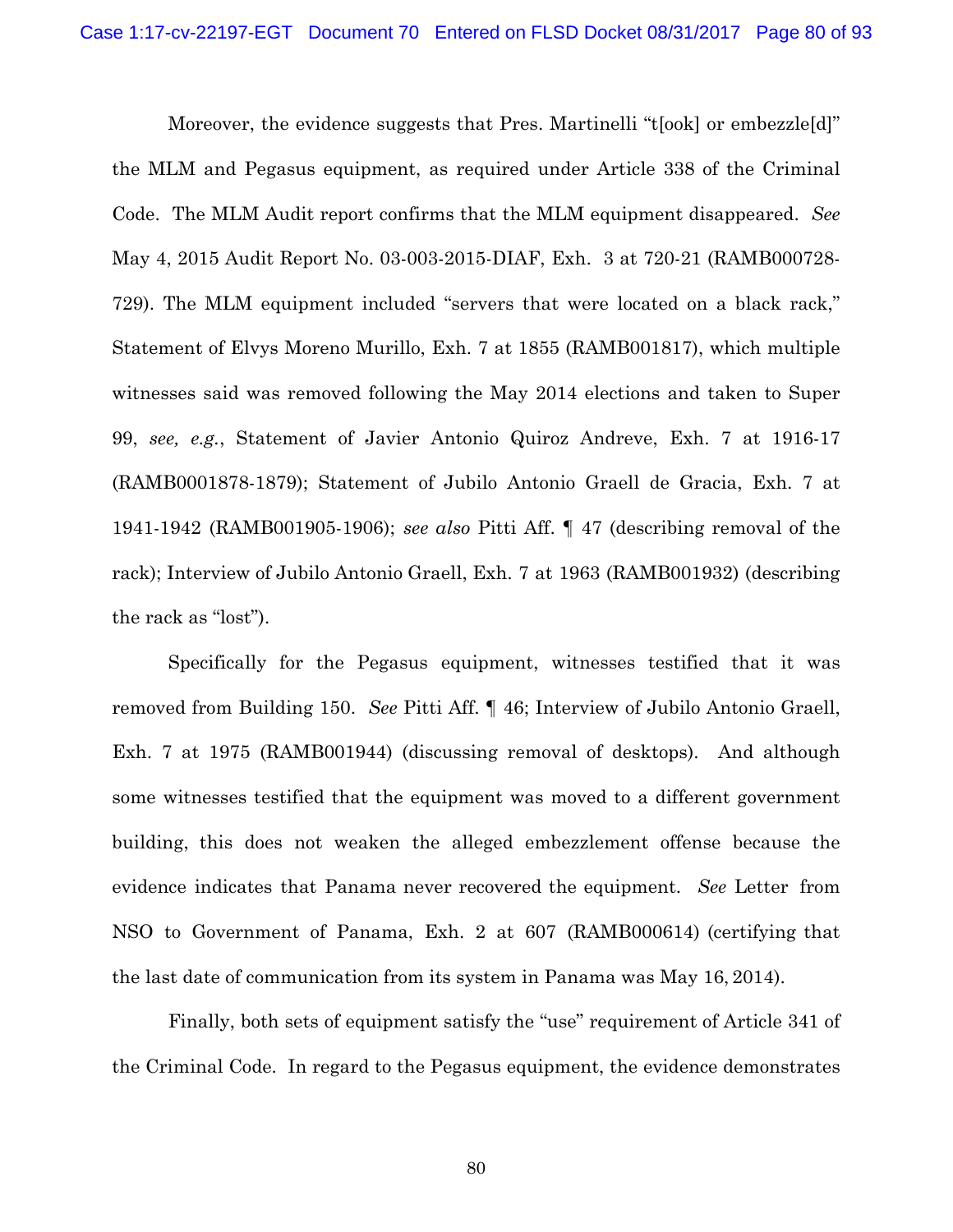it was used to intercept the communications of numerous individuals during the relevant time period. [D.E. 46]. As for the MLM equipment, there is a plethora of circumstantial evidence that supports the same conclusion. For example, there was a contract that had a four-year term beginning in 2010. Contract No. 045/2010, Exh. 4 (RAMB001200) ("The term of duration of this Contract shall be for a maximum period of four (4) years.").<sup>30</sup> It seems reasonable to infer that the MLM equipment, which cost millions of dollars to purchase, continued to be used for the duration of the contract through 2014, absent any indication to the contrary.31

Regardless, additional evidence from several witnesses suggests that the MLM equipment was used to intercept their communications in 2012. *See* Supp. Aff. of Harry Díaz , DE 46-1, ¶¶24-25 (describing intercepted communications from early 2012); Statement of Gustavo Pérez, Exh. 8 at 2280 (RAMB002245); Pitti Aff. ¶¶21, 29 & 43; Statement of Rosendo Enrique Rivera Botello, Exh. 8 at 2469-70 (RAMB002435-36); Statement of Mitchell Constantino Doens Ambrosio, Exh. 8 at 2429 (RAMB002394); Statement of Erasmo Pinilla Castillero, Exh. 9 at 2577-79

 <sup>30</sup> The evidence suggests that the MLM equipment was also used prior to 2012. *See, e.g.*, Statement of Elvys Moreno Murillo, Exh. 7 at 1852-55 (RAMB001814-1817).

<sup>&</sup>lt;sup>31</sup> The NSC did not execute its contract for the Pegasus equipment, and the related End Use/User Certificate, until July 3, 2012. *See* Agreement Between NSO and the NSC, Exh. 2 at 609 (RAMB000616); NSO's End Use/User Certificate, Exh. 2 at 615 (RAMB000622). According to Pitti, in order for the Pegasus equipment to operate, fifteen-megabyte broadband internet service had to be installed, Pitti Aff. ¶ 7; and the internet service was not installed until June 1, 2012, *see id.* (describing that internet service was obtained from "Liberty Technology"); Liberty Technologies Contract of Services dated June 1, 2012 (RAMB000278). As such, this constitutes additional circumstantial evidence that that MLM equipment was, in fact, used in 2012.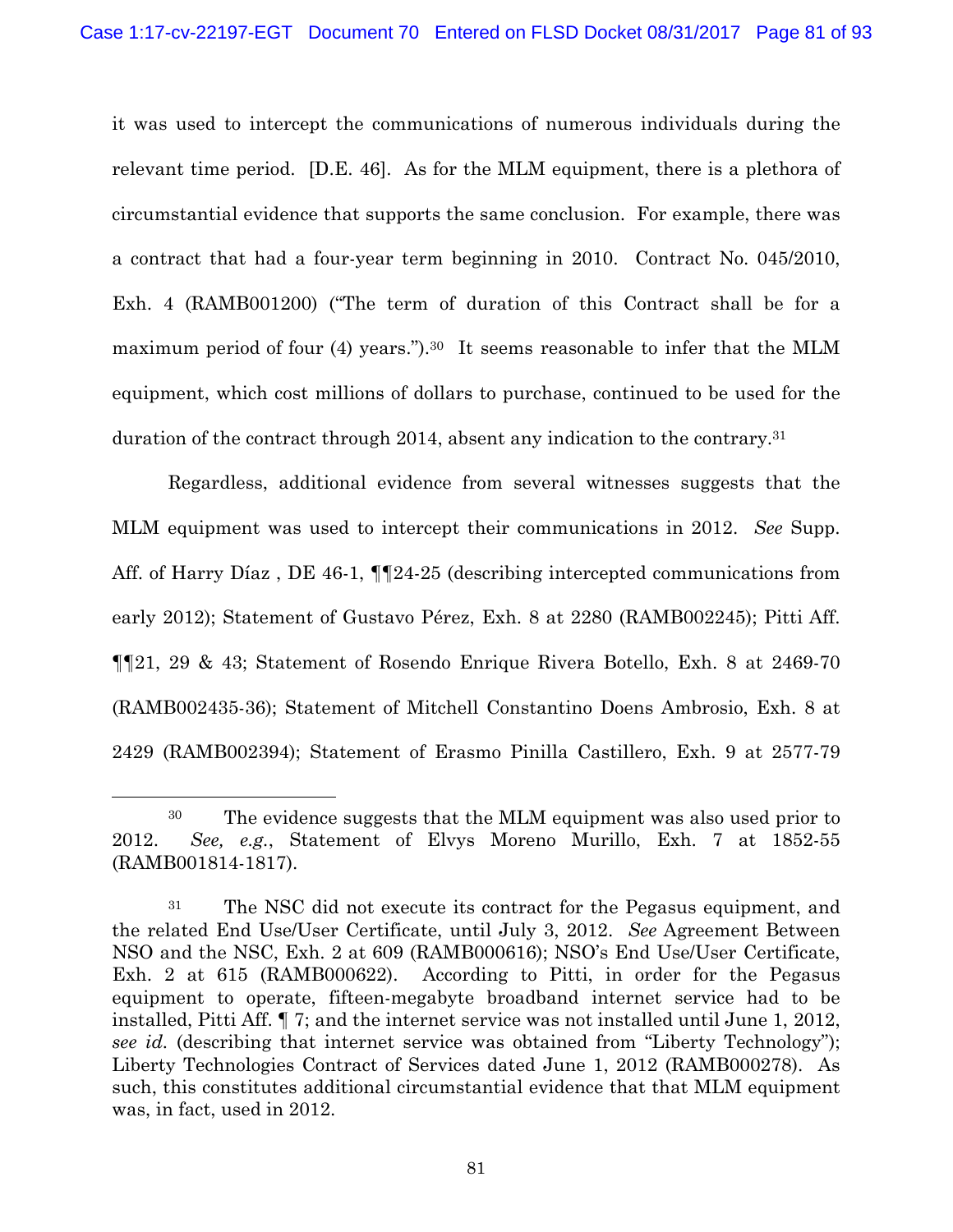(RAMB002545-47). For instance, Díaz points out that Ronny Rodriguez was emailed some of the communications well before the June 2012 installation of the fifteen-megabyte broadband service necessary to power the Pegasus system. *See* Second Supp. Aff. of Harry Diaz, Exh. B, ¶¶ 8-12. And although Pres. Martinelli contends that these types of communications could have been easily captured afterthe-fact using the Pegasus equipment, the evidence suggests that only the MLM equipment could have been used to allow Pres. Martinelli to receive daily summaries of intercepted information and to be able to react in real time. This is particularly true because the Pegasus equipment was likely not yet operational. Therefore, there is sufficient circumstantial evidence in the record to find probable cause that the Pres. Martinelli embezzled the MLM and Pegasus equipment.

Finally, we reiterate that "competent evidence to establish reasonable grounds is not necessarily evidence competent to convict." *Fernandez,* 268 U.S. at 312. Given the holes in the case, it is certainly plausible that Panama's charges will be dismissed or rejected at trial in Panama. As is often the case, allegations of public corruption are difficult to prove for many reasons, not the least of which is the claim of a political "witch hunt" that is not unique to Panama. But those claims and defenses are properly presented to the court of law that has jurisdiction over the dispute. In this case, that lies in Panama.

## *5. The Surveillance Charges*

Pres. Martinelli's final argument is that Panama cannot establish probable cause to support the surveillance charges because of the tenuous link between the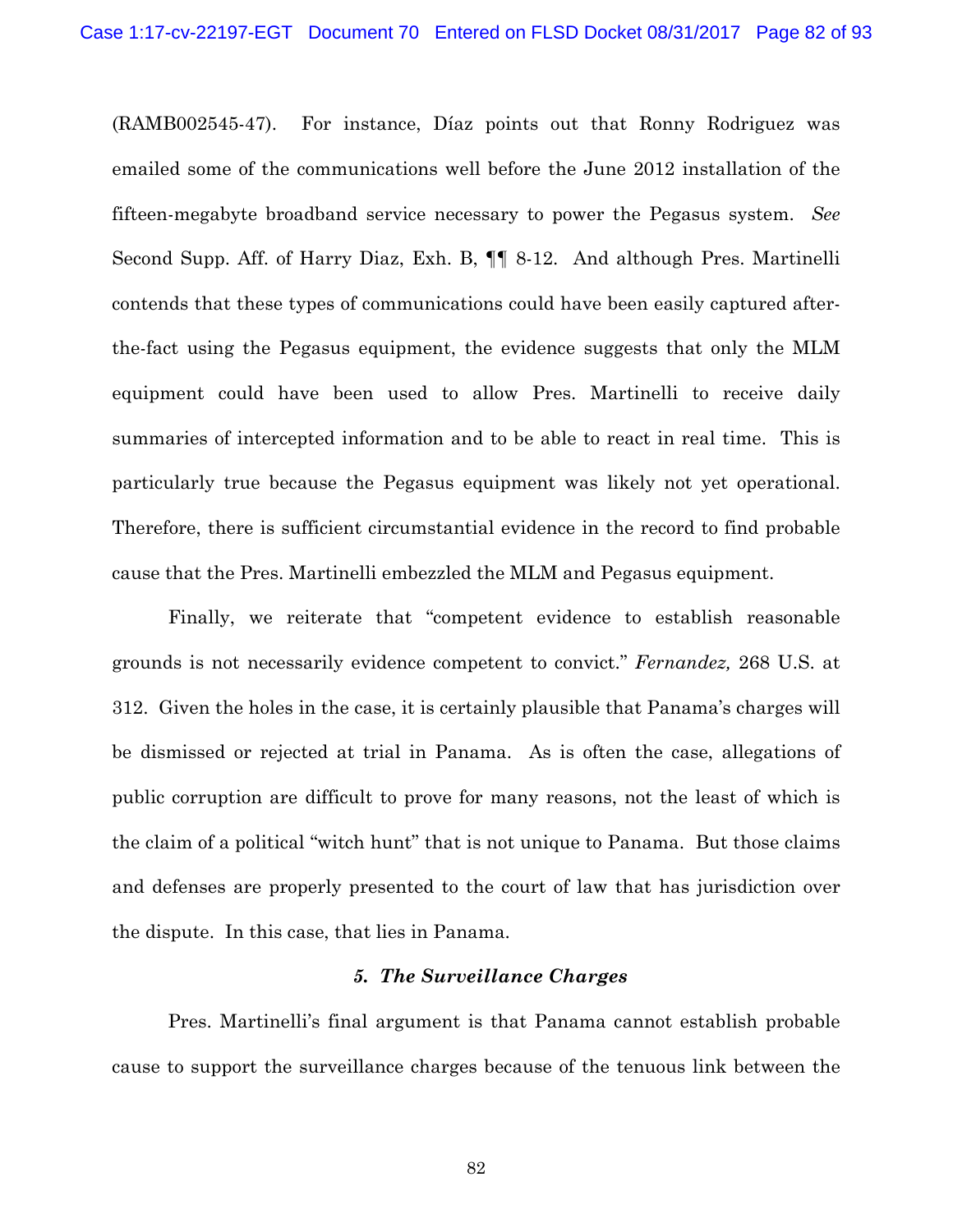purported crimes and Pitti's affidavit, which should allegedly be discredited. Alternatively, even if we were to accept all of Panama's evidence, Pres. Martinelli contends that there is no evidence that he *knew* that the National Security Council had not obtained the requisite judicial authorizations for the alleged wiretapping. Because both of these deficiencies are purportedly fatal, Pres. Martinelli surmises that we should find that there is no probable cause to support the Government's extradition request in connection with these alleged surveillance crimes.

In particular, Pres. Martinelli first argues that Panama's case hinges on whether he ordered members of his National Security Council to conduct unlawful wiretapping. Pitti allegedly remains the only witness who testified that Pres. Martinelli through Ronny Rodríguez, selected the targets, ordered the wiretapping, and received the illicit results from the surveillance. And while the Government has purportedly tried to corroborate Pitti's testimony, Pres. Martinelli believes that there is not a *single* argument that substantiates a key allegation – namely, that Pres. Martinelli ordered members of the National Security Council to conduct unlawful surveillance. For example, Pres. Martinelli contends that Panama has discussed the alleged 2010 wiretapping of a person named Mitchell Constantino Doens Abrosio. The wiretapping supposedly captured a conversation that Doens had about events involving the Ngabe Bugle tribe. Yet, Pres. Martinelli believes that the wiretapping did *not* occur during the charged time period (2012 to 2014) and pre-dated both the MLM equipment and the Pegasus equipment. As such,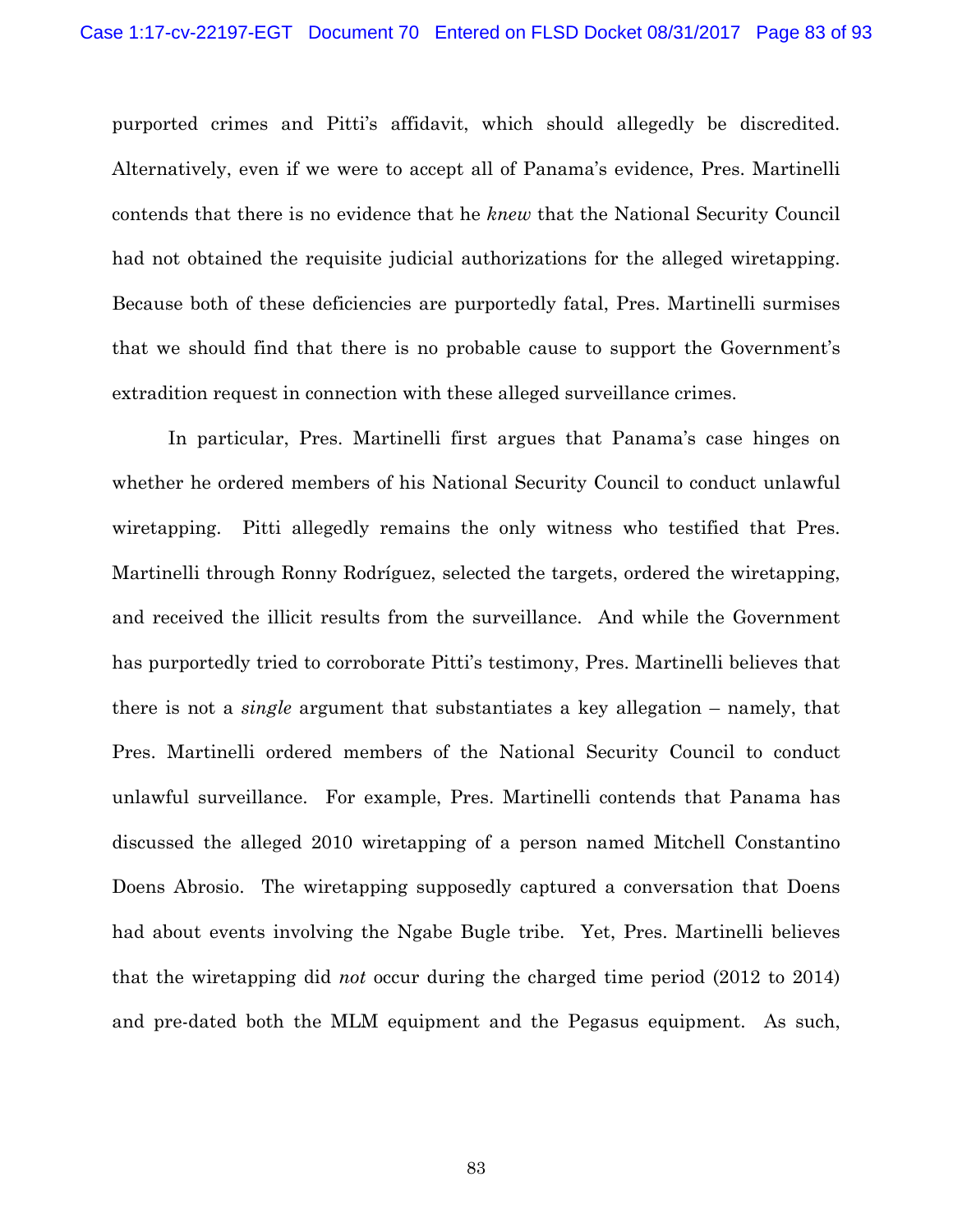there is allegedly no evidence that President Martinelli directed this alleged wiretapping or that it was unauthorized.

In Pres. Martinelli's view, the Pitti affidavit is the only glue that establishes Panama's argument for probable cause, but the Court should supposedly not credit Pitti's affidavit for several reasons. As one primary example, in his affidavit Pitti purportedly attempts to suggest that he was present and participated in the alleged removal of computer equipment and the so-called "rack" from the National Security Council. *See* Pitti Aff. at ¶¶46-47 [D.E. 18-2]. Yet, according to multiple witnesses, Pitti had already been transferred to a different province. *See* Testimony of Júbilo Antonio Graell de Gracia, RAMB001934-1947, at RAMB001944 (Aug. 25, 2015) [D.E. 49-21, \*12 (noting that, at the time he and others moved the equipment, "Ismael (Brad) has [sic] already been transferred to Chiriqui")]; Testimony of Julio Palacios Martínez, RAMB001960-72 at RAMB01970 (Aug. 27, 2015) [D.E. 49-22, \*12 (same)]; Testimony of Vildia del Carmen Torres Potes, RAMB002045-2057, at RAMB002051 (Sept. 1, 2015) [D.E. 49-24, \*8 (same)]. Accordingly, Pres. Martinelli concludes that Panama's own evidence contradicts Pitti's affidavit, and that Pitti's affidavit is both inherently reliable and contains unsourced allegations.

Pres. Martinelli equates Pitti's affidavit to the same scenario at issue in *In re Mazur*, 2007 WL 2122401 (N.D. Ill. July 2, 2007), where a foreign country's case depended on a witness whose testimony was inconsistent on key details and contradicted by other witnesses. Pres. Martinelli claims that the court found an absence of probable cause because the foreign country's evidence "though seemingly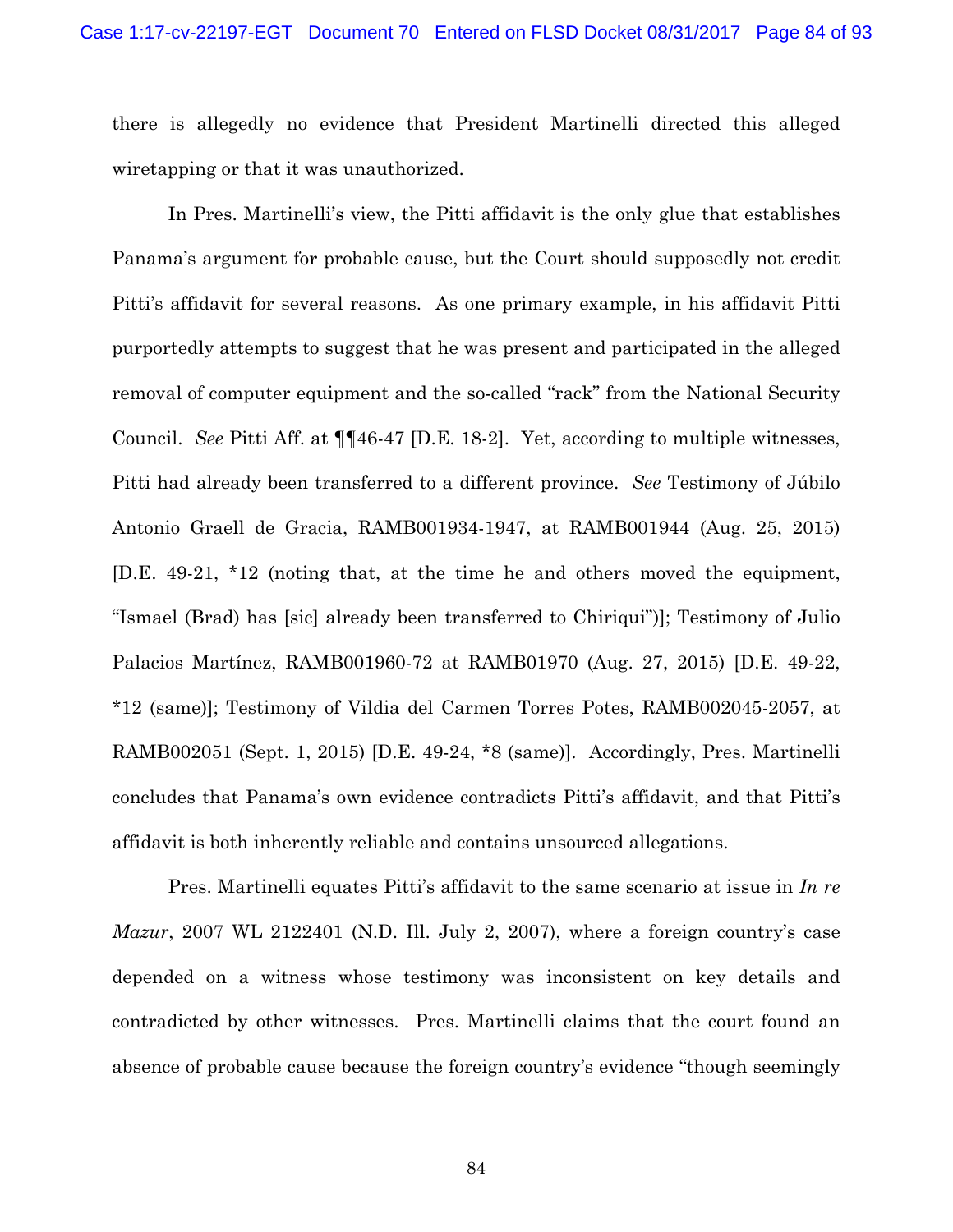damning on its face, on close scrutiny, turned out to be so internally inconsistent, so patently unreliable, that it obliterated, all on its own, any semblance of probable cause." *Id.* Like *In re Mazur*, we should find that Pitti's testimony is riddled with material inconsistencies, falsehoods, and unsourced and unreliable allegations. Therefore, Pres. Martinelli urges the Court to not credit Pitti's testimony and find that the surveillance charges lack probable cause.

 Second, Pres. Martinelli argues that, even if the Court credits all of Panama's evidence, there is still an absence of sufficient evidence regarding a key element on whether Pres. Martinelli *knew* that the alleged wiretapping was done without judicial authorization. Under Panamanian law, Pres. Martinelli contends that the requisite level of intent requires something akin to specific intent or a knowing violation for the alleged surveillance crimes. *See* Roberto J. Moreno's Decl. (Aug. 11, 2017) ("[C]riminal intent, in other words personal behavior plus the subjective knowledge that the act carried out is unlawful"); *see also*, Díaz Indictment at RAMB000073 [D.E. 49-25, \*3 (alleging that the "officers of the National Security Council . . . were fully aware of the illegality of these [surveillance] activities")].

The Government has purportedly not established probable cause regarding this critical element. *See* Moreno Decl. ("[I]f only one element is missing . . . the crime cannot be consummated"). In fact, the Government has allegedly highlighted some evidence that indicates that President Martinelli would have had no reason to suspect that the National Security Council members were not getting the requisite judicial authorizations. For instance, in the addendum on probable cause, the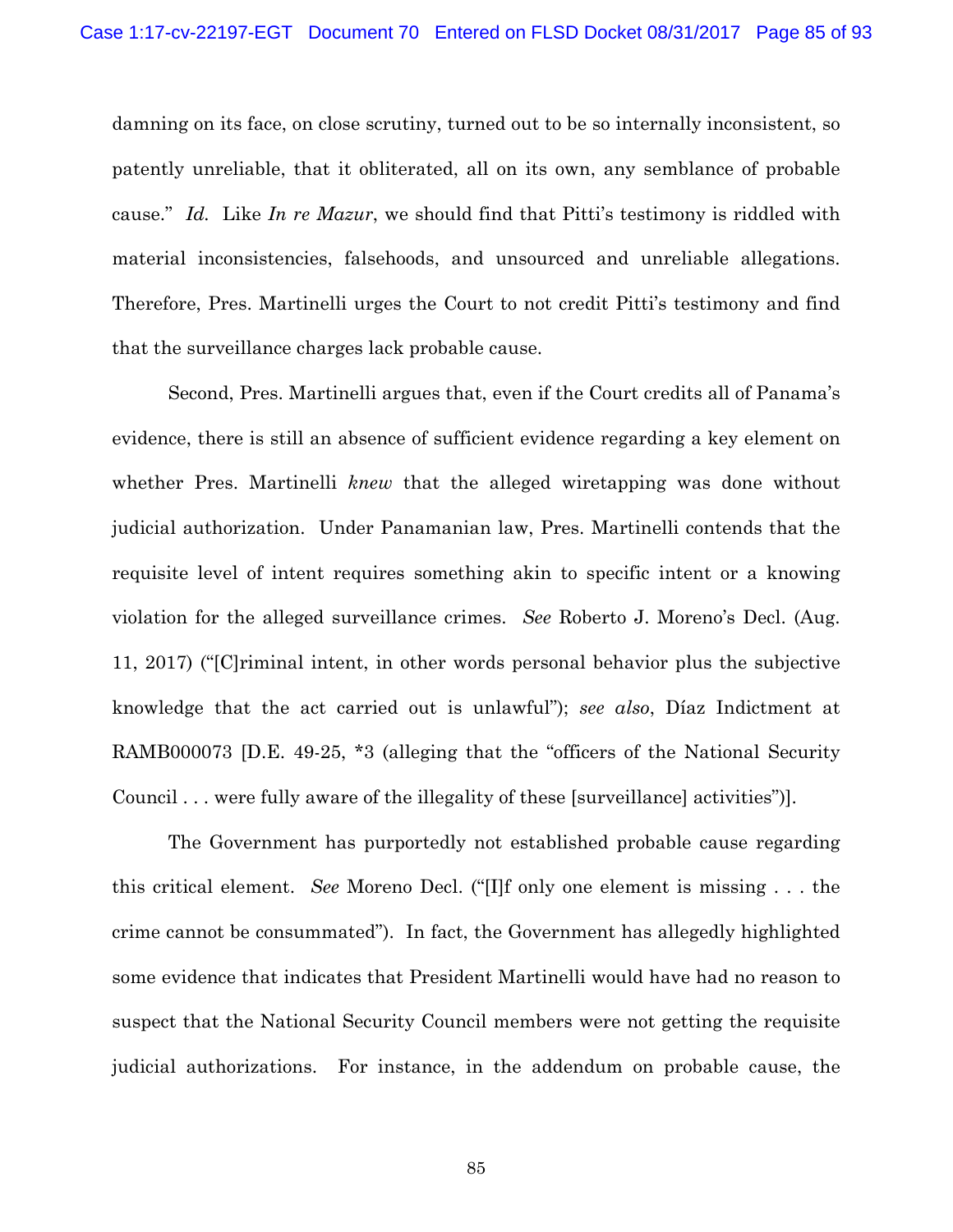Government supposedly notes that Rodríguez delivered lawfully obtained surveillance results to President Martinelli at the same time as the purported unlawfully obtained surveillance results. *See* Summary Chart For Probable Cause [D.E. 46-4]; Pitti Aff. at ¶ 26 [D.E. 18-2]. These results were apparently presented in the same envelope. *Id.* And the Government has allegedly offered no evidence that would allow this Court to distinguish between President Martinelli's involvement in legal wiretapping with his purported involvement in illegal wiretapping.

Therefore, Pres. Martinelli contends that the Government cannot ask this Court to draw any inferences regarding President Martinelli's knowledge of illegality. In sum, "[t]he basic problem with the government's case is that it ignores the intent element." *In re Petition of France for the Extradition of Sauvage*, 819 F. Supp. 896, 904 (S.D. Cal. 1993).

After conducting our own objective review of the evidence, we find to the contrary on both points. First, the Government has shown that knowledge is not an element of wiretapping offenses under Panamanian law. *See* Second Supp. Aff. of Harry Díaz, Exhibit B, ¶18 (stating that "the prosecution does not have to prove that Mr. Martinelli Berrocal had no knowledge that the activities that were reported to him were executed without judicial authorization"). While Pres. Martinelli believes that this interpretation is wrong, we decline the opportunity to opine on the complexities of Panamanian privacy law. In the face of competing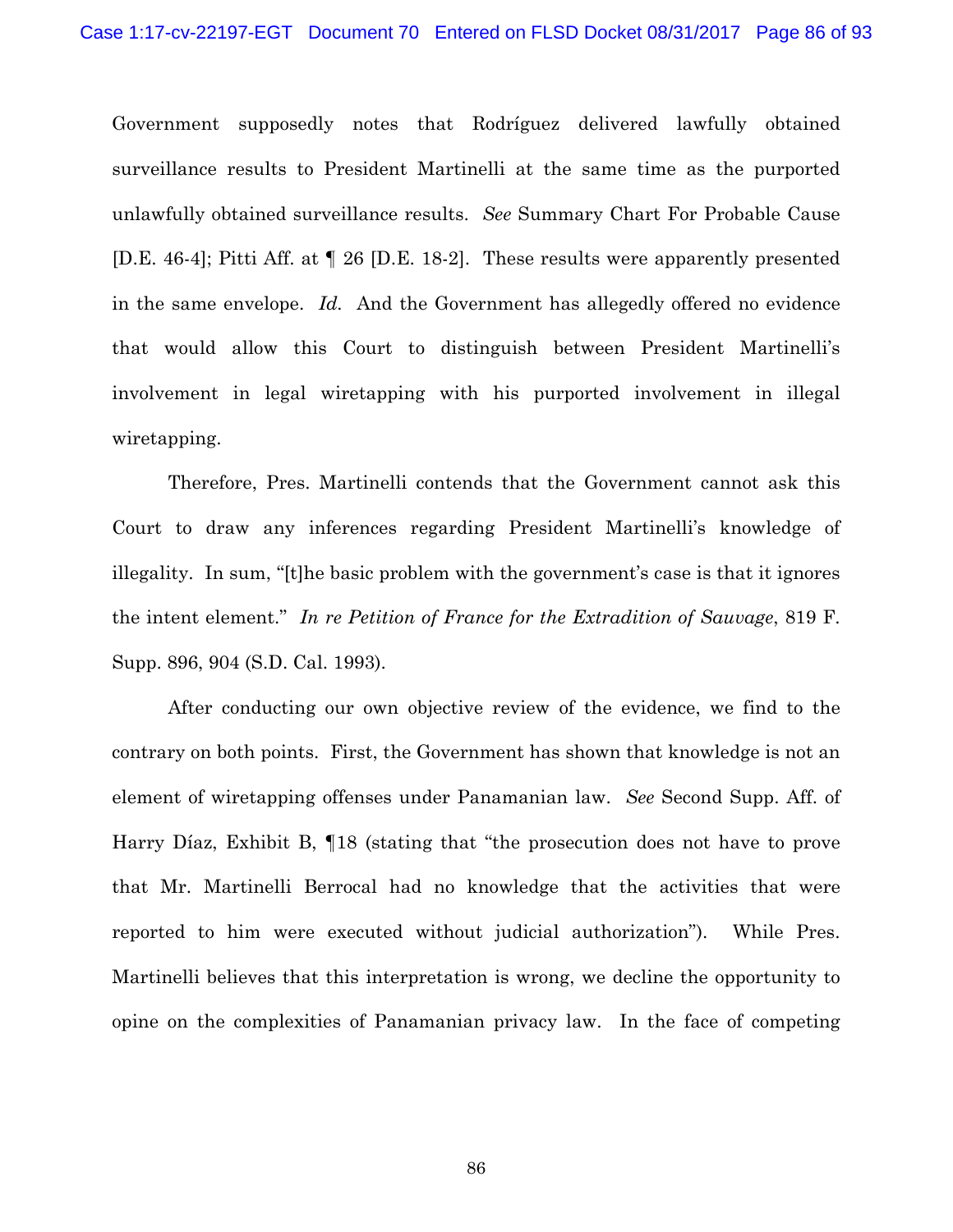interpretations of foreign law, we defer to the State Department and Panama, as we have no basis to credit Moreno's declaration over Díaz's.

"In other words, the type of conclusion which [Pres. Martinelli] asks this Court to make here would require a weighing of evidence and a selection of one version over another version," but "[t]his type of evidence evaluation is precisely what this Court cannot do in an extradition hearing." *In re Extradition of Nunez-Garrido*, 829 F. Supp. 2d at 1294 (citing *Bovio,* 989 F.2d at 259–261 (evaluating accused's challenge to extradition request from Sweden, rejecting his challenge that the investigator's statements were made five years after the investigation and that there was no record of original witness interviews and concluding that the defendant "has no right to attack the credibility" of either of the two witnesses "at this stage of the proceedings" because "issues of credibility are to be determined at trial")); *see also Barapind v. Enomoto*, 400 F.3d 744, 750 (9th Cir. 2005) ("[E]xtradition courts do not weigh conflicting evidence in making their probable cause determinations") (citation and quotation marks omitted).

Second, we do not find that Pitti's affidavit is so patently unreliable that it obliterates a finding of probable cause.32 To the contrary, Pitti's affidavit appears to

 <sup>32</sup> Pres. Martinelli's reliance on *In re Mazur* is also unpersuasive because the issue in that case was whether abstracts from fourteen separate statements contained multiple material inconsistencies (including who participated in a meeting held to plan a murder, whether there was any subsequent meeting, and who ultimately hired the hit man), all of which were given by one witness who later admitted that he had lied under oath and had fabricated at least part of his story. *See In re Mazur*, 2007 WL 2122401, at \*20-22 (finding that the statements contained "so many inconsistencies that it is difficult to image that the government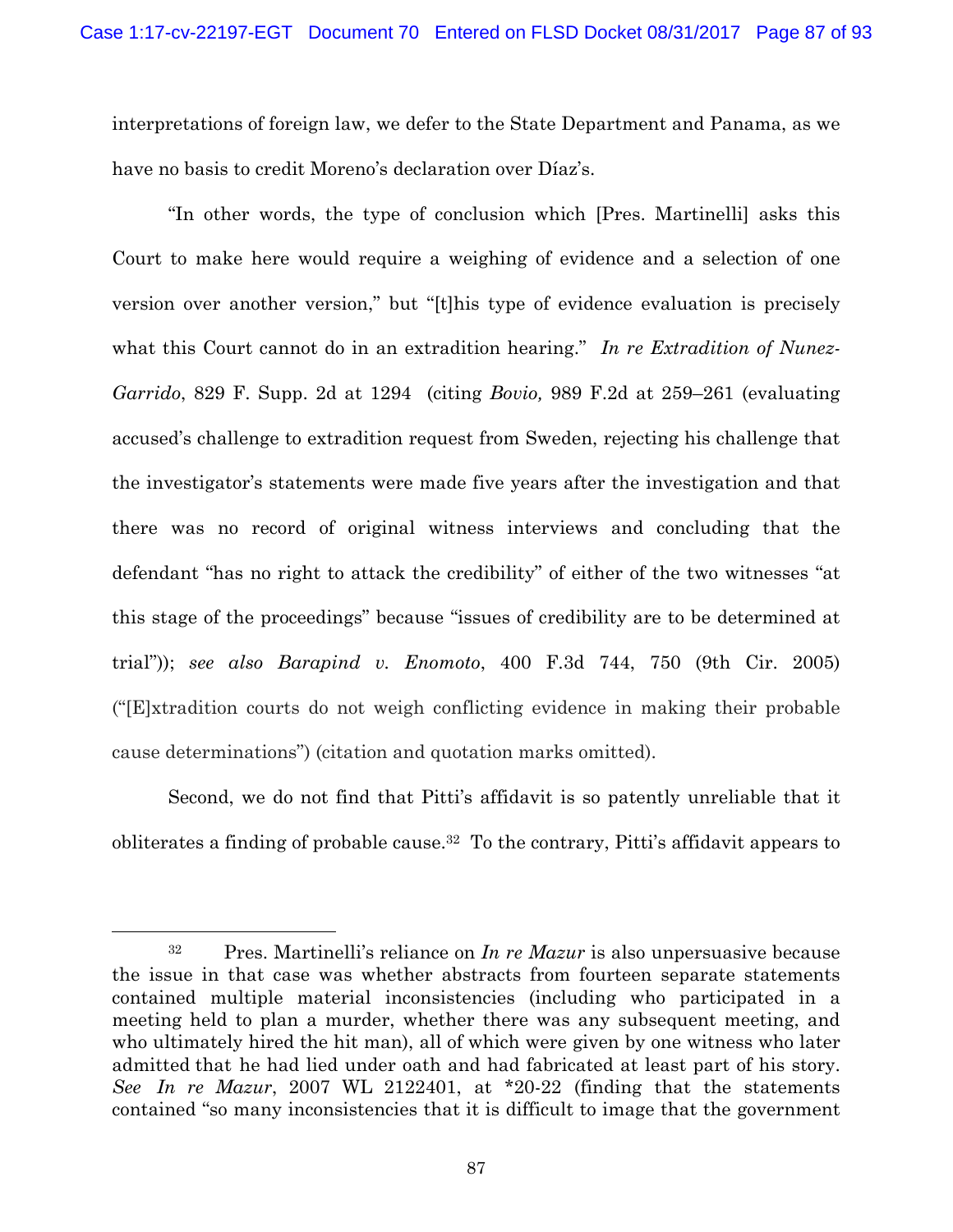be corroborated by other evidence in the record. For example, Ortiz Gonzalez testified that "Ronny said that he reported directly to the President Ricardo Martinelli," and that Ronny "met privately with Ricardo Martinelli and he was receiving instructions directly from Mr. President." *Id.* (RAMB001793). Similarly, an Intelligence Officer for the NSC, Jubilo Antonio Graell, avers that Ronny instructed him on several occasions to conduct surveillance on certain individuals, and that "Ronny told us that that information is needed by number one (1) [whom Graell made clear] is the President of the Republic. *See* Interview of Jubilo Antonio Graell, Exh. 7 at 1978-79 & 1982 (RAMB001942-1943 &-1946). The surveillance was conducted solely by the NSC, over which Martinelli Berrocal had effective control. [D.E. 46, at 3-4].

We also find Pres. Martinelli's challenge unpersuasive because any inconsistencies between Pitti's affidavit and other evidence submitted by Panama is not enough to bar Pres. Martinelli's extradition. For instance, a failure by Pitti to source all of his allegations, and a reliance on hearsay or uncorroborated evidence, is insufficient to defeat probable cause. With respect to the argument that Pitti should have sourced allegations, we find no authority for the this requirement, especially in light of the principle that a ""country seeking extradition is not required to produce all its evidence at an extradition hearing," and that a full trial and determination of guilt will occur in the requesting country. *Quinn*, 783 F.2d at 815.

l

that they could give rise to probable cause"). When compared to the facts of this case, *In re Mazur* is noticeably distinguishable.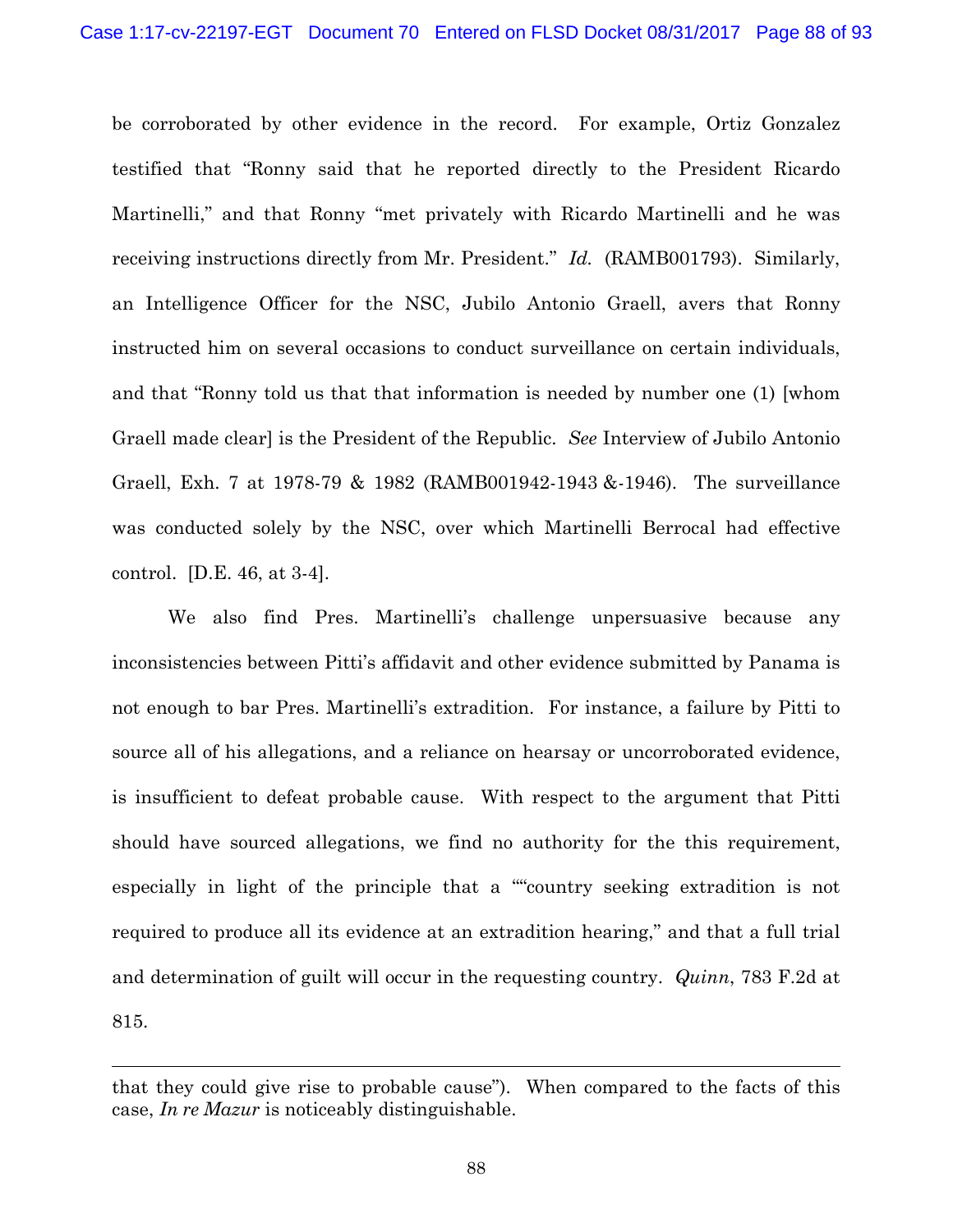As touched upon earlier, numerous courts have found that probable cause exists despite allegations of inconsistencies in the evidence submitted by the requesting country. The reason inconsistencies do not regularly defeat an extradition request is because courts "must accept as true all of the statements and offers of proof by the demanding state," reserving the weighing of evidence and making of credibility determinations for the courts in the requesting country which is where the determination of guilt will be made. *Schmeer v. Warden of Santa Rosa Cty. Jail*, 2014 WL 5430310, at \*4 (N.D. Fla. Oct. 22, 2014) (citation and internal quotation marks omitted); *see also, e.g.*, *Collins*, 259 U.S. at 316; *Quinn*, 783 F.2d at 791; *Ahmad,* 726 F. Supp. at 399-400 ("The primary source of evidence for the probable cause determination is the extradition request, and any evidence submitted in it is deemed truthful for purposes of this determination.") (quotation omitted). Therefore, we find that probable cause exists even when the requesting country's documents contain inconsistencies and discrepancies because this fact is "of no consequence if there exists in those documents 'any' other sufficient competent evidence" to establish probable cause. *United States ex rel. Sakaguchi v. Kaulukukui*, 520 F.2d 726, 728 (9th Cir. 1975).

Furthermore, a court may fairly infer sources of information by reference to the language of an affidavit. *See, e.g.*, *United States v. Summage*, 481 F.3d 1075, 1077-78 (8th Cir. 2007) (finding that a reference in an affidavit to was sufficient to infer the source of information); *United States v. Colbert*, 605 F.3d 573, 576 (8th Cir. 2010) (even though affidavit was not explicit about the source of information, it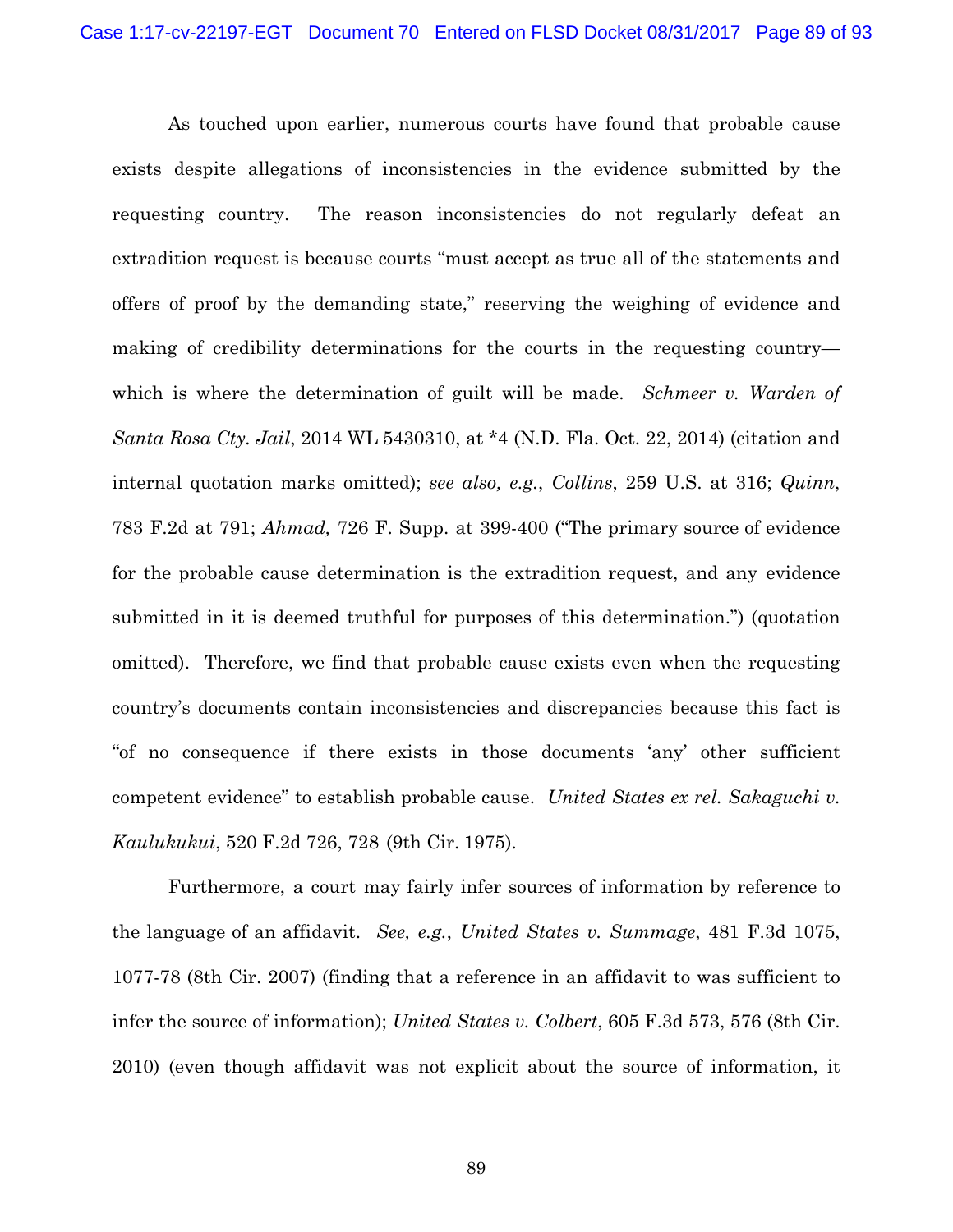"supported a fair inference that the police officers were the source"). In the case of Pitti's affidavit, the Court may infer that Pitti is offering information based upon his personal knowledge or from his conversations from others such as Ronny Rodriguez. Accordingly, any lack of explicit sourcing does not prevent this Court from relying upon Pitti's affidavit.

The Seventh Circuit's decision in *Bovio v. United States* is also instructive because the extradition judge in that case found that probable cause existed based solely upon the affidavit of a Swedish investigator. *See Bovio,* 989 F.2d at 258. The extraditee contested the district court's finding in the Seventh Circuit, and made four arguments in support:

(1) [the investigator's] statements do not indicate how he obtained the information on which the statements are based, whether witnesses were under oath, and whether there are any original notes or recordings of witness interviews; (2) all the evidence implicating Bovio is hearsay; (3) there is no physical evidence implicating Bovio; and (4) the major witness relied upon by the Swedish government, Perttunen, has admitted lying during the investigation, and there is otherwise no corroboration of her account.

*Id*. at 259. The Seventh Circuit rejected all of these arguments, noting that a extraditee has "no right to attack the credibility" of witnesses in an extradition hearing, as "issues of credibility are to be determined at trial," and that "hearsay testimony is often used in extradition hearings." *Id.* at 259-60 (citing *Collins,* 259 U.S. at 317 and FED. R. CRIM. P. 5.1(a) ("The finding of probable cause [at a preliminary examination] may be based upon hearsay evidence in whole or in part."). The same conclusion can be drawn here.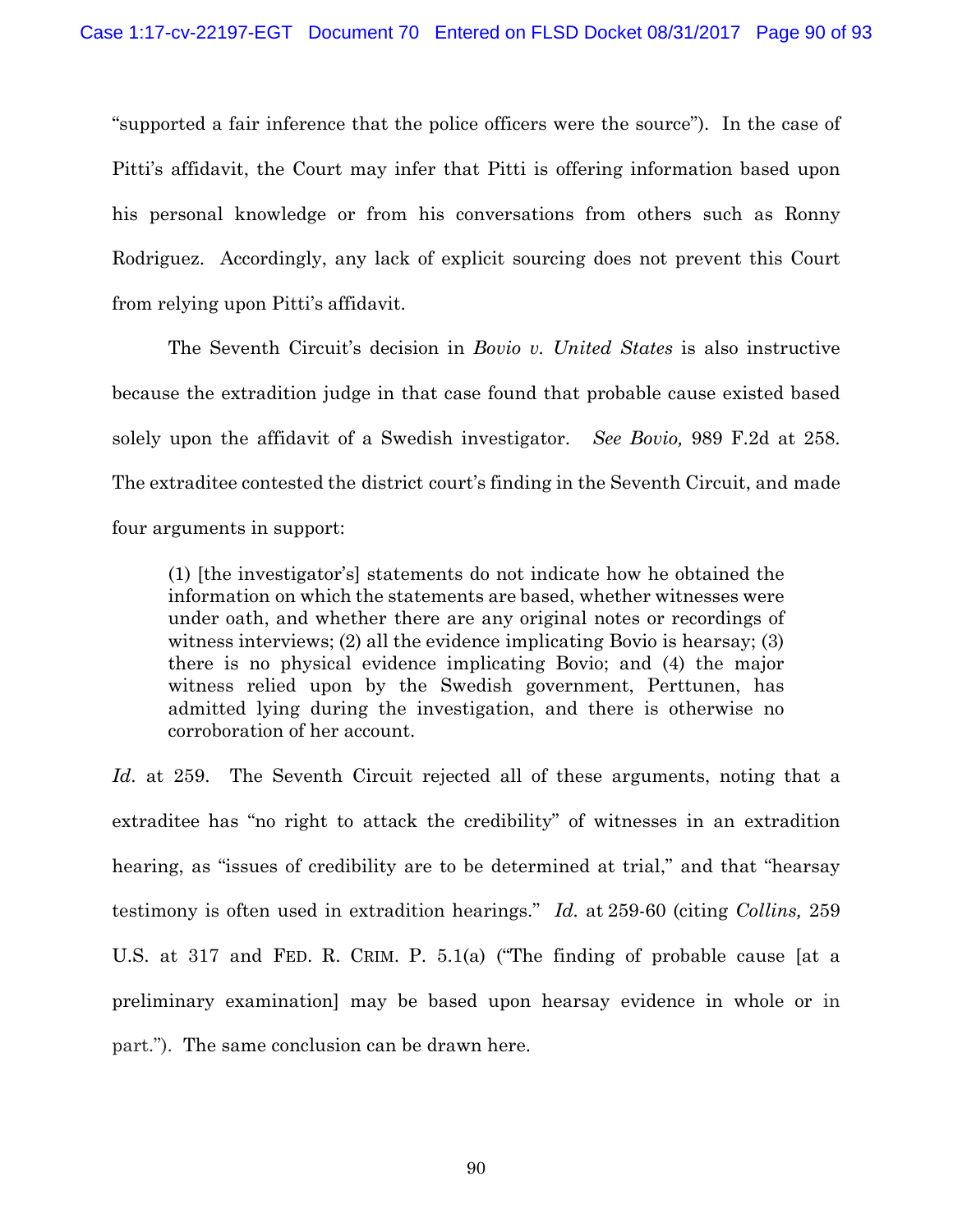As for Pres. Martinelli's argument about the dangers of multiple hearsay, courts have often relied on these statements in making probable cause findings and have rejected challenges to the reliability of such evidence. *See, e.g.*, *Afanasjev*, 418 F.3d at 1166 n.13 (upholding a probable cause finding based on hearsay; and discussing *Zanazanian v. United States*, 729 F.2d 624, 625-27 (9th Cir. 1984), where the Ninth Circuit rejected a extraditee's argument that "multiple hearsay does not constitute competent evidence"); *Escobedo v. United States*, 623 F.2d 1098, 1102 n.10 & 1103 (5th Cir. 1980) (upholding magistrate's finding of probable cause, and rejecting fugitive's argument that evidence submitted by the requesting state "constitutes compound hearsay and is untrustworthy"); *Matter of Extradition of Jarsosz*, 800 F. Supp. 2d 935, 947 n.4 (N.D. Ill. 2011) ("In extradition cases, the hearsay exists on at least two levels. First, is the statement of the absent declarant who prepared and submits the witness summaries. The second level is comprised of the hearsay statements of the witnesses to the prosecutor or police officer. There can even be three or more levels of hearsay. For example, a witness may recount statements made by another witness, which are then recounted to the declarant who prepares the summaries used in the extradition hearing."); *Matter of Extradition of Chan Hon-Ming*, 2006 WL 3518239, at \*8 (E.D.N.Y. Dec. 6, 2006) (noting that "[i]t is well established that hearsay evidence, including multiple hearsay and the unsworn statements of absent witnesses, is admissible at extradition hearings and may support a finding of extraditability"); *Matter of the Extradition of Marzook*, 924 F. Supp. 565, 592 (S.D.N.Y. 1996) (finding probable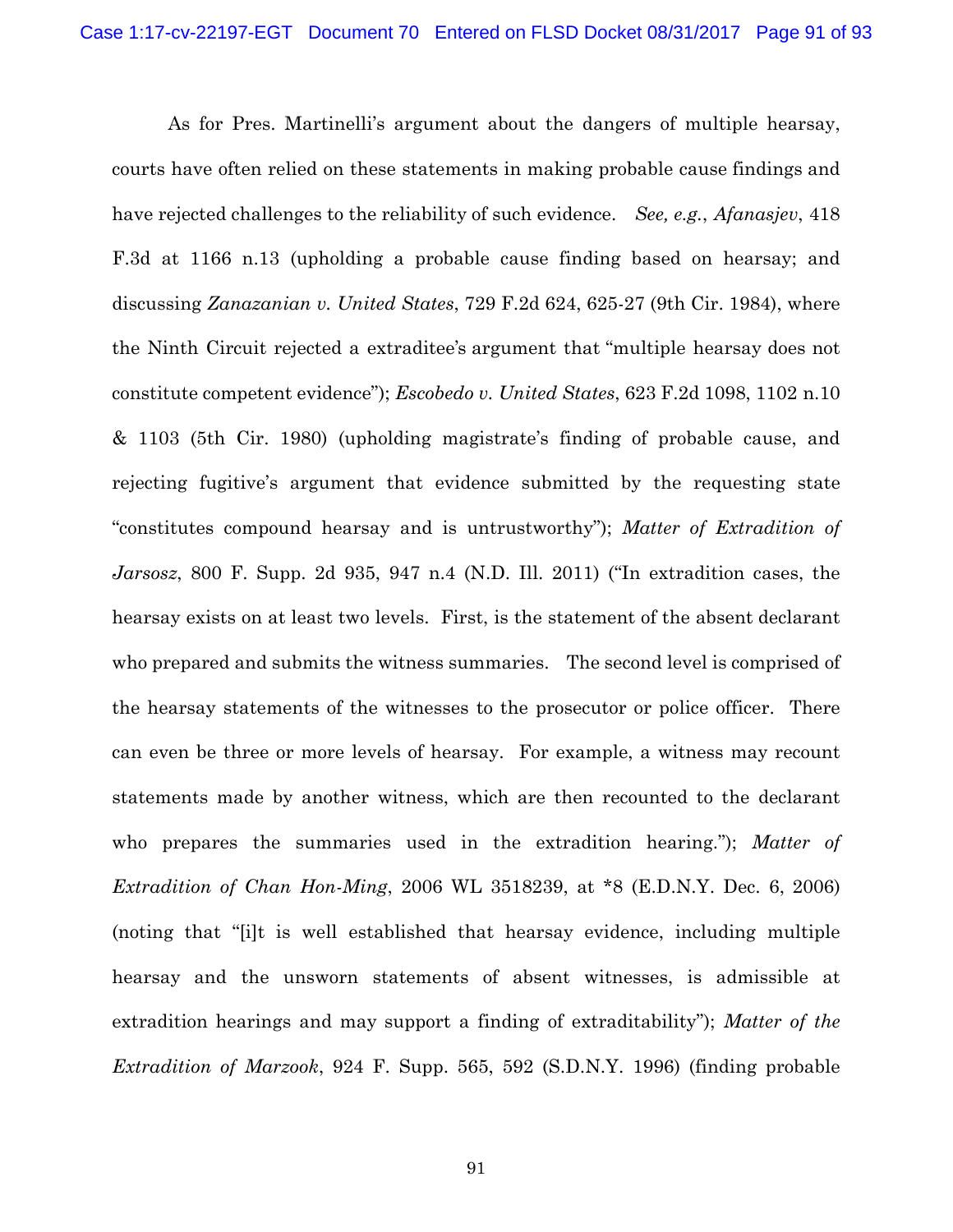cause that fugitive committed crimes in Israel despite his argument that the extradition complaint was based "purely upon multiple hearsay").<sup>33</sup>

 In sum, after careful review of the evidence in the record, we are duty bound to find that the extradition request submitted by Panama satisfies all of the statutory requirements of 18 U.S.C. § 3184 and that there is sufficient evidence to establish probable cause for all of the charges brought against Pres. Martinelli. In drawing this conclusion, we find only that there are reasonable grounds to suppose him guilty of all or some of the offenses charged. As a result, "good faith to the demanding government [in Panama] requires his surrender." *Glucksman,* 221 U.S. at 512.

## *III. CONCLUSION*

 For the foregoing reasons, it is hereby **ORDERED AND ADJUDGED** that the Government's motion [D.E. 46] for an order certifying the extradition of Pres. Martinelli is **GRANTED** and that a certified copy of this Order, together with a copy of all the testimony and evidence taken before the undersigned, be forwarded without delay by the Clerk of the Court to the Secretary of State to the attention of the Office of the Legal Adviser. Pres. Martinelli shall be committed to the custody of the United States Marshal for this District, to be held at the Federal Detention Center, Miami, Florida, or another suitable facility, pending final disposition of this

 <sup>33</sup> We add that under U.S. law, there is also no rule that multiple hearsay is "per se unreliable." *See, e.g.*, *United States v. Crawford*, 734 F.3d 339, 342 (4th Cir. 2013). We should not hold Panama to a greater standard in the extradition context.